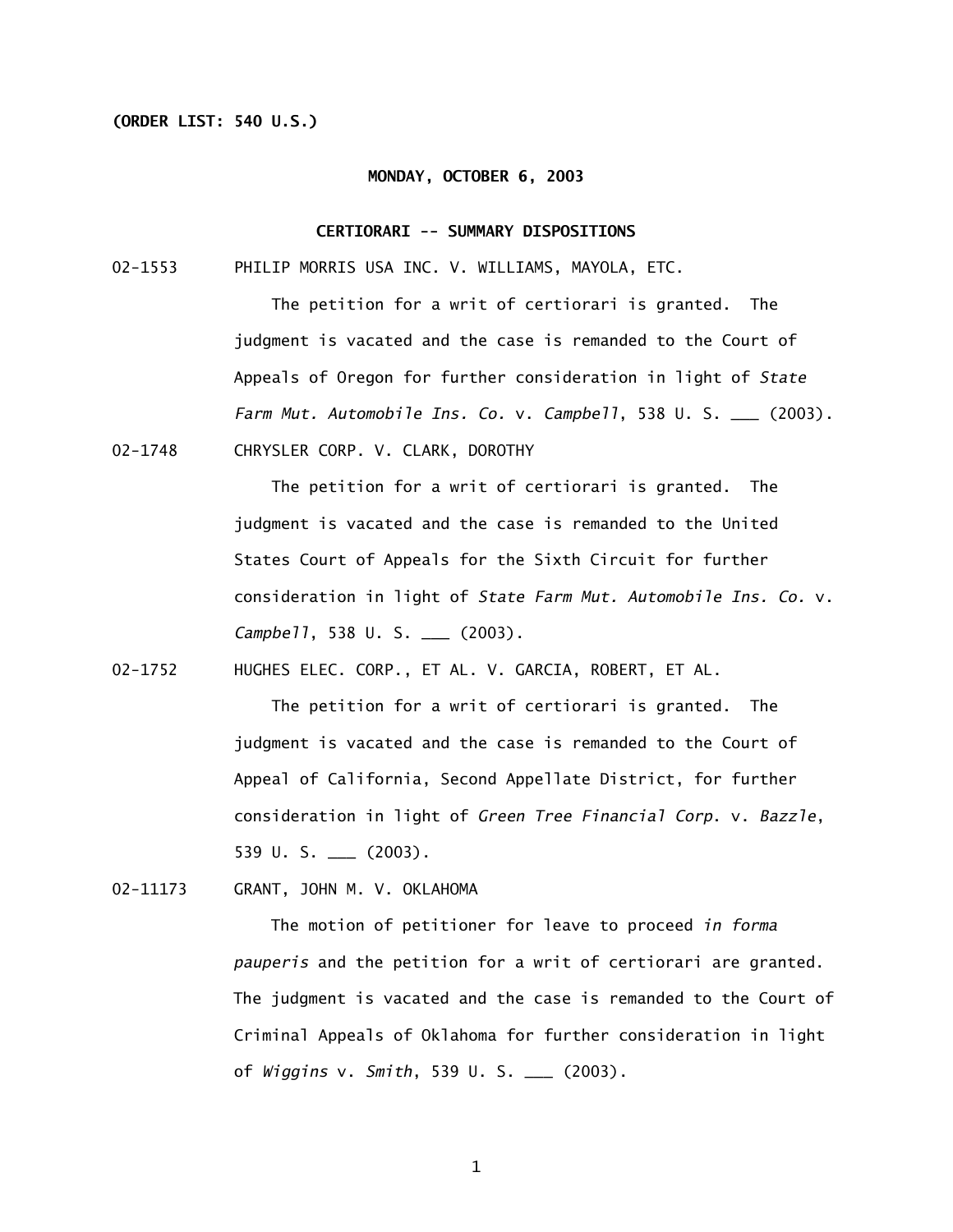03-54 WIEN & MALKIN, ET AL. V. HELMSLEY-SPEAR, INC.

The petition for a writ of certiorari is granted. The judgment is vacated and the case is remanded to the Appellate Division, Supreme Court of New York, First Judicial Department for further consideration in light of *Citizens Bank* v. *Alafabco*, *Inc.*, 539 U. S. \_\_\_ (2003) (*per curiam*).

## **ORDERS IN PENDING CASES**

02M96 McCORKLE, WILLIAM J. V. UNITED STATES

The renewed motion for leave to file a petition for a writ of certiorari under seal with redacted copies for the public record is granted.

02M109 ARGUELLES, ROBERTO V. V. UTAH

The motion for leave to proceed *in forma pauperis* without an affidavit of indigency executed by petitioner is granted.

03M1 M.K.B. V. WARDEN. ET AL.

The motion for leave to file a petition for a writ of certiorari under seal with redacted copies for the public record is granted.

03M2 CHAMBERS, DEAN A. V. ASHCROFT, ATT'Y GEN., ET AL.

03M3 ESTEP, JEFFREY L. V. PEACE, WILLIAM F., ET AL.

03M4 FREER-HEETER, THOMAS V. STATE BAR OF TEXAS

03M5 GOODSON, ROBERT V. ROWLEY, SUPT., NORTHEAST

03M6 PHILLIPS, TOMMY V. YARBOROUGH, WARDEN

The motions to direct the Clerk to file petitions for writs of certiorari out-of-time are denied.

03M7 GUINN, BILL V. McGUIRE, SUSIE

The motion to direct the Clerk to file a petition for a writ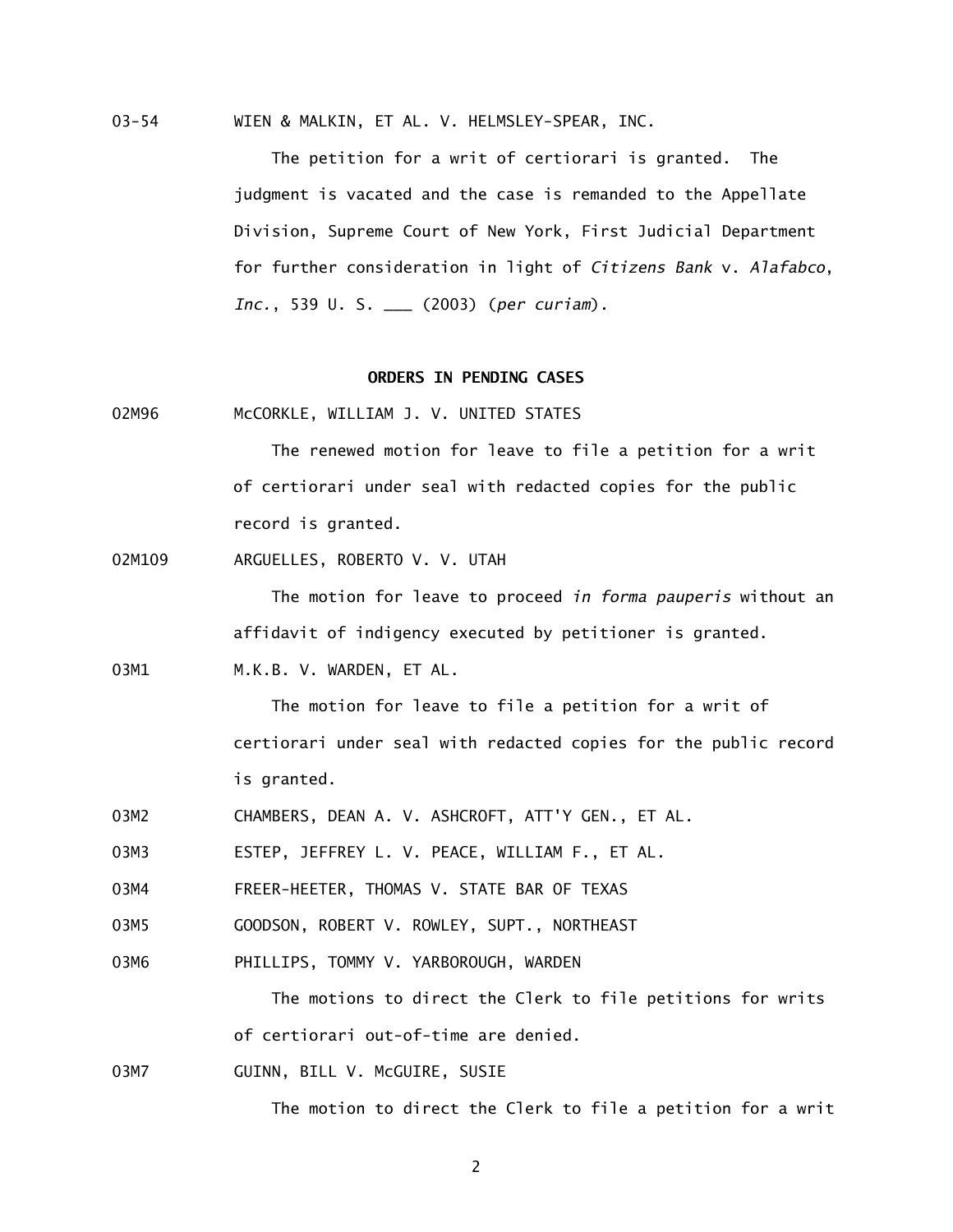of certiorari out-of-time under Rule 14.5 is denied.

- 03M8 HESS, SHARON V. JOHNSON, SEC. OF NAVY
- 03M9 RENTERIA, RICARDO V. DEPT. OF HOMELAND SECURITY

The motions to direct the Clerk to file petitions for writs of certiorari out-of-time are denied.

- 03M10 AM. FOREST & PAPER ASSN., ET AL. V. LEAGUE OF WILDERNESS, ETC. The motion for leave to intervene to file a petition for a writ of certiorari is denied.
- 03M11 PINCKNEY, JEFFREY V. ALLARD, SUPT., FRANKLIN

03M12 JACKSON, ANTHONY D. V. PHOENIX POLICE DEPT., ET AL.

The motions to direct the Clerk to file petitions for writs of certiorari out-of-time are denied.

03M13 NAKAHARA, EVAN T. V. CALIFORNIA

The motion for leave to proceed *in forma pauperis* without an affidavit of indigency executed by petitioner is denied.

- 03M14 LAROCCO, DOMINICK V. SENKOWSKI, SUPT., CLINTON
- 03M15 MOORE, ROBERT L. V. CROSBY, SEC., FL DOC, ET AL.
- 03M16 JOHNSON, RICKY D. V. NINO, LUIS A.
- 03M17 BROWN, LEON V. UNITED STATES

The motions to direct the Clerk to file petitions for writs of certiorari out-of-time are denied.

03M18 BAILEY, RICKY V. UNITED STATES

The motion for leave to proceed *in forma pauperis* without an affidavit of indigency executed by petitioner is denied.

- 03M19 PORTNOY, HARVEY V. CLAIRSON INT'L CORP.
- 03M20 JOHNSON, GARY L. V. FIRST FEDERAL SAVINGS & LOAN

The motions to direct the Clerk to file petitions for writs of certiorari out-of-time are denied.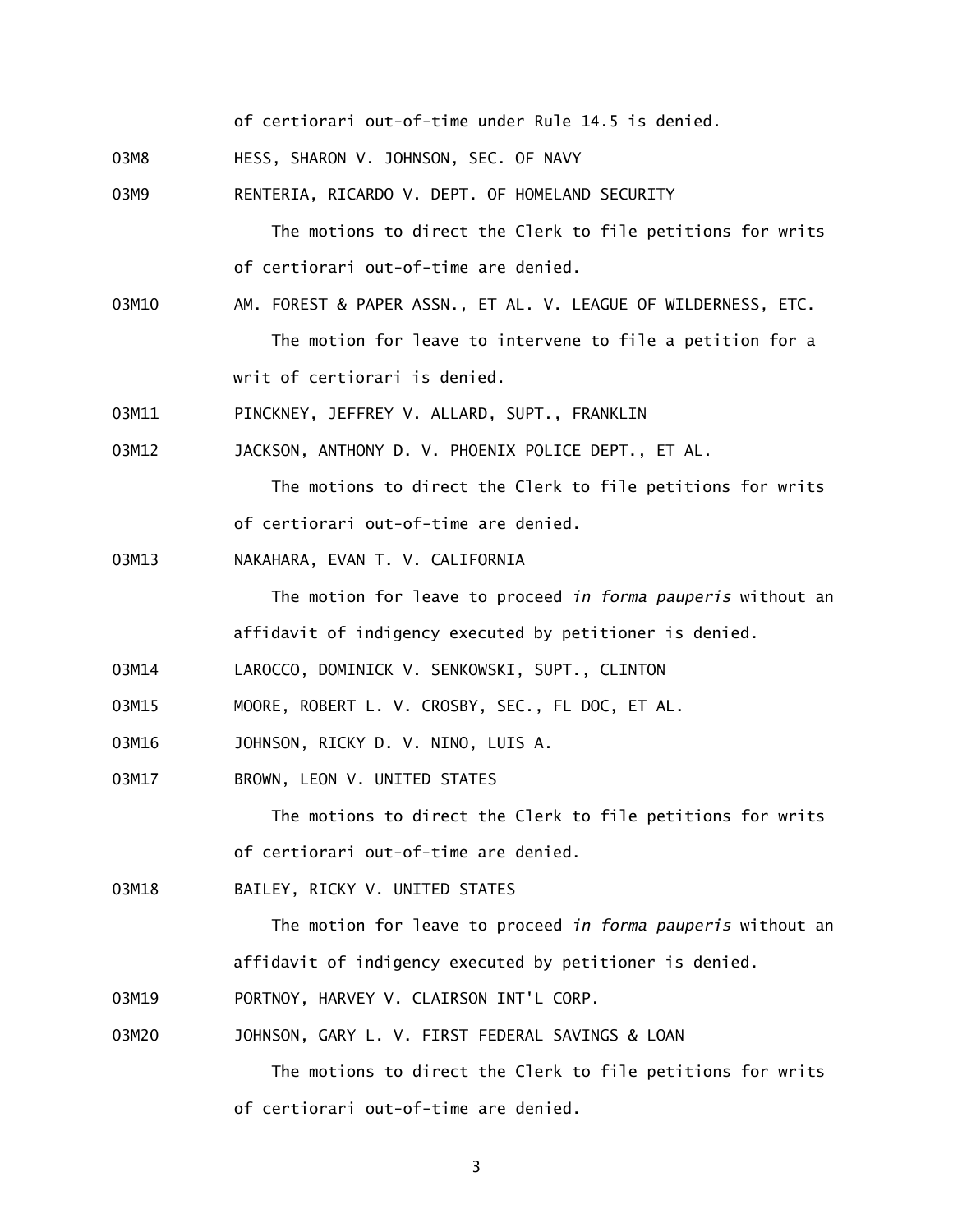03M21 SMITH, JOHN V. MISSOURI

The motion for leave to proceed *in forma pauperis* without an affidavit of indigency executed by petitioner is granted.

129, ORIG. VIRGINIA V. MARYLAND

The motion of plaintiff for judicial notice is denied.

99-927 ROSS, WAYNE A., ET AL. V. ALASKA, ET AL.

The motion of petitioners for costs and attorney fees is denied. Justice Breyer took no part in the consideration or decision of this motion.

02-428 DASTAR CORPORATION V. TWENTIETH CENTURY FOX FILM

The motion of petitioner for attorney fees is denied without prejudice to filing in the United States Court of Appeals for the Ninth Circuit. Justice Breyer took no part in the consideration or decision of this motion.

02-626 SOUTH FL WATER MGMT. V. MICCOSUKEE TRIBE, ET AL.

The motion of National Hydropower Association for leave to file a brief as *amicus curiae* is granted.

02-811 GROH, JEFF V. RAMIREZ, JOSEPH R., ET AL.

The motion of the Solicitor General for leave to participate in oral argument as *amicus curiae* and for divided argument is granted.

02-857 HOUSEHOLD CREDIT SERVICES V. PFENNIG, SHARON R.

The motion of petitioner to dispense with printing the joint appendix is granted.

02-954 OFFICE OF INDEP. COUNSEL V. FAVISH, ALLAN J.

The motion of Reporters Committee for Freedom of the Press, et al., for leave to participate in oral argument as *amici curiae* and for divided argument is denied.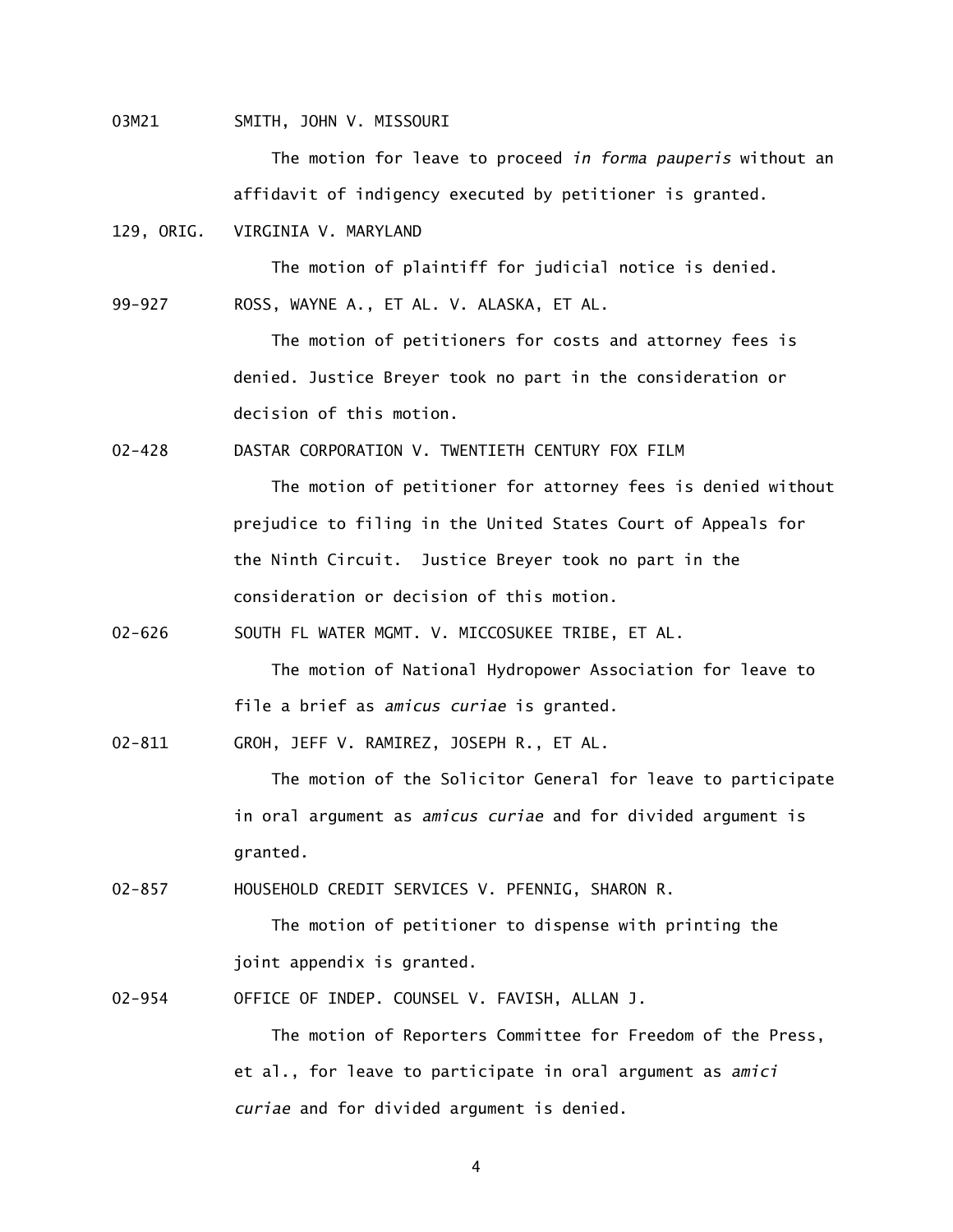02-964 BALDWIN, GEORGE H. V. REESE, MICHAEL

The motion of respondent for appointment of counsel is granted. Dennis N. Balske, Esquire, of Portland, Oregon, is appointed to serve as counsel for the respondent in this case. 02-1019 ARIZONA V. GANT, RODNEY J.

- 02-1080 GEN. DYNAMICS LAND SYS. V. CLINE, DENNIS, ET AL.
- 02-1205 JONES, EDITH, ET AL., ETC. V. R. R. DONNELLEY & SONS CO.
- 02-1315 LOCKE, GOV. OF WA, ET AL. V. DAVEY, JOSHUA

The motions of the Solicitor General for leave to participate in oral argument as *amicus curiae* and for divided argument are granted.

02-1348 OLYMPIC AIRWAYS V. HUSAIN, RUBINA, ETC., ET AL.

The motion of the Solicitor General for leave to participate in oral argument as *amicus curiae* and for divided argument is granted. Justice Breyer took no part in the consideration or decision of this motion.

- 02-1646 HIGBEE CO. V. CHAPMAN, LYNETTE
- 02-1672 JACKSON, RODERICK V. BIRMINGHAM BD. OF EDUCATION
- 02-1865 3M COMPANY V. LePAGE'S INC., ET AL.

The Solicitor General is invited to file briefs in these cases expressing the views of the United States.

02-6683 CASTRO, HERNAN O. V. UNITED STATES

The motion of petitioner for appointment of counsel is granted. Michael G. Frick, Esquire, of Brunswick, Georgia, is appointed to serve as counsel for the petitioner in this case. 02-9410 CRAWFORD, MICHAEL D. V. WASHINGTON

> The motion of petitioner for appointment of counsel is granted. Bruce E.H. Johnson, Esquire, of Seattle, Washington,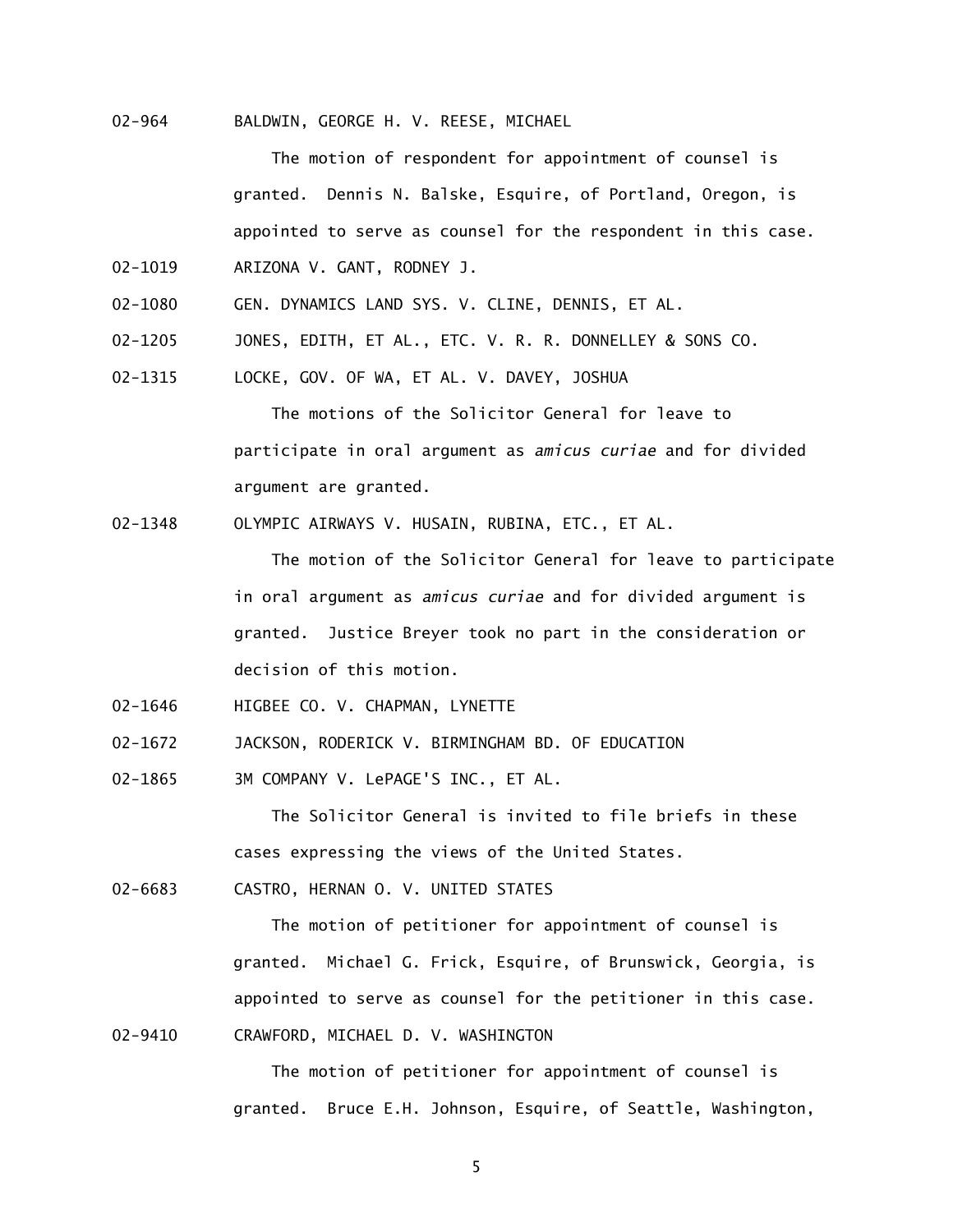is appointed to serve as counsel for the petitioner in this case.

- 02-9872 IN RE ARTHUR MORRISON
- 02-9889 IN RE ARTHUR MORRISON
- 02-9903 STRABLE, DONALD J. V. STRABLE, NICHOLAS F.
- 02-9936 ELDRIDGE, CLINTON T. V. DISTRICT OF COLUMBIA, ET AL.
- 02-9945 BROOKS, JAMES V. AJIBADE, CALEB D., ET AL.
- 02-9957 SHELTON, STANTON Q. V. EIKERMAN, WILLIAM

The motions of petitioners for reconsideration of orders denying leave to proceed *in forma pauperis* are denied.

- 02-10471 HARRIS, ALLEN L. V. SAN BERNARDINO COUNTY
- 02-10663 ROWE, JOHNNIE M. V. UNION PLANTERS BANK

The motions of petitioners for leave to proceed *in forma pauperis* are denied. Petitioners are allowed until October 27, 2003, within which to pay the docketing fees required by Rule 38(a) and to submit petitions in compliance with Rule 33.1 of the Rules of this Court.

02-11062 WASHINGTON, KEITH D. V. STATE STREET BANK & TRUST

The motion of petitioner for leave to proceed *in forma pauperis* is denied. Petitioner is allowed until October 27, 2003, within which to pay the docketing fee required by Rule 38(a) and to submit a petition in compliance with Rule 33.1 of the Rules of this Court. Justice Breyer took no part in the consideration or decision of this motion.

03-5252 GAINES, STANLEY O. V. POMONA COLLEGE

The motion of petitioner for leave to proceed *in forma pauperis* is denied. Petitioner is allowed until October 27, 2003, within which to pay the docketing fee required by Rule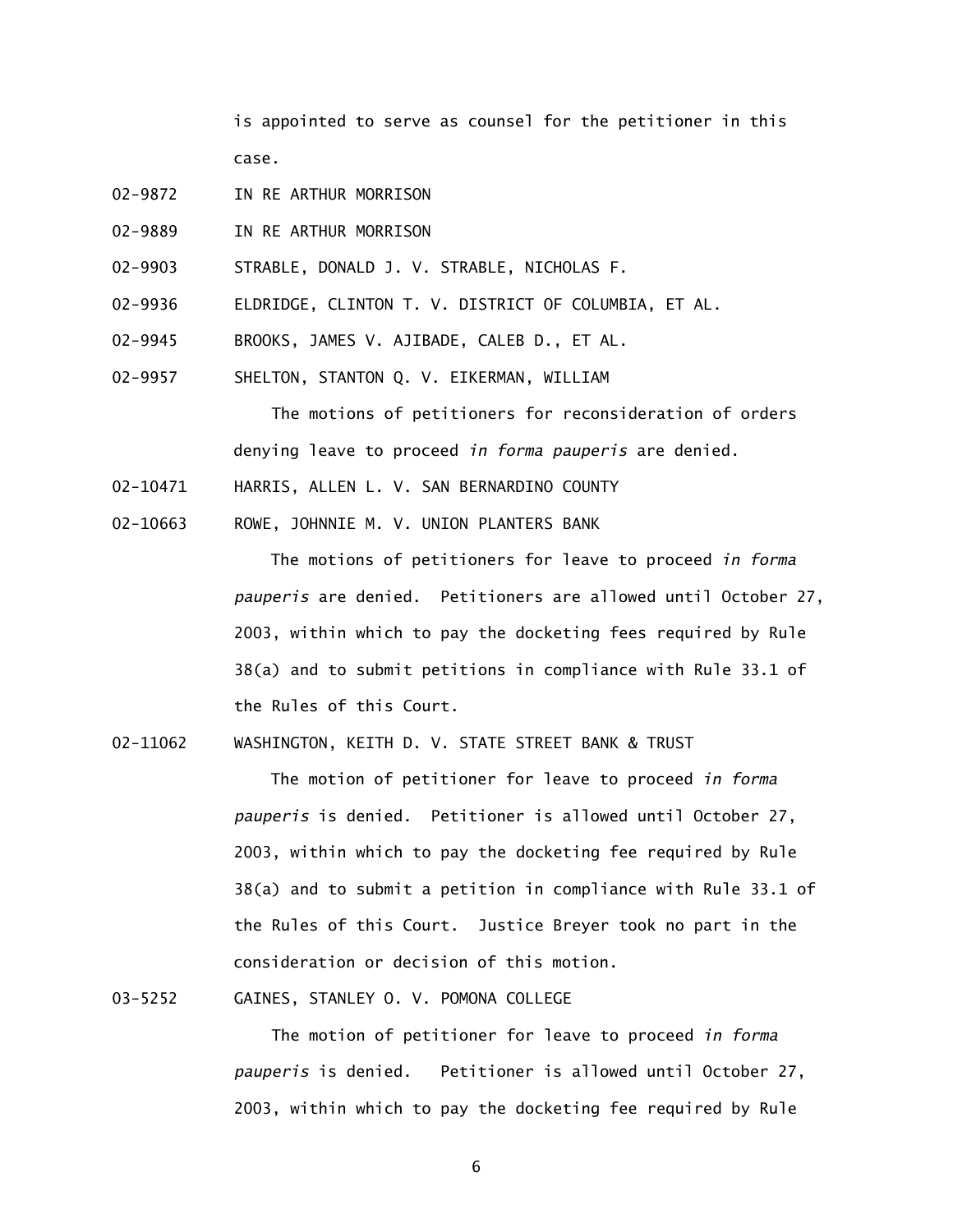38(a) and to submit a petition in compliance with Rule 33.1 of the Rules of this Court.

### **CERTIORARI DENIED**

- 02-901 BLACKMAN, NEELY L. V. DALLAS, TX
- 02-1094 TEXAS V. JACKSON, KATHERINE S.
- 02-1223 VICTORIA COUNTY, TX V. PYLE, AUBARY D.
- 02-1309 STANFIELD, DELBERT V. CITY OF FLORENCE, AL
- 02-1424 WOODFORD, WARDEN V. DOUGLAS, FRED B.
- 02-1466 FAVREAU, BERTRAND R., ET AL. V. UNITED STATES
- 02-1486 ALAMEIDA, DIR., CA DOC, ET AL. V. WYATT, EARL W.
- 02-1489 HOLLINS, LINDA V. BARNHART, COMM'R, SOCIAL SEC.
- 02-1498 B. WILLIS, C.P.A., INC. V. SURFACE TRANSP. BD., ET AL.
- 02-1501 MILLER WASTE MILLS, INC. V. NLRB, ET AL.
- 02-1504 KWOK, JOSEPH F. V. NEW YORK CITY TRANSIT AUTH.
- 02-1511 BOOKER, EUGENE V. ST. LOUIS, MO, ET AL.
- 02-1513 STEWART, DANIEL, ET UX. V. UNITED STATES
- 02-1521 AT&T CORP. V. TING, DARCY, ET AL.
- 02-1522 BEEM, STEVEN D., ET AL. V. McKUNE, WARDEN, ET AL.
- 02-1523 SANFORD, GOV. OF SC, ET AL. V. THOMPSON, SEC. OF H&HS
- 02-1524 WEINSTOCK, SHELLEY V. COLUMBIA UNIV.
- 02-1529 GOMEZ-CHAVEZ, RUBEN V. PERRYMAN, DIST. DIR., ET AL.
- 02-1537 LEEPER, TOWNER, ET UX. V. CIR
- 02-1540 LOUQUE, ROBIN P. V. ALLSTATE INSURANCE CO.
- 02-1543 UNISYS CORP. V. PA BD. OF FINANCE & REVENUE
- 02-1546 RUBICON INC., ET AL. V. WILLIAMS, JOSEPH E.
- 02-1547 RAMSEY, KIP V. UNITED STATES
- 02-1566 LARIVEE, MICHAEL V. MINNESOTA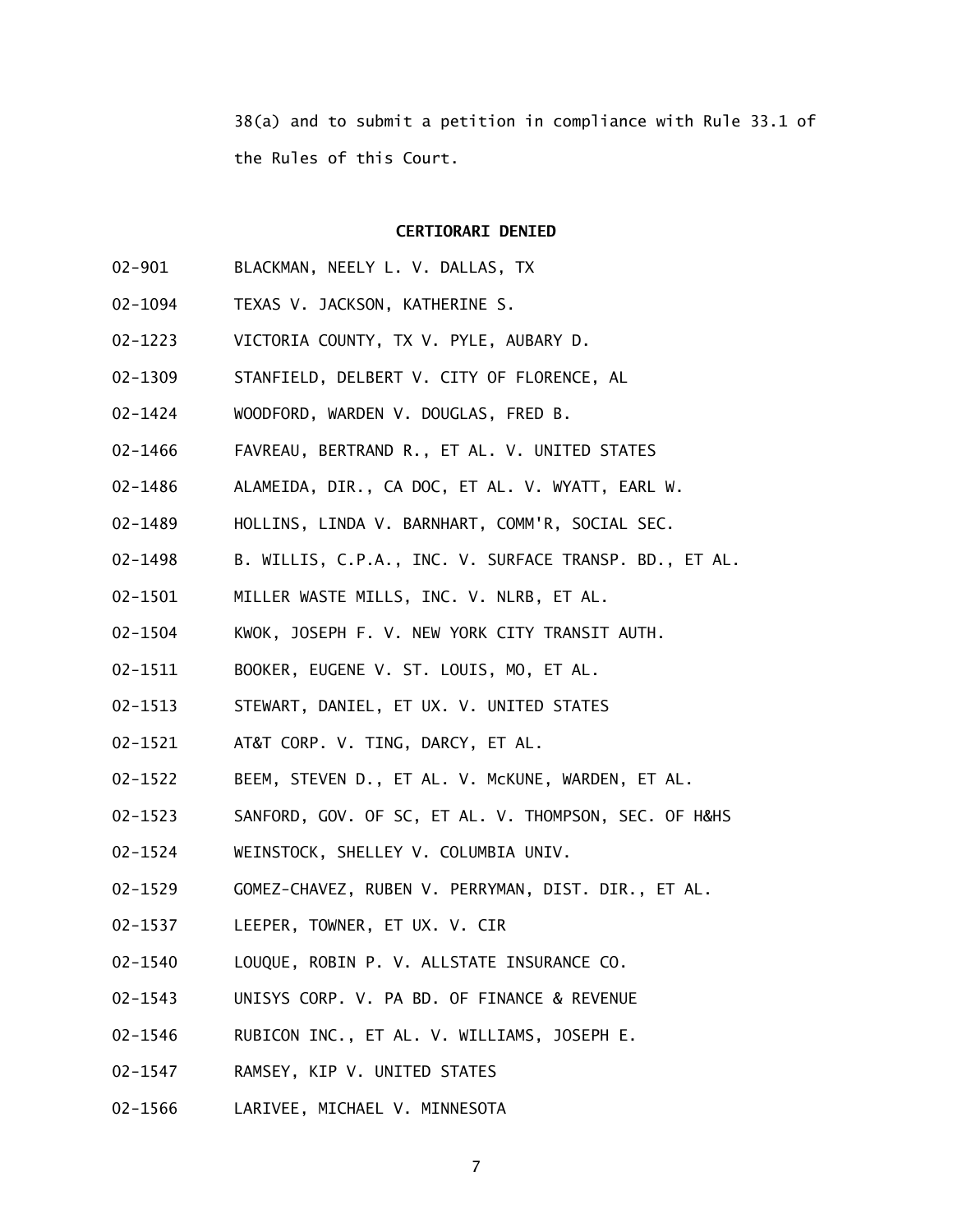- 02-1576 NIGRO, VERA V. FLRA
- 02-1581 JOHNSON, FORD T. V. UNITED STATES
- 02-1583 CLABBERS, JOAN A. V. GULFSTREAM AEROSPACE CORP.
- 02-1584 CARROLL COUNTY, IL, ET AL. V. PAYTON, DELVIN C., ET AL.
- 02-1590 MOUNTAIN STATES LEGAL, ET AL. V. BUSH, PRESIDENT OF U.S., ET AL.
- 02-1594 COLBERT, SONJA V. CA DEPT. OF MENTAL HEALTH, ET AL.
- 02-1595 RUTTER, CHARLES L. V. MISSOURI
- 02-1604 GEN. MOTORS CORP. V. LAUX, JOYCE, ET AL.
- 02-1605 GEN. MOTORS CORP. V. BLACK, SHEILA, ET AL.
- 02-1607 PETITT, D. A., WA COUNTY, PA V. BRILLA, FREDERICK A.
- 02-1608 RUGGIERO, GREG V. FCC
- 02-1610 JACOBY, SUPT., BETHEL SCHOOL V. PRINCE, TAUSHA, ETC.
- 02-1611 RUPPENTHAL, STEPHEN V. ILLINOIS
- 02-1613 HOLBROOK, DIANE L. V. ALLIED VAN LINE, INC.
- 02-1615 WASHINGTON, ASA V. YARBOROUGH, WARDEN
- 02-1616 WILKINS, MICHAEL A. V. DISCIPLINARY COMM'N OF IN
- 02-1617 BRANCH, PHILLIS R. V. SONY MUSIC ENTERTAINMENT, INC.
- 02-1619 LAUTERMILCH, JOHN C. V. FINDLAY CITY SCHOOLS
- 02-1620 INDEP. INS. AGENTS, ETC. V. HAWKE, COMP. OF CURRENCY
- 02-1623 TULARE COUNTY, CA, ET AL. V. BUSH, PRESIDENT OF U.S., ET AL.
- 02-1626 COURTNEY, JOHN M., ET AL. V. SMITH, DAVID R.
- 02-1629 CLARK COUNTY, NV, ET AL. V. MIRANDA, ROBERT H.
- 02-1631 PORTALES, RAMON V. UNITED STATES
- 02-1633 SOLIMAN, MAHER W. V. PHILIP MORRIS, INC., ET AL.
- 02-1634 BARRY, DANIEL G. V. ILLINOIS
- 02-1635 RMS TECHNOLOGY, INC. V. TELEDYNE INDUSTRIES, INC., ET AL.
- 02-1637 BAZOR, JERRY K. V. BOOMTOWN BELLE CASINO, ET AL.
- 02-1638 GALLO-LOEKS, PEGGY A. V. U S WEST COMMUNICATIONS, INC.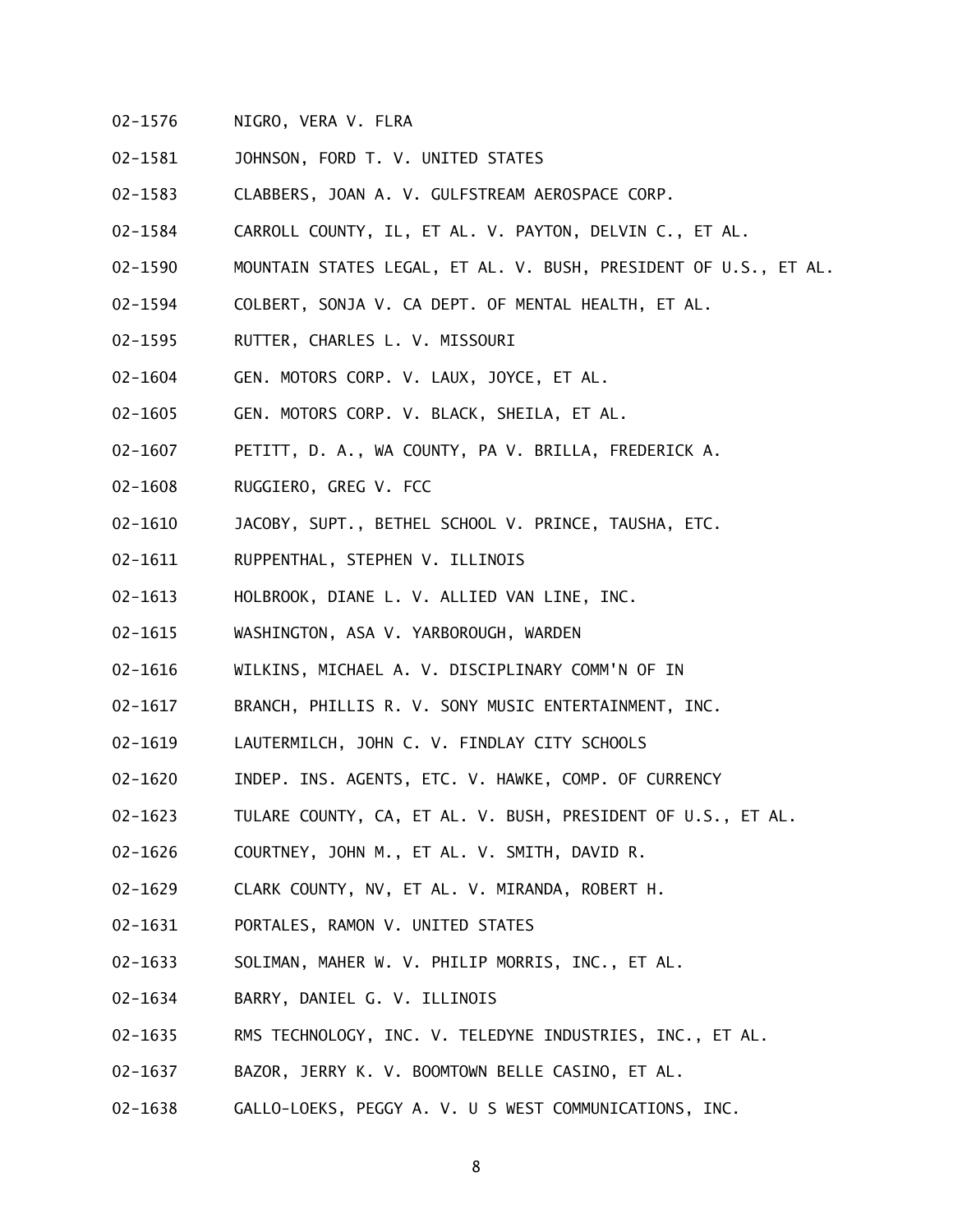- 02-1640 HACEESA, BEVERLY V. UNITED STATES
- 02-1642 THOMAS JEFFERSON UNIV. HOSP. V. BYNUM, DIANE, ET AL.
- 02-1643 EBECK, GARY V. HEDRICK, WARDEN
- 02-1644 CLEVELAND & CLEVELAND, P.C. V. BBL GROUP, INC.
- 02-1645 QUICK TECHNOLOGIES, INC. V. THE SAGE GROUP, PLC, ET AL.
- 02-1647 GOWESKY, BRENDA A. V. SINGING RIVER HOSP. SYSTEM
- 02-1648 KEITH, JERRY B. V. DRETKE, DIR., TX DCJ
- 02-1651 DAVID, STEPHEN V. HALL, SUPT., OLD COLONY
- 02-1653 ANOLIK, ALEXANDER, ET AL. V. PHILIPPINE AIRLINES, ET AL.
- 02-1655 ALAMEIDA, DIR., CA DOC, ET AL. V. MAYWEATHERS, KARLUK M., ET AL.
- 02-1658 SHOOK, SANDRA V. MONTANA
- 02-1660 LEWIS, FRANK A. V. TEXAS
- 02-1663 MURRAY, DIANE, ETC., ET AL. V. CONNETQUOT CENTRAL SCH., ET AL.
- 02-1665 GAMBONE, JOHN A., ET AL. V. UNITED STATES
- 02-1666 FELD, STEVEN E. V. PROF'L CONDUCT COMM.
- 02-1668 VAN SYOC, CLIFFORD L. V. HOUS. AUTH. & URBAN REDEV.
- 02-1670 MANN, BEVERLY B. V. USAP 7
- 02-1671 THOMAS, ANTHONY C. V. ALABAMA
- 02-1679 BARKER, FRED V. MANCOR CAROLINA, INC.
- 02-1681 CAMPBELL, MICHAEL A. V. JOHN HANCOCK FINANCIAL SERVICES
- 02-1685 ZISK, WILLIAM J., ET AL. V. ZISK, DONALD R.
- 02-1686 McCARTHY, CHARLES C. V. SUPREME COURT OF CA, ET AL.
- 02-1687 MILLER, ROGER, ET UX. V. SILVER, LAWRENCE, ET AL.
- 02-1688 SINGLETON, CHARLENA V. CANNON, AL
- 02-1690 LESLIE, STEPHEN K. V. ICA CONSTRUCTION CORP., ET AL.
- 02-1691 JAMES, CHARLES E. V. HERBERT, SUPT., ATTICA
- 02-1694 WILLINGHAM, BETTY V. LOUGHNAN, JAMES, ET AL.
- 02-1695 CADDELL, DWAIN L., ETC. V. UNITED STATES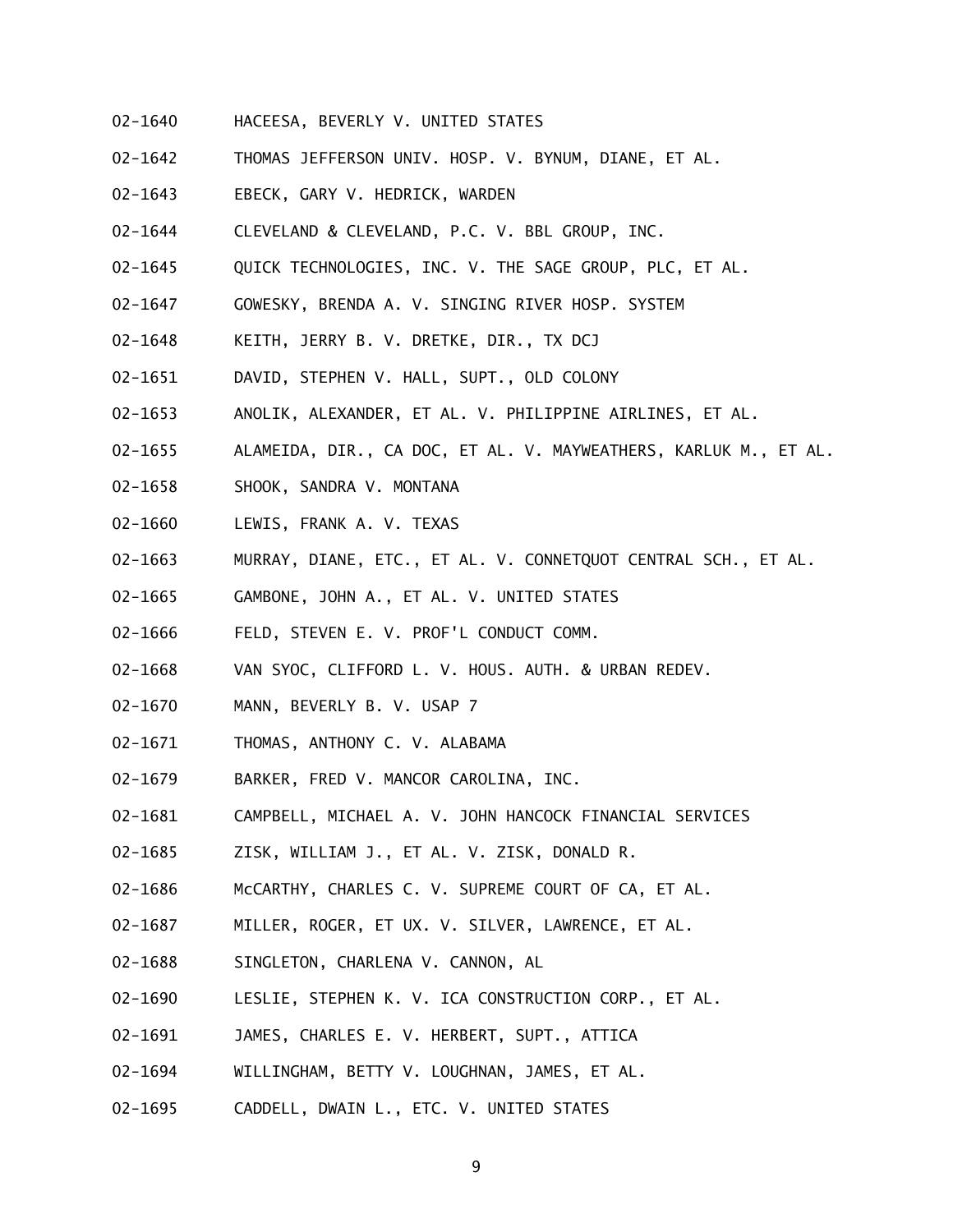- 02-1696 KHAN, KHALIL S. V. LOUISIANA
- 02-1697 SCHLUTER, STEPHEN L. V. MINNESOTA
- 02-1698 KOVALCHICK, ANTHONY, ET UX. V. R/S FINANCIAL CORP.
- 02-1699 KOZ, JOSEPH P. V. UNITED STATES
- 02-1700 McAFEE, RODGER L. V. UNITED STATES
- 02-1704 LEYVAS, RALPH E. V. CALIFORNIA, ET AL.
- 02-1705 SILBER, BARBARA A., ET AL. V. SILBER, BARBARA K.
- 02-1707 BURKHART, GARRETT R. V. QUILICI, DIANA L.
- 02-1708 SPETH, CLAUS P. V. NEW JERSEY
- 02-1709 LASSONDE, NICHOLAS V. PLEASANTON UNIFIED SCH. DISTRICT
- 02-1710 CHICAGO, IL V. WEINBERG, MARK G.
- 02-1712 THURGOOD, DARRYL V. BURTON, JUDGE, ETC., ET AL.
- 02-1713 MIDWEST GAS SERV., INC., ET AL. V. IN GAS CO., INC., ET AL.
- 02-1715 PEGASUS, DAVID, ET AL. V. RENO NEWSPAPERS, INC.
- 02-1716 GRIFFIN, GERALD V. NEW YORK
- 02-1717 HERNANDEZ, JUAN V. CRAWFORD BLDG. MATERIAL CO.
- 02-1718 REVELL, OLIVER V. HOFFMAN, DAVID, ET AL.
- 02-1719 O'DELL, TERRY L., ET AL. V. ARIZONA
- 02-1720 AUTO STIEGLER, INC. V. LITTLE, ALEXANDER M.
- 02-1721 CRYNS, YVONNE V. ILLINOIS, ex rel. HEWSON
- 02-1722 UNITED FOOD & COMMERCIAL V. POLAND SPRING CORP.
- 02-1724 SECURITIES AMERICA, INC. V. CHARLES P. ROGERS, ET AL.
- 02-1725 LANE, VINCENT V. UNITED STATES
- 02-1726 KINCAID, TERRY V. UNITED STATES
- 02-1728 BELL, DOUGLAS A., ET UX. V. IRWIN, MIKE, ET AL.
- 02-1730 BAY HARBOUR ASSOC., L.P., ET AL. V. LEUCADIA NAT. CORP., ET AL.
- 02-1731 SODEXHO MARRIOT SERVICES, INC. V. McREYNOLDS, CYNTHIA C.
- 02-1735 CALIFORNIA TROUT, INC. V. FERC, ET AL.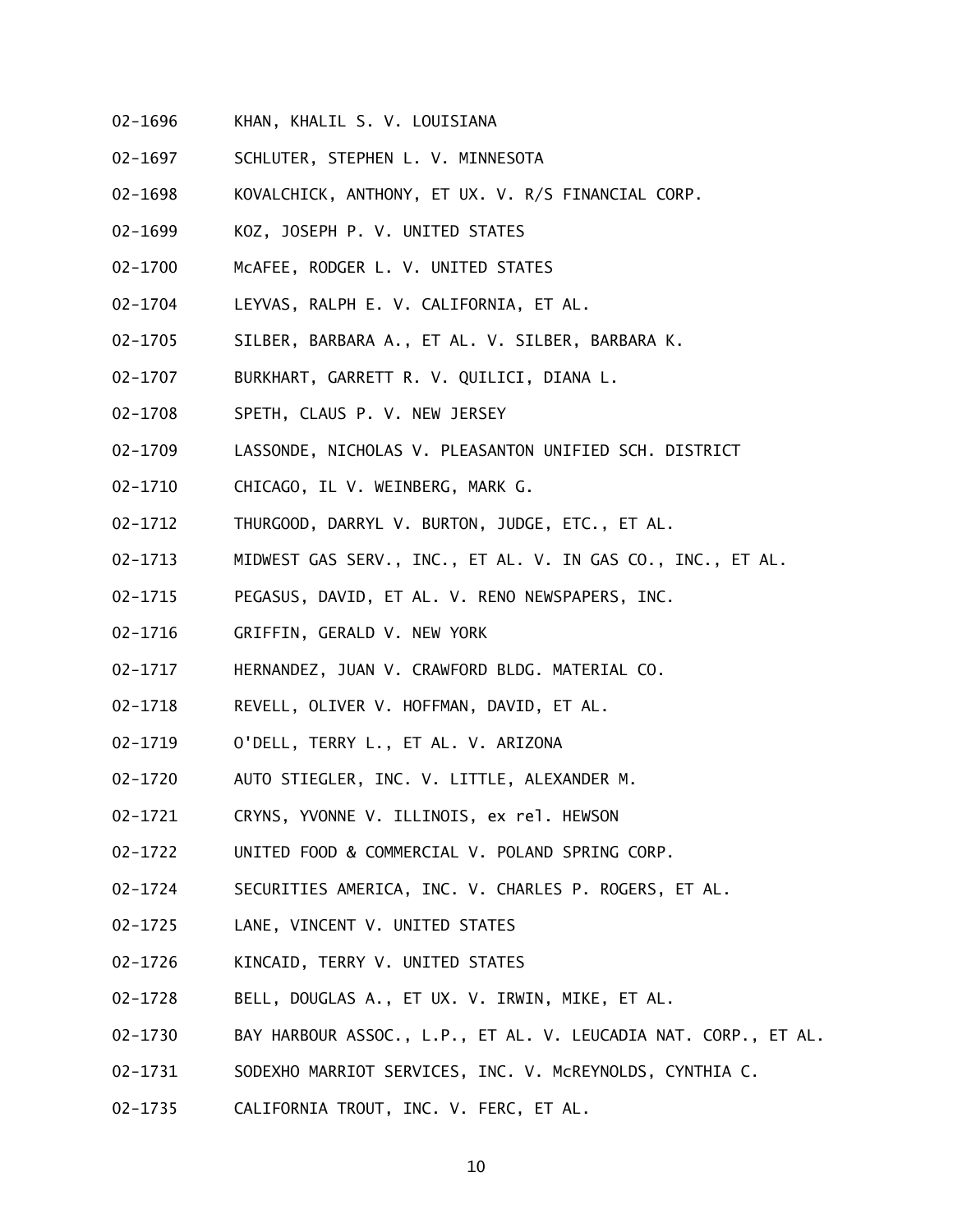- 02-1736 MEYER, ERIC R. V. UNITED STATES
- 02-1737 SPERO, ANTHONY V. UNITED STATES
- 02-1739 YOUNG, WILLIE V. UNITED STATES
- 02-1741 McKNIGHT, REGINA D. V. SOUTH CAROLINA
- 02-1742 JENNINGS, ANTOINE V. MICHIGAN
- 02-1743 CARPENTER, MATTHEW V. CHILDREN AND YOUTH SERVICES, ET AL.
- 02-1744 YOUNG, WAYNE A., ET AL. V. JACKSONVILLE, FL
- 02-1745 TRAVELERS INS. CO. V. UNITED STATES
- 02-1746 SANDWICH CHEF OF TX, INC. V. RELIANCE NATIONAL INDEMNITY INS.
- 02-1749 HI-HEALTH SUPERMART CORP. V. LANSDALE, JILL
- 02-1750 HYDE, DERRICK, ET AL. V. INT'L PAPER CO.
- 02-1751 ARENAS-MORALES, MARIO V. UNITED STATES
- 02-1754 BATTEN, LUCINDA L., ET AL. V. GOMEZ, STEVEN, ET AL.
- 02-1757 BOND, WILLIAM C. V. BLUM, KENNETH, ET AL.
- 02-1758 ASHLEY CREEK PHOSPHATE CO. V. CHEVRON U.S.A. INC., ET AL.
- 02-1759 BUNCOMBE COUNTY, NC, BD. OF ED. V. ROBERTS, NICHOLAS R.
- 02-1760 PRICER, GWEN R., ET AL. V. BUTLER, SAMUEL M., ET UX.
- 02-1761 BROSNAHAN BUILDERS, INC., ET AL. V. HARLEYSVILLE MUT. INS. CO.
- 02-1763 SCALLEN, TERENCE J., ET AL. V. REGENTS OF THE UNIVERSITY OF NM
- 02-1764 SOB, INC., ET AL. V. COUNTY OF BENTON, MN, ET AL.
- 02-1767 MIMS, ROBERT V. CRIST, WARDEN, ET AL.
- 02-1768 SCHOFIELD, WADE N. V. UTAH

)

- 02-1769 JONES, MICHAEL V. PORT TERMINAL RAILROAD ASSN.
- 02-1770 TABLE MOUNTAIN RANCHERIA V. AMERICAN VANTAGE COMPANIES
- 02-1771 AVERY, WILLIAM K. V. SUPERIOR BANK, FSB
- 02-1773 ) KIM, SUK Y. V. ISHIKAWAJIMA HARIMA INDUS.
- 02-1776 ) TENNEY, LESTER I., ET AL. V. MITSUI & CO., LTD., ET AL.
- 02-1778 ) MA, ZHENHUAN, ET AL. V. KAJIMA CORP., ET AL.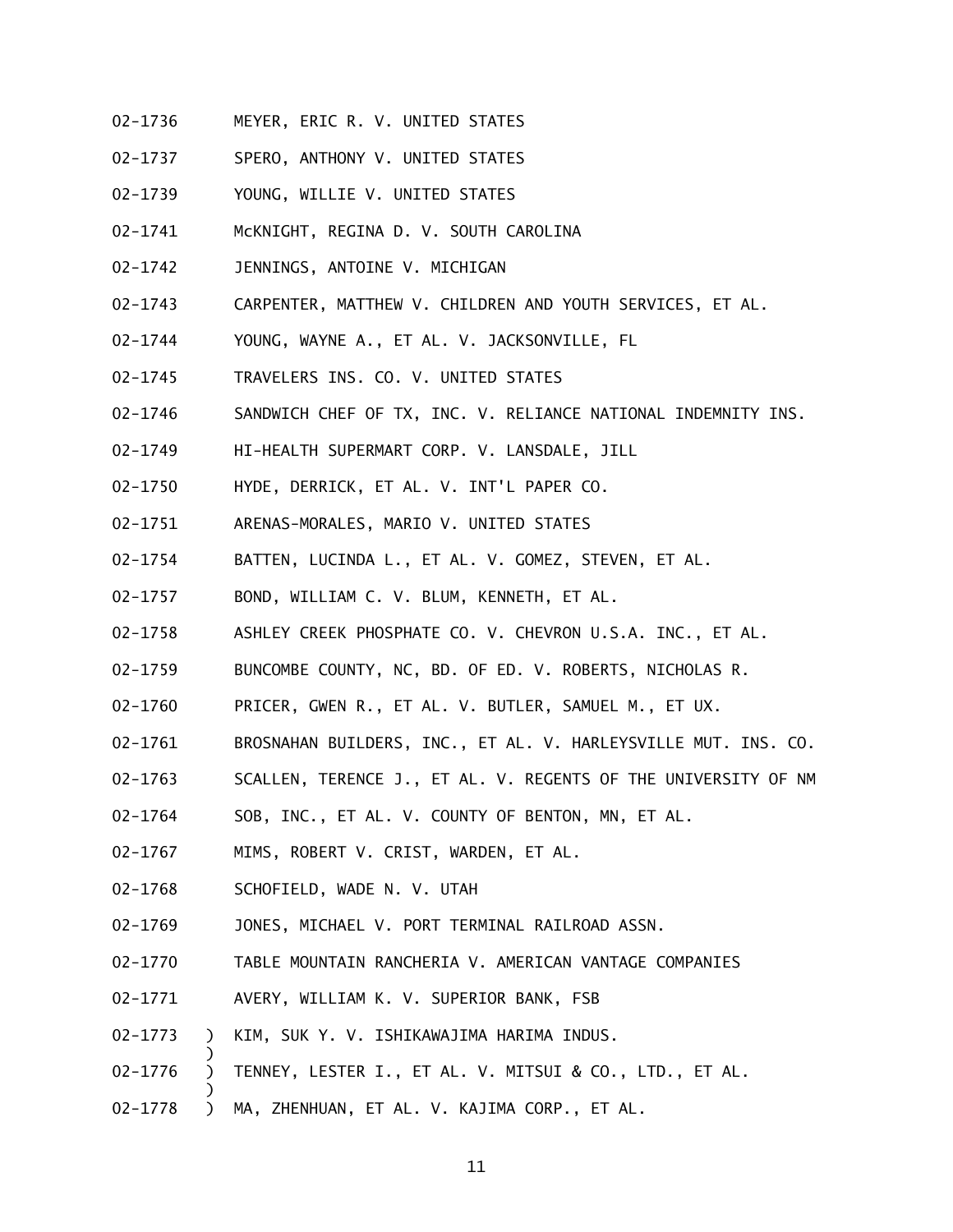- 02-1784 ) SALDAJENO, ALBERTO V. ISHIHARA SANGYO KAISHA, LTD.
- 02-1775 BARTON, CHAD V. COLORADO

- 02-1777 COHEN, RONALD A. V. UNITED STATES
- 02-1780 DIXON, RICHARD A. V. PRINCIPI, SEC. OF VA
- 02-1781 JOSEPH, ROBERT L. V. SALT LAKE CITY CIVIL SERVICE
- 02-1782 MILLER, MICHAEL J., ET AL. V. McMILLIN, TERRY
- 02-1783 MAHER, JEROME A., ET AL. V. UNITED STATES
- 02-1785 ) JORDAN, ALBERT V. UNITED STATES
- 03-19 ) WOODWARD, JIMMY V. UNITED STATES
- 02-1786 ROBINSON, ELAINE R. V. BARNHART, COMM'R, SOCIAL SEC.
- 02-1787 BIERENBAUM, ROBERT V. NEW YORK
- 02-1788 TURNER, MARK D. V. JOHNSON, DIR., VA DOC
- 02-1790 NWANGWA, ISHMAEL V. FedEx CORP.
- 02-1792 JONES, CARL E., ET AL. V. BUFFALO TOWNSHIP
- 02-1793 PECOR, GREGORY V. WALLS, WARDEN
- 02-1795 VOORHAAR, SHERIFF, ET AL. V. ROSSIGNOL, KENNETH C., ET AL.
- 02-1797 INDIAN CREEK CORP., ET AL. V. IOWA, ex rel. NATURAL RESOURCES
- 02-1798 SHEPPARD, BRIAN V. BEERMAN, JUSTICE, ETC.
- 02-1799 PERRY, ROBERT V. UNITED STATES
- 02-1800 INT'L MEDICAL GROUP, INC. V. AM. ARBITRATION ASSOC.
- 02-1801 LONG, FRANK V. UNITED STATES
- 02-1803 CARPENTER, MATTHEW V. PENNELL SCHOOL DISTRICT
- 02-1804 MEADE, ROBERT E. V. MILLER, PATRICIA A., ET AL.
- 02-1805 HANYOK, JOHN V. HANYOK, KATHLEEN
- 02-1806 RAM, SANT, ET UX. V. COOPER, DEAN F.
- 02-1807 DORIS DAY ANIMAL LEAGUE, ET AL. V. VENEMAN, SEC. OF AGRICULTURE
- 02-1808 FRIEDMAN, ALAN, ET AL. V. SALOMON/SMITH BARNEY, INC.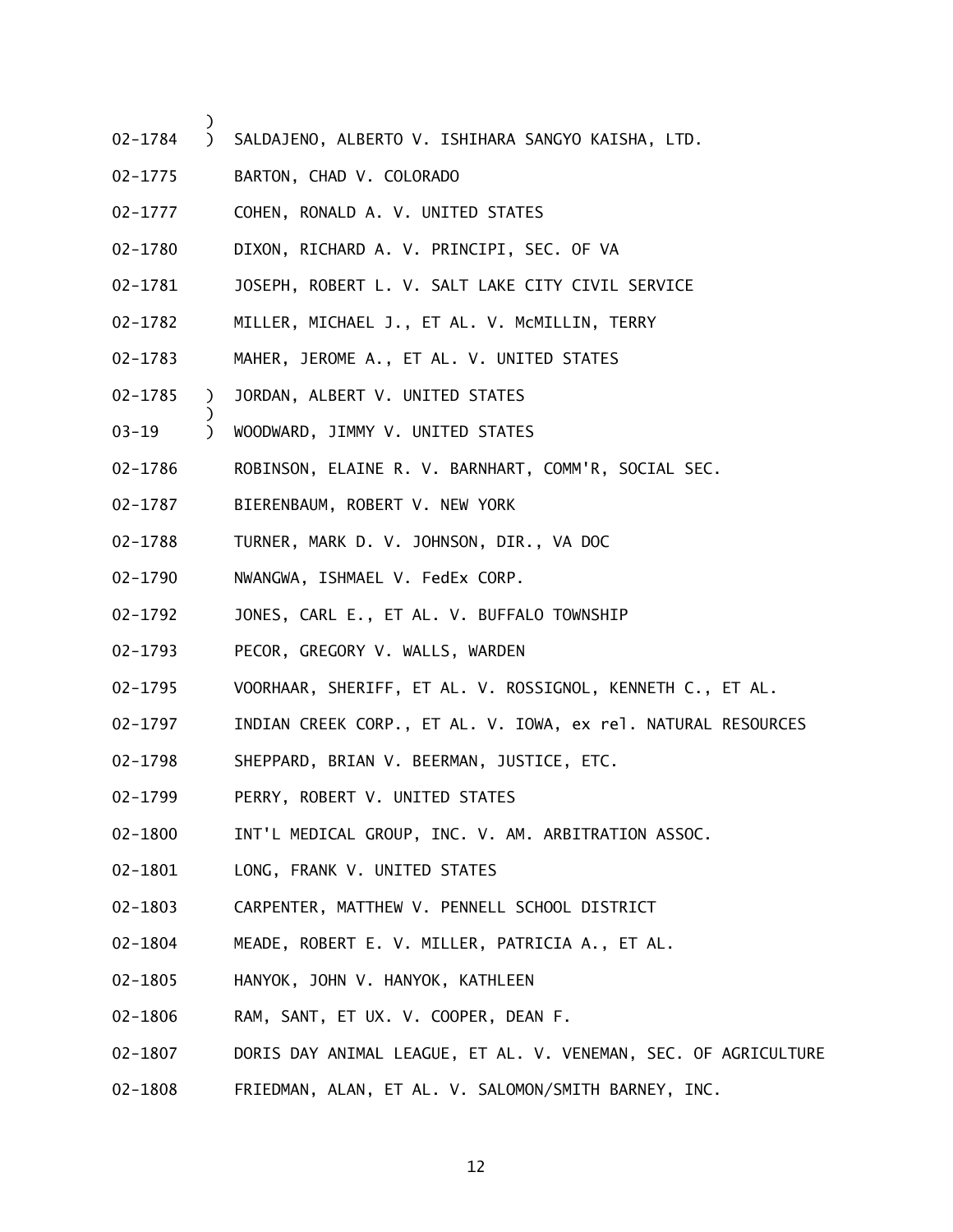- 02-1810 FACE, COMM'R, ET AL. V. NAT. HOME EQ. MORTGAGE ASSN.
- 02-1811 GREEN, ALVIN C. V. UNITED STATES
- 02-1812 ANGINO, RICHARD C., ET AL. V. VAN WAGNER, J. T., ET AL.
- 02-1813 FLANAGAN, MICHAEL, ET AL. V. ASHCROFT, ATT'Y GEN., ET AL.
- 02-1815 GASSER, THOMAS W. V. CONNECTICUT
- 02-1817 MAYER, GARY V. NEXTEL WEST CORP., ETC.
- 02-1818 KANOFSKY, ALVIN V. UNIV. OF MEDICINE, ETC.
- 02-1819 VIRGIN ISLANDS, ET AL. V. BLUEBEARD'S CASTLE, ET AL.
- 02-1820 WOLPOFF & ABRAMSON, ET AL. V. MILLER, ARTHUR
- 02-1821 VARNER, JANNISS L. V. MICHIGAN
- 02-1823 CROWLEY, WARDEN, ET AL. V. BROWN, CLEVELAND
- 02-1825 MITCHELL, ROYCE E. V. HOUSTON, TX, ET AL.
- 02-1827 BARAVORDEH, DAVOUD V. SCHELL, BRUCE A.
- 02-1828 PLUMEY-CRUZ, JOSE G., ET UX. V. WESTINGHOUSE ELEC. CORP., ET AL.
- 02-1830 SCHAFLER, PEPI V. SUMMER, DONALD L.
- 02-1831 SOMMER, KENT A., ET UX. V. DAVIS, G. WILLIAM, ET AL.
- 02-1832 McMAHON, DAVID V. ALBANY UNIFIED SCHOOL DIST.
- 02-1833 JARDINE, ALAN V. BROTHER RECORDS, INC.
- 02-1834 McCRADY, TERRENCE A. V. WARDENSVILLE, WV, ET AL.
- 02-1835 GEORGE WASHINGTON UNIV. V. DISTRICT OF COLUMBIA, ET AL.
- 02-1836 GONSA, THOMAS V. DONNELLY, SUPT., WENDE
- 02-1837 GRAYSON, RALPH L. V. SNOW, SEC. OF TREASURY
- 02-1838 SCOTT, FRANKLIN J. V. SCHOOL BD. OF ALACHUA CTY.
- 02-1839 BOWERSOCK, WILLIAM L. V. BOWERSOCK, JOYCE
- 02-1840 MURR, ROBERT D. V. THOMS, WARDEN
- 02-1841 ZIDELL, BOBBY M. V. UNITED STATES
- 02-1842 CITICORP VENTURE CAPITAL, LTD. V. COMMITTEE OF CREDITORS
- 02-1844 FRAISER, JOHN R. V. HOWERTON, WARDEN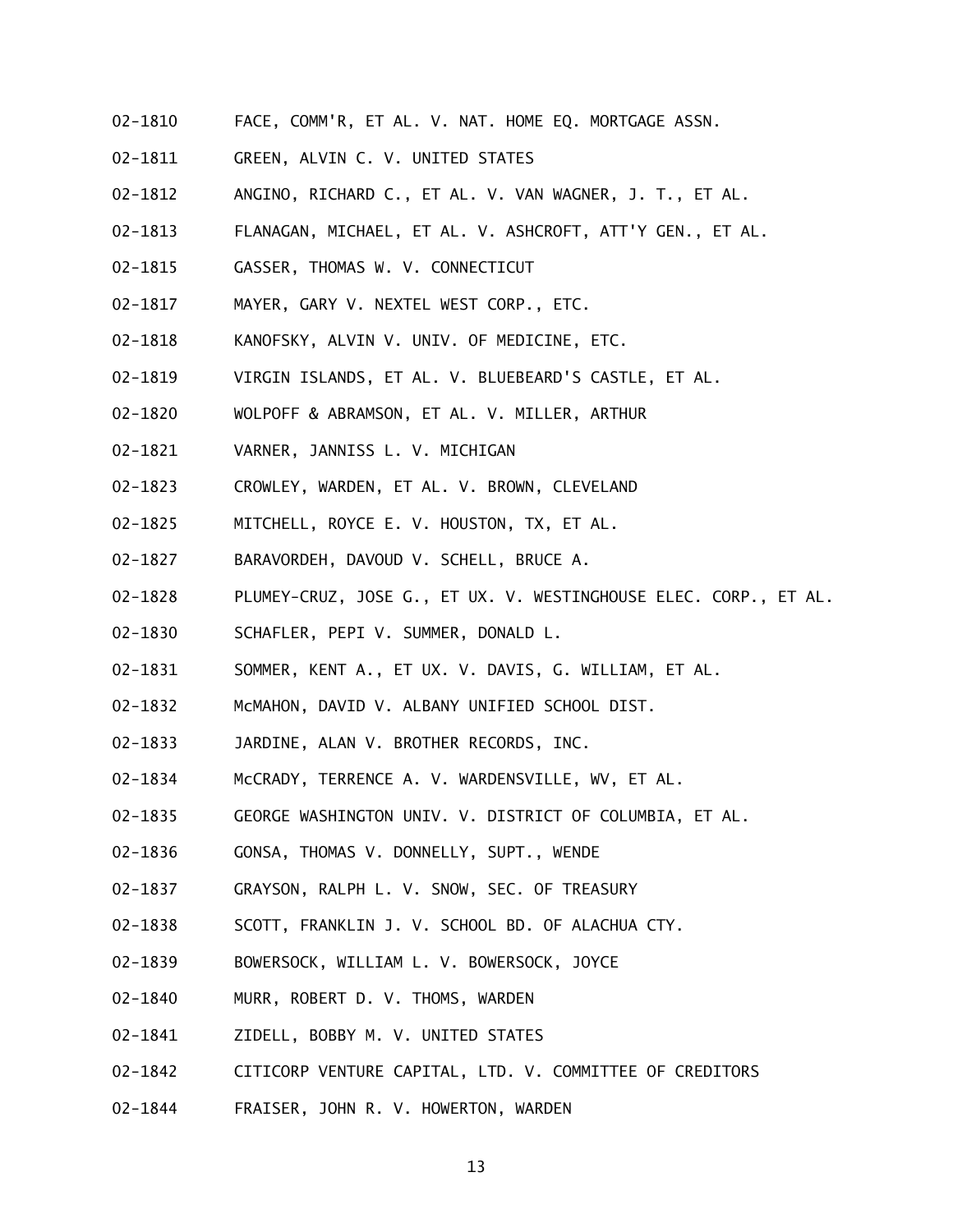- 02-1846 ANDERSON, ELMORE R. V. UNITED STATES
- 02-1848 KOTTSCHADE, FRANKLIN P. V. ROCHESTER, MN
- 02-1849 JUDICIAL WATCH, INC. V. ROSSOTTI, CHARLES O., ET AL.
- 02-1850 COTTER, WINIFRED N., ET AL. V. BOSTON, MA, ET AL.
- 02-1851 MITRANO, PETER P. V. KELLY, VIRGINIA L.
- 02-1852 OLANDER, BRIAN V. STATE FARM MUTUAL, ET AL.
- 02-1853 KENNEDY, EDWARD, ET AL. V. HUGHES, RICHARD, ET AL.
- 02-1854 KANESHIRO, MARIE G. V. HOLMES & NARVER, ET AL.
- 02-1855 KINSEY, JUDGE V. FL JUD. QUALIFICATIONS COMM.
- 02-1857 JONES, CHESTER, ET AL. V. LIBERTY BANK, ETC., ET AL.
- 02-1858 SANDOZ, BOAKE, ET AL. V. BOCANEGRA, SONIA, ET AL.
- 02-1859 BOCA INVESTERINGS, ETC., ET AL. V. UNITED STATES
- 02-1860 TROHA, DENNIS M., ET AL. V. TEAMSTERS NAT. AUTO, ETC.
- 02-1861 DAO, HIEN A. V. ALAMEIDA, DIR., CA DOC
- 02-1862 COUSIN, SHAREEF V. BERRY, BYRON, ET AL.
- 02-1863 WILKES, LORNA V. WY DEPT. OF EMPLOY., ETC.
- 02-1866 SHWAYDER, KEITH V. UNITED STATES
- 02-1868 INGERSON, PAUL V. TWENTIETH CENTURY FOX FILM
- 02-1869 HOUSE, JOSEPH J. V. COPLEY PRESS, INC., ET AL.
- 02-8849 ESPARZA, GREGORY V. MITCHELL, WARDEN
- 02-9037 GONZALEZ, JOSE V. UNITED STATES
- 02-9087 ROBINSON, ERIC V. JOHNSON, SUPT., PITTSBURGH
- 02-9438 SELVERA, EUFELIA V. FRIO COUNTY, TX
- 02-9447 RAMOS, ROBERTO, ET AL. V. UNITED STATES
- 02-9481 TUCKER, KENNETH M. V. OHIO
- 02-9505 GRAVES, KIMBERLY V. WKRS. COMPENSATION APP. BD.
- 02-9581 McMAHON, AVA M. V. REBOUND CARE
- 02-9756 TORRES, JAIME W. V. CALIFORNIA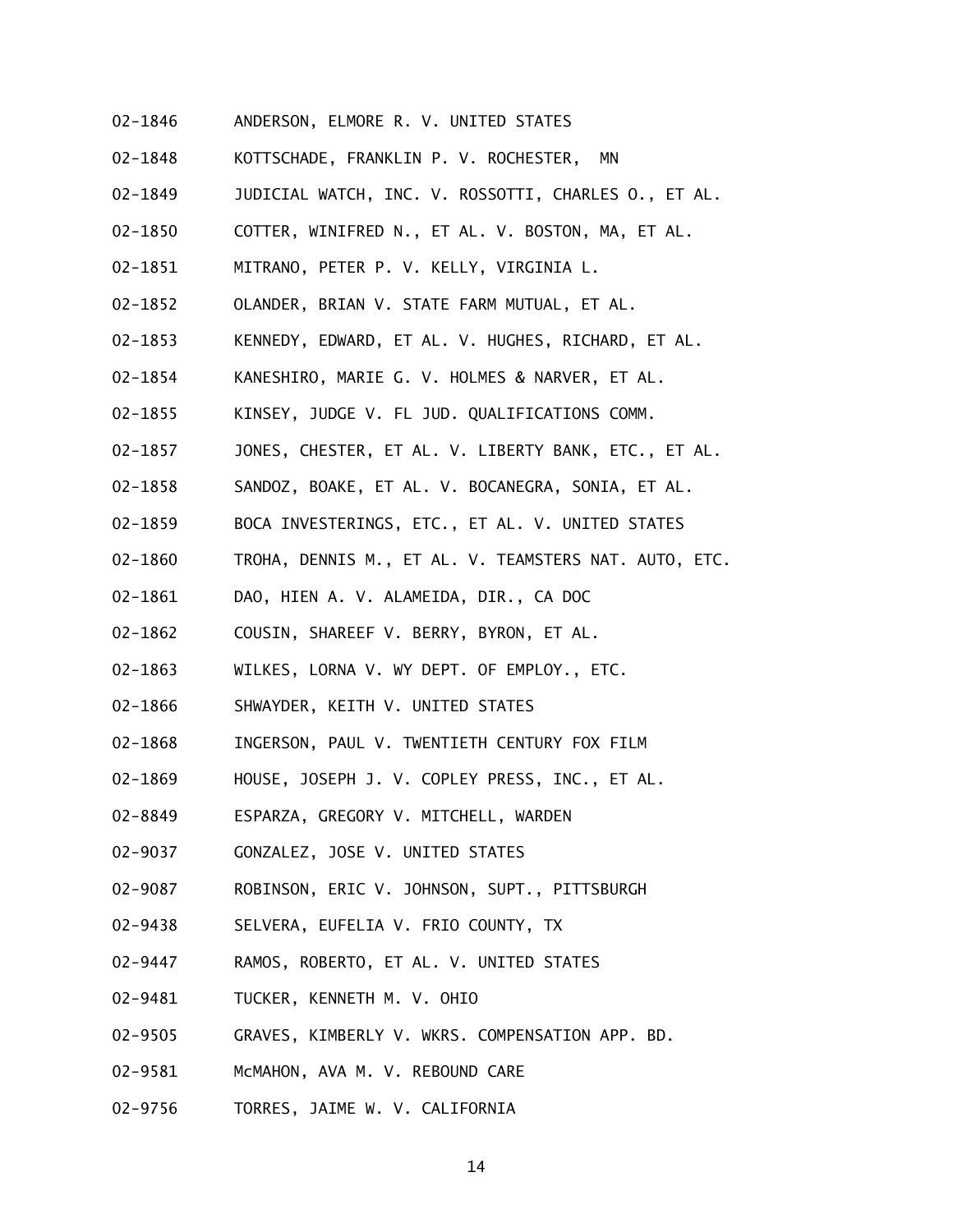- 02-9859 DAVIS, RAYMOND E. V. UNITED STATES
- 02-9868 MOORE, CLARE B. V. DRETKE, DIR., TX DCJ
- 02-9890 MILLER, KENNETH V. PENNSYLVANIA
- 02-9952 HINES, BOBBY L. V. DRETKE, DIR., TX DCJ
- 02-9963 BIERS, SAMUEL L. V. UTAH, ET AL.
- 02-10049 TORRES, GABRIEL V. UNITED STATES
- 02-10095 SEVERINO, FELIX V. UNITED STATES
- 02-10096 RENDON-RODRIGUEZ, RAUL V. UNITED STATES
- 02-10108 HOLLEMAN, ROBERT L. V. COTTON, SUPT., PENDLETON
- 02-10163 TOLLIVER, DARRYL L. V. CAMBRA, WARDEN, ET AL.
- 02-10174 CARBINE, TARA L. V. UNITED STATES
- 02-10208 COLEMAN, ERNEST V. FLORIDA
- 02-10222 BADGETT, ERIC W. V. HILL, SUPT., EASTERN OR
- 02-10237 GALLOWAY, BILLY V. TEXAS

- 02-10278 TRAVAGLIA, MICHAEL J. V. PENNSYLVANIA
- 02-10296 HENDERSON, WILLIAM V. BUDGE, WARDEN, ET AL.
- 02-10319 ) SUAREZ, FRANCISCO V. UNITED STATES
- 02-10547 ) SUAREZ, OMAR V. UNITED STATES
- 02-10385 LOUVIERE, CHAD R. V. LOUSIANA
- 02-10391 REID, PAUL D. V. TENNESSEE
- 02-10395 FIELDS, RYAN K. V. UNITED STATES
- 02-10434 KASEY, RICKY L. V. UNITED STATES
- 02-10455 ATES, ANTHONY V. FLORIDA
- 02-10457 COOK, DAMON B. V. GALAZA, WARDEN
- 02-10459 DAVIS, MARCUS V. MISSISSIPPI
- 02-10462 MASADA, EL SHADDAI V. HAMMOND, JEFF, ET AL.
- 02-10469 THOMPSON, TERRY D. V. GUILFOYLE, MELINDA, ET AL.
- 02-10470 THOMPSON, TERRY D. V. GUILFOYLE, MELINDA, ET AL.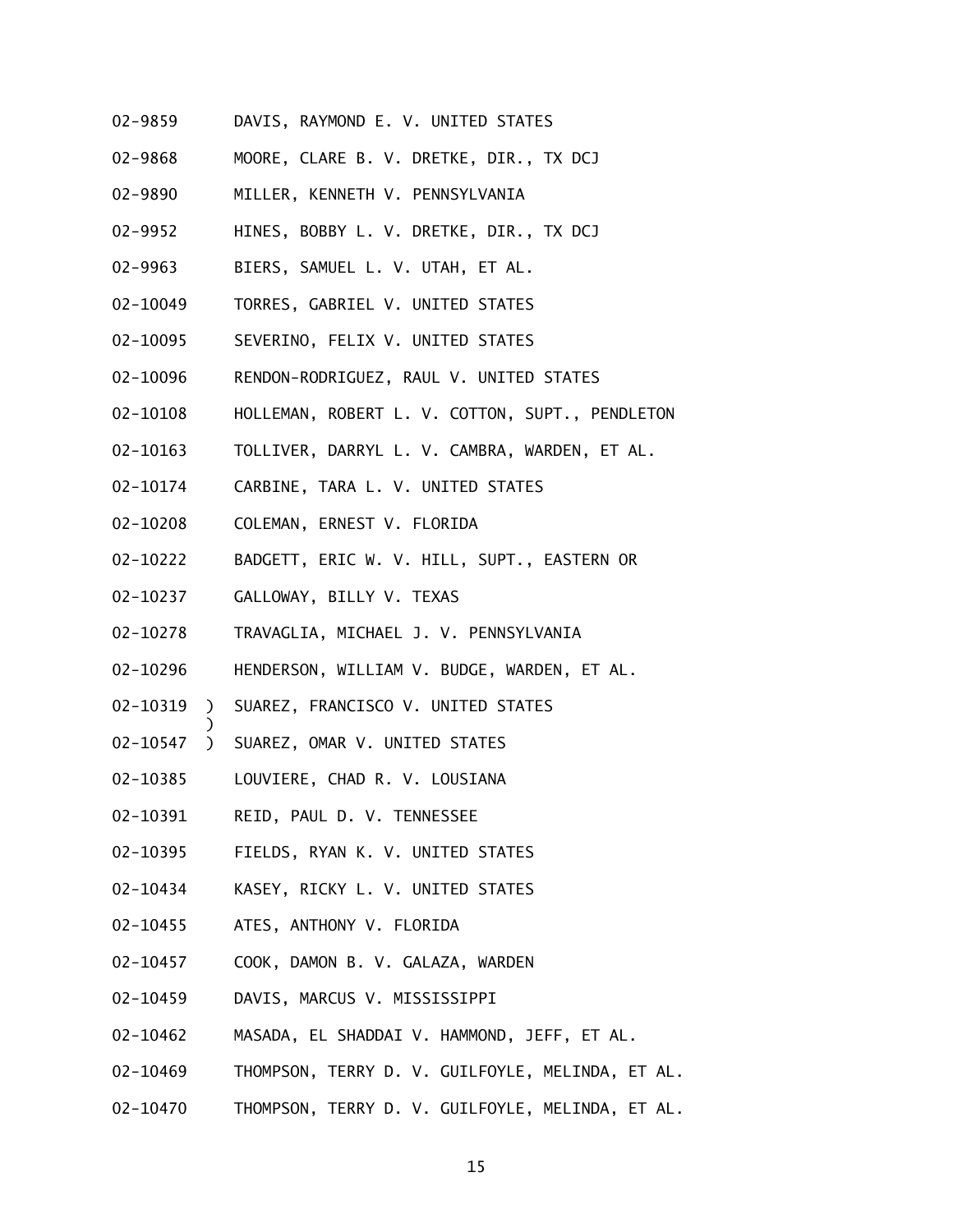- 02-10476 DELGADO, ROBERT V. CALIFORNIA
- 02-10477 CATE, JOSEPH V. CROSBY, SEC., FL DOC, ET AL.
- 02-10482 MUNSON, JAMES R. V. NORRIS, DIR., AR DOC
- 02-10486 THOMAS, JASON L. V. CALIFORNIA
- 02-10487 SINGH, RAGHBIR V. HAMLET, WARDEN
- 02-10488 REYES, JESUS M. V. VAUGHN, SUPT., GRATERFORD
- 02-10490 EDWARDS, LANCE G. V. DRETKE, DIR., TX DCJ
- 02-10493 CRUZ, ABRAHAM V. VAUGHN, SUPT., GRATERFORD
- 02-10494 THOMAS, LUTHER V. UNITED STATES
- 02-10495 COLLINS, DESIA V. FLORIDA
- 02-10499 McBURROWS, JAVAN V. PENNSYLVANIA
- 02-10500 PHILLIPS, JERRY L. V. JOHNSON, SUPT., PITTSBURGH
- 02-10511 HAUGHTON, KEVIN V. GALLEY, WARDEN, ET AL.
- 02-10517 HALE, BENNIE R. V. TEXAS
- 02-10520 MARSHALL, JOHN E. V. DRETKE, DIR., TX DCJ
- 02-10521 PERKINS, ROY E. V. ALABAMA
- 02-10526 JAQUEZ, RUDY P. V. OKLAHOMA
- 02-10528 BUTLER, DANNIE L. V. BOWEN, B., ET AL.
- 02-10530 NEAL, SEAN B. V. ROE, WARDEN
- 02-10532 BRITT, DON JUAN F. V. DUNCAN, SUPT., GREAT MEADOW
- 02-10533 STEVENS, CHRISTOPHER M. V. INDIANA
- 02-10535 RAMIREZ-ALANIZ, JOSE V. UNITED STATES
- 02-10536 STRASSINI, JOHN D. V. UNITED STATES
- 02-10543 HAMRICK, DANIEL A. V. ARABIAN HORSE EXPRESS, ET AL.
- 02-10546 ANDREWS, ANTOLIN V. BACA, SHERIFF
- 02-10549 OSTEEN, JIMMY L. V. DRETKE, DIR., TX DCJ
- 02-10550 BROWN, THOMAS J. V. DRETKE, DIR., TX DCJ
- 02-10555 POLONCZYK, KIM A. V. POLONCZYK, MARILYN, ET AL.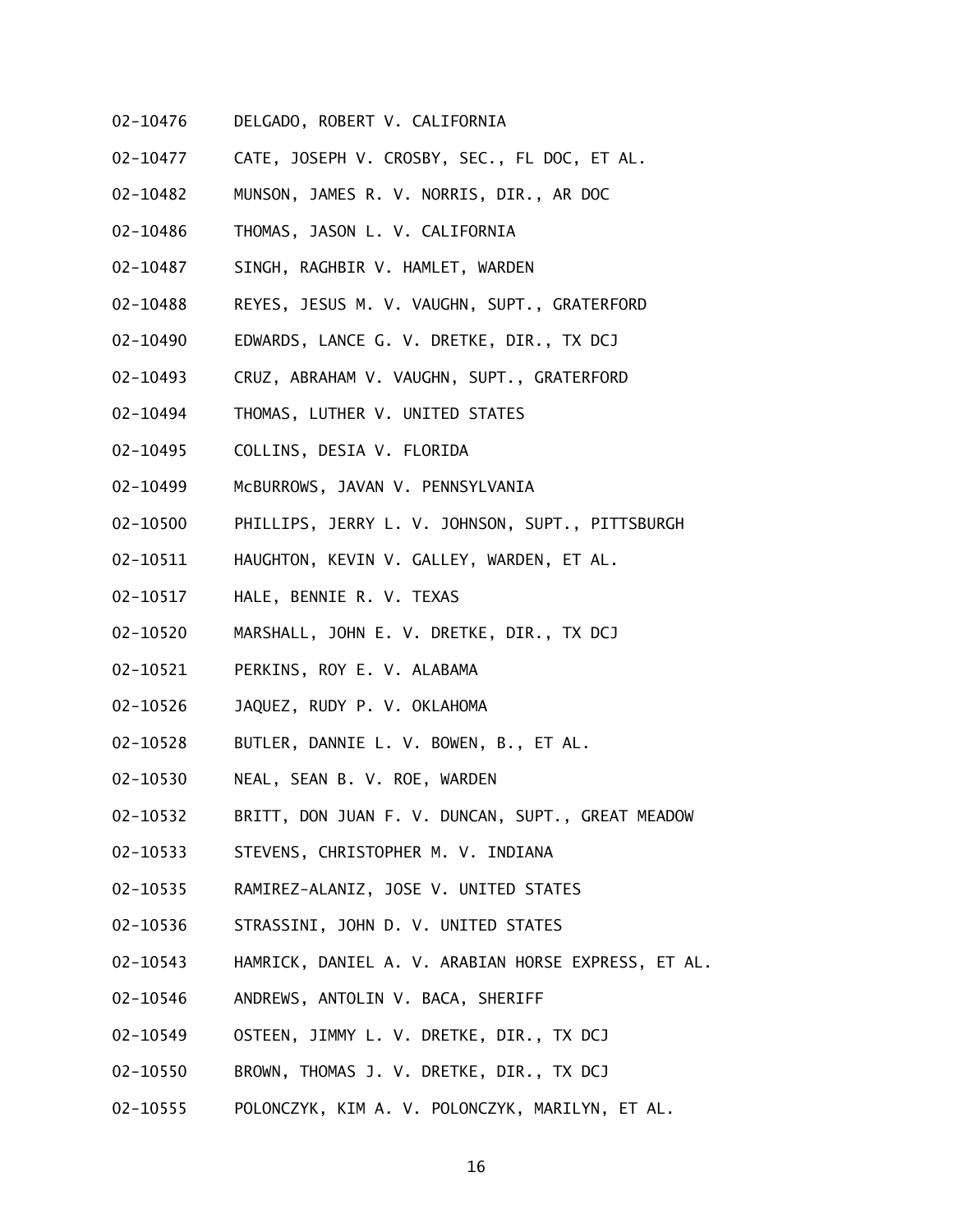- 02-10556 NEESE, RIC C. V. JUVENILE DEPT., MARION CTY.
- 02-10558 ARCENEAUX, FRANK V. LOUISIANA
- 02-10559 ARROYO-MALDONADO, EDUARDO V. UNITED STATES
- 02-10560 STRINGER, CHARLES L. V. OFFICER McDANIELS, ET AL.
- 02-10562 RODRIGUEZ, LEO V. SENKOWSKI, SUPT., CLINTON
- 02-10564 PRESIDENT, RODERICK V. KAYLO, WARDEN
- 02-10568 MOORE, ETHAN W. V. BECK, WARDEN
- 02-10574 MARTIN, JACQUAS L. V. BAGLEY, P. A., ET AL.
- 02-10575 SEGADE, FRANK V. LAMARQUE, WARDEN, ET AL.
- 02-10578 TAUBMAN, JOSEPH V. CALIFORNIA
- 02-10580 WILCOX, JOHN W. V. LEWIS, VIRGINIA, ET AL.
- 02-10584 TUCKER, MATTHEW V. CROSBY, SEC., FL DOC, ET AL.
- 02-10585 ROBLOW, ROBERT L. V. CAIN, WARDEN
- 02-10586 SMITH, JOSEPH A. V. LEWIS, SUPT., HALES CREEK
- 02-10600 PARRADO, MANUEL V. UNITED STATES
- 02-10601 TIRADO, CELSO V. UNITED STATES
- 02-10605 SINGLETON, CHARLES L. V. NORRIS, DIR., AR DOC
- 02-10607 WERNER, ROBERT H. V. UNITED STATES
- 02-10610 GONZALEZ, RAMON V. V. SPECTOR, WILLIAM
- 02-10611 HUTCH, EUGENE J. V. PARSONS, DOUGLAS, ET AL.
- 02-10612 HILL, ASHER V. INDIANA
- 02-10617 SCHNEIDERMAN, JAN V. UNITED STATES
- 02-10619 SMITH, BARRETT S. V. TEXAS
- 02-10620 SALAHUDDIN, ABDULLAH V. MEAD, SERGEANT, ET AL.
- 02-10623 GREEN, KEVIN V. CASTRO, WARDEN
- 02-10627 OLIVER, STEVEN V. BARSTOW, WILLIAM, ET AL.
- 02-10630 COLE, DANIEL D. V. NEW MEXICO, ET AL.
- 02-10632 PENCAK, TROY V. ILLINOIS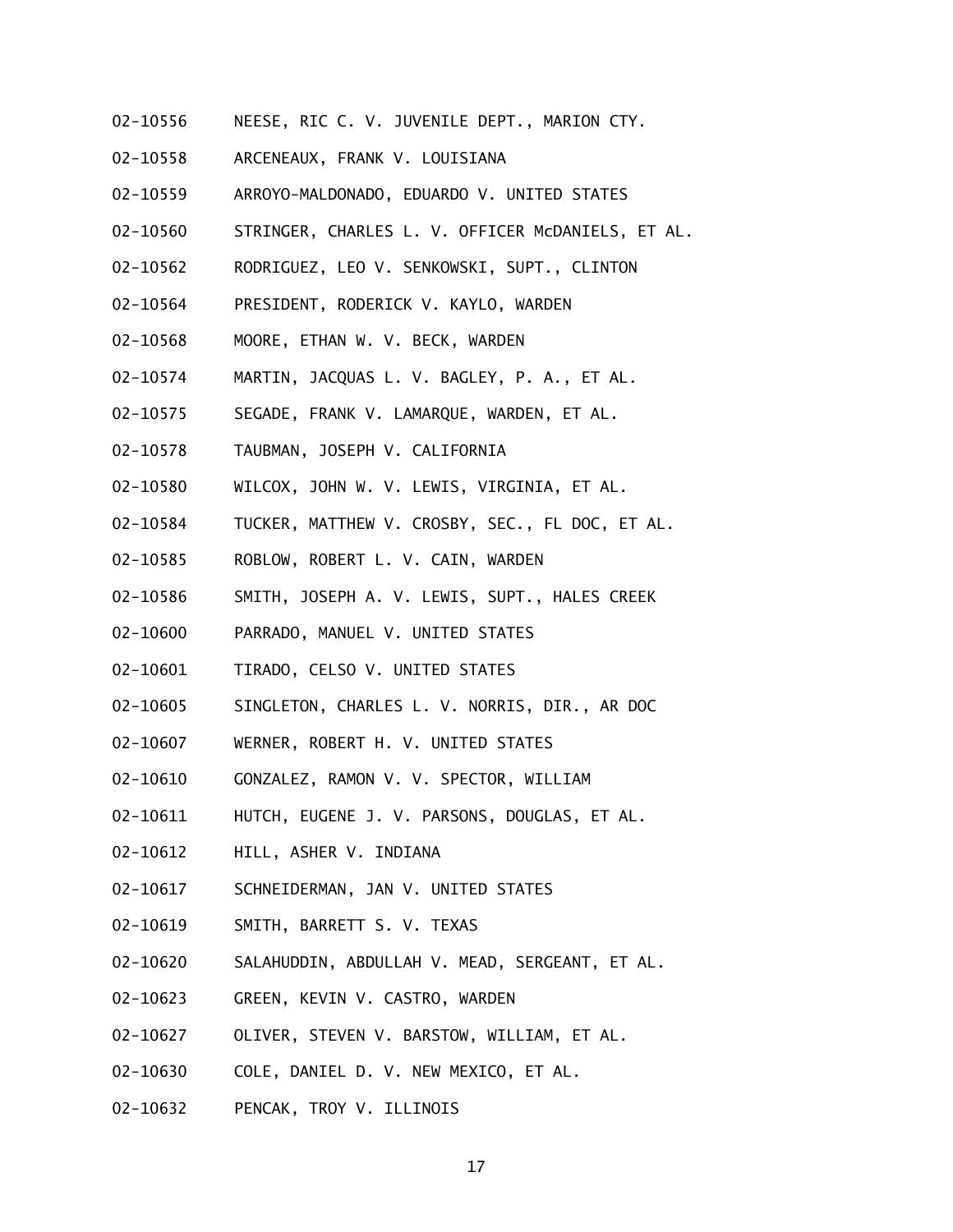- 02-10634 LE, HUNG T. V. MULLIN, WARDEN
- 02-10635 NORCROSS, ADAM V. DELAWARE
- 02-10637 SHERKAT, ALI V. CIRCUIT COURT OF MO, ET AL.
- 02-10638 JASKOT, FRANCIS W. V. PRINCIPI, SEC. OF VA
- 02-10640 KYSOR, MALCOLM V. PRICE, SUPT., GREENE
- 02-10641 MARSHALL, JERRY J. V. PENNSYLVANIA
- 02-10644 BECKER, DALE G. V. OHIO
- 02-10646 PARNELL, JASON W. V. CROSBY, SEC., FL DOC
- 02-10648 APONTE, EDWIN V. GIURBINO, WARDEN
- 02-10651 BALLARD, MARK V. ILLINOIS
- 02-10652 WRIGHT, DONALD S. V. LOUISIANA
- 02-10658 SEDGWICK, PHILLIP W. V. USCA 11
- 02-10661 VEL OWEN, TRINITY V. SUPREME COURT OF SD
- 02-10665 PADILLA, JESUS E. V. CAREY, WARDEN
- 02-10666 McCALL, WILLIAM V. DAVIS, SUPT., IN
- 02-10668 BRODIS, ANTONE L. V. CALIFORNIA
- 02-10670 D. D. V. KENTUCKY
- 02-10673 CROWELL, KELVIN V. SOLLIE, SHERIFF, ET AL.
- 02-10674 BARRETT, LEON I. V. ASHCROFT, ATT'Y GEN.
- 02-10678 HOLLAND, DARRYL V. DONNELLY, SUPT., WENDE
- 02-10684 ANGEL, HARVEY D. V. DRETKE, DIR., TX DCJ
- 02-10691 RADILLO, SERGIO V. CROSBY, SEC., FL DOC
- 02-10692 RAY, JAMES N. V. PATE, GWEN C.
- 02-10693 McCLENTON, JEROME V. ILLINOIS
- 02-10694 PHILLIPS, DONALD L. V. JOHNSON, DIR., VA DOC
- 02-10695 ERVIN, DEWAYNE V. UNITED STATES
- 02-10696 DIAZ, ADAM V. PARKE, SUPT., PUTNAMVILLE
- 02-10700 NAVARRO, RUDY V. CALIFORNIA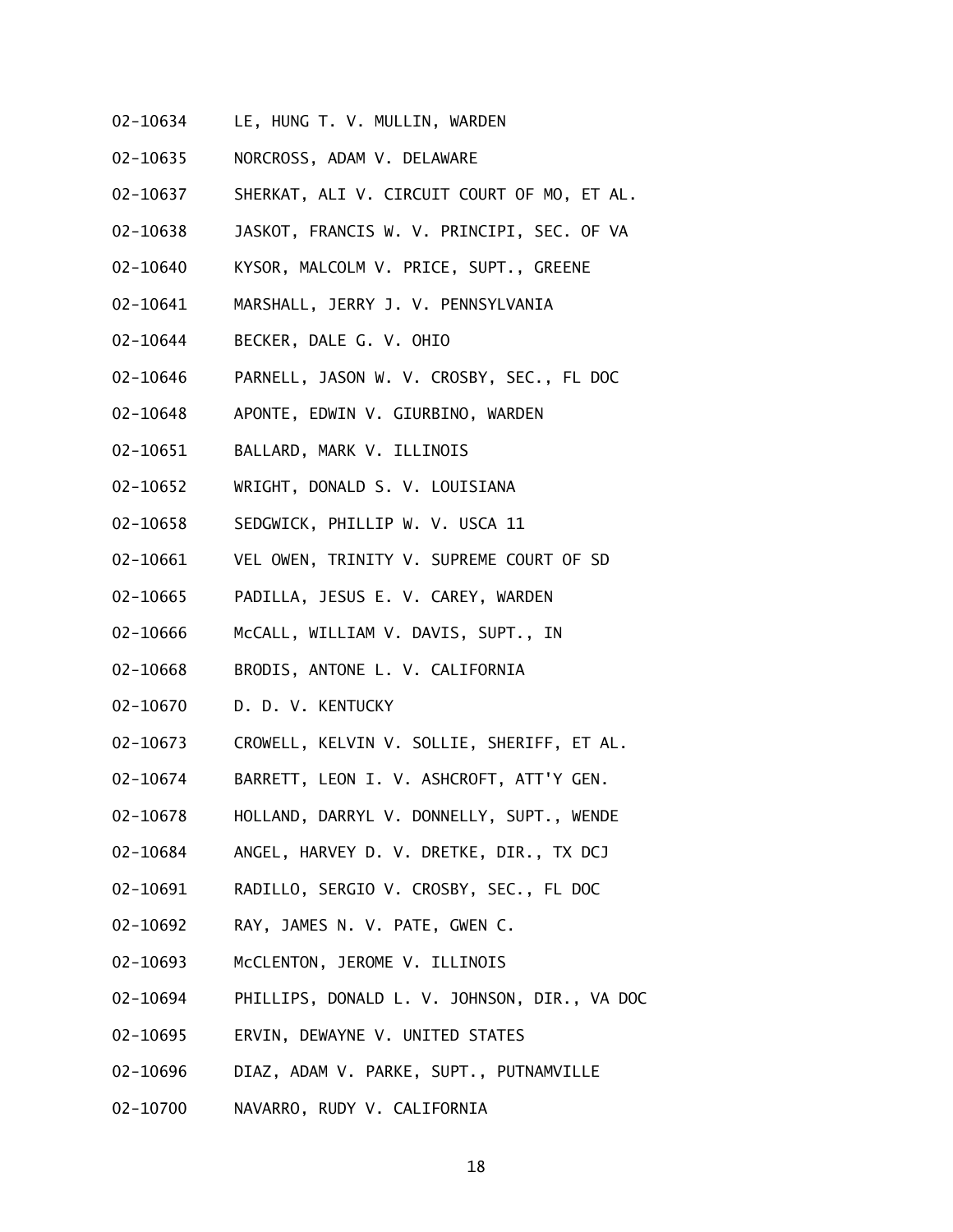- 02-10707 HORN, PATRICK V. TEXAS
- 02-10708 HEADLEY, ROGELIO V. SPITZER, ATT'Y GEN. OF NY, ET AL.
- 02-10711 TERRELL, BRIAN K. V. GEORGIA
- 02-10712 WASHINGTON, KEITH D. V. USDC MA
- 02-10715 HARDY, ANTHONY V. FLORIDA
- 02-10716 HERNANDEZ, ALVARO L. V. USDC WD TX
- 02-10719 HUYNH, HIEU V. V. DRETKE, DIR., TX DCJ
- 02-10720 GOODEN, ROBERT L. V. CROSBY, SEC., FL DOC, ET AL.
- 02-10721 FANCHER, CLAYTON S. V. SIRMONS, WARDEN
- 02-10725 WESTENBERG, MARSHA V. CNF TRANSP., INC., ET AL.
- 02-10726 THOMPSON, JOSEPH E. V. ALAMEIDA, DIR., CA DOC
- 02-10732 BENSON, REX A. V. OKLAHOMA, ET AL.
- 02-10735 BRALEY, LEELAND M. V. GEORGIA
- 02-10740 RHIGER, JOEL D. V. UNITED STATES
- 02-10744 WILSON, ANTHONY J. V. MARYLAND
- 02-10748 CASTILLE, LORETTA V. TELETECH CUSTOMER CARE MGMT.
- 02-10751 RAMOS-SANTIAGO, NELSON V. VASQUEZ, WARDEN, ET AL.
- 02-10752 MORKE, THOMAS R. V. McKINSTRY, MARJORIE, ET AL.
- 02-10753 WALKER, LARRY V. KYLER, SUPT., HUNTINGDON, ET AL.
- 02-10755 ULUCHES, JEFFERSON V. MYLES, OFFICER, ET AL.
- 02-10756 WILLIAMSON, JOHN V. SCHRIRO, DIR., AZ DOC, ET AL.
- 02-10757 YOUNG, LARRY V. ILLINOIS
- 02-10758 DOVE, ANTHONY V. NORTH CAROLINA STATE EMPLOYEES
- 02-10761 CLAY, LEANDER V. WEBER, WARDEN
- 02-10762 CROPSEY, VIRGINIA L. V. FEI, INC.
- 02-10763 SHERIDAN, JOHN J. V. MORGANTHAU, ROBERT, ET AL.
- 02-10766 OCHOA, GEORGE V. OKLAHOMA
- 02-10768 NICKERSON, WAYNE E. V. ALASKA, ET AL.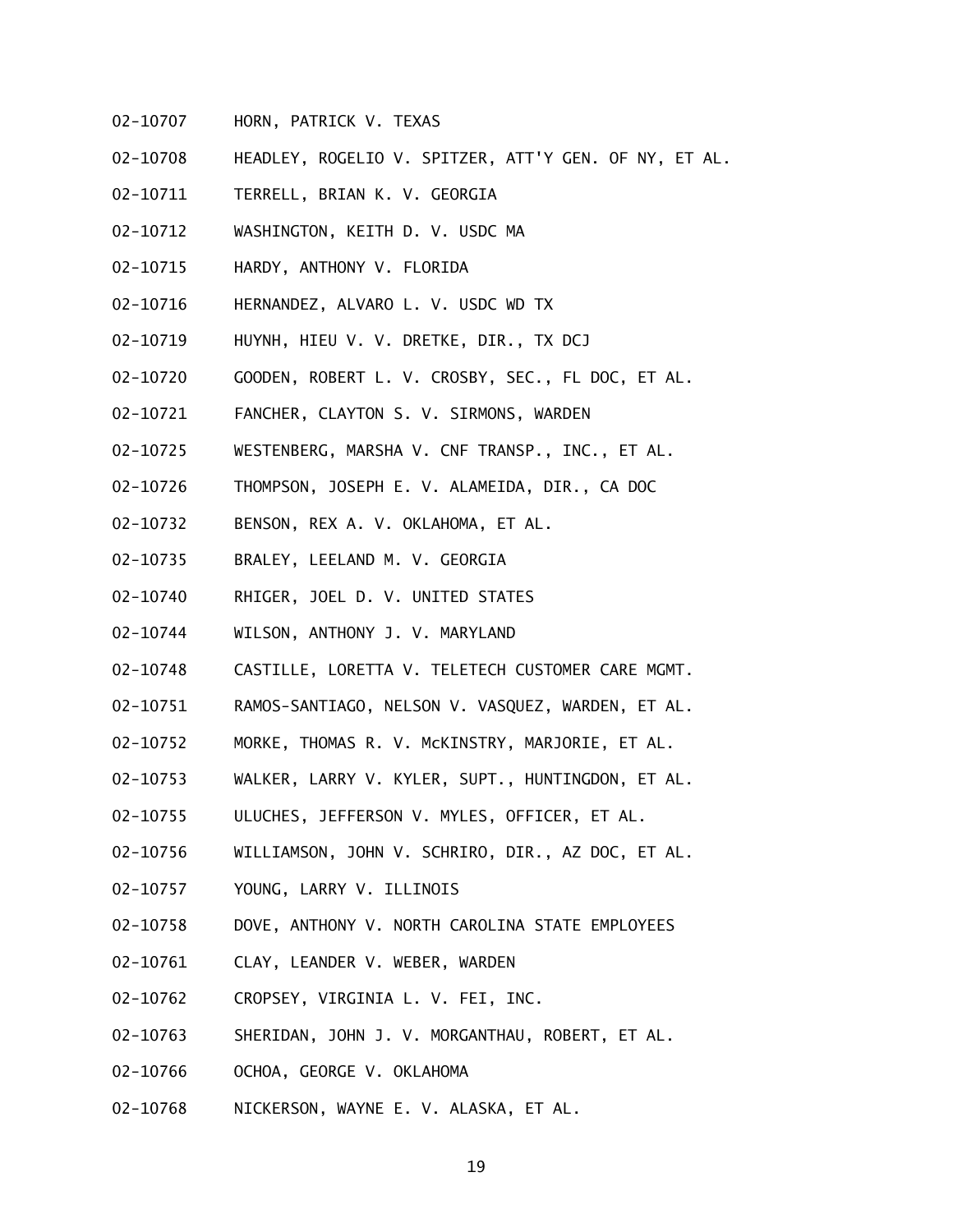- 02-10769 CRUZ-GARCIA, JAIME V. UNITED STATES
- 02-10771 MALDONADO, MANUEL V. ARCHULETA, DAVID, ET AL.
- 02-10775 AMBERS, JAMES R. V. DRETKE, DIR., TX DCJ
- 02-10778 MONTFORD, JOHN V. MIAMI DADE COUNTY, FL, ET AL.
- 02-10779 LANGSTON, TONY C. V. WETHERINGTON, COMM'R, GA DOC
- 02-10786 STRUCK, JAMES T. V. ATF
- 02-10789 NICHOLS, DONALD E. V. DRETKE, DIR., TX DCJ
- 02-10790 MORENO, RICARDO V. DRETKE, DIR., TX DCJ
- 02-10792 JOHNSON, LARRY V. GREINER, SUPT., GREEN HAVEN
- 02-10794 DEDEAUX, JOHN J. V. KELLY, SUPT., CENTRAL MS
- 02-10795 BROWN, DAVID V. ROE, WARDEN
- 02-10796 BARNES, ERNEST V. GIAMBRUNO, SUPT., WY
- 02-10798 ASKEW, CHRISTOPHER V. MATRISCIANO, ACTING WARDEN
- 02-10800 BANES, JEROME B. V. CROSBY, SEC., FL DOC, ET AL.
- 02-10801 ) THOMAS, DION V. UNITED STATES

- 02-10886 ) AS-SADIQ, RUHULLAH V. UNITED STATES
- 02-10803 DAVIS, BOBBY E. V. CALIFORNIA
- 02-10804 PERMENTER, STANLEY V. ALABAMA
- 02-10806 LEE, CARL J. V. ADAMS, WARDEN, ET AL.
- 02-10808 MAYNE, HARLO V. HALL, TIMOTHY
- 02-10809 SANDERS, DAVID L. V. KENTUCKY
- 02-10810 ROSE, RAYMOND V. GREINER, SUPT., GREEN HAVEN
- 02-10811 STEINER, EDWARD R. V. FLORIDA
- 02-10814 McCULLEY, LA'DON V. ROWLEY, SUPT., NORTHEAST
- 02-10816 STOREY, KENNETH L. V. USCA 6
- 02-10817 SHABAZZ, OMAWALI A. V. ROSE, JIM, ET AL.
- 02-10818 HOOPER, MICHAEL E. V. MULLIN, WARDEN
- 02-10819 ZINN, KARL P. V. UNITED STATES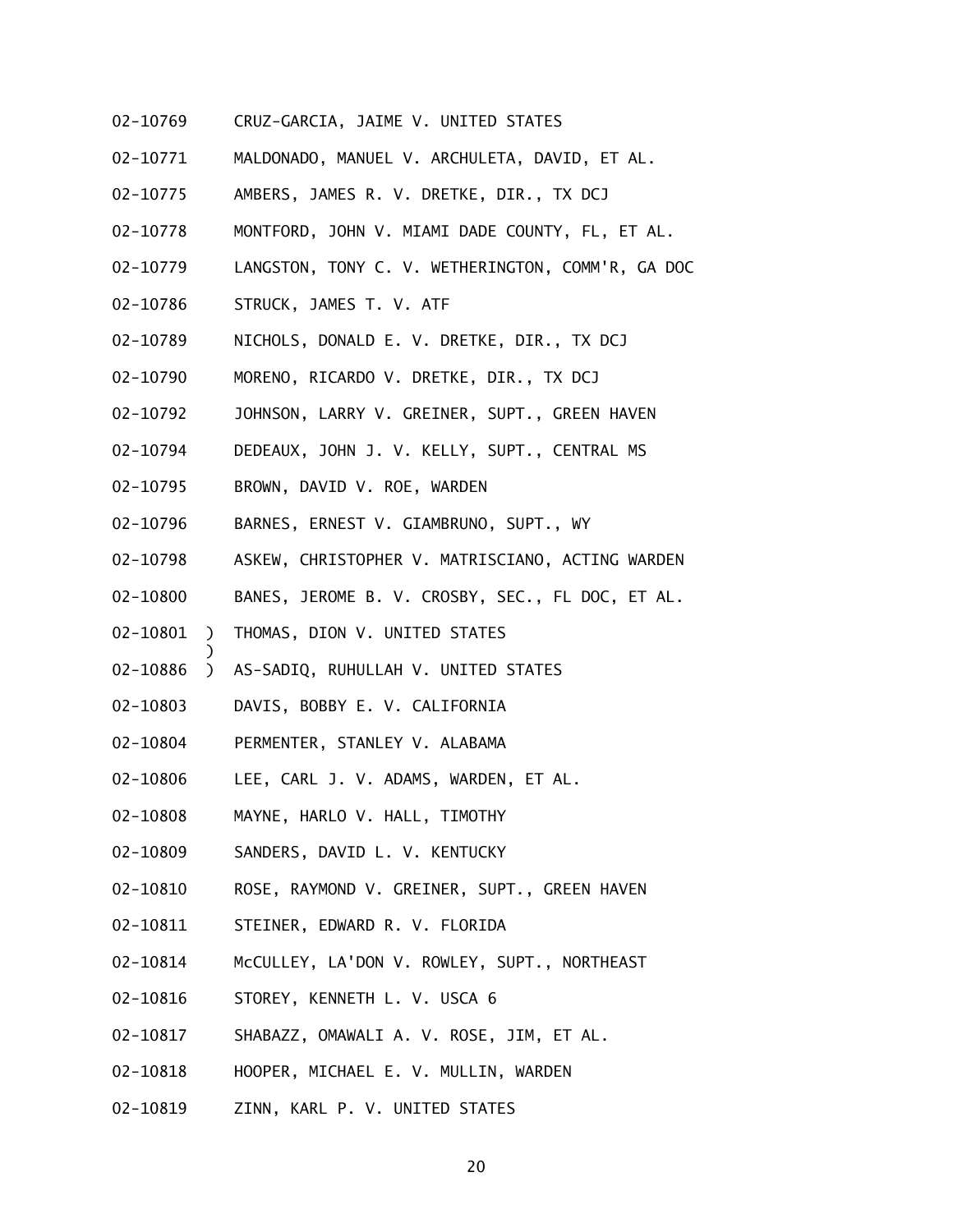- 02-10820 TONDRE, STEVEN B. V. UNITED STATES
- 02-10824 HARRIS, ROBERT W. V. TEXAS
- 02-10826 SHERRILL, MICHAEL R. V. OKLAHOMA
- 02-10829 GAINES, STANLEY O. V. EEOC
- 02-10830 HORTON, JAMES V. UNITED STATES
- 02-10832 BEARD, GEORGE O. V. NEVADA
- 02-10833 ROLES, RAYMOND A. V. TOWNSEND, RALPH
- 02-10834 YOCKEL, ROBERT F. V. UNITED STATES
- 02-10837 WORLEY, WILLIE V. NORTH CAROLINA
- 02-10839 ALLEY, SEDLEY V. BELL, WARDEN
- 02-10840 ELLIS, EDWARD B. V. UNITED STATES
- 02-10842 CANTY, JAMES M. V. FLORIDA
- 02-10844 THIELE, JOHN H. V. UNITED STATES
- 02-10846 THOMASON, MICHAEL V. MYERS, WARDEN
- 02-10848 BRUNO, MICHAEL G. V. CROSBY, SEC., FL DOC
- 02-10849 EILEEN D. V. ILLINOIS
- 02-10850 MEYERS, MARGUERITE V. CO DEPT. OF HUMAN SVCS., ET AL.
- 02-10853 PARKER, DAIMOND V. CAIN, WARDEN
- 02-10854 NEALE, KEITH M. V. JOHNSON, DIR., VA DOC
- 02-10855 McFARLAND, ABE V. DRETKE, DIR., TX DCJ
- 02-10856 SEPULVEDA, JOSE E. V. UNITED STATES
- 02-10858 FRENCH, JASON R. V. ARKANSAS
- 02-10859 HART, REGINALD D. V. UNITED STATES
- 02-10862 RAMIREZ-VELASQUEZ, FREDI N. V. UNITED STATES
- 02-10863 STROPE, GORDON E. V. McKUNE, WARDEN, ET AL.
- 02-10868 McDONALD, MAURICE J. V. McDANIEL, WARDEN
- 02-10872 BEAR, ORAL G. V. UNITED STATES
- 02-10873 MARTINEZ-VERA, ARMANDO V. UNITED STATES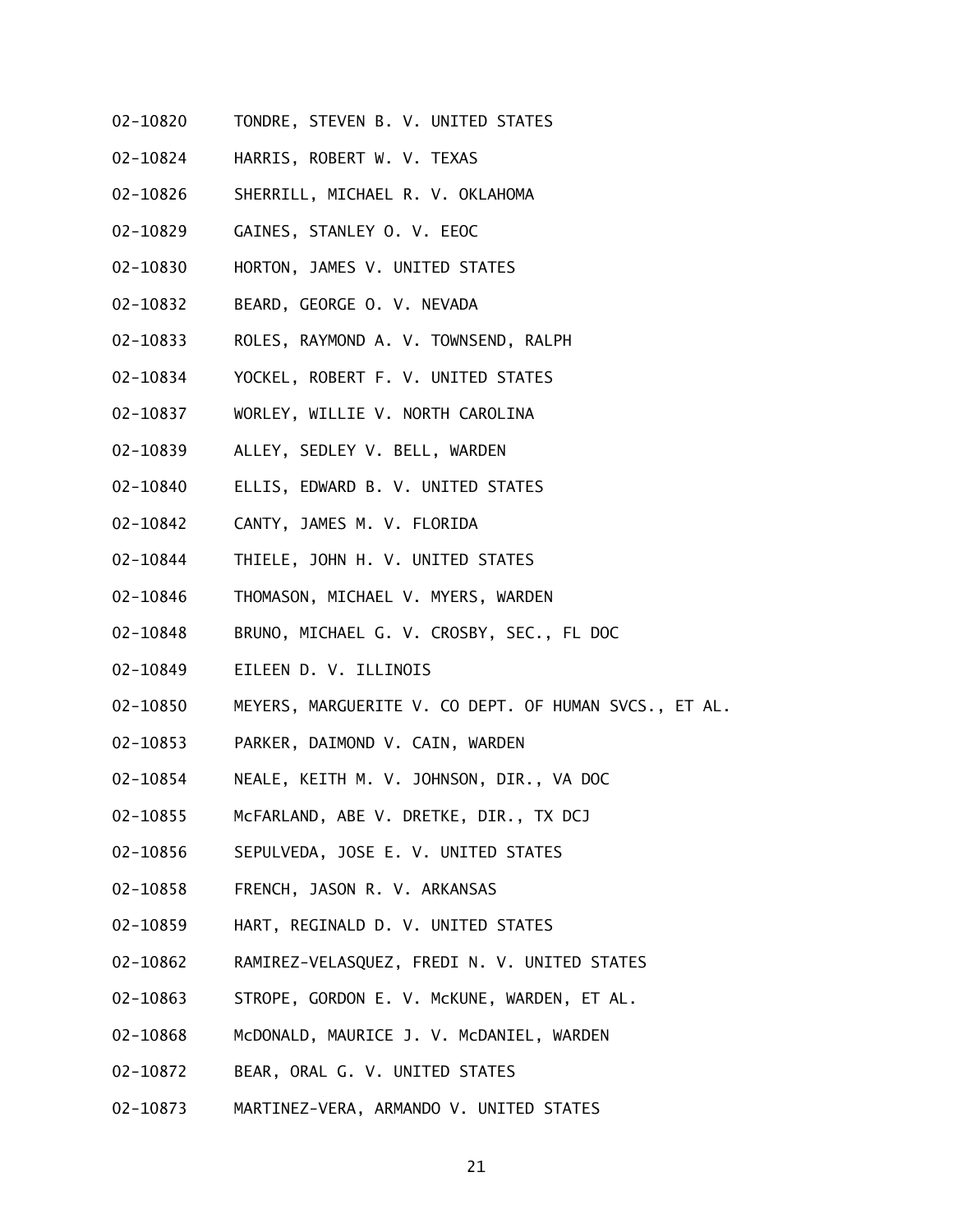- 02-10874 LUNDAHL, HOLLI V. HARDING, JUDGE, ETC.
- 02-10875 JUAREZ, DEBRA K. V. YUKINS, WARDEN
- 02-10876 JOHNSON, DANIEL V. WYOMING
- 02-10878 LEWIS, RICKEY L. V. DRETKE, DIR., TX DCJ
- 02-10879 STANFORD, RICK V. COSTA MESA, CA
- 02-10880 RELIFORD, EPHRAIN V. SOUTH CAROLINA
- 02-10881 JON, ROY V. DRETKE, DIR., TX DCJ
- 02-10882 KEMP, CHARLES E. V. SANDOVAL, ATT'Y GEN. OF NV
- 02-10884 BAKSH, SAMSUR V. SHEARIN, WARDEN
- 02-10887 ALEXANDER, WILLIE L. V. YARBOROUGH, WARDEN
- 02-10888 BOND, KENNETH V. JOHNSON, DIR., VA DOC
- 02-10890 LENOIR, KENNETH R. V. UNITED STATES
- 02-10892 MORETTI, SALVATORE V. CICCONE, SHERIFF, ET AL.
- 02-10893 MOORE, ARTHUR P. V. UNITED STATES
- 02-10896 RITCHIE, THERRESSA J. V. ROGERS, WARDEN
- 02-10897 RIVERA-ROJANA, EDUARDO V. UNITED STATES
- 02-10898 SEPULVADO, CHRISTOPHER V. CAIN, WARDEN, ET AL.
- 02-10899 McGILL, ANDREW J. V. UNITED STATES
- 02-10901 JONES, WILLIS A. V. NORTH CAROLINA
- 02-10902 LOPEZ-LOPEZ, ARMANDO V. UNITED STATES
- 02-10903 JAMES, SMITTIE V. BOYETTE, CORR. ADM'R I, NASH
- 02-10904 McNEIL, CHRISTOPHER E. V. UNITED STATES
- 02-10905 MILLER, RANDOLPH V. NORTHRIDGE FAMILY PRACTICE
- 02-10906 ORTIZ, RODOLFO G. V. CROSBY, SEC., FL DOC
- 02-10909 NELSON, CHARLES F. V. DRETKE, DIR., TX DCJ
- 02-10910 PETTY, MICHAEL V. V. ENDICOTT, WARDEN
- 02-10912 BALDWIN, KEVIN T. V. USDC ND NY
- 02-10914 ADAMS, DARRIS P. V. GARCIA, WARDEN, ET AL.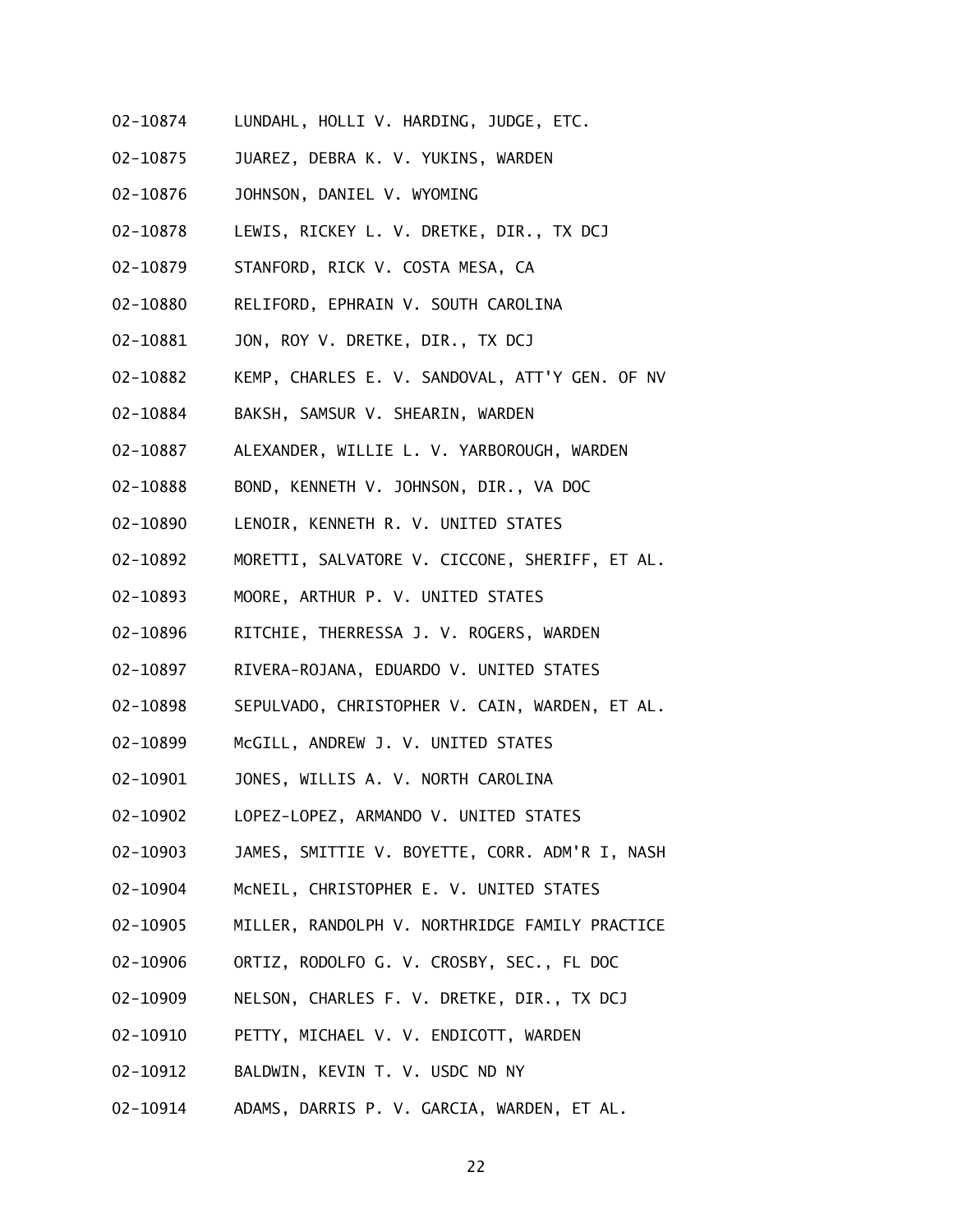- 02-10915 BROWN, WILLIAM B. V. JAMROG, WARDEN
- 02-10916 BANKS, CARLTON E. V. BOOKER, WARDEN
- 02-10917 BIEBER, BRUCE N. V. WI DOC, ET AL.
- 02-10918 AUGUSTIN, RAYMOND K.K. V. HAWAII
- 02-10919 WILSON, CEDRIC V. NORTH CAROLINA
- 02-10922 DULANEY, ROZELL V. YARBOROUGH, WARDEN
- 02-10924 COLE, FRANKIE L. V. HOPKINS, WARDEN
- 02-10925 PAYNE, ROGER V. SMITH, WARDEN
- 02-10926 McKNIGHT, EUGENE V. LENSING, WARDEN
- 02-10927 SCOTT, FELICIA V. DAVIS, WARDEN, ET AL.
- 02-10928 CORTINAS, ERNEST V. UNITED STATES
- 02-10929 MYRON, JAMES M. V. CALIFORNIA
- 02-10930 SMITH, THOMAS E. V. BUSHEY, CONWAY, ET AL.
- 02-10931 SAVAGE, T. EDWARD V. DISTRICT OF COLUMBIA
- 02-10932 CONNER, RONNIE V. EPPS, COMM'R, MS DOC, ET AL.
- 02-10933 HARRIS, SANDOR V. UNITED STATES
- 02-10935 GIVENS, KARL G. V. UNITED STATES
- 02-10936 FURNISH, FRED V. KENTUCKY
- 02-10937 HARGETT, COTY L. V. UNITED STATES
- 02-10938 FRAZIER, DAVID E. V. UNITED STATES
- 02-10939 HUSS, LOREN G. V. IOWA
- 02-10940 GIPSON, CURTIS V. ILLINOIS
- 02-10941 WHITE HORSE, GUY R. V. UNITED STATES
- 02-10942 McCLAIN, ANTHONY V. UNITED STATES
- 02-10943 McCOY, MICHAEL E. V. TEXAS
- 02-10944 ACENCIO-CAMPOS, ROGELIO V. UNITED STATES
- 02-10945 ACOSTA-ESQUIVEL, RODRIGO V. UNITED STATES
- 02-10946 CRUZ, RUFINO V. UNITED STATES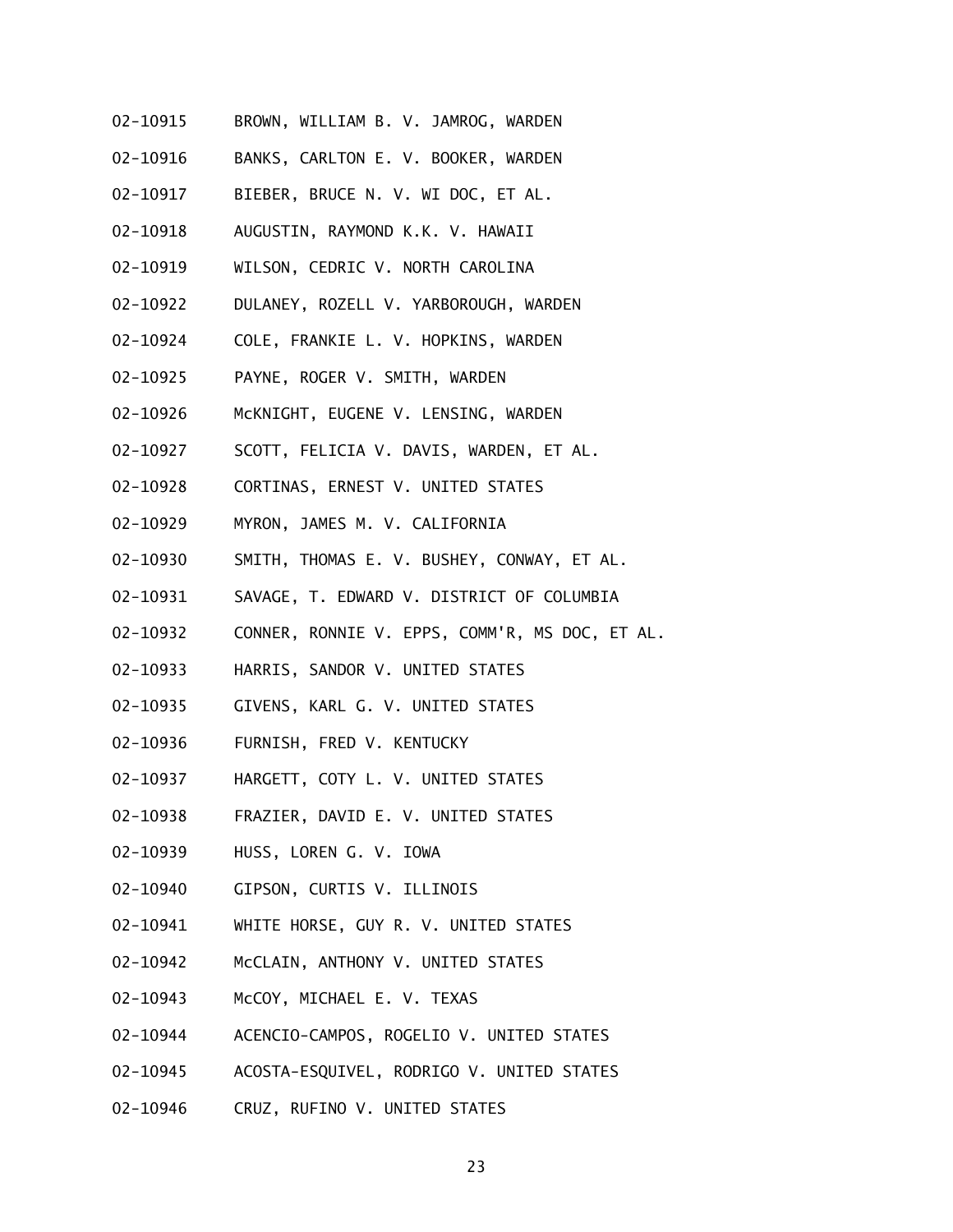- 02-10948 HALL, CORBETT V. TEXAS
- 02-10949 POWELL, JUAN T. V. UNITED STATES
- 02-10950 NUNN, RONNIE C. V. DRETKE, DIR., TX DCJ
- 02-10951 NIMMONS, DWAYNE C. V. CAMPBELL, LARRY, ET AL.
- 02-10952 CHRISTIAN, WALTER V. UNITED STATES
- 02-10953 SPERLING, HERBERT V. ZENK, WARDEN
- 02-10954 ROMERO-LOPEZ, LUIS A. V. UNITED STATES
- 02-10955 STRZELCZYK, GEORGE V. COLLERAN, SUPT., WAYMART, ET AL.
- 02-10956 CLINTON, JACQUES V. UNITED STATES
- 02-10957 RATCLIFF, DAVID M. V. UNITED STATES
- 02-10958 BOROUGHS, JOHN V. INDIANA
- 02-10960 SMITH, ROBERT J. V. OZMINT, DIR., SC DOC
- 02-10961 SKORNIAK, FRANK V. UNITED STATES
- 02-10962 SANDERS, QUORDALIS V. V. BERTRAND, WARDEN
- 02-10964 BORICHA, ALTAF A. V. UNITED STATES
- 02-10965 ALVAREZ-MENDOZA, JAIME V. UNITED STATES
- 02-10966 BLACKMON, WILLIE B. V. BOWERSOX, SUPT., S. CENTRAL
- 02-10967 CARTER, DONALD R. V. UNITED STATES
- 02-10968 ECKARD, FRANK O. V. UNITED STATES
- 02-10969 CATES, GEORGE L. V. NORTH CAROLINA
- 02-10970 KIPP, RONALD G. V. UNITED STATES
- 02-10971 COOK, THOMAS J. V. UNITED STATES
- 02-10972 EVANS, WYDELL J. V. FLORIDA
- 02-10973 WALTERS, RONNIE T. V. UNITED STATES
- 02-10975 COSCO, LOUIS D. V. ORTEGA, INT. DIR., WY DOC
- 02-10976 MILANO, FRANK E. V. NORTH CAROLINA
- 02-10978 ZILISCH, AUGUST V. ILLINOIS
- 02-10980 PUYA-PACHECO, FRANKLIN V. INS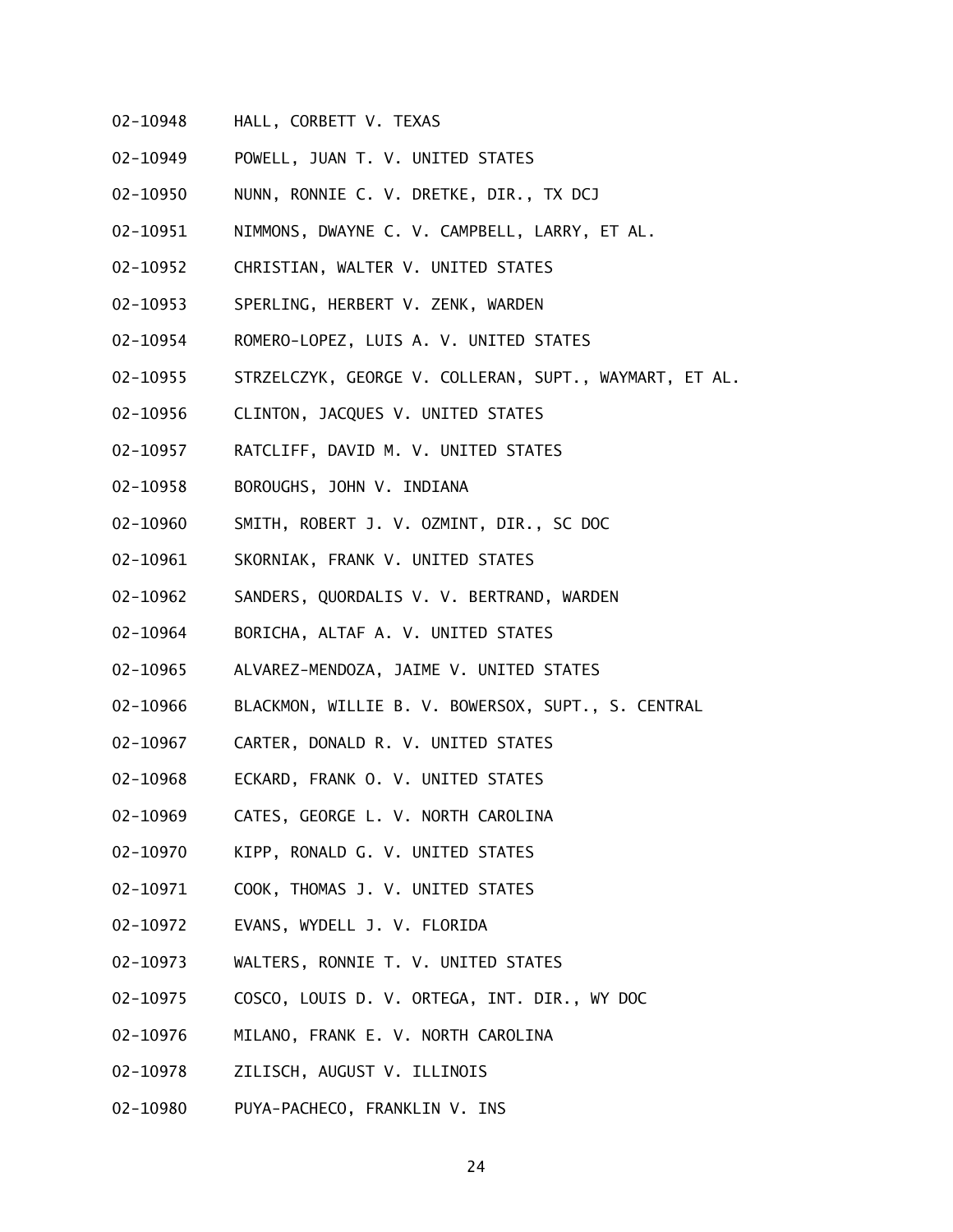- 02-10981 PRESCOD, WILLIAM A. V. UNITED STATES
- 02-10982 BAILEY, HANDY V. GONZALEZ, WARDEN, ET AL.
- 02-10983 AYALA-CARRILLO, JUAN V. UNITED STATES
- 02-10984 BENJAMIN, LEON A. V. DRETKE, DIR., TX DCJ
- 02-10985 WOOD, JUAN J. V. UNITED STATES
- 02-10987 RAMIREZ, DANIEL A. V. MGM GRAND, INC., ET AL.
- 02-10988 SAVAGE, ABRAHAM L. V. UNITED STATES
- 02-10989 SHOUMAN, MUJAHAD V. UNITED STATES
- 02-10990 WOOLSTENHULME, BILLIE V. LeMASTER, WARDEN, ET AL.
- 02-10991 SANCHEZ, MICHAEL V. UNITED STATES
- 02-10992 MEI, SHOU Z. V. UNITED STATES
- 02-10993 JIMENEZ, RICARDO C. V. UNITED STATES
- 02-10994 LATORRE, ANGEL V. UNITED STATES
- 02-10995 LOOKER, FLOYD R. V. UNITED STATES
- 02-10996 MARQUEZ, LAURA A. V. UNITED STATES
- 02-10997 MANN, TONY L. V. UNITED STATES
- 02-10998 ZAMBRANO, JUVENTINO V. UNITED STATES
- 02-10999 WILLIAMS, WILLIE V. BOWLEN, WARDEN
- 02-11000 TAYLOR, ROY V. WILLIAMS, CRAIG, ET AL.
- 02-11001 WERBER, GREGORY D. V. LAPPIN, DIR., BOP, ET AL.
- 02-11002 BLACKERBY, KEVIN W. V. AZ DOC
- 02-11003 BEN-SHIMON, MAHLOF V. DODRILL, WARDEN
- 02-11004 BROWN, EARL V. SEARS AUTOMOTIVE CENTER, ET AL.
- 02-11005 BOLES, RUSSELL M. V. NEET, WARDEN, ET AL.
- 02-11006 AKERS, ALAN R. V. UNITED STATES
- 02-11007 BOONE, L. G. V. EPPS, COMM'R, MS DOC
- 02-11008 TWEEDY, JOHN E. V. ABBOTT, ATT'Y GEN. OF TX, ET AL.
- 02-11009 TALLINI, PAUL V. UNITED STATES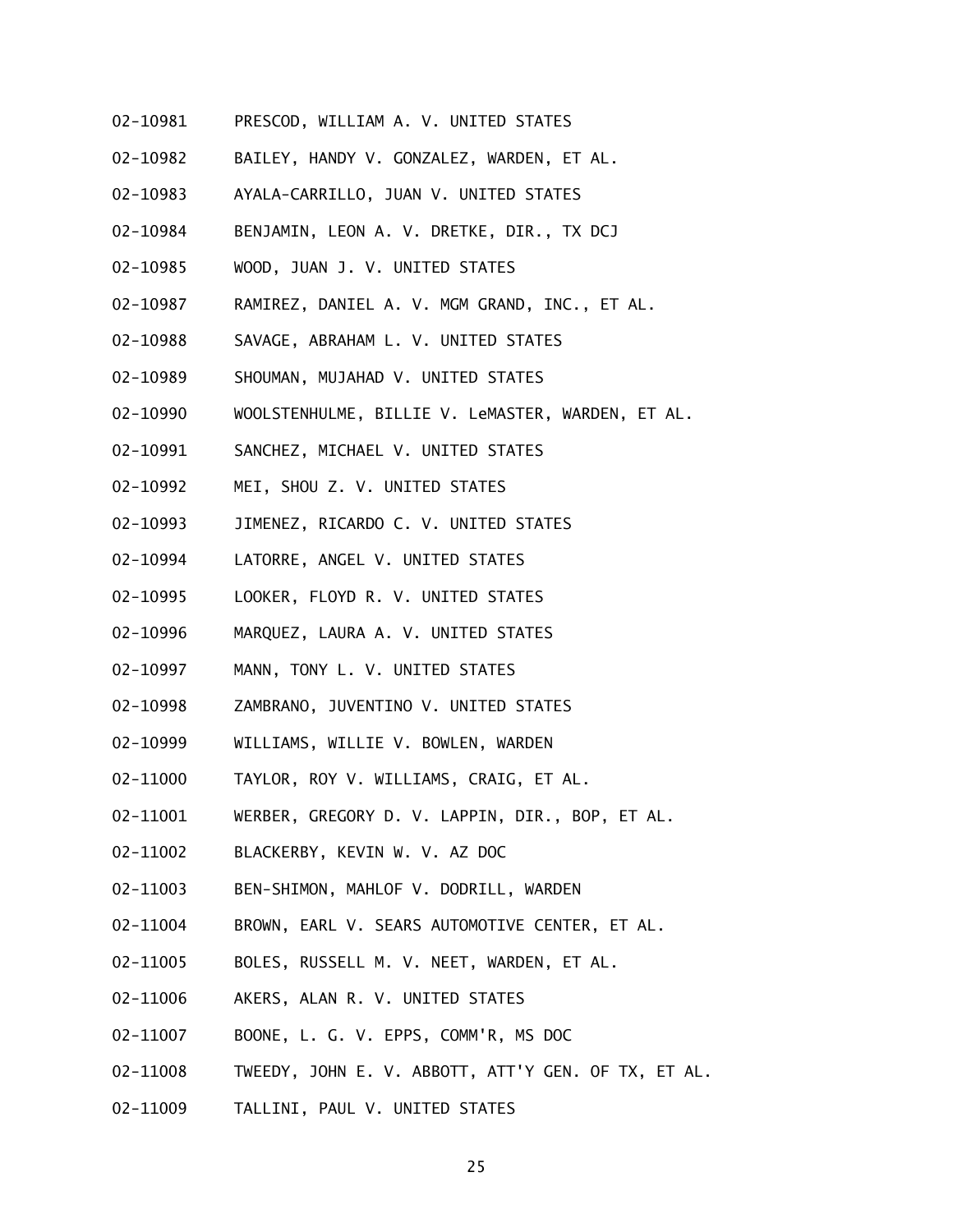- 02-11010 TORRES, ALVARO V. UNITED STATES
- 02-11012 SANDERS, TERRY V. ILLINOIS
- 02-11013 PETERSON, LESTER V. CROSBY, SEC., FL DOC
- 02-11014 DAWSON, ETHELBERT V. UNITED STATES
- 02-11015 TAYLOR, ROY V. TN DOC, ET AL.
- 02-11016 BROWN, JOHN D. V. UNITED STATES
- 02-11017 ALLEN, DANIEL W. V. REESE, WARDEN
- 02-11018 ACEVEDO, DOMINGO V. UNITED STATES
- 02-11019 WALKER, RICKY A. V. PEGUESE, WARDEN
- 02-11020 PITTS, RAYMOND F., ET AL. V. UNITED STATES
- 02-11022 LEWIS, GEORGE L. V. UNITED STATES
- 02-11023 LISTERMAN, JOSEPH R. V. DEPT. OF JUSTICE
- 02-11024 TATE, LIONEL V. CAMBRA, WARDEN
- 02-11026 WALKER, CARLTON V. SENKOWSKI, SUPT., CLINTON
- 02-11027 VERA, GUILLERMO V. USDC ED CA
- 02-11028 COOK, RAYMOND V. MASSACHUSETTS
- 02-11029 ) CRUZ, JAMES B. V. UNITED STATES
- 03-5382 ) VILLA, EUGENIO V. UNITED STATES

- 02-11030 JACKSON, RAYMOND V. UNITED STATES
- 02-11031 SHAYESTEH, AHMAD R. V. UNITED STATES
- 02-11032 RUSSELL, JOSEPH B. V. DRETKE, DIR., TX DCJ
- 02-11033 QUIORZ, RAFAEL V. UNITED STATES
- 02-11035 TYSON, BARBARA S. V. EL PASO CTY. DEPT. HUMAN SVCS.
- 02-11036 CALDWELL, MILTON L. V. UNITED STATES
- 02-11037 CRAIG, MURL H. V. UNITED STATES
- 02-11038 SPIDLE, LAWRENCE D. V. GAMMON, SUPT., MOBERLY
- 02-11039 RICHARDSON, EDDIE L. V. CROSBY, SEC., FL DOC, ET AL.
- 02-11040 REID, ALBERT E. V. PENNSYLVANIA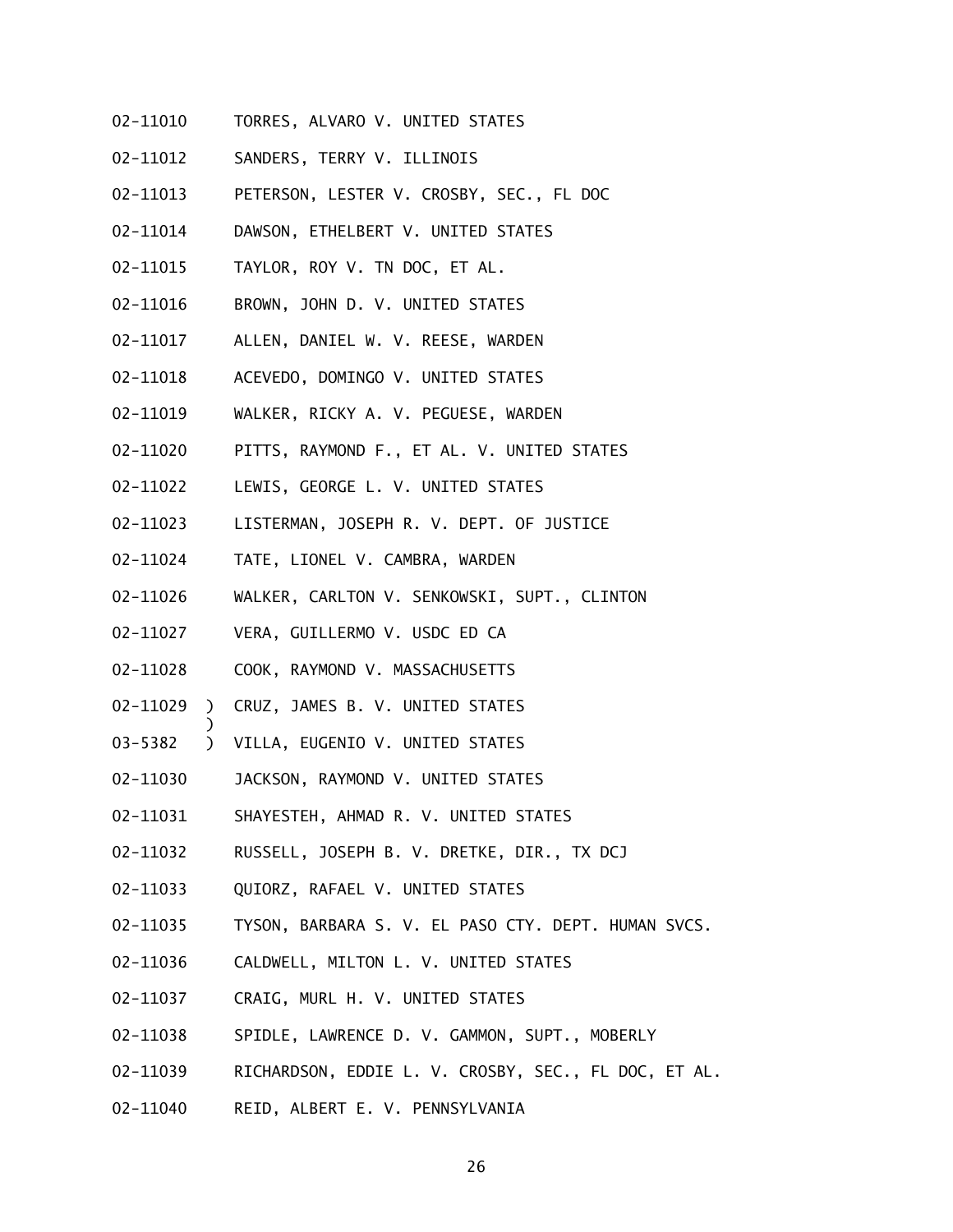- 02-11041 BROWN, BRYAN S. V. HANKS, SUPT., WABASH VALLEY
- 02-11042 BRINKLEY, DAVID E. V. UNITED STATES
- 02-11043 QUASHIE, LORRIS H. V. INS, ET AL.
- 02-11044 WHITTINGTON, SIRENA C. V. MARYLAND
- 02-11045 JACKSON, IRIS C. V. UNITED STATES
- 02-11046 NORMAN, OSCAR F. V. CROSBY, SEC., FL DOC, ET AL.
- 02-11047 MARTELL, JORGE V. UNITED STATES
- 02-11048 KING, ANTHONY L. V. UNITED STATES
- 02-11049 WILLIAMS, BRIAN V. UNITED STATES
- 02-11050 BIRCH, JOHN L. V. ILLINOIS
- 02-11051 BROWN, DOVON V. USCA 4
- 02-11052 BARTLETT, ROBERT A. V. HARVIEL, JUDGE, ETC., ET AL.
- 02-11053 COLVIN, DOUGLAS V. TAYLOR, LYNDA
- 02-11054 DANIELS, JOHN D. V. LEE, WARDEN
- 02-11055 WEATHERALL, CHRISTOPHER V. REID, WARDEN, ET AL.
- 02-11056 VILLARREAL, ROY V. UNITED STATES
- 02-11057 WILKINS, SHANNON L. V. UNITED STATES
- 02-11059 RICHARDSON, SHANNON V. HINSLEY, WARDEN
- 02-11060 MALDONADO, ISMAEL V. UNITED STATES
- 02-11061 VANDI, PAMELA V. BARNHART, COMM'R, SOCIAL SEC.
- 02-11063 COLETTA, WILLIAM M. V. UNITED STATES
- 02-11064 MASON, JERRY V. MEYERS, SUPT., ROCKVIEW
- 02-11065 MARTINEZ-ESTRADA, FRANCISCO V. SNYDER, WARDEN
- 02-11066 JOHNSON, ANTHONY E. V. UNITED STATES
- 02-11067 ADELMAN, RICHARD G. V. LANE, WARDEN
- 02-11068 AYALA, MARK S. V. UNITED STATES
- 02-11069 CLOUD, LEEVONN V. COMMUNITY WORKS, ET AL.
- 02-11070 ZAWADZKI, JASON V. UNITED STATES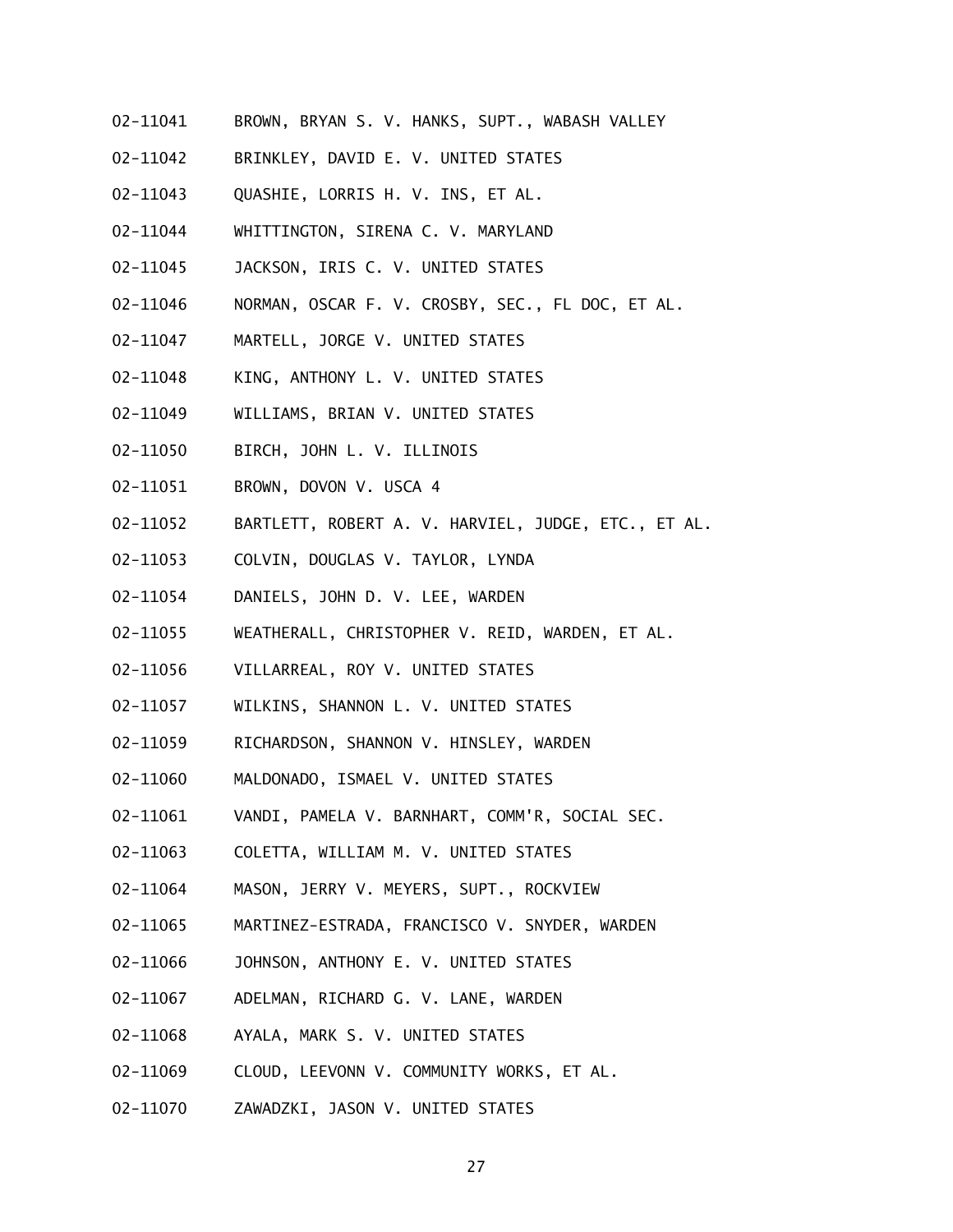- 02-11071 SANDERS, BARBARA V. UNITED STATES
- 02-11072 ROE, JOHN G. V. BAKER, WARDEN
- 02-11073 SCHLAEN, GUILLERMO V. UNITED STATES
- 02-11074 RUIZ, BERNEL V. UNITED STATES
- 02-11075 NUNES, RICHARD A. V. UNITED STATES
- 02-11076 MYERS, ZELDA E. V. JOHNSON, ACTING SEC. OF NAVY
- 02-11077 NESBY, LARRY A. V. UNITED STATES
- 02-11078 PAULEY, JAMES H. V. LOUISIANA
- 02-11079 NORRIS, REX D. V. HOOKS, WARDEN, ET AL.
- 02-11080 KING, MARION L. V. CROSBY, SEC., FL DOC
- 02-11081 LAMBERT, JOHN J. V. CROSBY, SEC., FL DOC
- 02-11082 LUNA-MADELLAGA, FIDEL V. UNITED STATES
- 02-11083 QUINTANA-QUINTANA, OSCAR V. UNITED STATES
- 02-11084 ROMERO-CASTRO, ALFREDO V. UNITED STATES
- 02-11085 SIMMONS, DANIYELL M. V. UNITED STATES
- 02-11086 DOAN, PHONG V. INS
- 02-11087 COX, CLINTON V. UNITED STATES
- 02-11088 MOORE, C. PEPPER V. JOHNSON, PERRY, ET AL.
- 02-11089 MORRISON, AUBREY D. V. DRETKE, DIR., TX DCJ
- 02-11090 PAKALINSKY, ALEXANDER J. V. VAUGHN, SUPT., GRATERFORD
- 02-11091 ODION, CHRISTIAN U. V. UNITED STATES
- 02-11092 HAUFLER, JEFFREY S. V. DRETKE, DIR., TX DCJ
- 02-11093 HUNT, SHIRLEY S. V. UNITED STATES
- 02-11094 HOLMES, ROLAND V. SUPREME COURT OF CA, ET AL.
- 02-11095 GUTIERREZ, FRANCISCO J. V. UNITED STATES
- 02-11096 GOMEZ, MANUEL P. V. UNITED STATES
- 02-11097 HERAS-MONTOYA, JUAN V. UNITED STATES
- 02-11100 SMILER, ANTHONY L. V. CALIFORNIA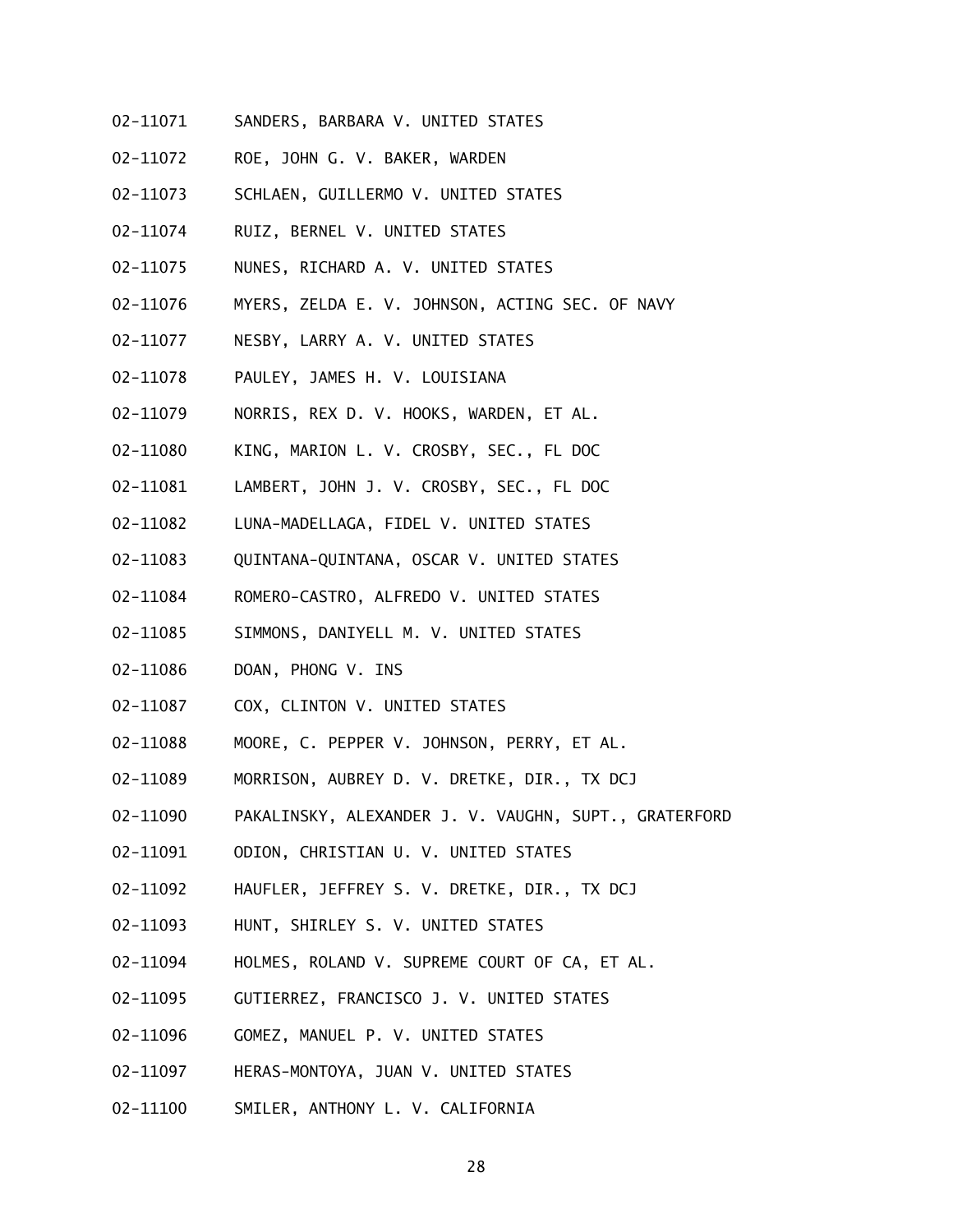- 02-11101 WILLIAMS, RODNEY L. V. SAUNDERS, WARDEN, ET AL.
- 02-11102 BEAS-NUNEZ, FRANCISCO V. UNITED STATES
- 02-11103 BALLARD, MARIO L. V. FAHEY, HELEN F.
- 02-11104 BOYD, ANTHONY V. JACKSON, WARDEN
- 02-11106 ALANIZ-GARCIA, JUSTINO V. UNITED STATES
- 02-11107 ANDERSON, DON B. V. FLEMING, WARDEN, ET AL.
- 02-11108 BURGENER, MICHAEL R. V. CALIFORNIA
- 02-11109 McCARRIN, MICHAEL V. UNITED STATES
- 02-11110 SEDGWICK, PHILIP W. V. UNITED STATES
- 02-11111 WINBORN, DAVID V. UNITED STATES
- 02-11112 WILSON, ANDRE V. UNITED STATES
- 02-11113 HENRY, JEAN D. V. UNITED STATES
- 02-11114 WORTHY, ERVIN D. V. USCA 6
- 02-11115 TORRES, JOSE L. V. ILLINOIS
- 02-11116 HARRISON, JACQUELYN M. V. DALLAS AREA RAPID TRANSIT
- 02-11117 HIBBERD, STEVEN P. V. WALKER, DIR., IL DOC, ET AL.
- 02-11118 HILLS, ROLAND V. CA DEPT. OF H&HS, ET AL.
- 02-11119 FLANAGAN, MICHAEL A. V. UNITED STATES
- 02-11120 FULTZ, KENNETH T. V. UNITED STATES
- 02-11121 LOVETT, JESSIE V. MICHIGAN
- 02-11123 NEDRICK, ASHTON V. DUNCAN, SUPT., GREAT MEADOW
- 02-11124 ONTIVEROS, SANTIAGO M. V. CALIFORNIA
- 02-11125 HERNANDEZ-SORTO, NUMAN P. V. UNITED STATES
- 02-11126 FUENTES-RIVERA, SERGIO V. UNITED STATES
- 02-11127 GAY, WILLIAM R. V. UNITED STATES
- 02-11128 IBARDO, HEMINO R. V. UNITED STATES
- 02-11129 HENDRICKS, JAMES C. V. UNITED STATES
- 02-11130 GUTIERREZ-ESTRADA, LEANDRO V. UNITED STATES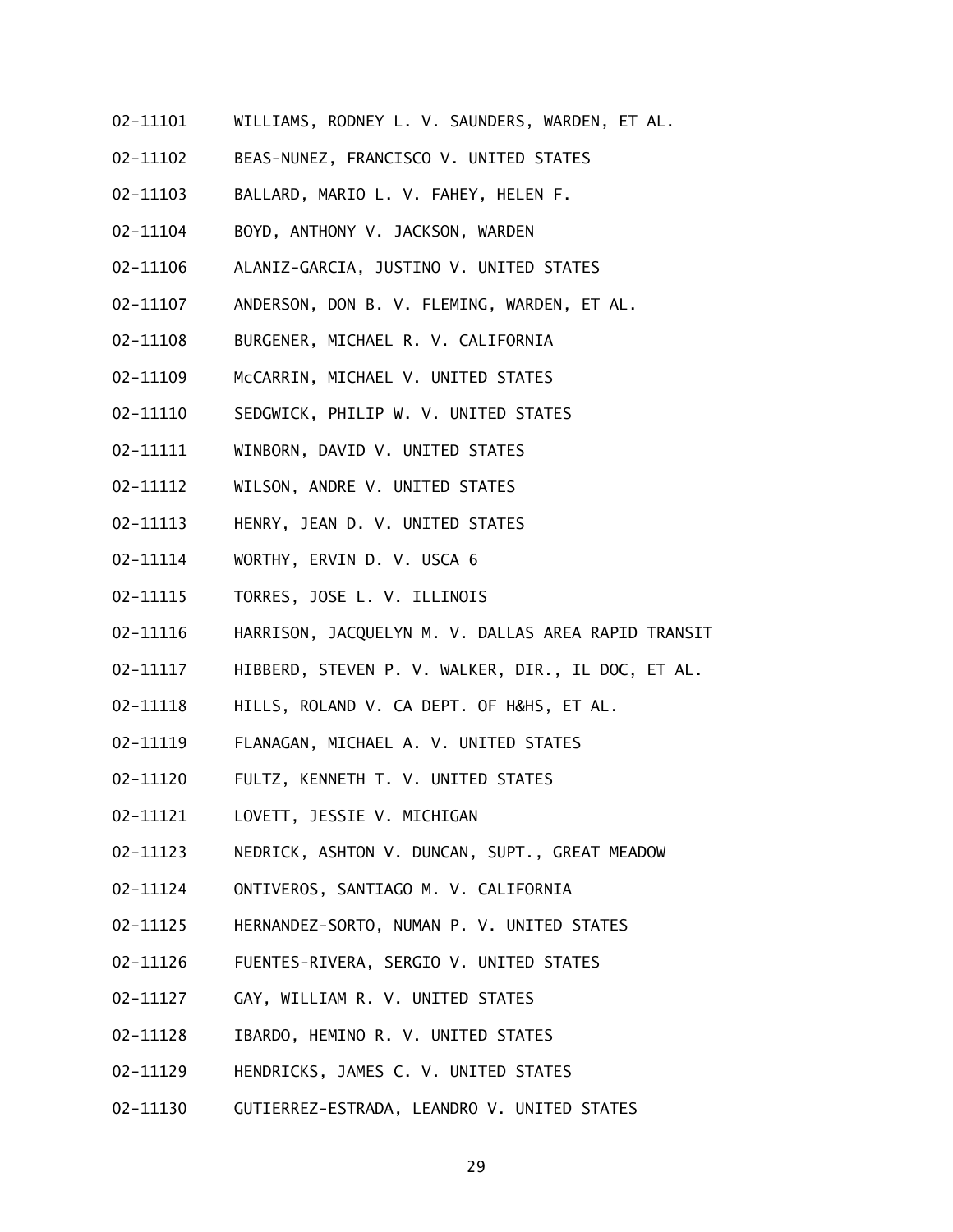- 02-11131 JONES, CHARLES E. V. LOCAL 705, INT'L BROTHERHOOD
- 02-11132 CRAWFORD, CURTIS E. V. JACKSON, PATRICIA A.
- 02-11134 ROSARIO, RAFAELLA V. UNITED STATES
- 02-11135 WINFIELD, LAWYER V. CAIN, WARDEN
- 02-11136 RICHARDSON, THOMAS J. V. PARKE, SUPT., PUTNAMVILLE
- 02-11137 RODRIGUEZ, OSCAR V. CALIFORNIA
- 02-11138 ROJAS, FRED V. UNITED STATES
- 02-11139 SUDDERTH, BILLY G. V. TX COURT OF CRIMINAL APPEALS
- 02-11140 RIDLEY, ANTHONY R. V. UNITED STATES
- 02-11142 SHAW, DESIREE A. V. CT GEN. LIFE INS., ET AL.
- 02-11143 PIGGIE, FRENKLYN V. UNITED STATES
- 02-11144 NUCKLES, JOHN J. V. UNITED STATES
- 02-11145 LEWIS, BILLY W. V. TEXAS
- 02-11147 CRUZ, LUIS N. V. UNITED STATES
- 02-11148 CADEN, KEVIN R. V. UNITED STATES
- 02-11149 CRAWFORD, VERN O. V. UNITED STATES
- 02-11150 O'SULLIVAN, DANIEL V. WISCONSIN
- 02-11151 WALKER, DAVID E. V. LAMARQUE, WARDEN
- 02-11152 SHEFFIELD, FREDDIE E. V. TX COURT OF CRIMINAL APPEALS
- 02-11153 BARNOTT, WALTER B. V. FLORIDA
- 02-11154 HOLMES, JOHNNY V. GARRAGHTY, WARDEN
- 02-11156 HALL, GREGORY A. V. LAMARQUE, WARDEN
- 02-11157 HUTCHINSON, STEPHEN V. PENNSYLVANIA
- 02-11158 HARMS, RICHARD E. V. IRS
- 02-11160 GONZALEZ-GARIBAY, RAYMUNDO V. UNITED STATES
- 02-11161 HIDALGO, ISRAEL V. UNITED STATES, ET AL.
- 02-11162 GOETH, ROBERT O. V. SCHRIRO, DIR., AZ DOC, ET AL.
- 02-11163 FOY, TYUANE K. V. UNITED STATES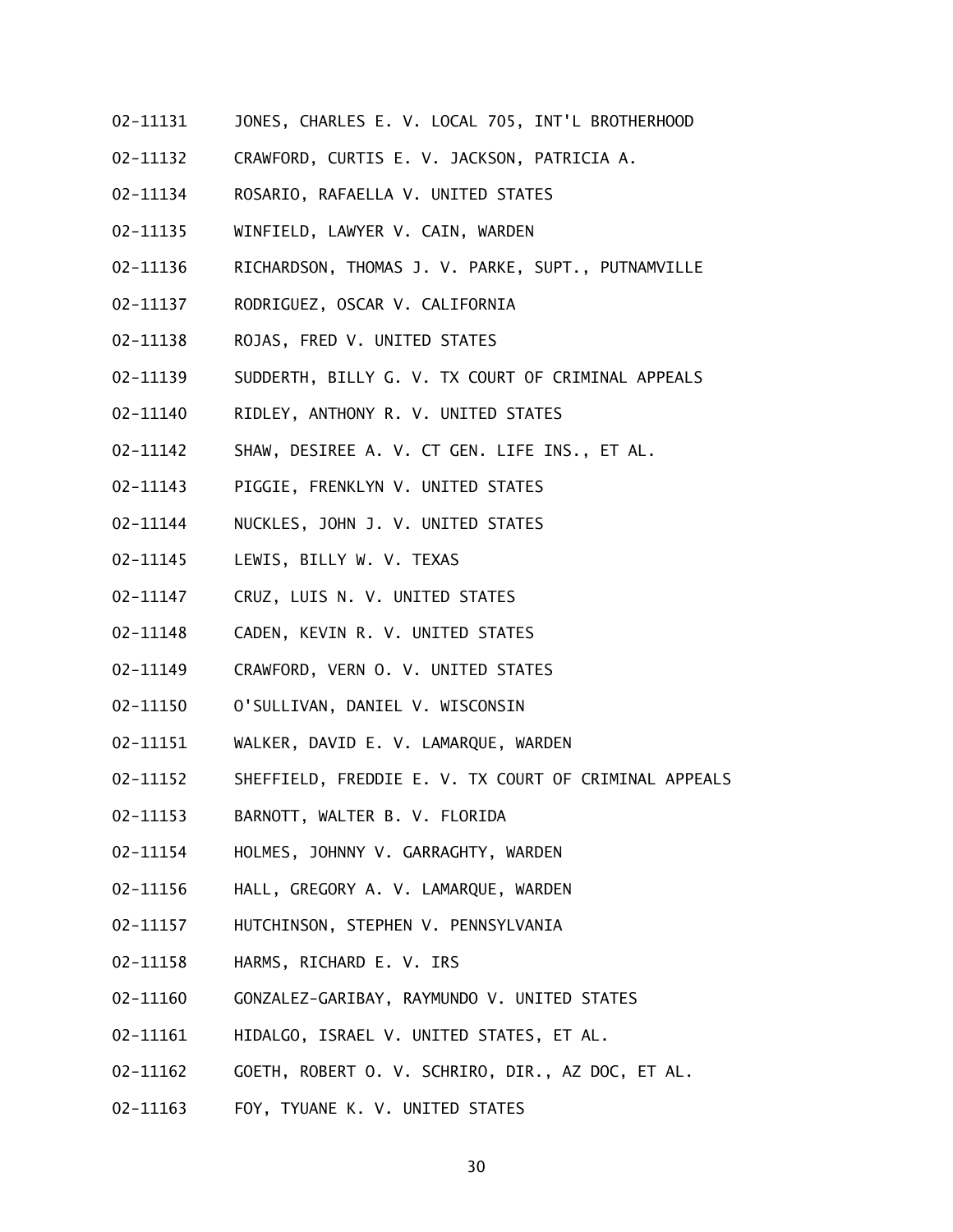- 02-11164 LOCKHART, LISA V. UNITED STATES
- 02-11165 LACKING, ARMSTER V. MISSISSIPPI
- 02-11166 LEE, ALBERT M. V. UNITED STATES
- 02-11167 PIERS, WILLIAM E. V. UNITED STATES
- 02-11168 SMITH, ANTHONY D. V. UNITED STATES
- 02-11170 EARLE, VERNON N. V. INS, ET AL.
- 02-11171 ERDHEIM, MICHAEL V. YORK, ESTHER
- 02-11172 DI NARDO, ANNA, ET AL. V. CROW, JUDGE, ETC.
- 02-11174 BENNETT, DOUGLAS B. V. OREGON
- 02-11175 LARSON, DANIEL L. V. UNITED STATES
- 02-11176 IBRAHIM, JOHN V. IBRAHIM, MARIN, ET AL.
- 02-11177 BARBER, ANTONIO V. VAZQUEZ, WARDEN
- 02-11178 ALEX, RICKY J. V. STALDER, SEC., LA DOC, ET AL.
- 02-11179 AYON-ENCINAS, HORACIO V. UNITED STATES
- 02-11180 BAILEY, DANNY J. V. GIURBINO, WARDEN
- 02-11181 ELLIOTT, STEPHEN B. V. DEA
- 02-11182 DUARTE, QUINTINO V. UNITED STATES
- 02-11183 COX, JASON V. UNITED STATES
- 02-11184 CORNEJO, SAUL V. UNITED STATES
- 02-11185 BOWMAN, CHARLES D. V. VIRGINIA
- 02-11186 MILLER, KENNETH V. DRAGOVICH, SUPT., MUNCY, ET AL.
- 02-11187 NAVARRO, LUIS S. V. UNITED STATES
- 02-11189 JOHNSON, DAVID A. V. UNITED STATES
- 02-11191 JORDAN, LARRY V. BOARD OF REVIEW
- 02-11192 RIOS-BARBOZA, ARNOLDO V. UNITED STATES
- 02-11193 PALMER, ROY L. V. DEPARTMENT OF JUSTICE, ET AL.
- 02-11194 SEPULVEDA, JOSE L. V. UNITED STATES
- 02-11195 WALL, BILLY E. V. KENTUCKY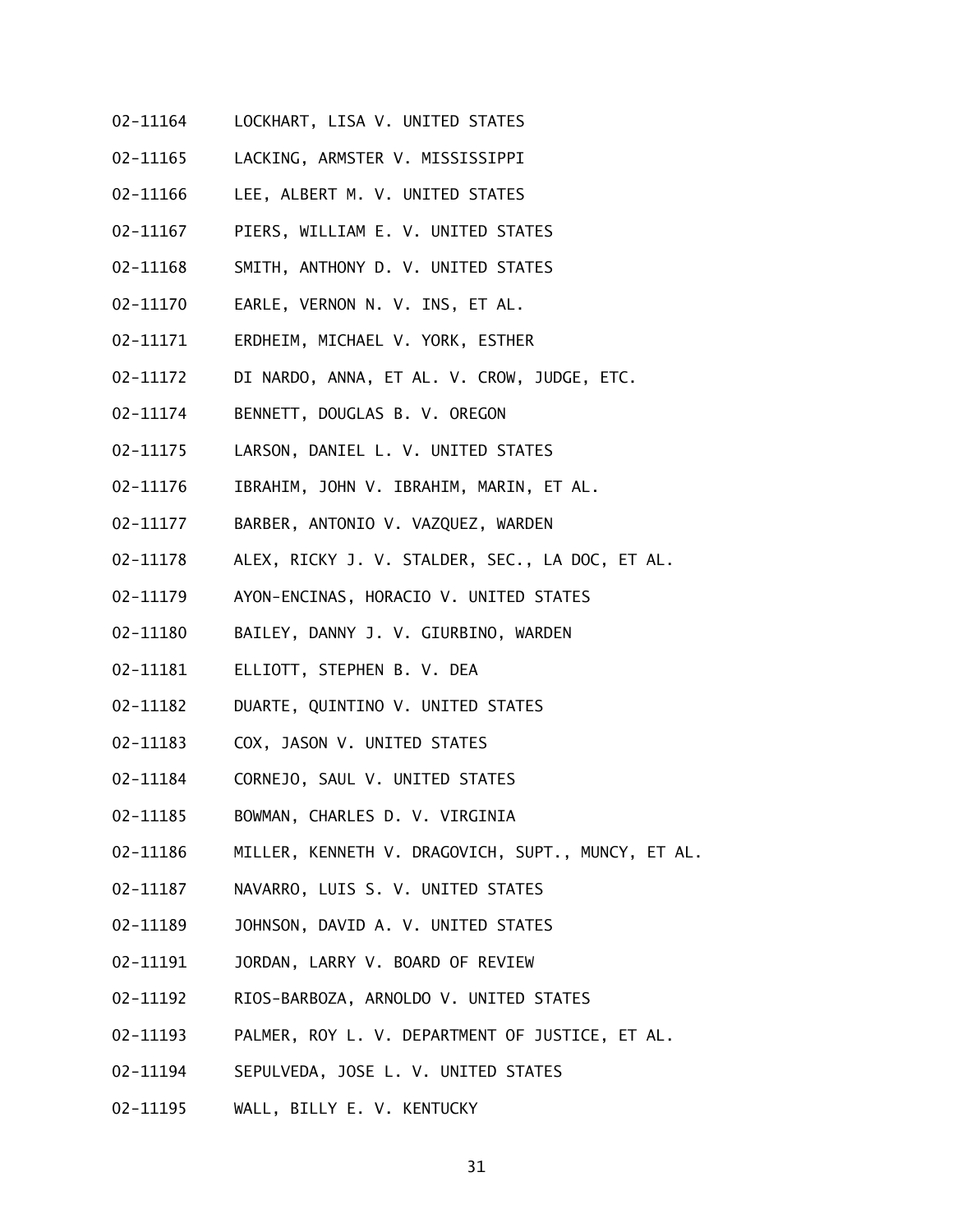- 02-11196 VILLAFANA, JUAN V. UNITED STATES
- 02-11197 TREADWAY, ROBERT D. V. UNITED STATES
- 02-11198 WRIGHT, DENNIS R. V. SCHRIRO, DIR., AZ DOC, ET AL.
- 02-11199 WACHTMEISTER, MARGARET L. V. SWIESZ, JOANNE, ET AL.
- 02-11200 FRANKLIN, LEWIS V. UNITED STATES
- 02-11201 GUERRERO, CELSO A. V. UNITED STATES
- 02-11202 WARNER, ERIC W. V. CALIFORNIA
- 02-11203 BOYD, ROBERT E. V. UNITED STATES
- 02-11204 BAER, STANLEY L. V. ALAMEIDA, DIR., CA DOC
- 02-11205 HAMRICK, DANIEL V. DAY, KETTERER, RALEY, WRIGHT
- 02-11206 YNIRIO, JUAN V. FLORIDA
- 02-11207 VERDUZCO, DANIEL V. CALIFORNIA
- 02-11208 MONTELONGO-PERRET, ADOLFO V. UNITED STATES
- 02-11209 MULLINS, WILLIE R. V. UNITED STATES
- 02-11210 OWENS, JAMES J. V. UNITED STATES
- 02-11211 McQUEEN, ALONZO M. V. CROSBY, SEC., FL DOC, ET AL.
- 02-11212 DIAZ, HUMBERTO V. UNITED STATES
- 02-11213 DIECKMANN, GARY S. V. UNITED STATES
- 02-11214 CANTU, CARLOS V. UNITED STATES
- 02-11215 CHAVEZ, TOBY G. V. NEW MEXICO
- 02-11216 CARDENAS-LOPEZ, ELIGIO V. UNITED STATES
- 02-11217 ELLIOTT, RICHARD W. V. UNITED STATES
- 02-11218 MACK, JESSE J. V. HOLT, WARDEN
- 02-11219 MABRY, STEVEN O. V. SMITH, WARDEN
- 02-11220 JONES, JAMES V. BLAINE, CONNER, ET AL.
- 02-11221 JONES, DWIGHT A. V. BERBARY, SUPT., COLLINS
- 02-11222 DAVIS, ROBERT H. V. UNITED STATES
- 02-11223 WILLIAMS, LAMONT V. UNITED STATES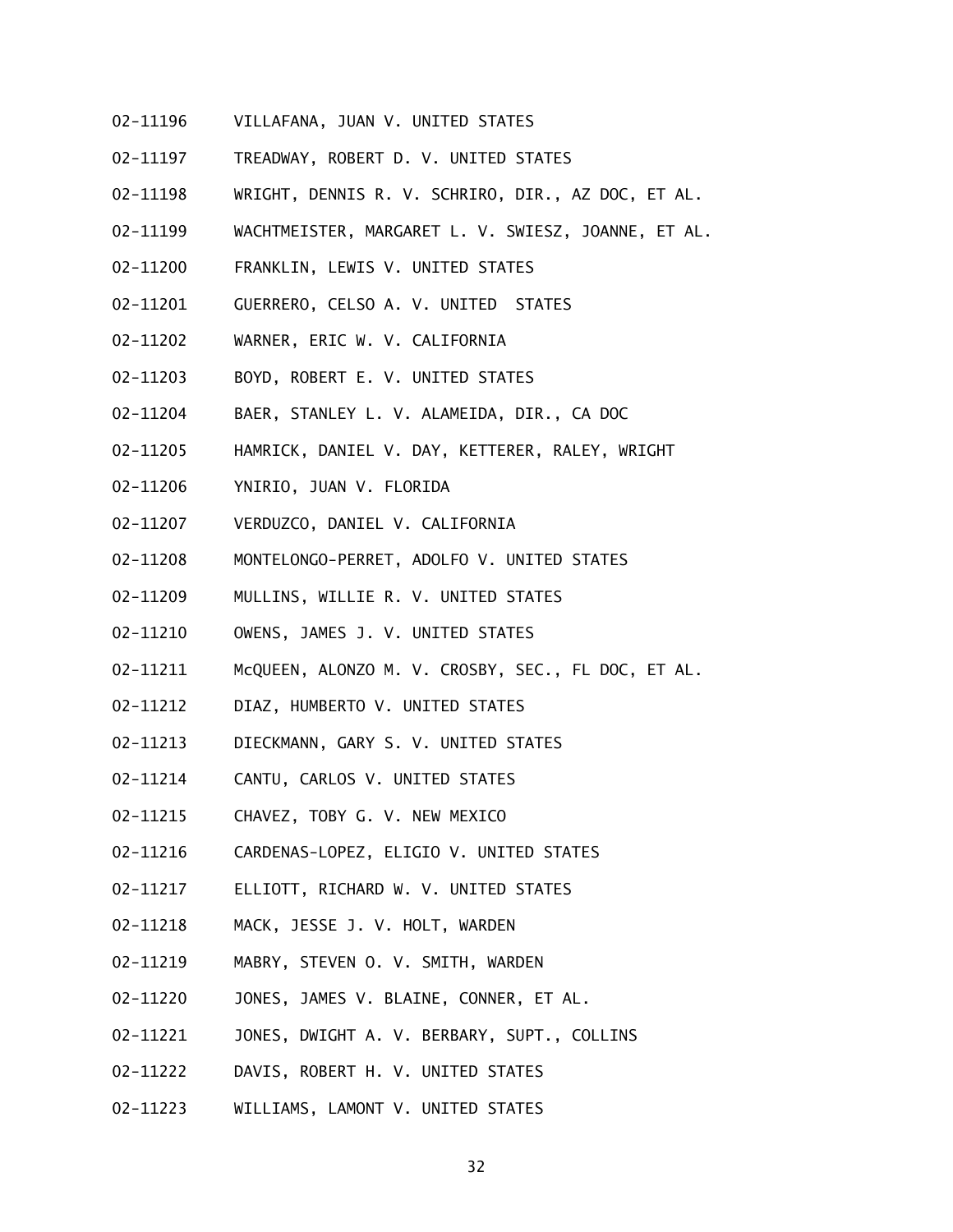- 02-11224 REYES, LUIS V. DELAWARE
- 02-11225 SAAVEDRA-LOPEZ, RUBEN V. UNITED STATES
- 02-11226 BURNS, CHRISTOPHER A. V. UNITED STATES
- 02-11227 BANDA-VASQUEZ, JOSE L. V. UNITED STATES
- 02-11228 BUCHANAN, LONNIE V. UNITED STATES
- 02-11229 AYERS, CURTIS V. BRUSNAHAN, KREIG J.
- 02-11230 BROADNAX, THOMAS H. V. UNITED STATES
- 02-11231 BERAS, FELIX V. UNITED STATES
- 02-11233 BARNETT, DAVID M. V. MISSOURI
- 02-11234 PALMA, ROLAND V. UNITED STATES
- 02-11235 ) WILDER, JULIUS V. UNITED STATES
- 03-6121 ) HALEY, GEORGE V. UNITED STATES

- 02-11236 WHEATLAND, PAIGE V. UNITED STATES
- 02-11237 PETERSON, DAVID M. V. CROSBY, SEC., FL DOC
- 02-11239 YORK, DENNIS L. V. OKLAHOMA
- 02-11240 O'BRYAN, KERRY D. V. UNITED STATES
- 02-11241 WILSON, GARY V. CROSBY, SEC., FL DOC
- 02-11242 TURNER, ANDRE D. V. HARRELL, SIDNEY M.
- 02-11243 VALDOVINOS, SAUL E. V. GIURBINO, WARDEN
- 02-11244 WASHINGTON, ROGER C. V. WOLFENBARGER, WARDEN
- 02-11245 JONES, JOHN V. McCAUGHTRY, WARDEN
- 02-11246 JACKSON, TRACY G. V. UNITED STATES
- 02-11247 BURKE, KEITH J. V. RHODE ISLAND
- 02-11248 BROWN, SEAN V. JOHNSON, DIR., VA DOC
- 02-11249 BLANKENSHIP, ROY V. UNITED STATES
- 02-11250 BASSO, SUSAN M. V. TEXAS
- 02-11251 BUTCHER, LARRY K. V. KENTUCKY
- 02-11252 ANDREWS, TOM W. V. LEWIS, WARDEN, ET AL.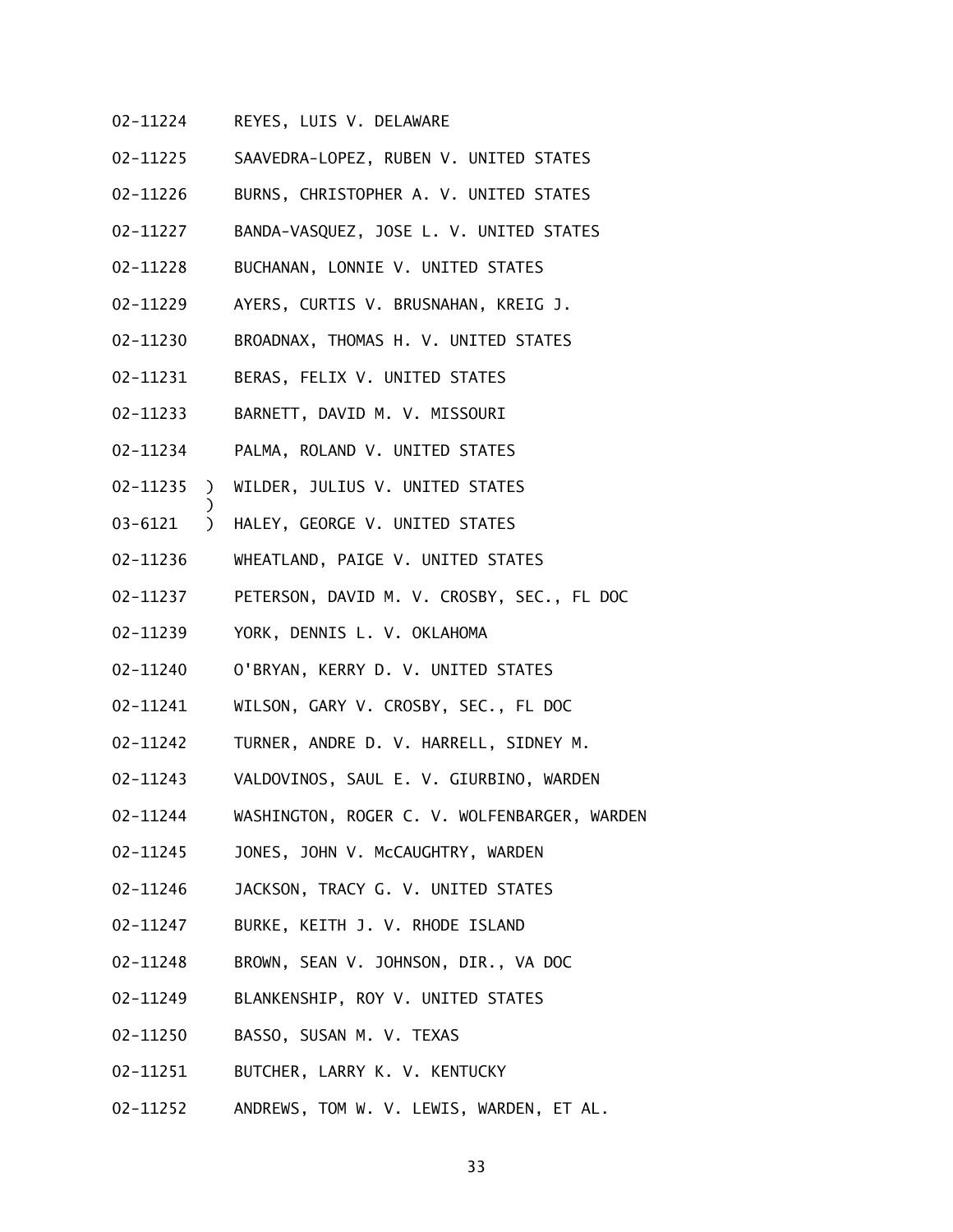- 02-11253 BAILEY, WILLIE V. UNITED STATES
- 02-11254 BONO, GUS V. UNITED STATES
- 02-11256 RICHARDSON, GEORGE V. V. YARBOROUGH, WARDEN
- 02-11257 REGAN, CARL M. V. HOWES, WARDEN, ET AL.
- 02-11258 SPENCER, JESSE L. V. SNYDER, WARDEN, ET AL.
- 02-11259 MORALES, OMAR G. V. UNITED STATES
- 02-11260 KAN, SHU G. V. TEXAS
- 02-11261 LANZILOTTI, MARK V. UNITED STATES
- 02-11262 MEJIAS-NEGRON, RAMON E. V. UNITED STATES
- 02-11263 LEWIS, MARK A. V. DRETKE, DIR., TX DCJ
- 02-11264 PARKER, ANTHONY V. PETTIFORD, WARDEN
- 02-11265 KULAS, THEODORE C. V. MIRANDA, RICHARD, ET AL.
- 02-11266 PENUELA-RAMIREZ, CEASAR V. UNITED STATES
- 02-11268 KEITH, ANTHONY O. V. UNITED STATES
- 02-11269 ROLLINS, CHARLES V. ILLINOIS
- 02-11270 ALVARADO, FELIX J. V. UNITED STATES
- 02-11272 FLORES, DANIEL M. V. GRAYSON, WARDEN
- 02-11273 ALICEA-CARDOZA, LUIS A. V. UNITED STATES
- 02-11274 BANKS, LEONARD A. V. UNITED STATES
- 02-11275 BRADEN, DAVID L. V. OHIO
- 02-11276 TAYLOR, TERRY G. V. UNITED STATES
- 02-11277 WALKER, RANDY R. V. FLORIDA
- 02-11278 DIXON, DONOVAN V. UNITED STATES
- 02-11279 DONCHEVICH, GREGORY H. V. UNITED STATES
- 02-11280 GODFREY, LARRY R. V. BEIGHTLER, WARDEN
- 02-11282 JONES, EMMA J. V. BOEING COMPANY
- 02-11283 WILLE, MICHAEL P. V. PALMATEER, SUPT., OR
- 02-11284 MULLIGAN, BRUCE D. V. MORGAN, SUPT., WA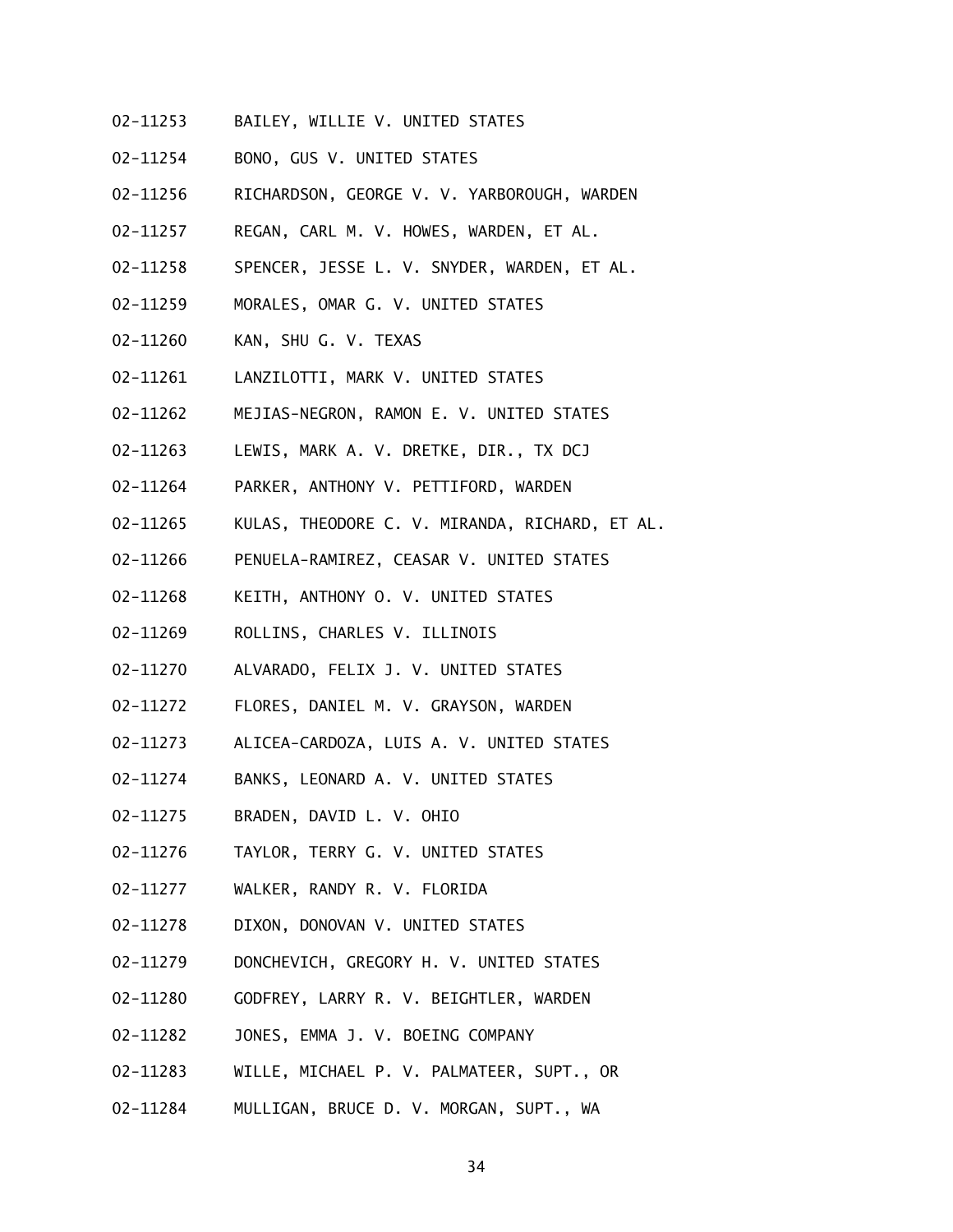- 02-11285 GREGGS, OMAR V. UNITED STATES
- 02-11286 TABOR, MARK R. V. UNITED STATES
- 02-11287 DODDS, FLOYD A. V. UNITED STATES
- 02-11288 ALONZO-HERNANDEZ, NOE V. UNITED STATES
- 02-11289 BURRELL, DARRELL A. V. UNITED STATES
- 02-11290 FLYNN, JAMES E. V. HOGAN, JUDGE, ETC., ET AL.
- 02-11292 GONZALEZ, FARRELL V. UNITED STATES
- 02-11293 GLENN, TERRY W. V. UNITED STATES
- 02-11294 JARAKI, SYLVIA V. FRANKLIN CTY. CHILDREN SERVICES
- 02-11295 MARTIN, THEODORE V. JOHNSON, SUPT., PITTSBURGH
- 02-11296 SAENZ, ROBET G. V. GALAZA, WARDEN
- 02-11297 TURNER, JULIAN V. UNITED STATES
- 02-11298 CAVANAGH, JAMES V. UNITED STATES
- 02-11299 DUBOIS, PASCAL J. V. NEW JERSEY, ET AL.
- 02-11300 DAVILA, GEOVANI V. UNITED STATES
- 02-11301 PORRAS, SAUL A. V. UNITED STATES
- 02-11302 MORRISON, BRUCE A. V. ARIZONA
- 02-11303 BURNES, ALAN R. V. GREENE CTY. JUVENILE OFFICE
- 02-11304 BEARD, MICHAEL V. FLORIDA
- 02-11305 DOTSON, LARRY V. TOLLIVER, SHEILA, ET AL.
- 02-11306 PEREZ-SANCHEZ, SUSANNA V. UNITED STATES
- 02-11307 SARVEY, RICKY L. V. UNITED STATES
- 02-11308 RULIZ-GONZALEZ, JUAN V. UNITED STATES
- 02-11310 MOTTON, FRANK V. CAIN, WARDEN
- 02-11312 PAREDES, JORGE V. SPOMER, JUDGE, ETC.
- 02-11313 HALL, MICHAEL W. V. TEXAS
- 02-11314 PAGE, DAVID E. V. UNITED STATES
- 02-11315 MILLS, JACK K. V. ENERGY TRANSP. CORP., ET AL.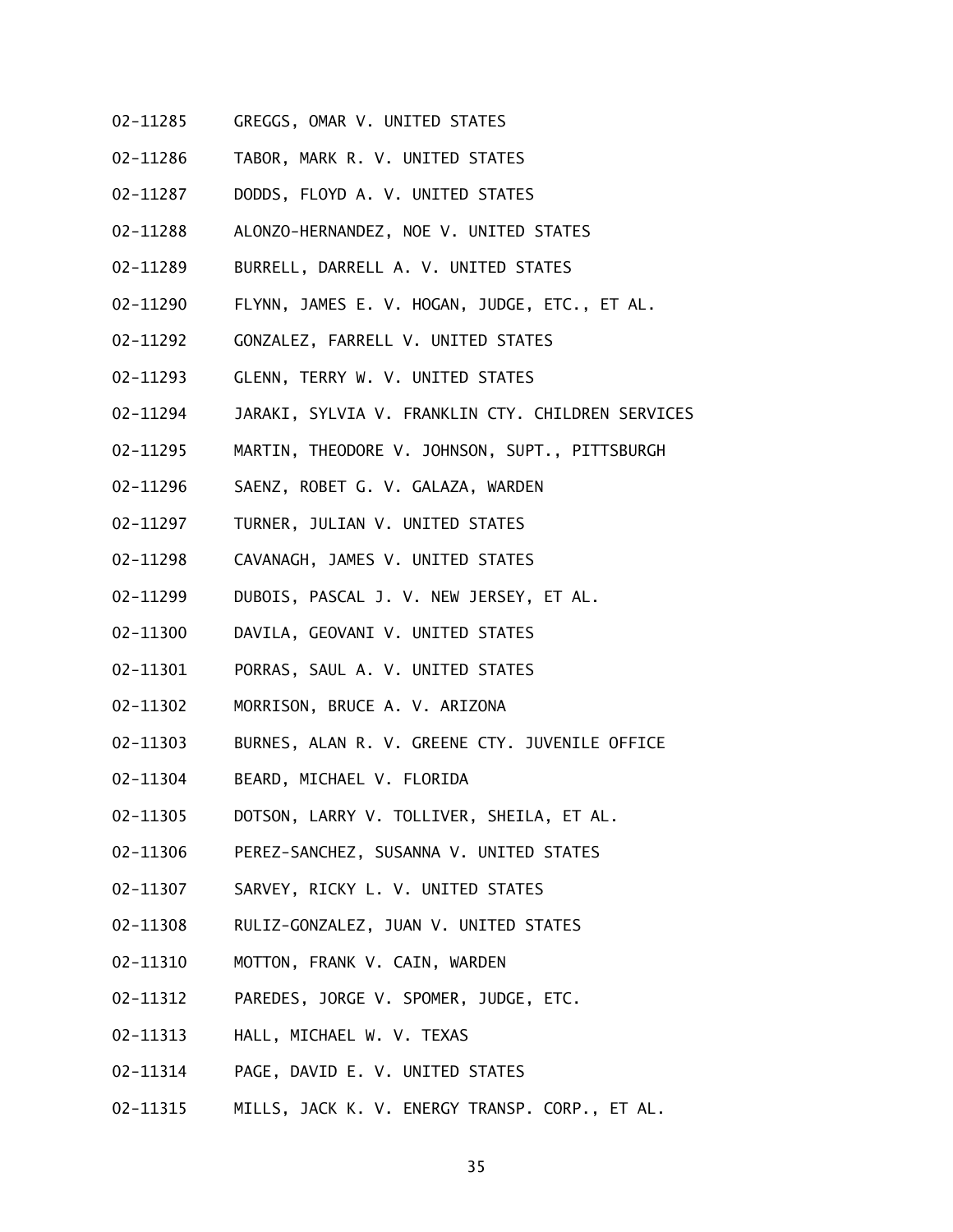- 02-11316 PANIAGUA-ORTIZ, MIGUEL V. UNITED STATES
- 02-11317 MONTES-GARCIA, SAUL V. UNITED STATES
- 02-11318 LYNCH, RICHARD V. FLORIDA
- 02-11319 MARTINEZ, PEDRO V. UNITED STATES
- 02-11320 MARACALIN, JULIUS W. V. UNITED STATES
- 02-11321 CHAVEZ-QUINTERO, VICTOR M. V. UNITED STATES
- 02-11322 COOMBS, DERRICK R. V. PENNSYLVANIA
- 02-11323 DAVIS, TYRONE V. LAVAN, SUPT., DALLAS, ET AL.
- 02-11324 JOHNSON, MARY L. V. METROPOLITAN DETENTION CENTER
- 02-11325 MARQUEZ, ROY V. WILLIAMS, WARDEN, ET AL.
- 02-11326 SHAW, MAURICE V. ILLINOIS
- 02-11327 ABERNATHY, CHRISTIAN M. V. ALAMEIDA, DIR., CA DOC, ET AL.
- 02-11328 JAMES, THENOPOLIS C. V. WALKER, WARDEN
- 02-11329 SEADE-MAIREENA, CARLOS H. V. UNITED STATES
- 02-11330 NOBLE, LEONARD V. NORRIS, DIR., AR DOC
- 02-11331 OCHOA, LUIS S. V. UNITED STATES
- 02-11332 RODRIGUEZ-SANCHEZ, JOSE G. V. UNITED STATES
- 02-11333 LEE, BOBBY V. FISCHER, SUPT., SING SING
- 02-11334 JOYCE, EDWIN W. V. EASLEY, GOV. OF NC
- 02-11335 ALVARADO, MANUEL V. UNITED STATES
- 02-11336 BUSANET, JOSE V. PENNSYLVANIA
- 02-11337 BANKS, RAYMOND E. V. JOHNSON, DIR., VA DOC, ET AL.
- 02-11338 BANKS, DWONE D. V. DRETKE, DIR., TX DCJ
- 02-11339 ALCARAZ-TORRES, MANUEL V. UNITED STATES
- 02-11340 YOUNG, CURTIS A. V. UNITED STATES
- 02-11341 WOLVIN, STEVEN H. V. UNITED STATES
- 02-11342 CUNDIFF, HAROLD V. NEVADA
- 02-11343 DEWBRE, DARRELL D. V. HALL, WARDEN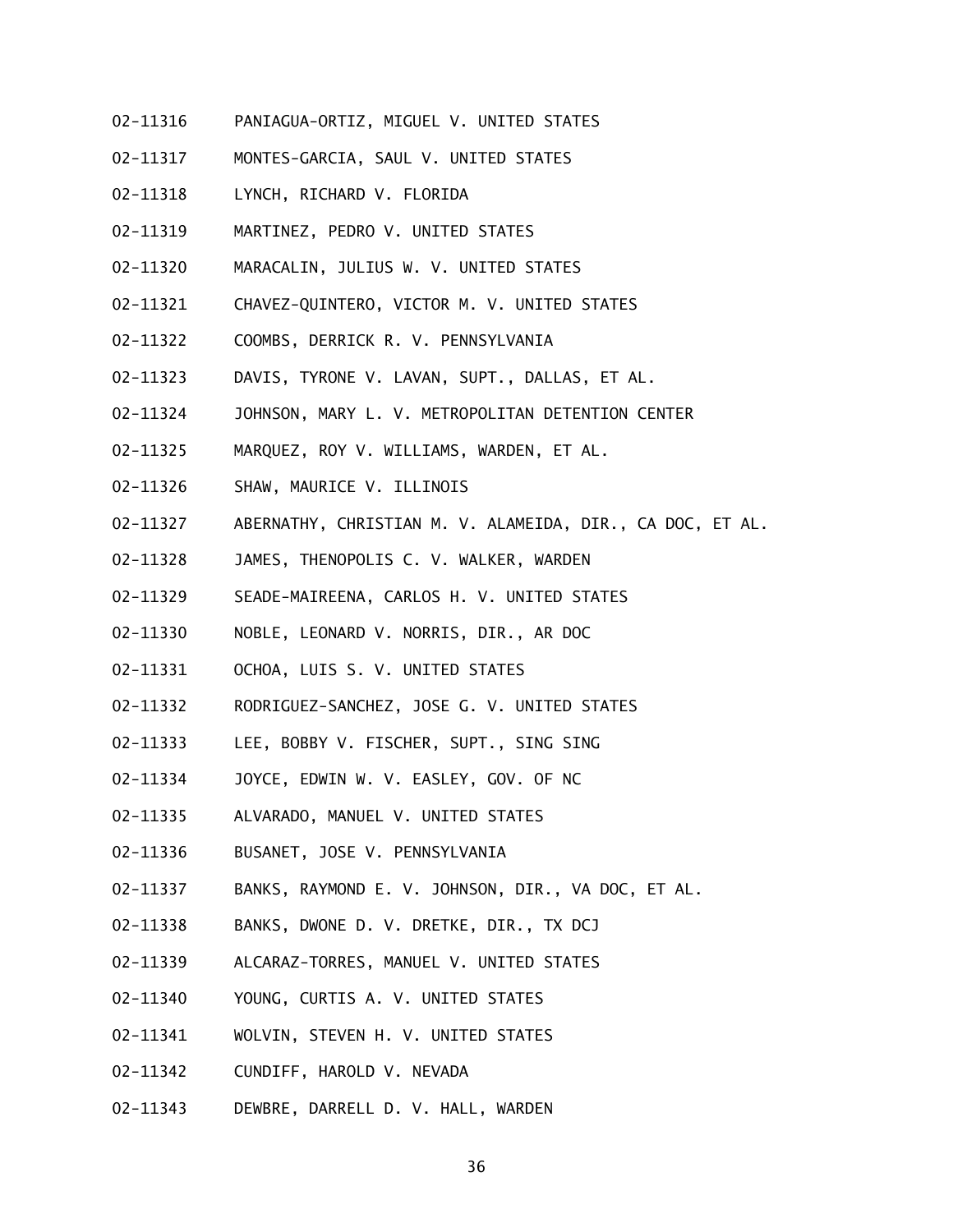- 02-11344 STEWART, DONTE V. UNITED STATES
- 02-11345 MARTIN, LARRY V. UNITED STATES
- 02-11346 RHODES, JIMMY E. V. UNITED STATES
- 02-11347 CUMMINGS, BRENDA V. YUKINS, WARDEN
- 02-11348 EAST, JEFFERY L. V. DRETKE, DIR., TX DCJ
- 02-11349 COOPER, STANLEY E. V. TEXAS
- 02-11350 COWARD, VENSON L. V. JOHNSON, DIR., VA DOC
- 02-11351 MORGAN, DERRICK V. ILLINOIS
- 02-11352 POLLARD, HAROLD V. UNITED STATES
- 02-11353 WEMARK, ROBERT E. V. MATHES, WARDEN
- 02-11354 SANDERS, CORNELL L. V. BOOKER, WARDEN
- 02-11355 SMITH, NELFRED F. V. UNITED STATES
- 02-11357 SMITH, CLAYBORN V. GALES, ROBERT, ET AL.
- 02-11358 O'NEIL, FRED V. DRETKE, DIR., TX DCJ
- 02-11359 PURDIE, ALVIN J. V. UNITED STATES
- 02-11360 WARD, GEORGE A. V. BEELER, WARDEN
- 02-11361 WRIGHT, JOHNNY B. V. LOUISIANA
- 02-11362 DUDLEY, GENE E. V. USDC ED TX
- 02-11364 LAGAITE, LUIS S. V. DRETKE, DIR., TX DCJ
- 02-11366 WILSON, FOREST M. V. UNITED STATES
- 02-11367 TOLIN, TERRY L. V. UNITED STATES
- 02-11368 TIMMONS, ROBERT D. V. SHORT, GEORGE K.
- 02-11369 WILSON, BRENDA V. V. CIA
- 02-11370 WILSON, MARK V. ALAMEIDA, DIR., CA DOC
- 02-11371 UMANZOR, JUAN R. V. UNITED STATES
- 02-11372 VENABLE, DAMON V. HENDRICKS, ADM'R, NJ, ET AL.
- 02-11373 WILLIAMS, ADAM T. V. UNITED STATES
- 02-11374 COPE, RANDALL E. V. UNITED STATES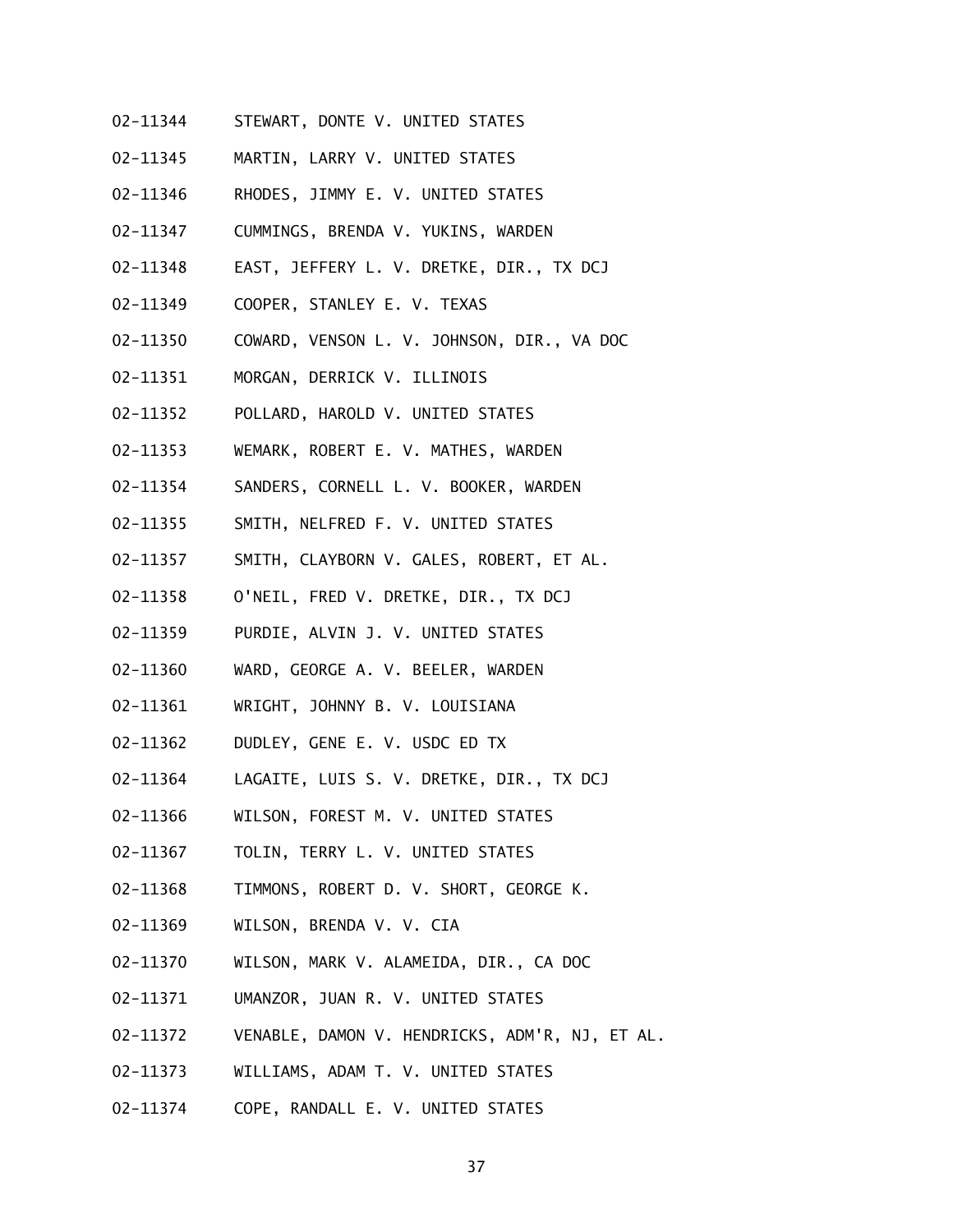- 02-11375 MEDINA-OLVERA, SERGIO V. UNITED STATES
- 02-11376 NEIGHBORS, RONALD V. DRETKE, DIR., TX DCJ
- 02-11377 PARADISE, BOBBY V. MARTIN, WARDEN
- 02-11378 MORALES, GUADALUPE R. V. DRETKE, DIR., TX DCJ
- 02-11379 REED, RODERICK G. V. UNITED STATES
- 02-11380 REYES, PERRY G. V. DiCARLO, WARDEN
- 02-11381 RUTLEDGE, TOMMY L. V. UNITED STATES
- 02-11382 AHMED, SALEH A. V. SMITH, SUPT., SHAWANGUNK
- 02-11383 STURGES, CLARENCE E. V. DRETKE, DIR., TX DCJ
- 02-11384 SCOTT, ALBERT M. V. UNITED STATES
- 02-11385 QUINN, MARY-LOUISE V. DEPT. OF INTERIOR
- 02-11386 CORMIER, ELROY V. DRETKE, DIR., TX DCJ
- 03-1 WASHOE COUNTY, NV, ET AL. V. UNITED STATES
- 03-2 OXFORD ASSET MGMT., ET AL. V. JAHARIS, MICHAEL, ET AL.
- 03-3 LCT TRANSP. SERVICES, INC. V. BARAGAN, VICTOR, ET AL.
- 03-4 SMITH, WILLIAM V. ILLINOIS
- 03-5 DETROIT, DETROIT, L.L.C. V. LAC VIEUX DESERT BAND
- 03-6 EFROSMAN, ALEXANDER V. UNITED STATES
- 03-8 JACOBSON, MICHAEL V. SOLID WASTE AGENCY OF NE
- 03-9 CABRERA, WILLIAM G. V. HINSLEY, WARDEN
- 03-10 LUIGINO'S, INC. V. PETERSON, ROBERT, ET AL.
- 03-11 RATCLIFF, GEORGE B. V. MSPB
- 03-12 NAT. FIRE INS. CO. OF HARTFORD V. FORTUNE CONSTRUCTION CO.
- 03-14 BENITEZ-RUIZ, MIGUEL V. UNITED STATES
- 03-17 J. W. V. ILLINOIS
- 03-18 HORIEN, ADRIAN D. V. ROCKFORD, IL
- 03-21 WINDLE, CHAUNCE V. MARION, IN, ET AL.
- 03-23 WATNIK, WEBSTER V. KNIESLEY, DEBRA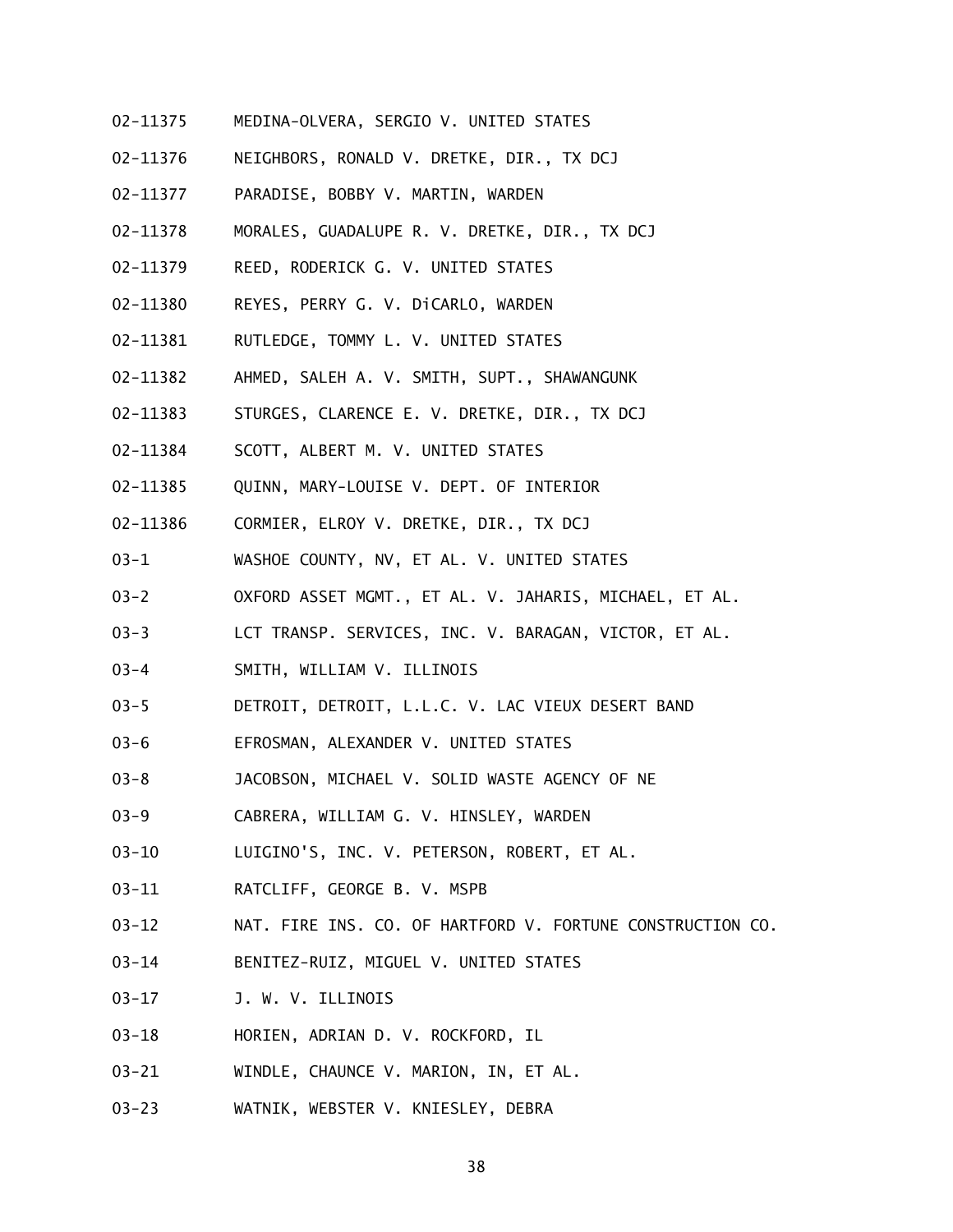- 03-24 SIMO, TAUNI, ET AL. V. UNION OF NEEDLETRADES, ET AL.
- 03-25 MUNIZ RIVERA, RUFINO, ET AL. V. UNITED STATES
- 03-26 RODWELL, JAMES J. V. PEPE, PETER A.
- 03-27 TATARIAN, VASKEN V. SWEENEY, WILLIAM G., ET AL.
- 03-28 ARNOLD, CECIL R. V. RAYONIER, INC., ET AL.
- 03-29 FRENCH, PAUL C. V. BATOR & BERLIN, P.C.
- 03-30 GRINE, ROBERT W., ET AL. V. COOMBS, WILLIAM R., ET AL.
- 03-31 McNEILL, MICHAEL V. PARADISE VALLEY, AZ, ET AL.
- 03-32 NEAL, STEPHEN, ET AL. V. BD. OF TRUSTEES, CA ST. UNIV.
- 03-33 MONTGOMERY, GAYLA, ET AL. V. CLAYTON HOMES, INC., ET AL.
- 03-35 BURR, RODNEY L. V. CIR
- 03-36 GOLDEN, KENNETH V. UNITED STATES
- 03-37 INFINEON TECHNOLOGIES V. RAMBUS, INC.
- 03-38 deVEGTER, MICHAEL S., ET AL. V. UNITED STATES
- 03-39 EVENSON, JEROME H. V. ARIZONA
- 03-42 LAND, JENNIFER V. TEXAS
- 03-43 SAGAR, MAHENDRA K. V. SAGAR, SEJAL
- 03-45 SKINNER, RONALD V. DORMIRE, SUPT., MO
- 03-47 GILLIS, SUPT., COAL TOWNSHIP V. HOLLAWELL, JOHN
- 03-49 ROSS, ROY E. V. TEXAS
- 03-50 RUBIN, JERRY V. SANTA MONICA, CA, ET AL.
- 03-53 WASHBURN, TERRENCE, ET AL. V. SOPER LAW FIRM
- 03-55 FARFALLA, DONNA J. V. MUTUAL OF OMAHA INSURANCE
- 03-56 FELDMAN, MARC V. ALLSTATE INSURANCE CO.
- 03-57 GILCHRIST, DAVID V. KARMAN, KIRK V., ET AL.
- 03-58 PEIA, ALBERT L. V. USBC D CT, ET AL.
- 03-60 LeBRETON, DIANA V. PENDLETON MEMORIAL HOSP., ET AL.
- 03-61 TORTORELLI, JOHN V. WASHINGTON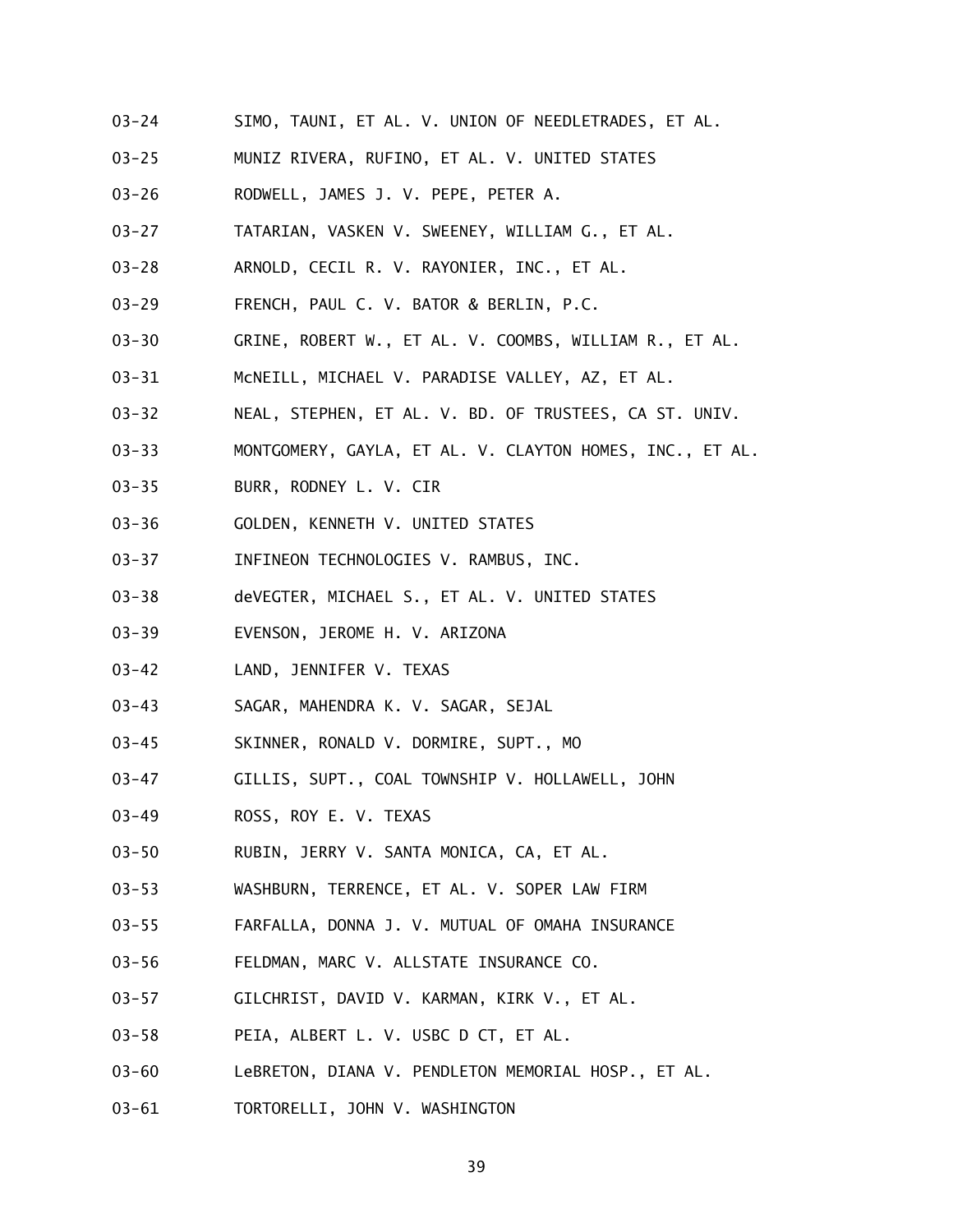- 03-62 FALOTTI, PIER C. V. ORACLE CORP.
- 03-63 EISENSTEIN, IRWIN R. V. ZAMPINO, THOMAS, ET AL.
- 03-65 U. S. ex rel. COSTNER, ET AL. V. URS CONSULTANTS, INC., ET AL.
- 03-67 OBADELE, IMARI A., ET AL. V. UNITED STATES
- 03-68 GIESBERG, THOMAS M. V. DRETKE, DIR., TX DCJ
- 03-70 SHALLER, DAVID A. V. UNITED STATES
- 03-71 STEPHAN, ROBERT E., ET AL. V. REFCO, INC.
- 03-72 SHARPE, GARY G., ET AL. V. CURETON, BRUCE, ET AL.
- 03-75 KING, ETHEL K. V. BAINBRIDGE, GA
- 03-76 DAILIDE, ALGIMANTAS V. UNITED STATES
- 03-77 URANTIA FOUNDATION V. MICHAEL FOUNDATION, INC., ET AL.
- 03-79 GONZALEZ-GONZALEZ, MANUEL V. UNITED STATES
- 03-80 INT'L BHD. OF ELEC. WKRS. V. FOLEY, EDWARD J.
- 03-81 MASSEY, BILLIE M. V. BANK OF EDMONSON CTY., ET AL.
- 03-84 BUTCHER, ROSEMARY C. V. UNITED STATES, ET AL.
- 03-85 BROOKS, TARA, ET AL. V. BD. OF ELECTION COMM'RS, ETC.
- 03-87 LYNCH, MICHAEL V. TRENDWEST RESORTS, INC.
- 03-88 BOOKRUM, CHERYL V. BOOKRUM, DAVID C., ET AL.
- 03-92 HAYS, PATRICK M. V. HOFFMAN, LUVERNE, ET AL.
- 03-93 ADKINS, WILLIAM R. V. WEST VIRGINIA
- 03-94 CHRISTENBERRY, KYLE P., ET AL. V. ALLEN, KATHY
- 03-96 STERLING, DANIEL V. ROE, WARDEN
- 03-97 GREEN, JOHN V. AOL, INC.
- 03-98 MARTINEZ, JOSE R. V. UNITED STATES
- 03-99 RENDALL, JOHN S. V. SEDITA, ALFONSO L., ET AL.
- 03-100 MORRISON, ALICE, ET VIR V. UNITED STATES
- 03-104 ROSS, ALLISON A. V. UNIVERSITY OF SOUTH CAROLINA
- 03-106 ETHIOPIA, ET AL. V. NEMARIAM, HIWOT, ET AL.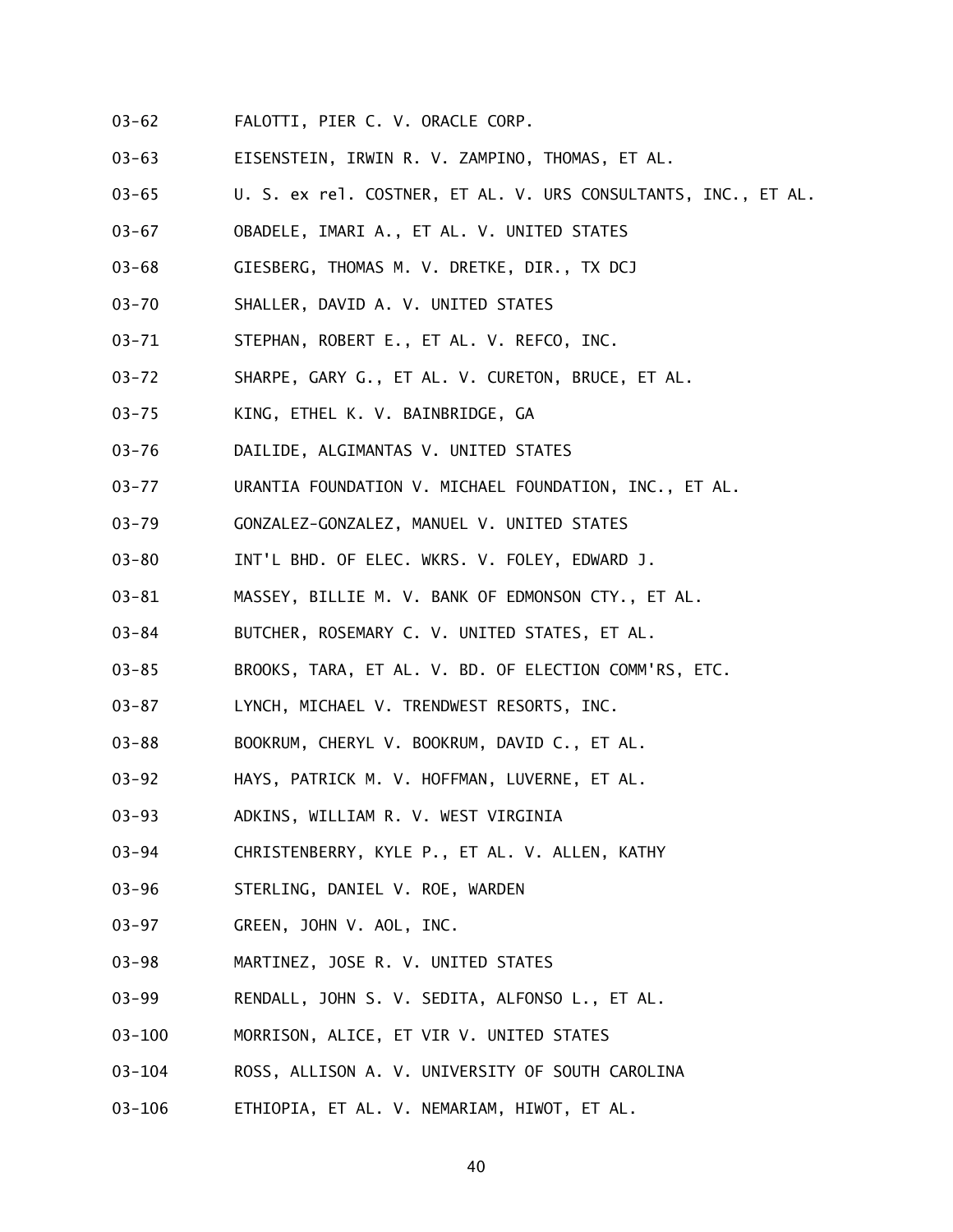- 03-108 MOE, MARILYN V. UNITED STATES
- 03-110 COLSTAD, GUY W. V. WISCONSIN
- 03-112 SCHLENK, WILLIAM P. V. FORD MOTOR CREDIT COMPANY
- 03-113 PRESTIGE FORD V. DEALER COMPUTER SERVICES, ET AL.
- 03-117 BROWN, BETTY R., ET AL. V. UNITED STATES
- 03-118 MOLNAR, STEVE V. PRATT & WHITNEY
- 03-119 ELLMAN, MARILYN I. V. WOODSTOCK SCHOOL DIST. #200
- 03-120 CHRISTIE, BRIAN T. V. FED. MINE SAFETY & HEALTH REVIEW
- 03-121 CM TAX EQUALIZATION FOUNDATION V. COLUMBUS-MUSCOGEE CTY. CON.
- 03-122 DING, YUNHONG, ETC. V. ENGLER, JOHN, ET AL.
- 03-125 KREITENBERG, MANNY L. V. CALIFORNIA
- 03-126 MORGAN BUILDINGS & SPAS, INC. V. BECHT, BRIAN R.
- 03-129 PUERTO RICO, ETC. V. FRESENIUS MEDICAL CARE, ETC.
- 03-131 LITTLE, ED V. MS DEPT. OF HUMAN SERVICES
- 03-133 FERRO, LOUIE A. V. UNITED STATES
- 03-134 OZANTE, HILDA I. V. PRAGER, RUTH, ET AL.
- 03-135 MOYER, JON E. V. HITACHI DATA SYSTEMS, INC.
- 03-137 WOOD, MELVIN A. V. KESLER, MICHAEL
- 03-138 MARTICIUC, HANS V. HOUSTON, TX
- 03-140 FORTE, JOHN E. V. UNITED STATES
- 03-141 IMAGELINE, INC., ET AL. V. XOOM, INC., ET AL.
- 03-143 IGT V. COLLINS MUSIC CO., INC.
- 03-144 GEREMIA, JOHN, ET UX. V. CO BELLE CORP., ET AL.
- 03-148 MOSS, ROBERT V. UNITED STATES
- 03-149 BLANDO, JUDY, ETC., ET AL. V. HOUSTON, TX
- 03-150 SMITH, PATRICK J. V. CROSBY, SEC., FL DOC
- 03-152 ERRICO, SCOTT V. HARRISON, WARDEN
- 03-153 DISCOVERY HOUSE, INC. V. CONSOL. CITY OF INDIANAPOLIS, IN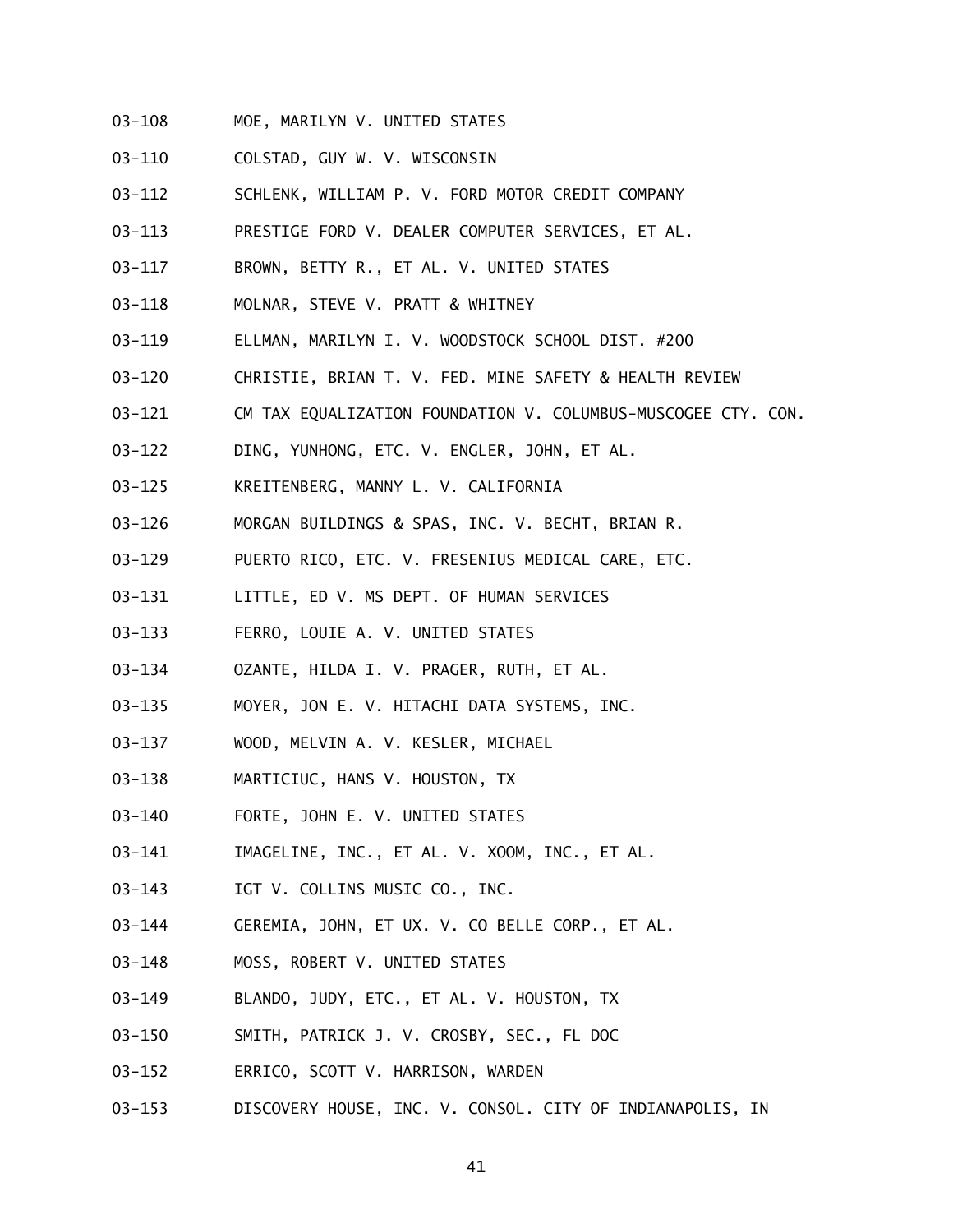- 03-154 FED'N OF ADVERTISING INDUSTRY V. CHICAGO, IL
- 03-155 MESSICK, SHANE A. V. GEORGIA
- 03-156 LACHMAN, EDWARD V. WIETMARSCHEN, BILL, ET AL.
- 03-158 APOLLO RESOURCES, INC., ETC. V. QBE INTERNATIONAL INS., LTD.
- 03-161 LOZANO, JOSE A. V. UNITED STATES
- 03-166 APACHE BOHAI CORP., LDC V. TEXACO CHINA, B.V.
- 03-168 MURPHY, JOSEPH D. V. OH DEPT. OF REHAB. & CORR.
- 03-172 BETHEA, TERENCE K. V. U. S. PAROLE COMM'N, ET AL.
- 03-175 COLIN, AROLDO V. UNITED STATES
- 03-177 ELLISON, ROY V. SANDIA NATIONAL LABORATORIES
- 03-179 JACKSON, COLEMAN V. STATE BOARD OF PARDONS & PAROLES
- 03-180 CRUTCHFIELD, FRANCES B., ET AL. V. ARMY CORPS OF ENGINEERS
- 03-181 PHILLIPS, PATRICIA C. V. UNITED STATES
- 03-186 KU, TZE-PONG RAYMOND V. TENNESSEE
- 03-190 PATEL, JIJIBHOY J., ET UX. V. UNITED STATES
- 03-193 MORGAN, TONY V. FED. HOME LOAN MORTGAGE CORP.
- 03-198 MEADE, ROBERT E. V. DECISIONS OF THE ORPHANS' COURT
- 03-202 ZILKA, SAGHI V. CT GEN. LIFE INS. CO., ET AL.
- 03-205 GAINES, LOUIS F. V. WHITE RIVER ENVTL. PARTNERSHIP
- 03-206 HURDLE, KELVIN J. V. VA DEPT. OF ENVTL. QUALITY
- 03-212 HARRISON, CHARLES V. VAUGHN, SUPT., GRATERFORD
- 03-216 SMITH, ALCUS, ET UX. V. CHEVRON U.S.A. INC.
- 03-219 AVON PRODUCTS, INC. V. BYRNE, JOHN
- 03-231 ) WARREN, MICHAEL V. UNITED STATES

)

- 03-5839 ) CRAWFORD, GERALD V. UNITED STATES
- 03-240 RAMIREZ, YUBY, ET AL. V. UNITED STATES
- 03-242 SURANA, MANOHAR V. UNITED STATES
- 03-252 PAYTON, ANTONIO J. V. UNITED STATES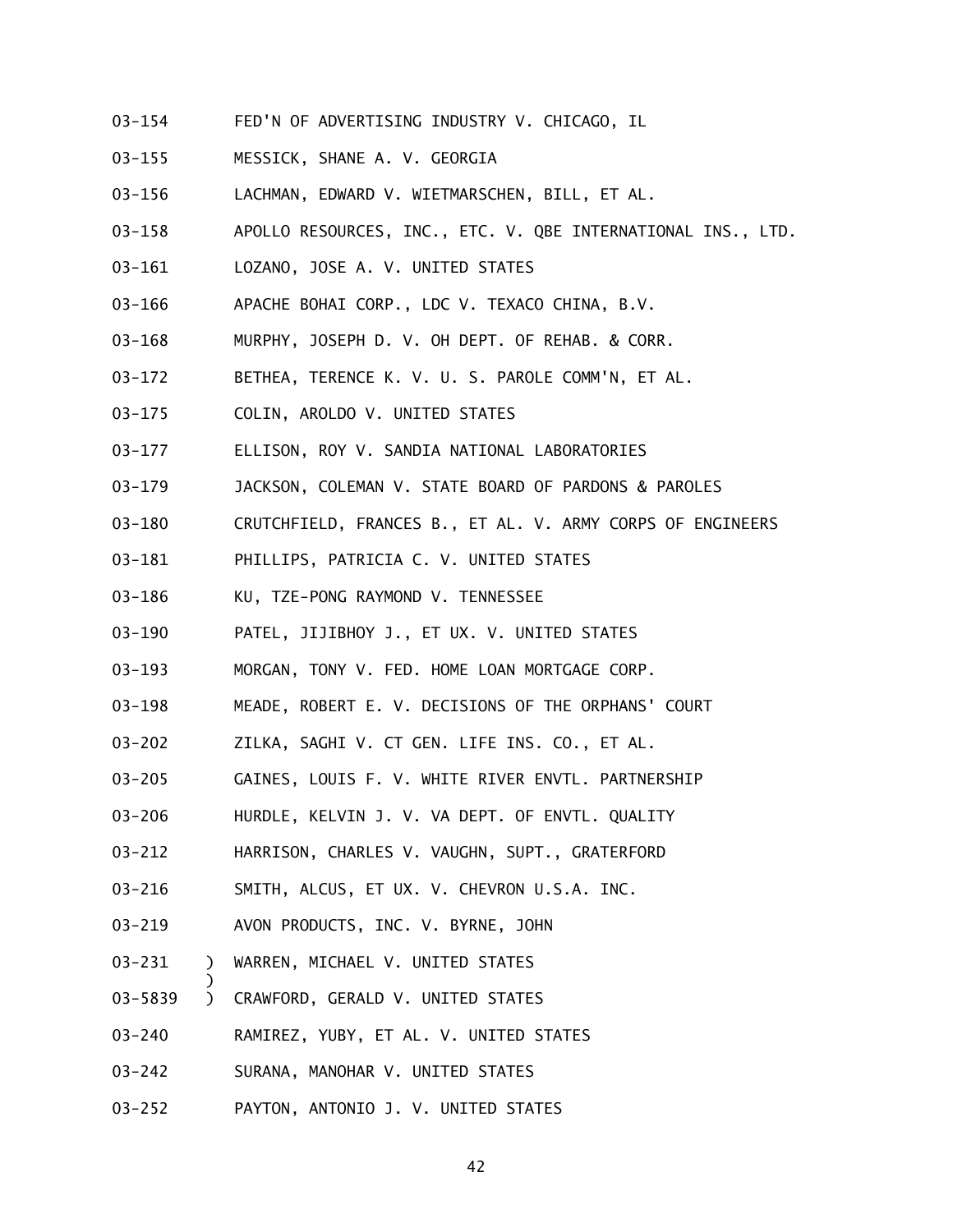- 03-259 HENDERSHOT, RICHARD A., ET AL. V. UNITED STATES
- 03-270 AL-COUSHATTA TRIBE OF TX V. TEXAS
- 03-276 LOMBARDO, GAETANO V. UNITED STATES
- 03-299 ZAVALIDROGA, JON V. UNITED STATES
- 03-302 BOWMAN, BRUCE F. V. ROBINSON, ADM'R, ETC.
- 03-5001 GOFF, RONALD L. V. BUTLER, WARDEN, ET AL.
- 03-5002 HILL, LEROY V. UNITED STATES
- 03-5003 HOBEREK, STANLEY V. UNITED STATES
- 03-5004 FISHER, RICHARD V. UNITED STATES
- 03-5005 FERQUERON, GREGORY A. V. CURTIS, WARDEN
- 03-5006 IGLESIAS, CARMEN C. V. UNITED STATES
- 03-5007 FAVA, LOUIS J. V. STICKMAN, SUPT., GREENE, ET AL.
- 03-5008 GARMON, TERRY V. UNITED STATES
- 03-5009 HARVEY, SHERROD V. PENNSYLVANIA
- 03-5010 GIBSON, MACK R. V. REESE, WARDEN
- 03-5011 GARZA, SANTOS V. DRETKE, DIR., TX DCJ
- 03-5012 GOSSARD, JAMES V. JONES, MICHELLE
- 03-5013 GREENE, CHARLES A. V. McCALEB, ASST. SEC. OF INDIAN
- 03-5014 HEARN, JOHN C. V. DRETKE, DIR., TX DCJ
- 03-5015 FERRINGTON, RICKY D. V. LA DOC, ET AL.
- 03-5017 HALL, LEVENSTON V. UNITED STATES
- 03-5018 HERNANDEZ, WILFREDO P. V. UNITED STATES
- 03-5019 HARRISON, ALVIN L. V. DRETKE, DIR., TX DCJ
- 03-5020 GODFREY, ANTHONY J. V. WASHINGTON
- 03-5021 FEBO, AWILDA V. UNITED STATES
- 03-5022 FOWLER, HARRY J. V. BRADLEY, DEBBIE, ET AL.
- 03-5023 HOLLAND, ZEBADIAH V. CURTIS, WARDEN
- 03-5024 HOBBS, PAUL W. V. UNITED STATES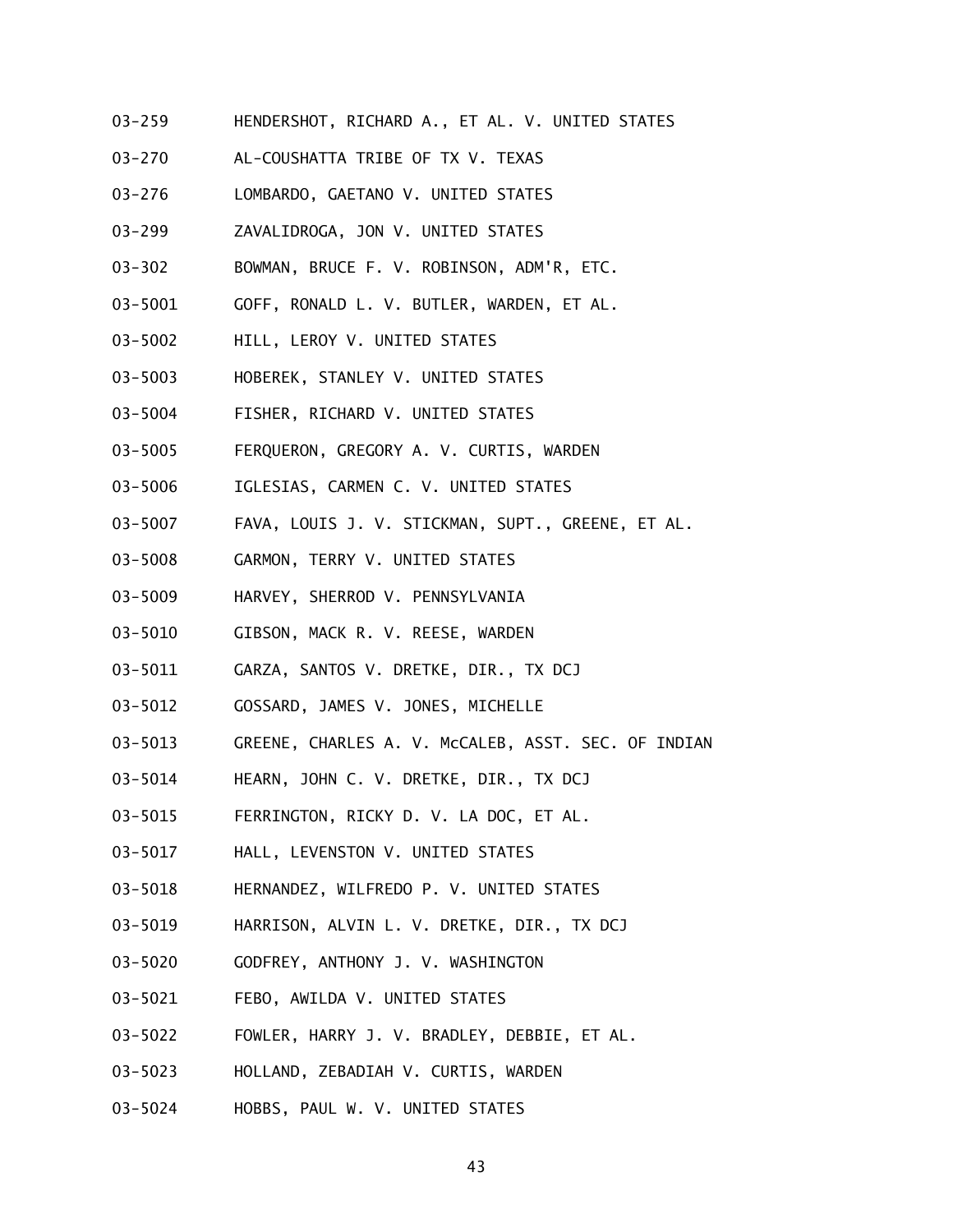- 03-5025 FLUKER, BOBBY L. V. UNITED STATES
- 03-5027 FERCH, HARLEY V. FED. MEDICAL CENTER, ET AL.
- 03-5029 GARCIA, JUAN C. V. CROSBY, SEC., FL DOC
- 03-5031 MEDINA, SANDY V. UNITED STATES
- 03-5032 HARRIS, KENNETH L. V. UNITED STATES
- 03-5033 HAWTHORNE, STEVEN J. V. UNITED STATES
- 03-5034 ESTRADA-GONZALEZ, PASQUAL V. UNITED STATES
- 03-5035 HARDIMAN, CESARI V. GALAZA, WARDEN
- 03-5036 FORTENBERRY, WENDELL E. V. UNITED STATES
- 03-5037 HAYES, JERRON A. V. UNITED STATES
- 03-5038 FIGUEROA, GEORGINA V. UNITED STATES
- 03-5039 HOGAN, SHONDEL L. V. CALIFORNIA
- 03-5040 HARVEY, WILLIAM E. V. PRATT, WARDEN
- 03-5041 HARVEY, GARY R. V. UNITED STATES
- 03-5042 ROSS, MONROE R. V. HALL, WARDEN
- 03-5044 BURNSIDE, DARRELL J. V. FLORIDA
- 03-5045 BARKER, JACKIE L. V. WEST VIRGINIA
- 03-5046 HERRERO, EDUARDO L. V. DRETKE, DIR., TX DCJ
- 03-5047 THOMAS, DONOVAN V. UNITED STATES
- 03-5048 TUCKERSON, AERLS V. ILLINOIS
- 03-5049 HINES, DASHON V. NEW YORK
- 03-5050 FOUNTANO, AMEER V. YARBOROUGH, WARDEN
- 03-5052 GUMBS, JUNIOR V. KELLY, SUPT., ATTICA
- 03-5053 FRANKLIN, WILLARD J. V. NELSON, CLARA, ET AL.
- 03-5054 GUERRA, DESIDERIO V. UNITED STATES
- 03-5055 HARDIN, DARIN L. V. COLORADO
- 03-5056 HYLAND, JOHN V. V. STEVENS, JUSTICE, ET AL.
- 03-5057 GIBSON, JOHN R. V. CALIFORNIA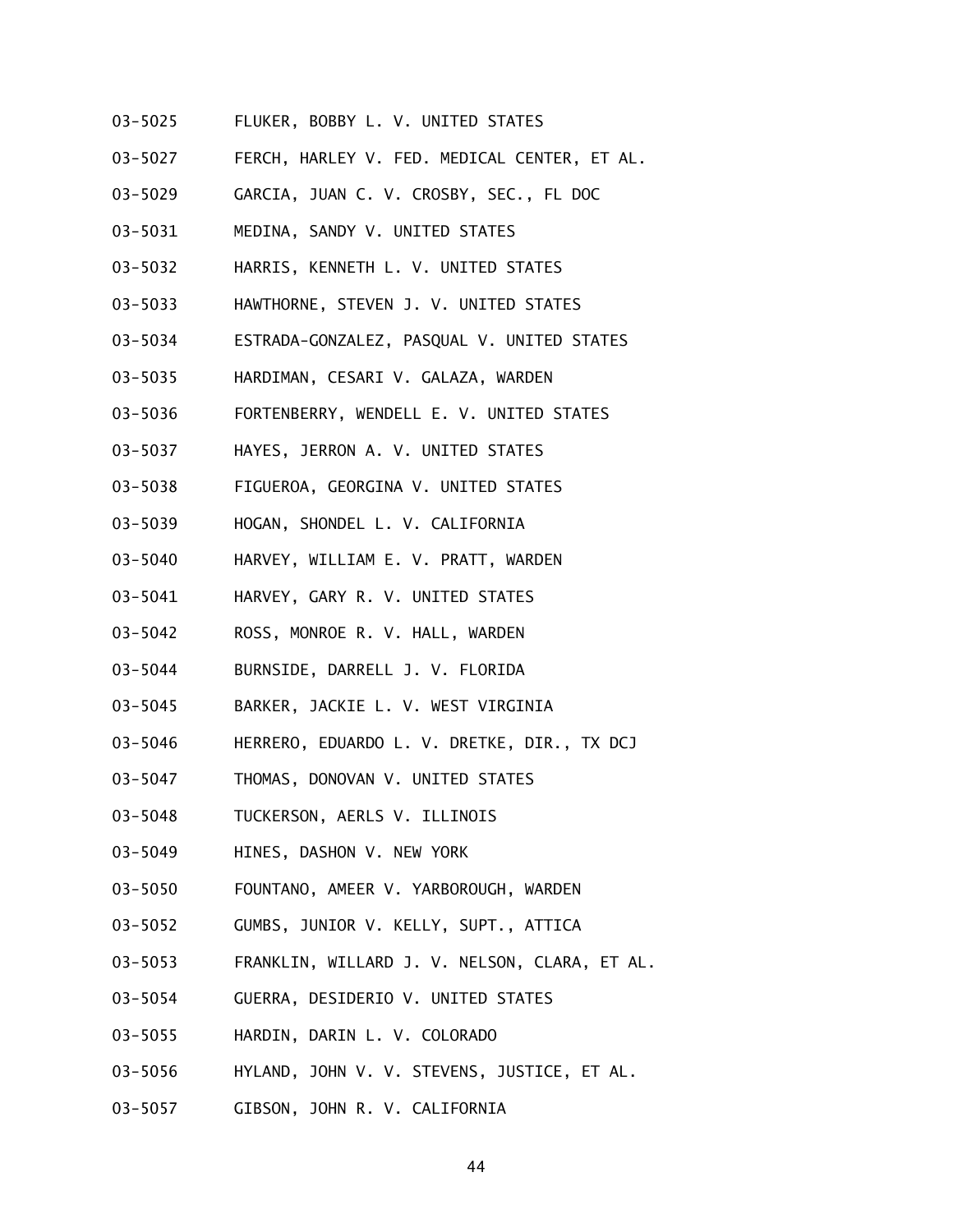- 03-5058 HALL, SAM V. UNITED STATES
- 03-5059 HESS, JEFFREY V. DRETKE, DIR., TX DCJ
- 03-5060 HENRY, JOHN V. UNITED STATES
- 03-5061 GRAHAM, EDWARD L. V. UNITED STATES
- 03-5062 HOLSTON, LEON C. V. CROSBY, SEC., FL DOC
- 03-5063 HAMPTON, DARRYL V. ALAMEIDA, DIR., CA DOC
- 03-5064 GRIGSBY, FOSTER V. SMALL, WARDEN, ET AL.
- 03-5065 GARCIA, CARLOS T. V. GROZA, MICHAEL, ET AL.
- 03-5066 O'NEAL, ROSE M. V. UNITED STATES, ET AL.
- 03-5067 KENNETH C. V. UNITED STATES
- 03-5068 COLE, STANLEY A. V. LAIRD, WARDEN
- 03-5070 MITCHELL, PAUL A. V. AOL TIME WARNER INC., ET AL.
- 03-5071 PEACE, JOSEPH V. HALL, WARDEN
- 03-5072 PARKINSON, ROBERT C. V. NEW JERSEY
- 03-5073 PILKEY, WILLIAM R. V. UNITED STATES
- 03-5074 MARES, OTTO V. McGINNIS, SUPT., SOUTHPORT
- 03-5075 ROSALES, JOSE A. V. UNITED STATES
- 03-5076 JAMES, KENNETH R. V. UNITED STATES
- 03-5077 BARTLETT, STEVEN M. V. SNEDEKER, WARDEN, ET AL.
- 03-5078 BUTLER, KEVIN V. LAVAN, SUPT., DALLAS, ET AL.
- 03-5079 BENITEZ, RENE V. UNITED STATES
- 03-5080 CASTRO, STEVEN V. UNITED STATES
- 03-5081 CHAVARIA-ANGEL, CARLOS V. UNITED STATES
- 03-5082 GILLIAM, RICHARD F. V. DUNCAN, WARDEN
- 03-5083 McLENNON, KENNSWORTH L. V. UNITED STATES
- 03-5084 POUNDERS, LISA V. ILLINOIS
- 03-5085 WYATT, ROBERT J. V. UNITED STATES
- 03-5087 HODGE, JANETH V. BROWNLEE, ACTING SEC. OF ARMY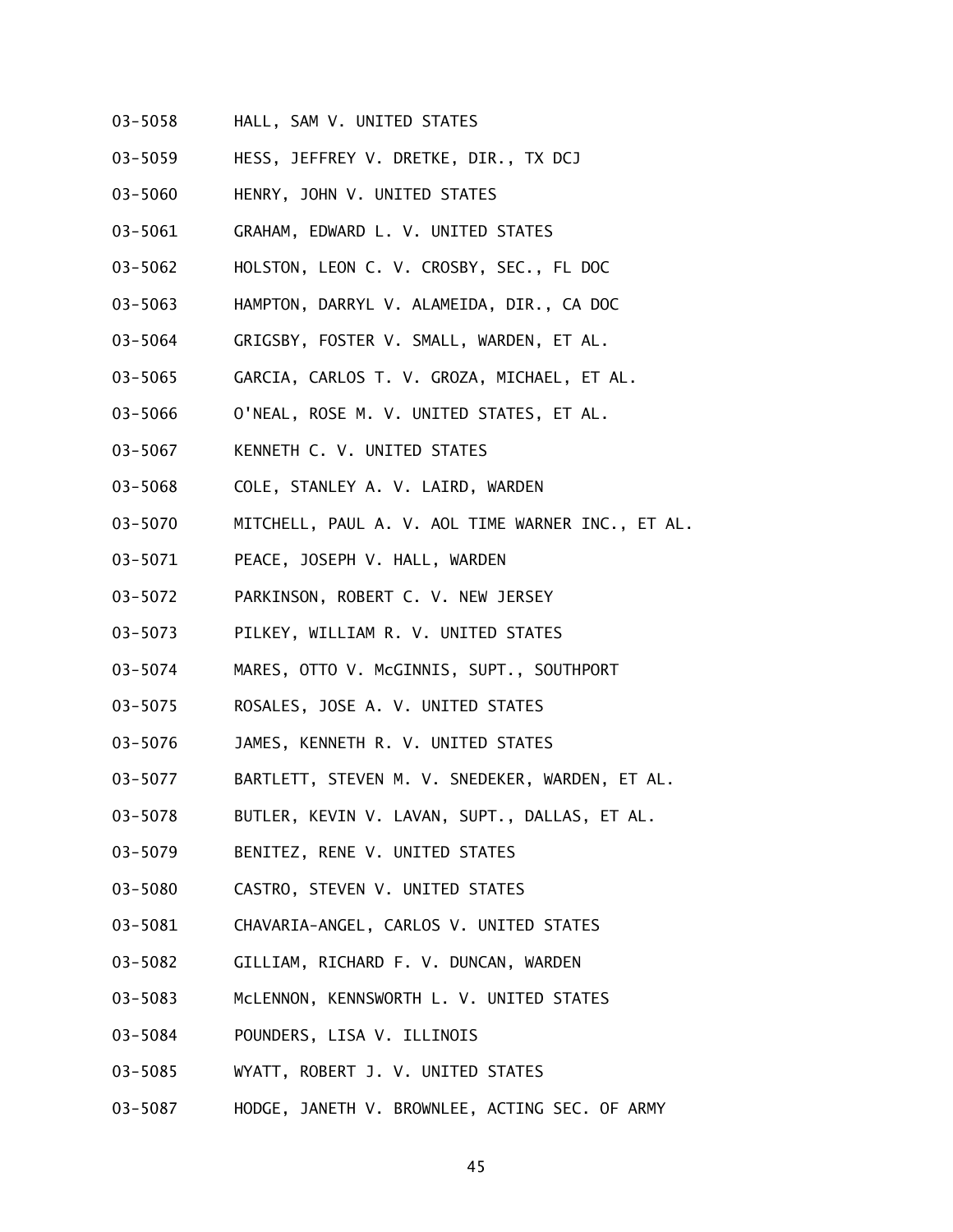- 03-5088 ZENO, GILBERT L. V. TEXAS
- 03-5089 STACKPOLE, R. STEVEN V. UNITED STATES
- 03-5090 JOHNSON, BILLY R. V. DRETKE, DIR., TX DCJ
- 03-5092 GERA, JOHN M. V. HASSENFELD, ALAN, ET AL.
- 03-5093 FARRAR, STEPHEN L. V. BELLEQUE, SUPT., OR
- 03-5094 DAVIS, ORVILLE L. V. BOCK, WARDEN
- 03-5095 CONTRERAS, ELIAS V. UNITED STATES
- 03-5096 ENGLE, WILLIAM J. V. UNITED STATES
- 03-5097 CRISP, PATRICK L. V. UNITED STATES
- 03-5098 DILLARD, JOHN V. UNITED STATES
- 03-5099 MOORE, LEONARD V. CALIFORNIA
- 03-5100 McPHETERS, STEVEN L. V. MAILE, THOMAS G., ET AL.
- 03-5101 PETITE, RANDALL V. UNITED STATES
- 03-5102 MORGAN, CHRISTOPHER J. V. FLORIDA
- 03-5104 LAYNE, KRYSTAL T. V. UNITED STATES
- 03-5105 LOPEZ-LOPEZ, AIDAN C. V. UNITED STATES
- 03-5106 JAMES, SCHENVISKY V. JONES, WARDEN
- 03-5107 DREHER, JOHN W. V. PINCHAK, ADM'R, EAST JERSEY
- 03-5108 DEPEW, RHETT G. V. ANDERSON, WARDEN
- 03-5109 COOPER, KENNETH V. GEORGIA
- 03-5110 RAMSEY, SANDIE V. ILLINOIS
- 03-5111 DIAZ-DIAZ, JUAN J. V. UNITED STATES
- 03-5112 CRESPO, HECTOR V. ILLINOIS
- 03-5113 BROWN, GREGORY V. LOUISIANA
- 03-5114 ASHE, CHARLES A. V. UNITED STATES
- 03-5115 KENNEY, JOHN C. V. FANELLO, WARDEN
- 03-5116 KIPLINGER, DAVID W. V. DRETKE, DIR., TX DCJ
- 03-5117 JOHNS, LAWRENCE I. V. UNITED STATES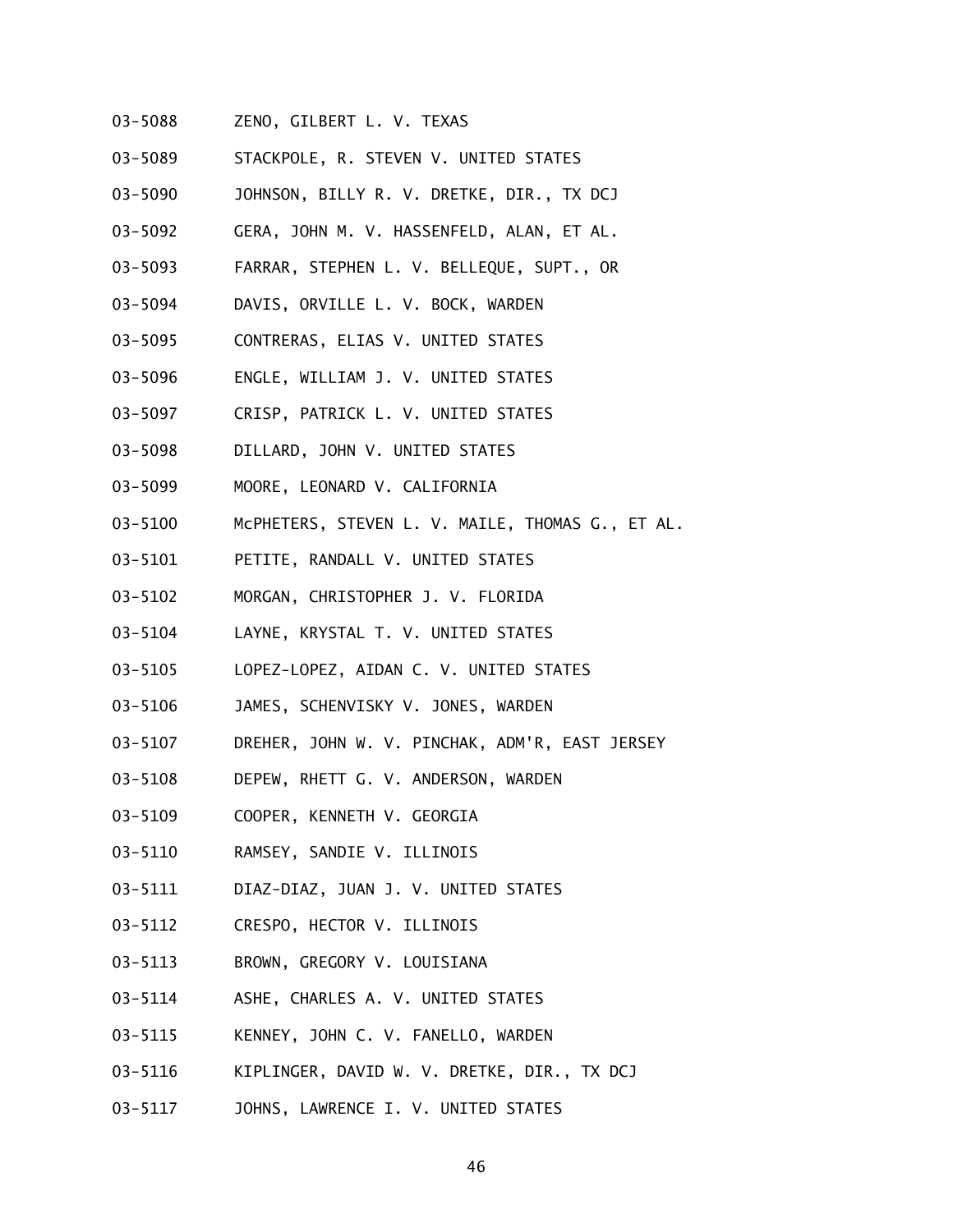- 03-5119 MINOR, KEVIN H. V. MICHIGAN
- 03-5120 MITCHELL, DONALD V. UNITED STATES
- 03-5123 BROOKS, SEDRICK V. UNITED STATES
- 03-5124 BUCHANAN, MILTON V. UNITED STATES
- 03-5125 BISHOP, CHRIS V. UNITED STATES
- 03-5126 BLACKWELL, MARCUS V. ILLINOIS
- 03-5127 BURLEIGH, TOMMY D. V. UT BD. OF PARDONS AND PAROLE
- 03-5129 DeLEON, ISIDORO M. V. DUNCAN, SUPT., GREAT MEADOW
- 03-5130 MILLER, MARK N. V. CROSBY, SEC., FL DOC, ET AL.
- 03-5131 ) ROBERTS, CALVIN V. UNITED STATES

)

- 03-5597 ) MINCEY, TERRY C. V. UNITED STATES
- 03-5132 ROSARIO, ISIDRO V. UNITED STATES
- 03-5133 PHELPS, CHARLES V. KNIGHT, SUPT., MIAMI
- 03-5134 GUTIERREZ, PEDRO V. YARBOROUGH, WARDEN
- 03-5135 RESPER, NATHANIEL V. UNITED STATES
- 03-5136 SHERKAT, ALI V. DISTRICT COURT OF KS
- 03-5137 HENDERSON, LESLIE V. ILLINOIS
- 03-5139 BICKHAM, LIONEL V. UNITED STATES
- 03-5140 BATES, FOSTER V. MAINE
- 03-5141 BENNAFIELD, ROBERT T. V. UNITED STATES
- 03-5142 ANTOINE, NATHAN V. ILLINOIS
- 03-5143 HARRINGTON, RICKY W. V. UNITED STATES
- 03-5144 JONES, ALEXANDER V. LAMARQUE, WARDEN
- 03-5145 WILLIAMS, RONNIE, ET AL. V. UNITED STATES
- 03-5147 PLACENCIA, RAUL Z. V. UNITED STATES
- 03-5148 WILSON, LAWRENCE D. V. UNITED STATES
- 03-5149 AGHOLOR, JOSEPH C. V. UNITED STATES
- 03-5150 BROWN, STEVEN W. V. UNITED STATES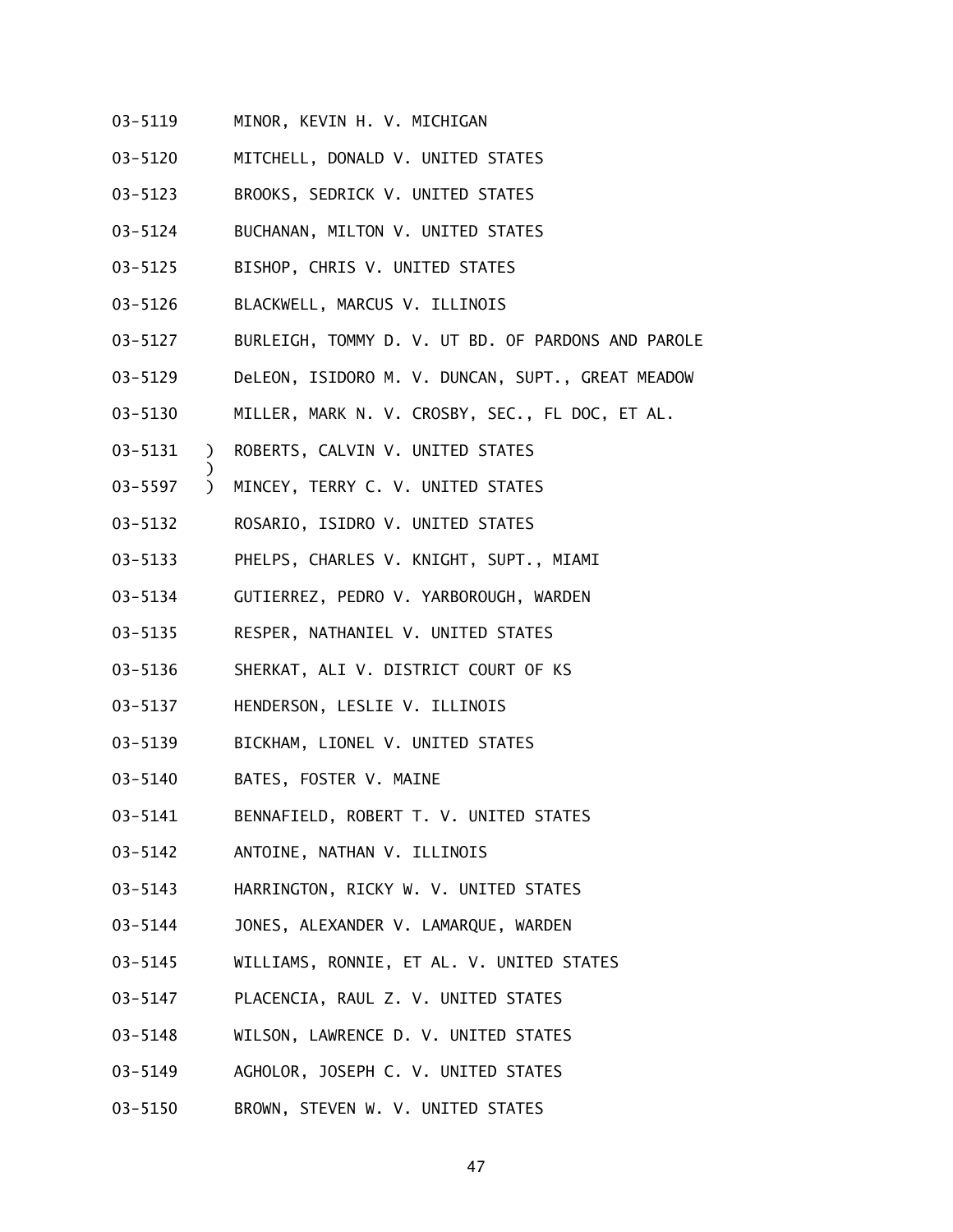- 03-5151 WYNN, EDWARD R. V. CAIN, WARDEN
- 03-5153 VARDAS, PETE V. TEXAS
- 03-5154 THOMAS, MITCHELL W. V. DRETKE, DIR., TX DCJ
- 03-5155 VIANA, ALEXANDRE V. MASSACHUSETTS
- 03-5156 WEBSTER, FRANK L. V. ORTIZ, WARDEN
- 03-5157 BROWN, NORMAN O. V. WISCONSIN
- 03-5158 HENRY, JOHN V. LEVARITY, KEITH C., ET AL.
- 03-5159 BASSETT, DENISE R. V. BASSETT, CHARLES N.
- 03-5160 GRIM, NORMAN M. V. FLORIDA
- 03-5161 GRAHAM, CORRISE C. V. FLORIDA
- 03-5162 McCORMICK, DALE E. V. KANSAS
- 03-5163 MUHAMMAD, ABDUL J. V. YOUNG, WARDEN
- 03-5166 BERGNE, PETER M. V. CANDELARIA, WARDEN
- 03-5167 ARMSTRONG, NORREL V. PENNSYLVANIA
- 03-5169 ARMENDARIZ, AIDA V. UNITED STATES
- 03-5170 CARABALLO-GONZALEZ, JOSE R. V. UNITED STATES
- 03-5171 DOSSEY, KENNETH V. UNITED STATES
- 03-5172 ESTRADA, VICTOR M. V. UNITED STATES
- 03-5173 CALDWELL, ANTHONY L. V. CALIFORNIA
- 03-5174 H. C. V. LEWIS, DONALD E., ET AL.
- 03-5175 WEEMS, IKE V. UNITED STATES
- 03-5176 BLOCH, I. STEPHAN V. HOOD, MICHAEL D., ETC., ET AL.
- 03-5177 WOODS, LEONARD L. V. UNITED STATES
- 03-5178 RODRIGUEZ, CHRISTOPHER V. TEXAS
- 03-5179 SMITH, KEITH A. V. BOWERSOX, SUPT., SOUTH CENTRAL
- 03-5180 VERA, ARMANDO C. V. UT DEPT. OF HUMAN SERVICES
- 03-5181 BURKS, VINCENT V. CAREY, WARDEN
- 03-5182 VARDAS, PETE V. USDC SD TX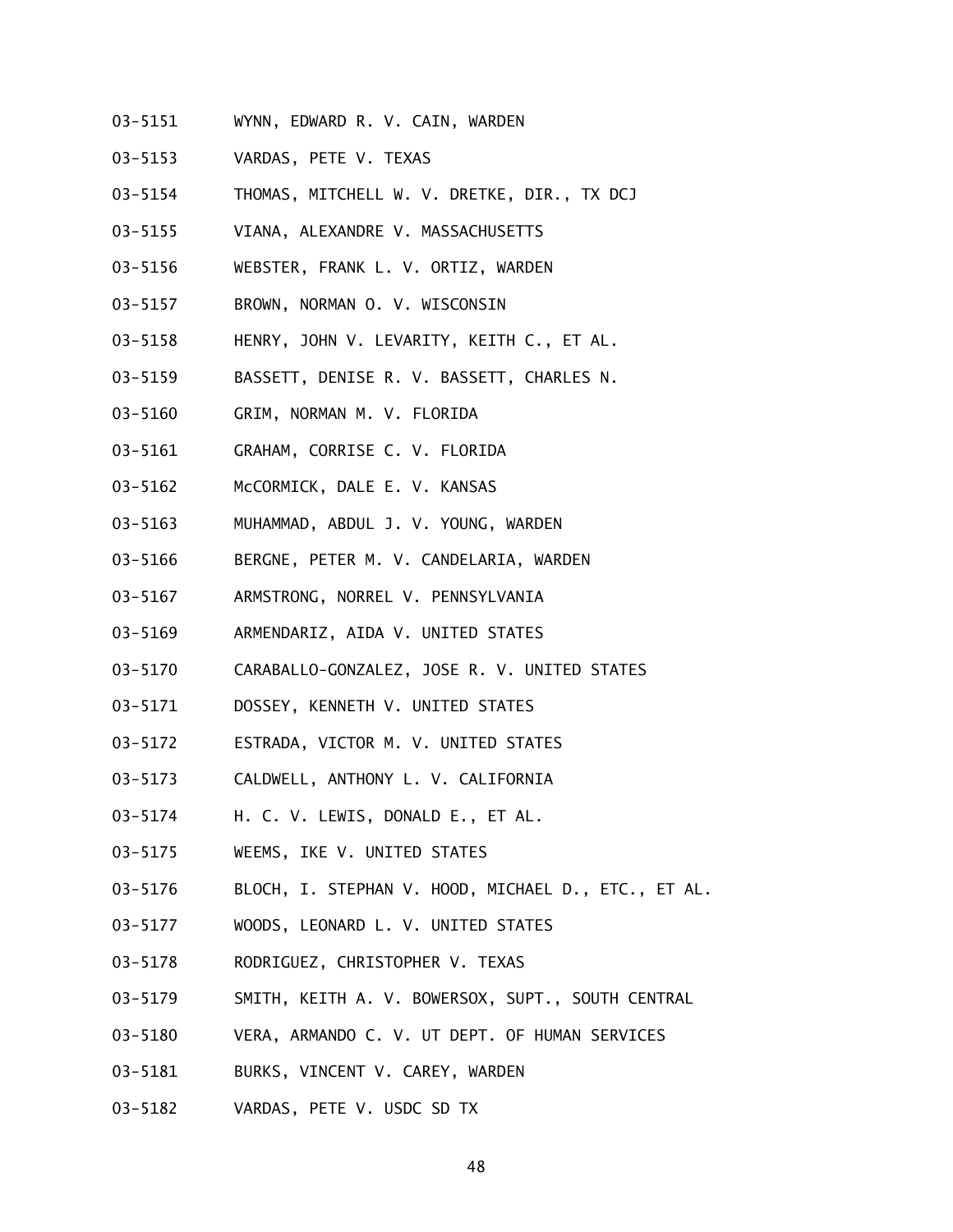- 03-5184 LOTT, ANDRECO V. UNITED STATES
- 03-5185 JACKSON, JERRY V. ILLINOIS
- 03-5186 KENNEDY, LEON V. UNITED STATES
- 03-5187 KELLY, ADRIAN R. V. UNITED STATES
- 03-5188 PRITCHETT, DRAPER V. UNITED STATES
- 03-5189 MILLER, VICTOR H. V. UNITED STATES
- 03-5190 MILLER, ORVILLE V. ILLINOIS
- 03-5191 GRAHAM, CHARLES C. V. UNITED STATES
- 03-5192 HUDGINS, RAYSHAWN V. ILLINOIS
- 03-5193 HOLM, DELBERT R. V. UNITED STATES
- 03-5194 HILL, DONN L. V. UNITED STATES
- 03-5195 MOLINA-GUERRA, EDIL D. V. UNITED STATES
- 03-5196 NELLOM, FRANK V. VAUGHN, SUPT., GRATERFORD
- 03-5197 PANNELL, DAVID V. DAVIS, SUPT., IN
- 03-5198 RICHARDSON, GREGORY A. V. VIRGINIA, ET AL.
- 03-5199 REID, GORDON C. V. SIMMONS, GARY, ET AL.
- 03-5200 REED, WILLIAM F. V. HILL, JEAN, ET AL.
- 03-5201 SIERRA, DANIEL V. GARCIA, WARDEN
- 03-5202 REDIC, JAMES L. V. DRETKE, DIR., TX DCJ
- 03-5203 ROSS, ANTHONY W. V. FULLER, WARDEN
- 03-5204 NORVILLE, MATTHEW, ET UX. V. DELL CORP., ET AL.
- 03-5205 CHHIN, VETH V. MAYLE, WARDEN
- 03-5206 CROWLEY, FRANCIS V. UNITED STATES
- 03-5207 CORREA, ALEJANDRO V. UNITED STATES
- 03-5208 DAVIS, MICHAEL Y. V. UNITED STATES
- 03-5209 CONAHAN, DANIEL O. V. FLORIDA
- 03-5210 BUGGS, TROD O. V. FLORIDA
- 03-5211 GANN, THOMAS D. V. UNITED STATES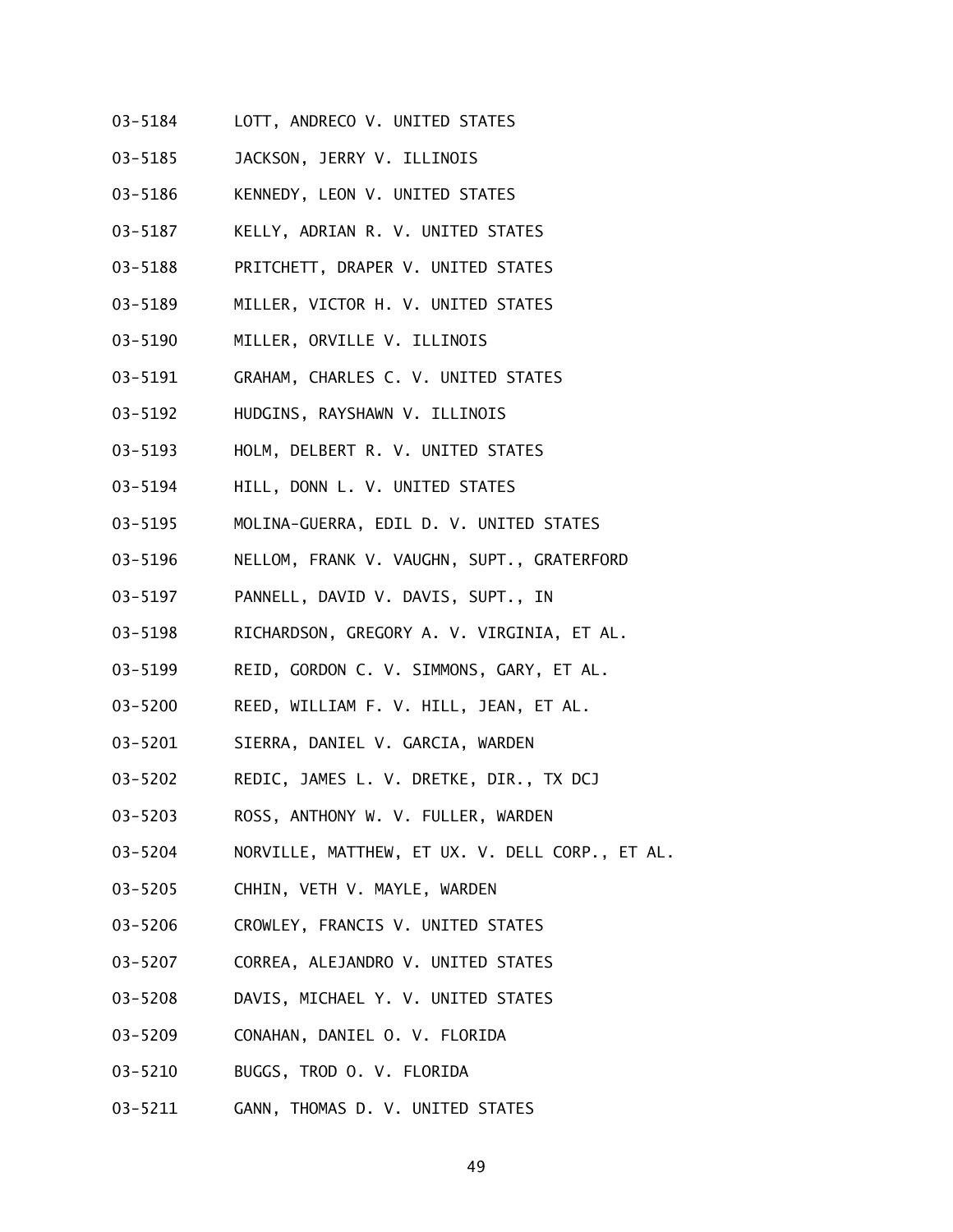- 03-5212 PEGG, MAURICE S. V. HAVILAND, WARDEN
- 03-5213 ALAIMALO, VAATAUSILI M. V. UNITED STATES
- 03-5215 MURPHY, ACA C. V. McCURLEY, R., ET AL.
- 03-5217 HERNANDEZ, ANTONIO A. V. DRETKE, DIR., TX DCJ
- 03-5218 FORWARD, JOHN P. V. DRETKE, DIR., TX DCJ
- 03-5219 HILL, JOHNNY D. V. YARBOROUGH, WARDEN, ET AL.
- 03-5220 BEATRICE, VINCENT V. FLORIDA
- 03-5221 MUNOZ-LOPERA, OSCAR D. V. UNITED STATES
- 03-5222 JIMINEZ, JOHNNY V. DRETKE, DIR., TX DCJ
- 03-5223 MACKINS, ALONZO V. UNITED STATES
- 03-5225 BURGESS, ODELL V. DAVIS, RONALD
- 03-5226 AGYEMAN, GEORGE V. UNITED STATES
- 03-5227 FULLER, CURTIS V. MICHIGAN
- 03-5228 HERRERA-BENAVIDES, JAIRO V. UNITED STATES
- 03-5229 BRADLEY, LEON V. VAUGHN, SUPT., GRATERFORD
- 03-5230 KANDEKORE, LIJYASU V. NEW YORK
- 03-5231 LORITZ, RICHARD P. V. ALAMEIDA, DIR., CA DOC
- 03-5233 CRIEGHTON, STACEY J. V. UNITED STATES
- 03-5234 SWAN, RALPH V. DELAWARE
- 03-5235 ROGERS, FRED H. V. HOWES, WARDEN
- 03-5236 SMITH, VINCENT L. V. UNITED STATES
- 03-5237 RICHMOND, KEITH D. V. SMALL, WARDEN
- 03-5238 SIGMOND, HUGO M. V. UNITED STATES
- 03-5239 MADDEN, TOY B. V. UNITED STATES
- 03-5240 BATTLE, THEOPHYLUS V. PRYOR, ATT'Y GEN. OF AL
- 03-5241 WHITFIELD, JOHN V. FISCHER, SUPT., SING SING
- 03-5242 SUMNER, THOMAS J. V. UNITED STATES
- 03-5243 ROBINSON, FLOYD V. ILLINOIS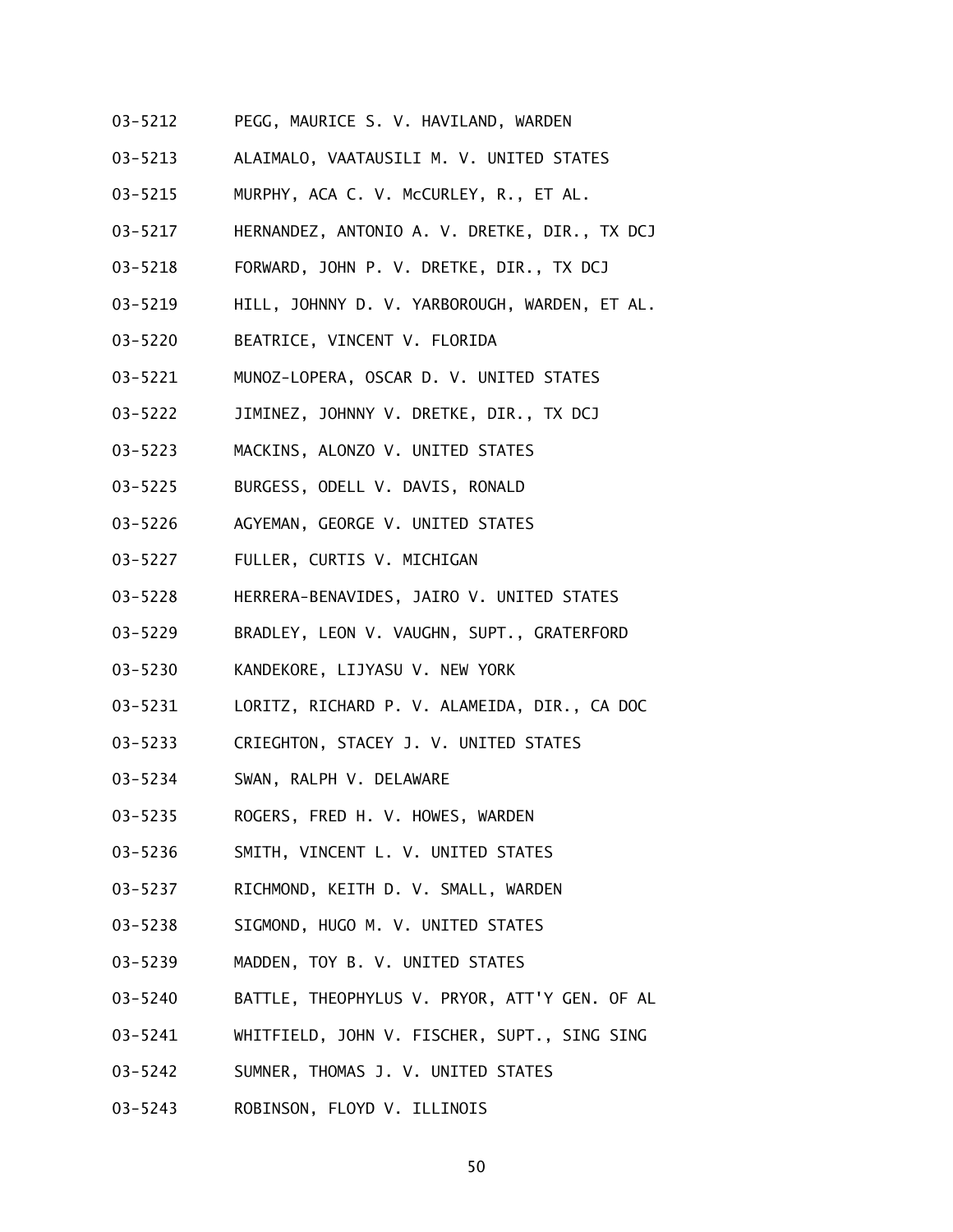- 03-5244 BUSH, DEMETRIUS D. V. UNITED STATES
- 03-5245 JOHNSON, R. WAYNE V. TEPPER, MATTHEW
- 03-5246 JOHNSON, JOSEPH V. UNITED STATES
- 03-5247 BARFIELD, PHILLIP H. V. UNITED STATES
- 03-5248 SMITH, ROBERT V. FLORIDA, ET AL.
- 03-5249 HAWTHONE, JOHNNIE R. V. NORRIS, DIR., AR DOC
- 03-5250 HAMPTON, HOSEA F. V. UNITED STATES
- 03-5251 SMITH, MARION B. V. UNITED STATES
- 03-5253 PEACOCK, TAKI V. ILLINOIS
- 03-5255 BROOKS, ALEC R. V. MD DOC, ET AL.
- 03-5256 DUCKWORTH, RAYMOND D. V. UNITED STATES
- 03-5257 BEACHEM, DIONNA V. ILLINOIS
- 03-5258 SHAW, JOHN L. V. LAMARQUE, WARDEN
- 03-5259 SANDOVAL, DAVID D. V. UNITED STATES
- 03-5260 WILLIAMS, ANDRE D. V. McGRATH, WARDEN
- 03-5261 TIAN, SIMON V. CHINA HEALTHWAYS, INC.
- 03-5262 ALVARENGA-SILVA, GERMAN V. UNITED STATES
- 03-5263 ZIMMERMAN, SHAWN P. V. UNITED STATES
- 03-5264 URBINA, MARIA R. V. UNITED STATES
- 03-5265 THOMAS, MAURICE T. V. UNITED STATES
- 03-5266 WALKER, LUWANA L. V. UNITED STATES
- 03-5267 MOTEN, LARON A. V. HINKLE, WARDEN
- 03-5268 ALEXANDER, ROBERT M. V. COOK, ASSISTANT WARDEN, ET AL.
- 03-5269 BRENNAN, ROBERT E. V. UNITED STATES
- 03-5270 WILLIAMS, LYNDON V. UNITED STATES
- 03-5271 ESKRIDGE, GREGORY V. ALAMEIDA, DIR., CA DOC
- 03-5272 PAYNE, DENISE V. ILLINOIS
- 03-5273 ESSEM, WILLIAM J. V. SIOUX FALLS HUMAN RELATIONS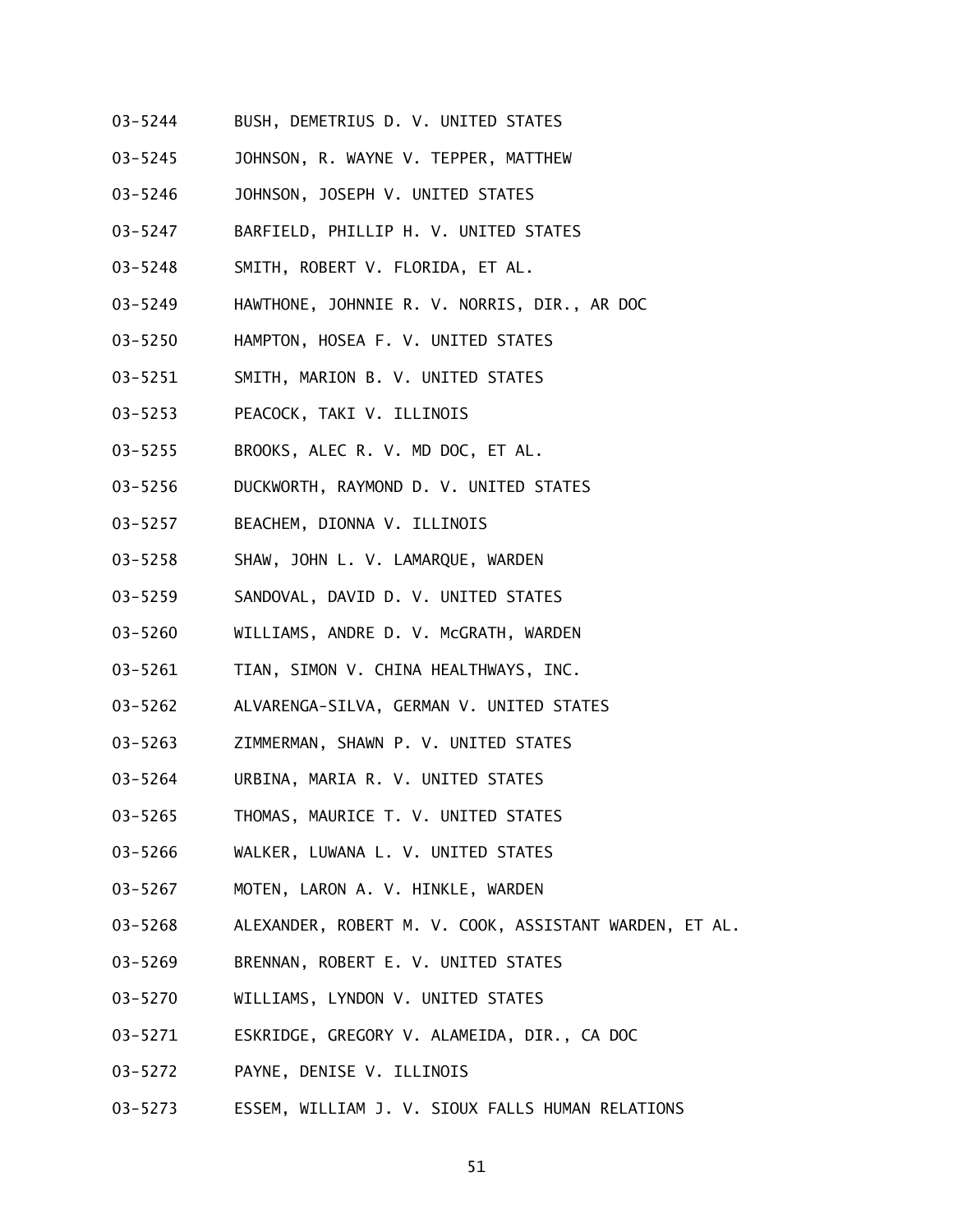- 03-5274 THOMPSON, CHARLES V. V. TEXAS
- 03-5275 DONKERS, CATHERINE N. V. MARYLAND
- 03-5276 DAVIS, JAMES A. V. RUSSELL, WARDEN
- 03-5277 THORNTON, GERALD V. HOLDEN, GOV. OF MO
- 03-5278 WASHINGTON, EARNEST V. UNITED STATES
- 03-5279 RISER, DARRYL V. WSYX-TV, ET AL.
- 03-5281 RUHBAYAN, RAJUL V. UNITED STATES
- 03-5282 MYER, SCOTT L. V. UNITED STATES
- 03-5283 MUNN, THOMAS A. V. CROSBY, SEC., FL DOC
- 03-5284 ELDER, BARON V. UNITED STATES
- 03-5285 MIGUEL, JOHN S. V. WALL, DIR., RI DOC
- 03-5287 WILLIAMS, GAYLAND D. V. DRETKE, DIR., TX DCJ
- 03-5288 BLACKHURST, MICHAEL S. V. ANTRIM, COMM'R, AK DOC
- 03-5289 EDWARDS, GLESTON V. CROSBY, SEC., FL DOC
- 03-5290 DOWDY, WAYNE T. V. CASTERLINE, WARDEN
- 03-5291 CLAUSEN, ADAM B. V. UNITED STATES
- 03-5292 HUTCHINS, TYRONE B. V. CRAWFORD, DIR., NV DOC, ET AL.
- 03-5294 SAWYER, JAMES V. HOLDER, WARDEN
- 03-5295 GOHRING, LARRY V. DRETKE, DIR., TX DCJ
- 03-5296 GORDON, KEVIN M. V. CONLEY, WARDEN, ET AL.
- 03-5298 ELLIS, JERRY L. V. MULLIN, WARDEN
- 03-5299 EVANS, WILLIE R. V. HERRERA, WARDEN
- 03-5300 DIAZ, SAMUEL M. V. DRETKE, DIR., TX DCJ
- 03-5301 CHARLTON, LARRY E. V. CROSBY, SEC., FL DOC
- 03-5302 STEWART, PORTER V. UNITED STATES
- 03-5303 REYNA-TAPIA, JOSE F. V. UNITED STATES
- 03-5305 SIMPSON-BEY, DARRELL V. UNITED STATES
- 03-5306 ROBINSON, ANTHONY V. HOOKS, LT., ET AL.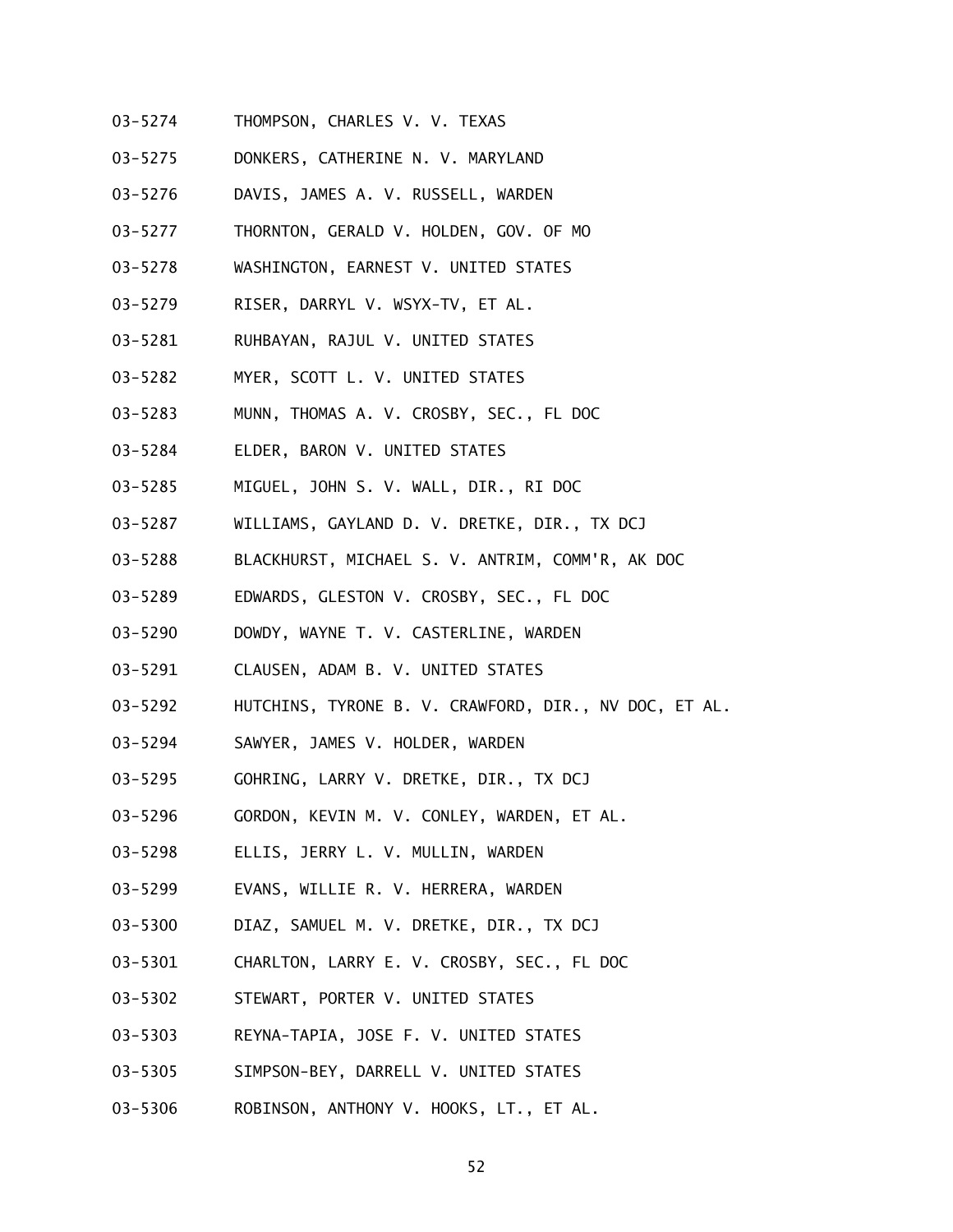- 03-5307 ROWELL, LAMARR V. GRIEGAS, WARDEN, ET AL.
- 03-5308 SMITH, GREGORY L. V. JOHNSON, DIR., VA DOC
- 03-5310 SILVA, MARIO V. UNITED STATES
- 03-5311 SCATES, DAVID M. V. UNITED STATES
- 03-5312 SEPULVEDA, ADRIAN V. ALAMEIDA, DIR., CA DOC
- 03-5313 SANTIAGO, FELIX O. V. UNITED STATES
- 03-5314 FLORES-ESCOBEDO, CRISTOBAL V. UNITED STATES
- 03-5315 GULLATT, JAMES V. BURT, WARDEN
- 03-5316 BROWN, ROBERT V. UNITED STATES
- 03-5317 DUTCHER, WILLIAM G. V. MOORE, SUPT., MONROE
- 03-5318 LAMBERT, JOHN V. UNITED STATES
- 03-5319 KRIEG, HAROLD B. V. FRIEDMAN, REGINA
- 03-5320 WILSON, TROY D. V. UNITED STATES
- 03-5321 McCLEOD, JEFFREY V. UNITED STATES
- 03-5322 PHAN, PHONG P. C. V. FINN, WARDEN
- 03-5324 GUTIERREZ-ALEMAN, SANDRA V. UNITED STATES
- 03-5325 HUNT, KEVIN V. UNITED STATES
- 03-5326 FERGUSON, HENRY N. V. ALABAMA
- 03-5327 ALCALDE-AGUILERA, LUIS M. V. UNITED STATES
- 03-5328 BAILEY, LAMARCUS V. UNITED STATES
- 03-5329 THOMAS, SAM F. V. UNITED STATES
- 03-5330 ENAZEH, FAWAZ T. M. V. ASHCROFT, ATT'Y GEN.
- 03-5331 RHODES, KAVIN M. V. CALDERON, WARDEN
- 03-5332 SALLIE, WILLIAM C. V. GEORGIA
- 03-5333 ROTH, RHONDA R. V. UNITED STATES
- 03-5334 RIVERA, FRANK J. V. DUNCAN, WARDEN, ET AL.
- 03-5335 CASANOVA, GEORGE V. HOBBS, WARDEN
- 03-5336 DI NARDO, ANNA V. PALM BEACH CTY. BD. OF COMM'RS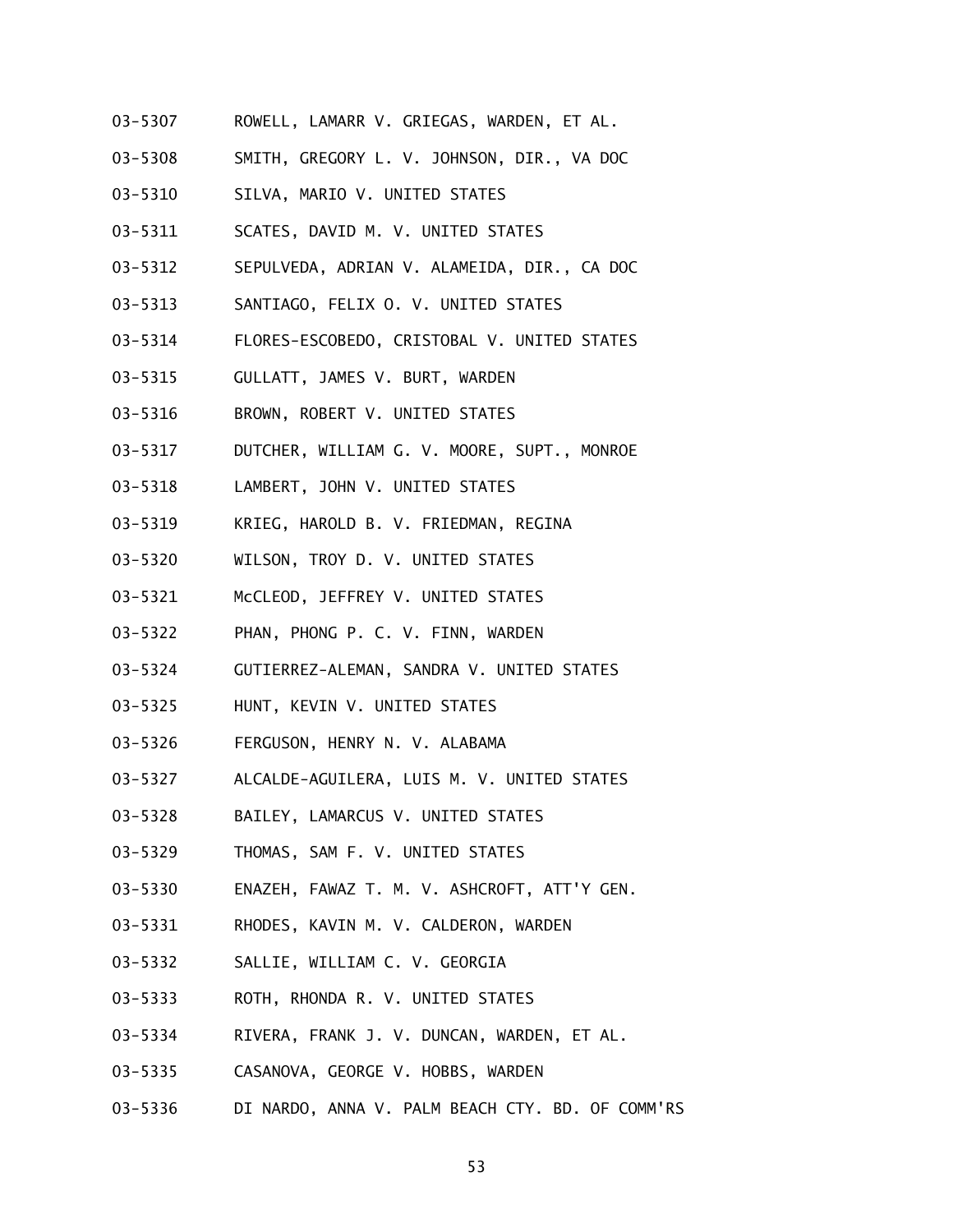- 03-5337 DAVIS, ALPHONSO C. V. UNITED STATES
- 03-5338 JACKSON, ANTHONY O. V. WALKER, WARDEN
- 03-5339 O'CONNOR, CAROLYN E. V. NORTHSHORE INT'L INS.
- 03-5340 OSBOURNE, WILLIAM M. V. UNITED STATES
- 03-5341 PICASO-MENDEZ, LUIS A. V. UNITED STATES
- 03-5342 PULLIAM, JOSEPH R. V. HUBBARD, WARDEN, ET AL.
- 03-5343 MITCHELL, JIMMY V. WILSON, SUPT., MS
- 03-5344 SINCLAIR, JOHN O. V. UNITED STATES
- 03-5345 RODRIGUEZ-DUBERNEY, JULIO C. V. UNITED STATES
- 03-5346 STANTON, TRACI E. V. NEW JERSEY
- 03-5347 SMITH, RODNEY W. V. DRETKE, DIR., TX DCJ
- 03-5348 WYNNE, BILLY E. V. UNITED STATES
- 03-5349 YU, KWOK CHING V. UNITED STATES
- 03-5350 MOORE, BRENDA V. MJ KORTSCH MOVING & STORAGE
- 03-5351 KEEBY, ROBERT E. V. INDIANA
- 03-5352 LYNN, JAMES G. V. DRETKE, DIR., TX DCJ
- 03-5353 MISHRA, AKHIL K. V. UNITED STATES
- 03-5354 McKENNA, KENNETH V. CRIST, ATT'Y GEN. OF FL
- 03-5355 BATTLE, JIMMIE V. RUNNELS, WARDEN
- 03-5356 WILLIAMS, HAROLD V. STEGALL, WARDEN
- 03-5357 BURKS, GEORGE W. V. HALL, WARDEN
- 03-5358 McWHORTER, BERNICE V. McWHORTER, GENE W.
- 03-5359 NUNEZ-MARTINEZ, ISMAEL V. UNITED STATES
- 03-5360 WHITE, DONALD A. V. MARYLAND
- 03-5361 CALLEJA, BERNARDO S. V. HOLDER, WARDEN
- 03-5362 ANDERSON, LYLE J. V. HAMLET, WARDEN
- 03-5363 PICKETT, JEFFREY V. HENDRICKS, ADM'R, NJ, ET AL.
- 03-5364 ORIANWO, NWENENDA V. UNITED STATES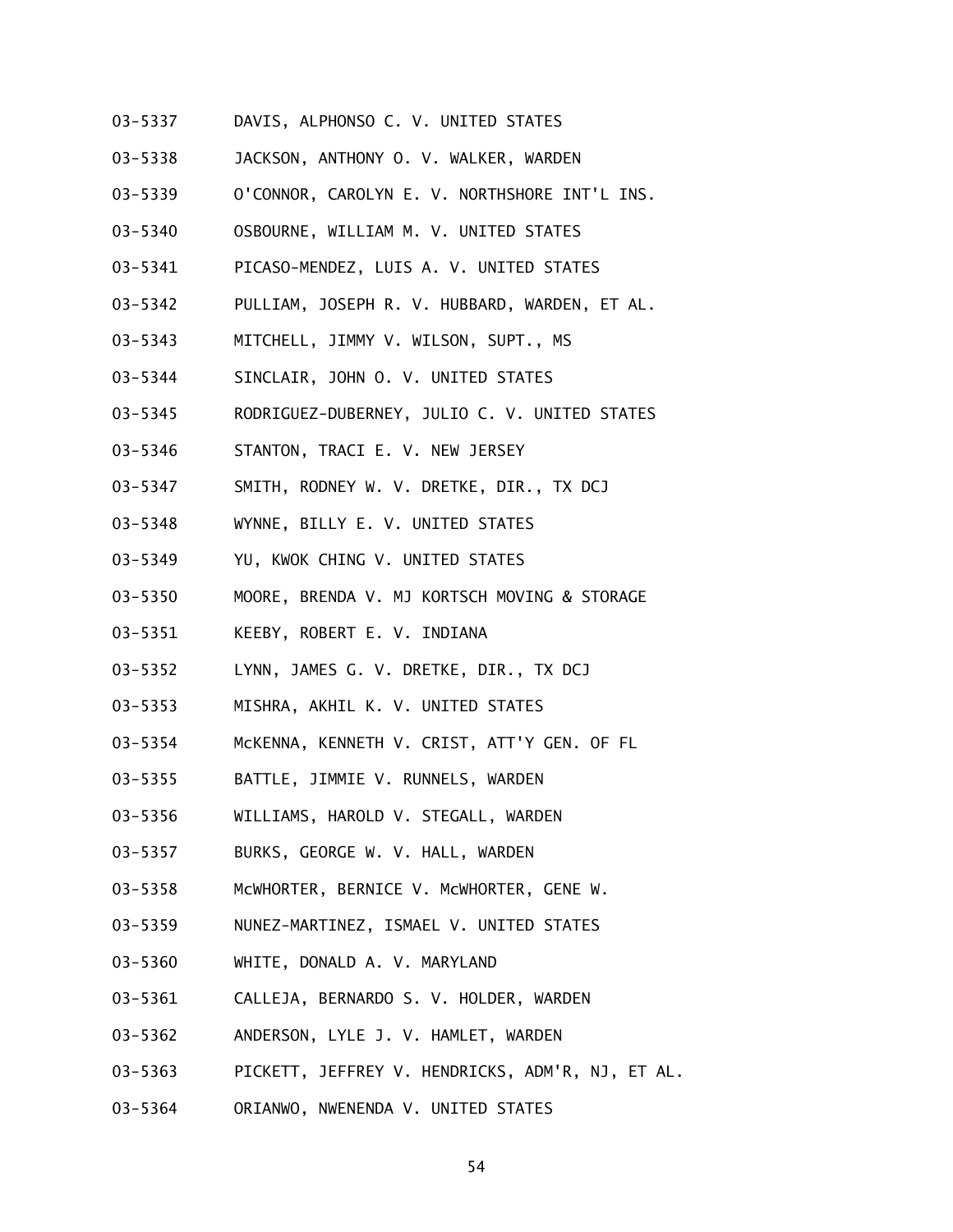- 03-5365 GAZAWAY, JERALD V. YARBOROUGH, WARDEN
- 03-5366 HITZIG, PIETR V. UNITED STATES
- 03-5367 GRIX, DAVID N. V. FL FISH AND WILDLIFE COMM'N
- 03-5368 HINCAPIE, JOHNNY V. FISCHER, SUPT., SING SING
- 03-5369 FAUST, REGINALD E. V. UNITED STATES
- 03-5370 BARNES, EDSEL D. V. BUSH, PRESIDENT OF U.S., ET AL.
- 03-5373 LYNN, JAMES G. V. DRETKE, DIR., TX DCJ
- 03-5374 GEITZ, JAMES B. V. GAMMON, SUPT., MOBERLY
- 03-5375 SPINDLE, THOMAS W. V. BROWNLEE, ACTING SEC. OF ARMY
- 03-5376 ALLAH, SUPREME OUTSPOKEN 7 V. MONTGOMERY, DEPUTY DIR., SC DOC
- 03-5377 WALLACE, TYRONE V. UNITED STATES
- 03-5379 THOMAS, DEXTER V. GIURBINO, WARDEN
- 03-5380 BURNETT, VEODIS V. UNITED STATES
- 03-5381 STEVENSON, STEVE V. SUGGS, ELINOR, ET AL.
- 03-5384 PERRY, GERALD A. V. DRETKE, DIR., TX DCJ
- 03-5386 CRENSHAW, CHARLES V. UNITED STATES
- 03-5387 CANADY, BRYON K. V. UNIFIED GOVT. OF WYANDOTTE CTY.
- 03-5388 DOCKERY, DAVID V. USDC SD FL
- 03-5389 CARAWAY, RANDAL F. V. DRETKE, DIR., TX DCJ
- 03-5390 CRANDALL, LOUIE V. DORMIRE, SUPT., JEFFERSON CITY
- 03-5391 MOORE, ANTHONY J. V. NORTH DAKOTA
- 03-5392 MARTIN, WILLIAM D. V. UNITED STATES
- 03-5393 DeFRANCO, ANTHONY V. WOLFE, SUPT., ALBION
- 03-5394 BRUNO, MIKE G. V. DRETKE, DIR., TX DCJ
- 03-5395 MERELUS, DONALD V. CROSBY, SEC., FL DOC
- 03-5396 MPOUNAS, NICHOLAS V. GERLINSKI, WARDEN
- 03-5397 ACKLES, MONEEK M. V. ALABAMA
- 03-5398 McCOY, RICHARD L. V. UNITED STATES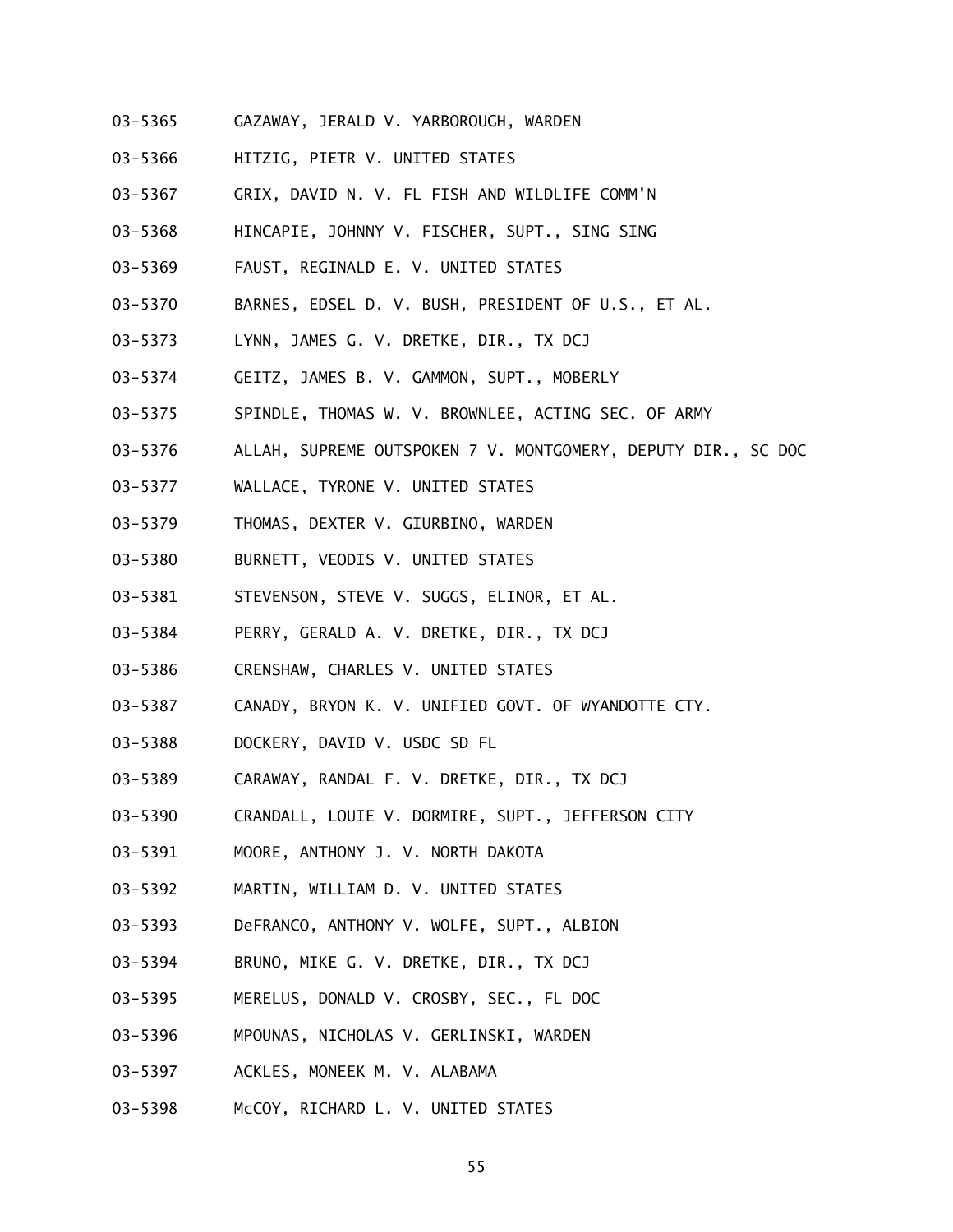- 03-5399 HICKS, ABRAXAS V. UNITED STATES
- 03-5400 HOOVER, MARK A. V. LAMARQUE, WARDEN, ET AL.
- 03-5401 HAYWOOD, CLARENCE V. UNITED STATES
- 03-5402 GERSTNER, CRAIG S. V. GARCIA, WARDEN
- 03-5403 HARGROVE, RONALD E. V. TEXAS
- 03-5404 FLOWERS, DAVID V. UNITED STATES
- 03-5406 PANEK, EDMUND L., ET AL. V. UNITED STATES
- 03-5407 BROWNE, DALE C. V. UNITED STATES
- 03-5408 COLLINS, KENNETH S. V. UNITED STATES
- 03-5409 DANG, SANG X. V. DRETKE, DIR., TX DCJ
- 03-5410 ELLIS, ERNEST J. V. UNITED STATES
- 03-5411 DAY, STEPHEN V. SALVATION ARMY
- 03-5413 SANTANA, JAVIER V. HUMPHREY, WARDEN
- 03-5414 BOGOVICH, STEPHEN L. V. BATTALINO, JOHN, ET AL.
- 03-5416 POTWIN, HENRY D. V. UNITED STATES
- 03-5417 MENDEZ, ARTHUR E. V. CALIFORNIA
- 03-5419 BYNUM, SHARRON V. UNITED STATES
- 03-5420 THOMPSON, RONALD W. V. DRETKE, DIR., TX DCJ
- 03-5421 WEEKLY, BERTHA J. V. UNITED STATES
- 03-5422 THOMAS, CHARLES B. V. UNITED STATES
- 03-5423 LYONS, ROBBIE J. V. LEE, WARDEN
- 03-5425 SUNDSBOE, JOHN C. V. UNITED STATES
- 03-5426 SANCHEZ, JOSE A. V. UNITED STATES
- 03-5427 DAVIS, LEON V. UNITED STATES
- 03-5428 DeTOMASO, ERNEST P. V. UNITED STATES
- 03-5430 MURPHY, IVAN R. V. DRETKE, DIR., TX DCJ
- 03-5432 JARA, PATRICK J. V. GALAZA, WARDEN
- 03-5435 COPELAND, CLEVELAND D. V. UNITED STATES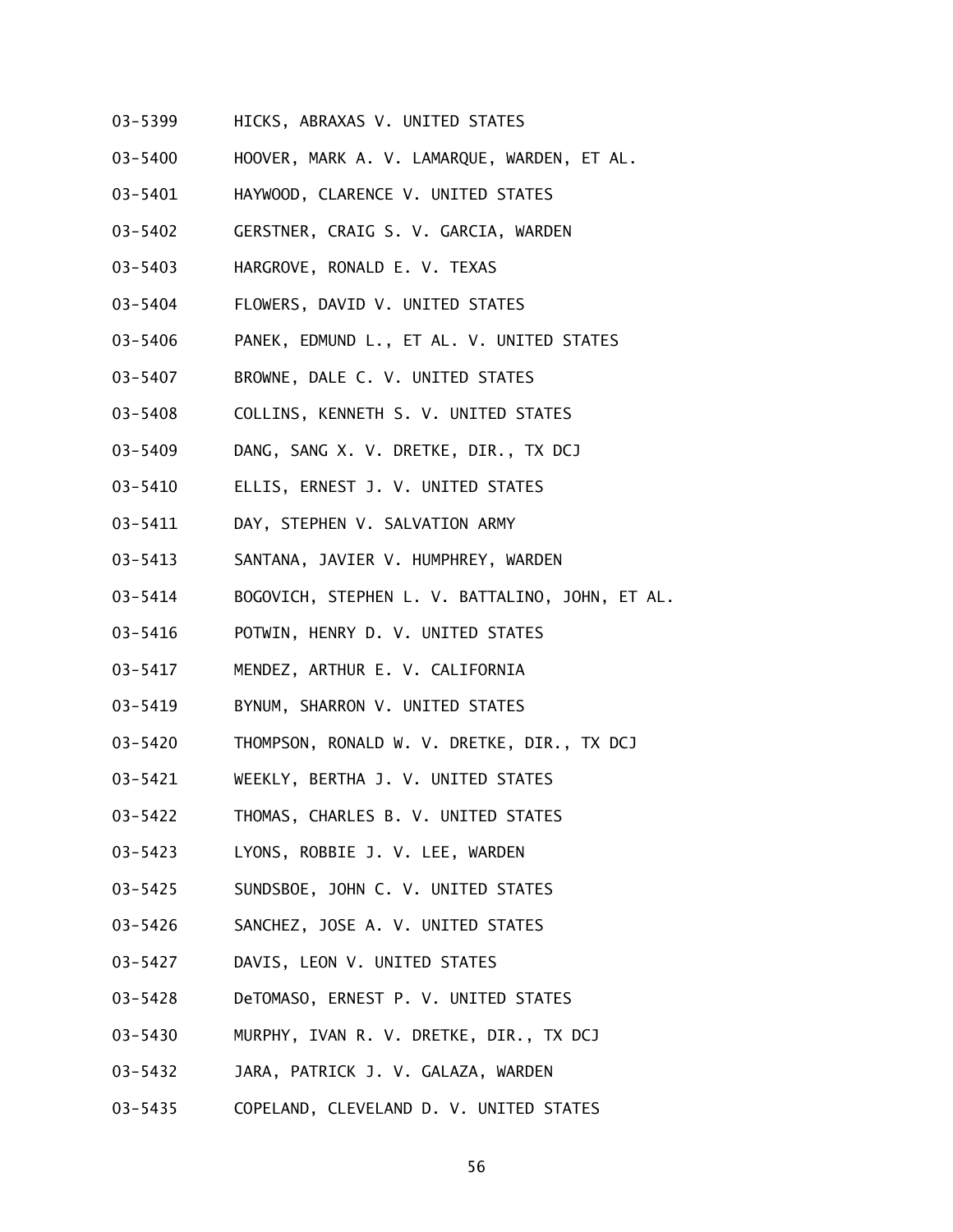- 03-5437 CERDA, MONICA V. UNITED STATES
- 03-5438 DAVIS, CHARLES J. V. UNITED STATES
- 03-5439 CUEVAS, JOSEPH L. V. UNITED STATES
- 03-5440 AXTELL, CHARLES L. V. BUDGE, WARDEN, ET AL.
- 03-5441 DIAZ, LUIS V. UNITED STATES
- 03-5442 ESCOBAR-MARTINEZ, JOSE V. UNITED STATES
- 03-5443 SUGGS, ALONZO V. UNITED STATES
- 03-5444 SANTILLAN-VILLA, JUAN V. UNITED STATES
- 03-5445 SEGOVIA-VELAZQUEZ, RODRIGO V. UNITED STATES
- 03-5446 RAMIREZ, FELIPE D. V. UNITED STATES
- 03-5447 MORRIS, JOHN O. V. ORTIZ, EXEC. DIR., CO DOC, ET AL.
- 03-5448 PELHAM, SONNEY V. NEW JERSEY
- 03-5449 NEWMAN, ABRA F. V. ALEXANDER, WILLIAM N., ET AL.
- 03-5450 ROBINSON, KIMBERLY V. UNITED STATES
- 03-5451 RODRIGUEZ, MIGUEL V. UNITED STATES
- 03-5452 LOPEZ-PEREZ, MARIO V. UNITED STATES
- 03-5453 LLEWLYN, CHARLES M. V. UNITED STATES
- 03-5454 LOU, DAVID V. FILION, SUPT., COXSACKIE
- 03-5455 SUVANNUNT, DIANA S. V. THOMPSON, SEC. OF H&HS
- 03-5456 BRUNT, TYRIS V. McADORY, WARDEN
- 03-5460 O'NEILL, KEVIN V. FLORIDA
- 03-5461 MITCHELL, JOHN E. V. LAMARQUE, WARDEN
- 03-5462 LAWRENCE, PAUL V. ASHCROFT, ATT'Y GEN., ET AL.
- 03-5463 KNOX, REGINALD V. GILLIS, JUDGE, ET AL.
- 03-5464 JACKSON, GEORGE L. V. UNITED STATES
- 03-5465 AGUIRRE, PEDRO V. UNITED STATES
- 03-5466 CRONE, BURTIS J. V. DRETKE, DIR., TX DCJ
- 03-5467 CHAPMAN, TROY K. V. UNITED STATES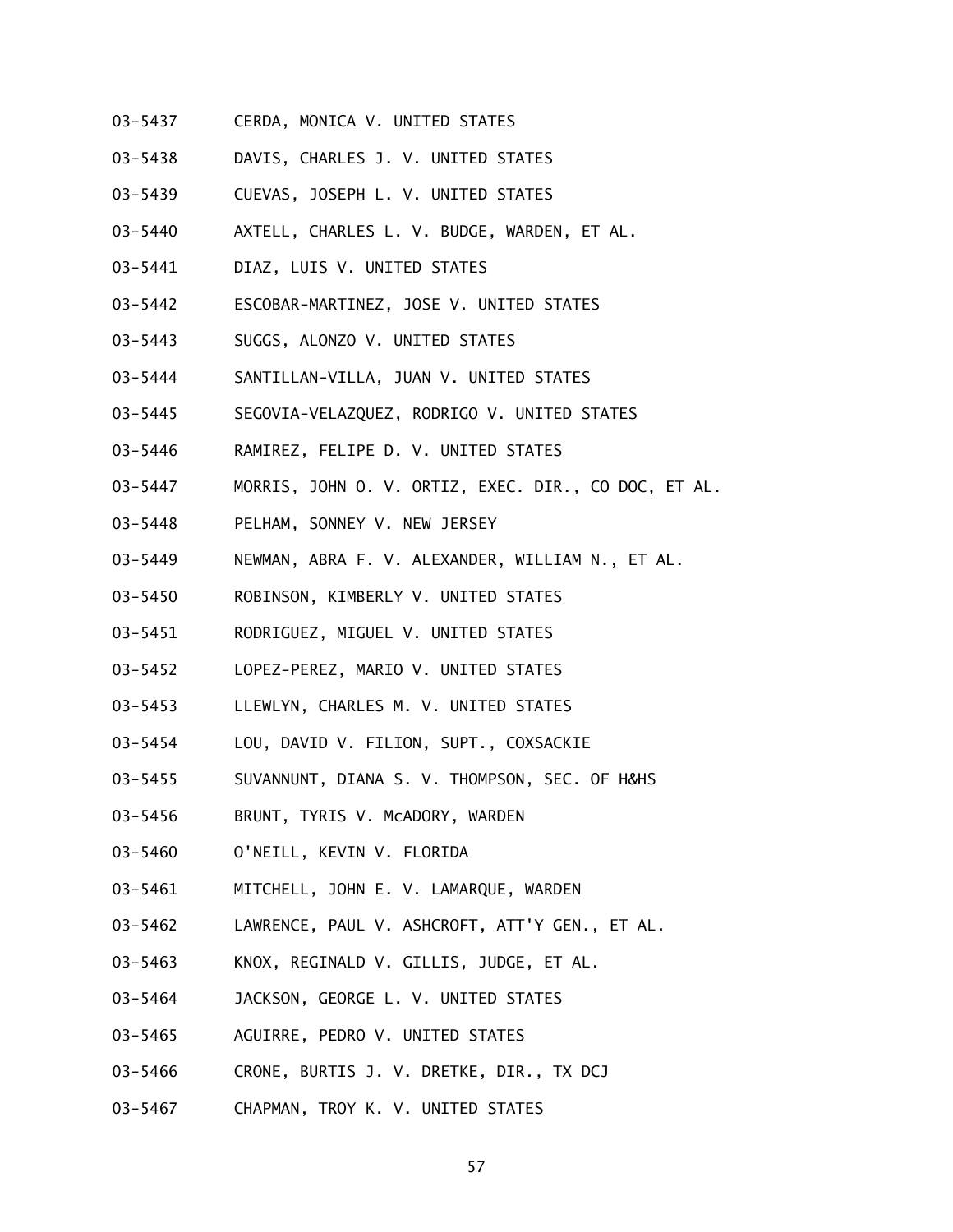- 03-5469 BURNSED, GERALD P. V. FLORIDA
- 03-5470 McLESTER, DAVID M. V. SUTTON, CORR. ADM'R, PASQUOTANK
- 03-5471 ARROWOOD, BRADLEY J. V. McGRATH, WARDEN
- 03-5473 DARDEN, RAHSAAN V. UNITED PARCEL SERVICE
- 03-5474 SCALES, ANTHONY V. UNITED STATES
- 03-5475 SPENCE, DANIEL V. UNITED STATES
- 03-5476 SONOWO, HENRY V. UNITED STATES
- 03-5477 SIMMONS, JOSEPH V. DUNCAN, WARDEN
- 03-5478 SHABAZZ, CURTIS V. DRETKE, DIR., TX DCJ, ET AL.
- 03-5479 SIMMONS, LARRY V. TEXAS
- 03-5480 SPEAR, STEVEN A. V. ANDRASCHKO, COMMANDANT
- 03-5481 SWAINSON, ANDREW V. LAVAN, SUPT., DALLAS
- 03-5483 MULDROW, MELVIN V. MARYLAND
- 03-5484 AMENTO, PAUL V. FLORIDA
- 03-5485 BROWN, CARNELL V. UNITED STATES
- 03-5486 PARKER, NORMA J. V. BAILEY, CONNIE F., ET AL.
- 03-5487 EMBRY, BRIAN V. NORRIS, DIR., AR DOC
- 03-5488 DOSS, EVAN V. UNITED STATES
- 03-5489 CARDWELL, KEVIN V. HANKS, SUPT., WABASH
- 03-5490 WADE, CARROLL E. V. ROBINSON, WARDEN
- 03-5491 TSALICKIS, MICHAEL V. UNITED STATES
- 03-5492 UHLICH, TRUDY V. ARCHBOLD, DAMIAN G.
- 03-5493 MOORE, ANTHONY J. V. NORTH DAKOTA
- 03-5494 PINSON, GARY D. V. UNITED STATES
- 03-5495 MYRICK, ALBERT V. NY CITY EMPLOYEES' RET. SYSTEM
- 03-5496 OMUNA, WILLIAM N. V. ASHCROFT, ATT'Y GEN., ET AL.
- 03-5497 SMOTHERMAN, RICHARD V. UNITED STATES
- 03-5498 ROSALES, CARLOS M. V. ALAMEIDA, DIR., CA DOC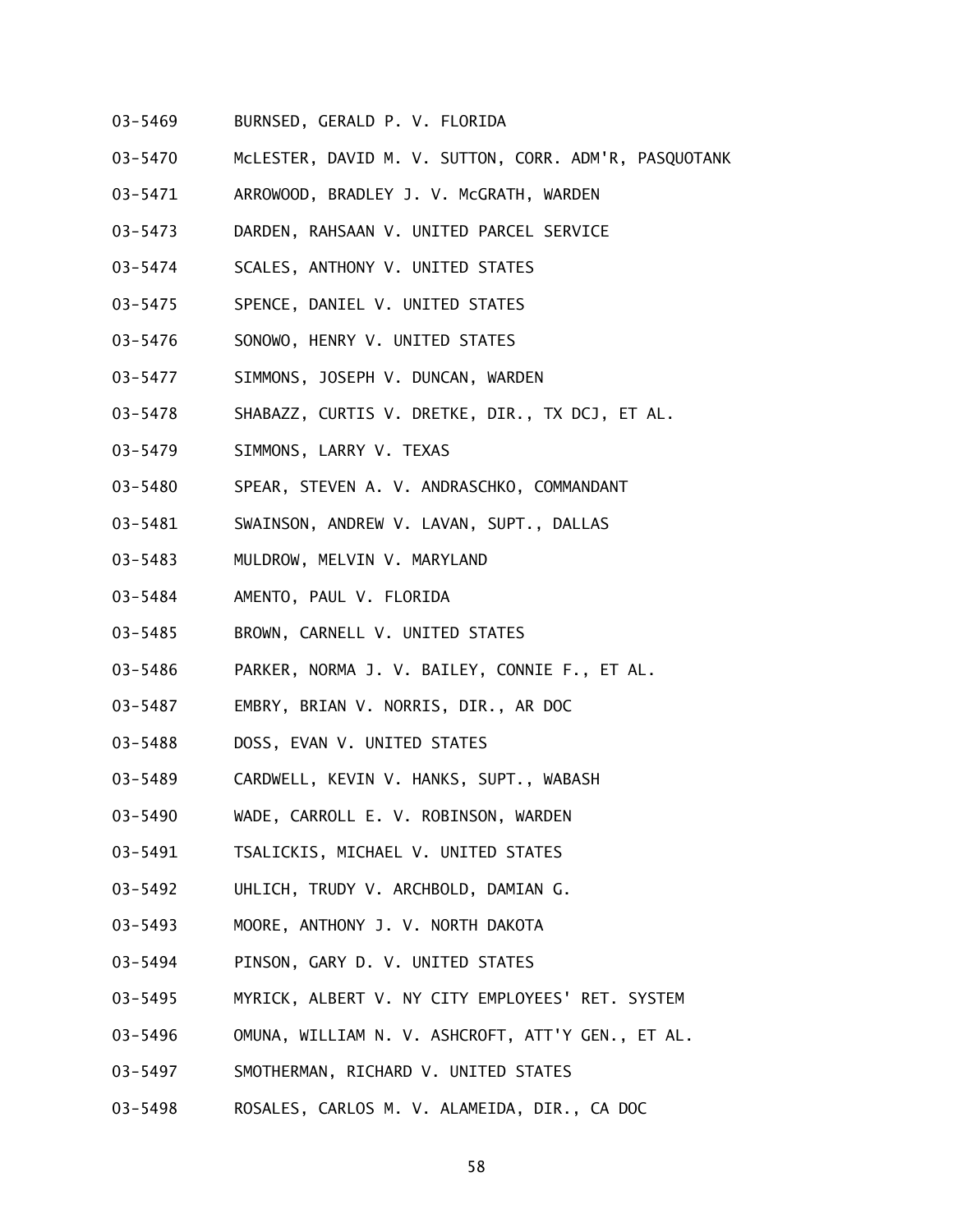- 03-5499 READO, FELTON V. CAIN, WARDEN
- 03-5500 BAKER, SONNY R. V. DRETKE, DIR., TX DCJ
- 03-5501 WILLIAMS, ZOLTON V. UNITED STATES
- 03-5502 ZEMBA, JOSEPH D. V. UNITED STATES
- 03-5503 THOMAS, MITCHELL W. V. DRETKE, DIR., TX DCJ
- 03-5505 ROBINSON, DANIEL W. V. CALIFORNIA
- 03-5506 TAGALONI, DANIEL D. V. ALAMEIDA, DIR., CA DOC, ET AL.
- 03-5507 WARREN, KIRKLAND V. DRETKE, DIR., TX DCJ
- 03-5508 CARBONELL, JOHN V. COLORADO
- 03-5509 GILLAND ROBY, ERIN V. ROBY, RANDOLPH W., ET AL.
- 03-5511 JINGLES, JOHN W. V. UNITED STATES
- 03-5512 JONES, ARTHUR Q. V. UNITED STATES
- 03-5513 LANKFORD, BRYAN S. V. ADMINISTRATOR OF PRISONS, DOC
- 03-5514 SARAH, JAMES G. V. GERTH, DENISE, ET AL.
- 03-5515 WARD, JOHN D. V. UNITED STATES
- 03-5516 TERRELL, GAIL G. V. AMERICAN DRUG STORES
- 03-5517 BARTLEY, EVERTON V. UNITED STATES
- 03-5518 BARNETT, WILLIAM V. UNITED STATES
- 03-5519 BLACKBURN, JAMES L. V. FLORIDA
- 03-5520 NEWPORT, WILLIAM V. GALAZA, WARDEN
- 03-5521 NOAH, SAAD S. V. MANCARI'S CHRYSLER PLYMOUTH JEEP
- 03-5522 NAVARRO, SALVADOR V. UNITED STATES
- 03-5524 WATERS, JERRY L. V. DRETKE, DIR., TX DCJ
- 03-5525 WRIGHT, DEAN V. DUNCAN, SUPT., GREAT MEADOW
- 03-5526 WALLACE, TIMOTHY R. V. DRETKE, DIR., TX DCJ
- 03-5527 HUBLEY, MARC W. W. V. KELCHNER, SUPT., CAMP HILL
- 03-5529 HOOKER, MATTHEW V. AMERICAN AIRLINES, ET AL.
- 03-5530 FANIEL, KEDRON T. V. UNITED STATES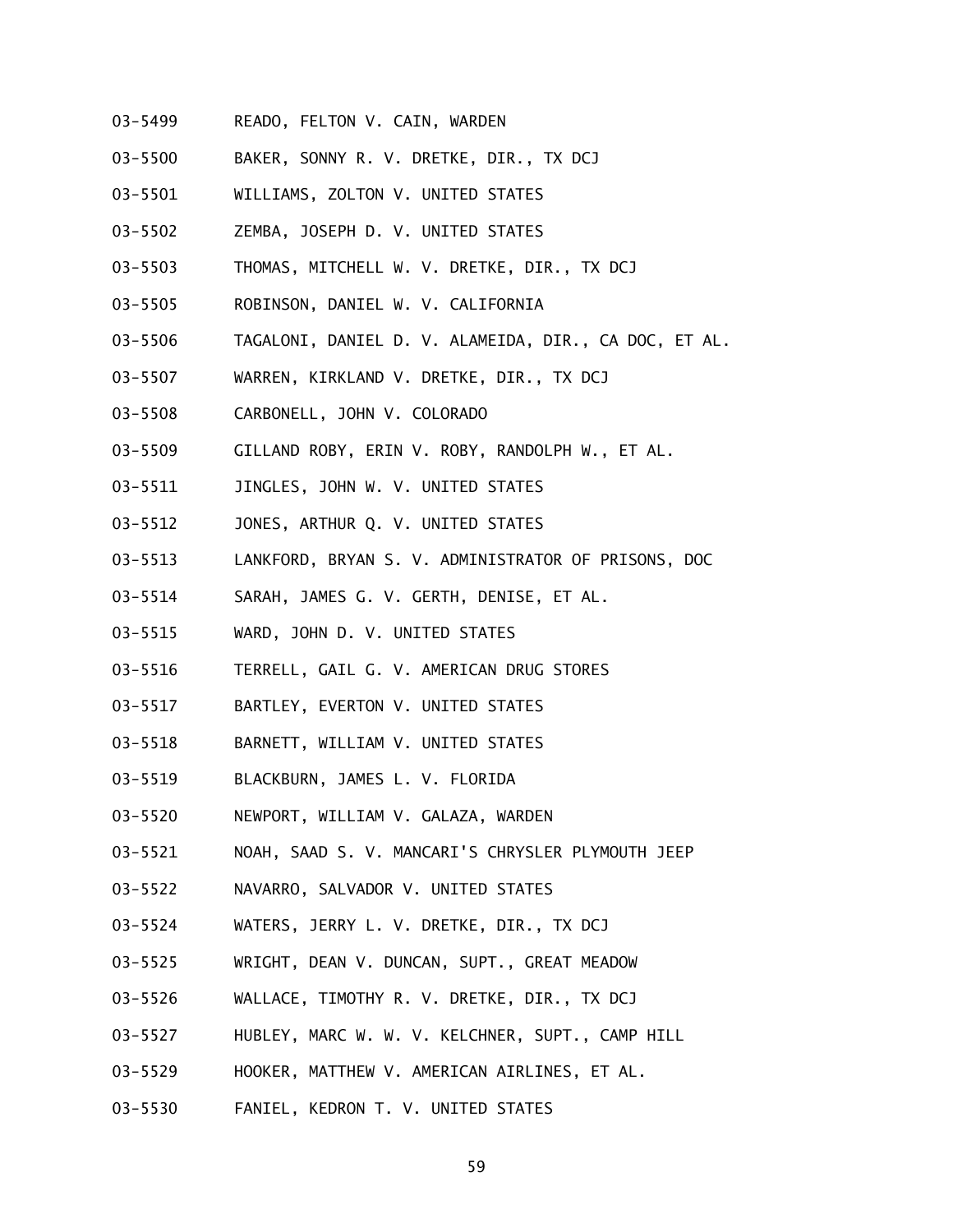- 03-5532 GUTIERREZ, SERGIO V. UNITED STATES
- 03-5533 HARMS, RICHARD E. V. SNOW, SEC. OF TREASURY
- 03-5535 LOPEZ, ENRIQUE I. V. UNITED STATES
- 03-5536 GUZMAN-MALERA, MARIO A. V. UNITED STATES
- 03-5537 WILLIAMS, DARNELL V. INDIANA
- 03-5538 McCLELLAN, ANITA V. UNITED STATES
- 03-5539 DeSHIELDS, WILLIAM H. V. FILBERT, WARDEN, ET AL.
- 03-5540 ESTRADA-MACHADO, JOSE V. UNITED STATES
- 03-5541 CARBALLO-BALDERAS, OMAR C. V. UNITED STATES
- 03-5542 CARNEIRO, DANIEL V. CONNECTICUT
- 03-5543 DITMAN, DAVID L. V. HANKS, SUPT., WABASH VALLEY
- 03-5545 HERNANDEZ, SANTOS I. V. UNITED STATES
- 03-5546 HAMILTON, ADAM B. V. ALASKA
- 03-5547 GALLEGOS, DAVID R. V. UNITED STATES
- 03-5548 MEHRA, NILIMA V. GUARANTY BANK
- 03-5549 RAMIREZ-GONZALEZ, JESUS V. UNITED STATES
- 03-5550 JACKSON, JONATHAN V. UNITED STATES
- 03-5551 MALDONADO-VALLES, CARLOS V. UNITED STATES
- 03-5552 LEONOS-MARQUES, MATIAS V. UNITED STATES
- 03-5553 ANDRADE-REYES, FERNANDO V. UNITED STATES
- 03-5555 WARD-O'NEILL, JERRY V. UNITED STATES
- 03-5556 ANDERSON, DARRON B. V. MULLINS, WARDEN
- 03-5557 GAMEZ-TOVAR, RUBEN V. UNITED STATES
- 03-5558 HANEY, BILLY W. V. KANSAS
- 03-5559 SHELTON, ERNEST S. V. UNITED STATES
- 03-5560 LOPEZ-GAITAN, JOSE C. V. UNITED STATES
- 03-5561 ALARCON-LECHUGA, JAVIER V. UNITED STATES
- 03-5562 BLAQUIERE, LORI, ET AL. V. SHOWA DENKO K.K., ET AL.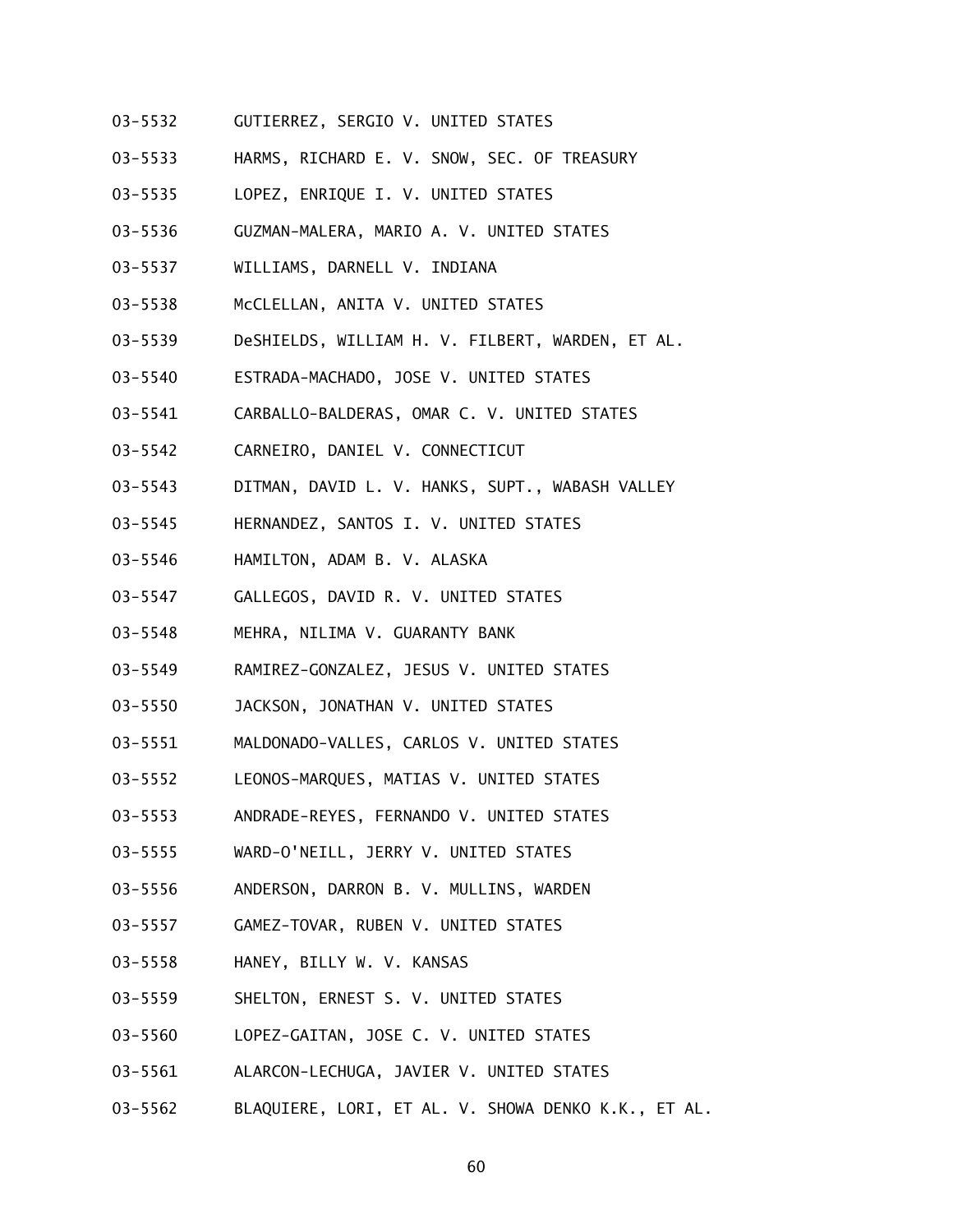- 03-5563 DOAN, THANG V. UNITED STATES
- 03-5564 SPEARMAN, MAURICE V. ROSSBACH, R.
- 03-5566 GONZALES, DIONICIO V. UNITED STATES
- 03-5568 MARTINES, FRANK V. UNITED STATES
- 03-5569 JEFFERSON, JAMES C. V. UNITED STATES
- 03-5570 LANNERT, STACEY A. V. JONES, SUPT., CHILLICOTHE
- 03-5571 KEYS, FLOYD V. LEWIS, WARDEN
- 03-5572 OKONKWO, IGNATIUS V. UNITED STATES
- 03-5573 ANDERSON, DEBRA V. UNITED STATES
- 03-5574 POWELL, ANDRE V. CROSBY, SEC., FL DOC
- 03-5575 ENSLIN, BOBBY D. V. UNITED STATES
- 03-5577 LOPEZ-MORENO, ALEJANDRO V. UNITED STATES
- 03-5578 JAQUEZ, RAMON V. UNITED STATES
- 03-5579 BUTTI, THOMAS A. V. GOORD, COMM'R, NY DOC
- 03-5580 RUIZ-ECHEVERRIA, JOSE R. V. UNITED STATES
- 03-5581 SANCHEZ-GARCIA, JOSE V. UNITED STATES
- 03-5582 RODARTE, IGNACIO V. UNITED STATES
- 03-5583 ROBINSON, SAMUEL K. V. RANEY, WARDEN
- 03-5584 AGUILAR-HERNANDEZ, JUAN C. V. UNITED STATES
- 03-5586 TAYLOR, PARIS L. V. HILL, SUPT., SNAKE RIVER
- 03-5588 DESALVO, CARLO V. CAIN, WARDEN
- 03-5589 COOK, CARL F. V. ARKANSAS STATE POLICE, ET AL.
- 03-5590 DOANE, JOHN E. V. GRIGAS, WARDEN, ET AL.
- 03-5591 CRADDOCK, CHARLES R. V. DRETKE, DIR., TX DCJ
- 03-5592 COLEMAN, WILLIAM L. V. ROLLINS, WARDEN, ET AL.
- 03-5593 DAVIS, RONALD L. V. BELL, WARDEN
- 03-5595 BRENNAN, MICHAEL A. V. WALL, DIR., RI DOC
- 03-5596 ROSS, WILLIAM E. V. MARION COUNTY, IN, ET AL.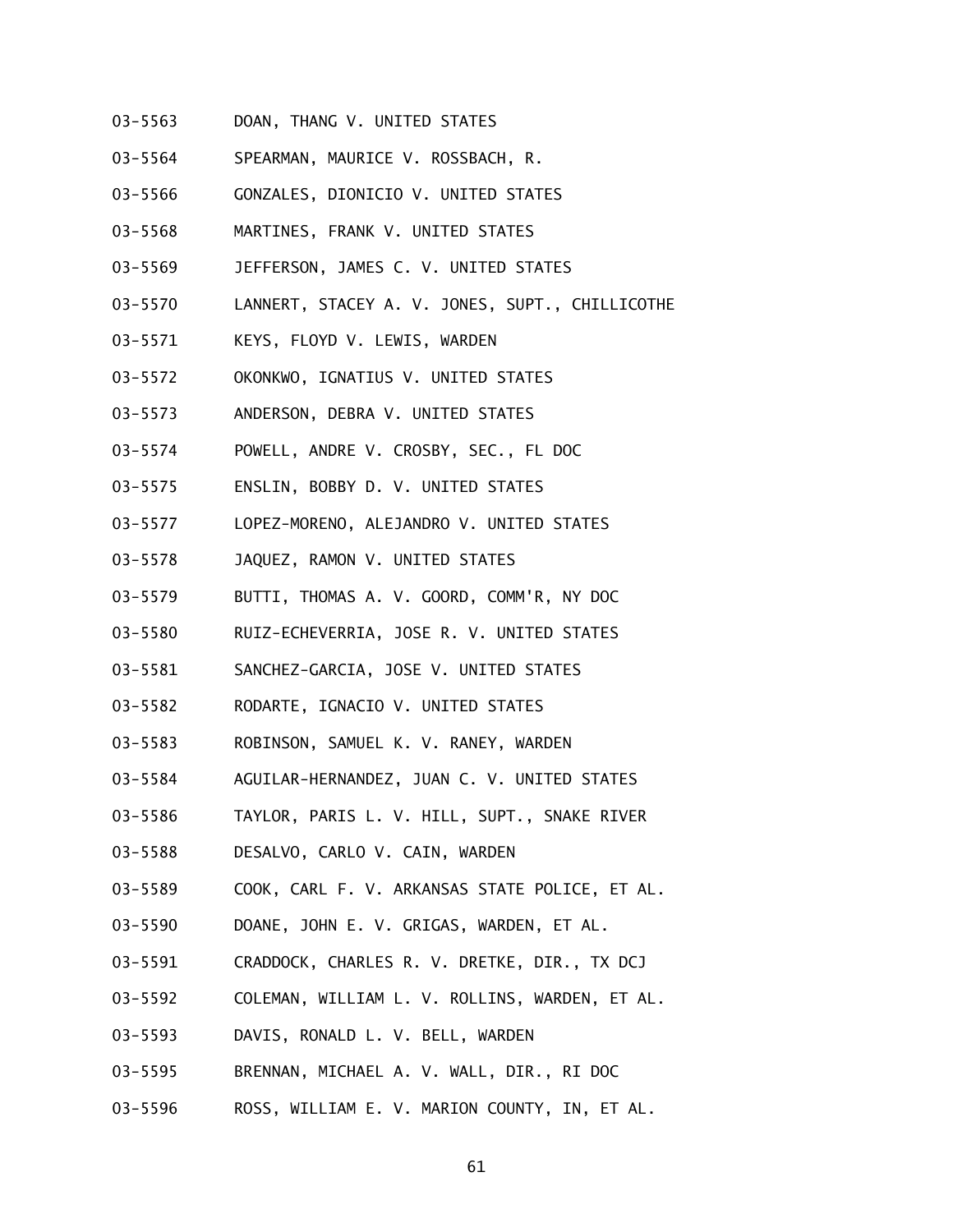- 03-5598 McCOY, GARION V. UNITED STATES
- 03-5599 BRASWELL, CYRUS D. A. V. UNITED STATES
- 03-5600 ROGERS, LAWRENCE T. V. UNITED STATES
- 03-5601 SERS, SIDNEY W. V. UNITED STATES
- 03-5603 McGRATH, MICHAEL V. UNITED STATES
- 03-5604 CHAVEZ-CALDERON, NASARIO V. UNITED STATES
- 03-5605 DAVIS, HILLERY V. DEPT. OF NAVY
- 03-5606 ETHERIDGE, ANTHONY B. V. UNITED STATES
- 03-5607 BARNES, JAMES D. V. MORRISON, WARDEN
- 03-5608 BISHOP, GUY V. CROSBY, SEC., FL DOC, ET AL.
- 03-5610 BARTLEY, EDWARD L. V. UNITED STATES
- 03-5611 BRANTLEY, JOHNNY L. V. UNITED STATES
- 03-5613 LINCOLN, MARY J. V. BARNHART, COMM'R, SOCIAL SEC.
- 03-5617 JOKINEN, LINDA L. V. CIR
- 03-5620 LUGO, DANIEL V. FLORIDA
- 03-5624 REDDICK, BRIAN V. JONES, WARDEN
- 03-5625 SALLIE, ROBERT E. V. THIEL, JEFFREY R.
- 03-5626 AMBO, ISIAH V. UNITED STATES
- 03-5627 SCHAEFER, BRIAN D. V. UNITED STATES
- 03-5628 McCONICO, JAMES V. HOOKS, WARDEN
- 03-5631 MONAHAN, JOHN F. V. UNITED STATES
- 03-5632 THOMAS, ROY V. UNITED STATES
- 03-5633 DAVIS, WILLIE C. V. UNITED STATES
- 03-5634 BAUTISTA, POLLY A. C. V. UNITED STATES
- 03-5635 PRICE, BARRY L. V. UNITED STATES
- 03-5636 MORRIS, HOWARD D. V. UNITED STATES
- 03-5637 KING, ANTHONY V. UNITED STATES
- 03-5638 JENKINS, DANNY V. HUFFMAN, WARDEN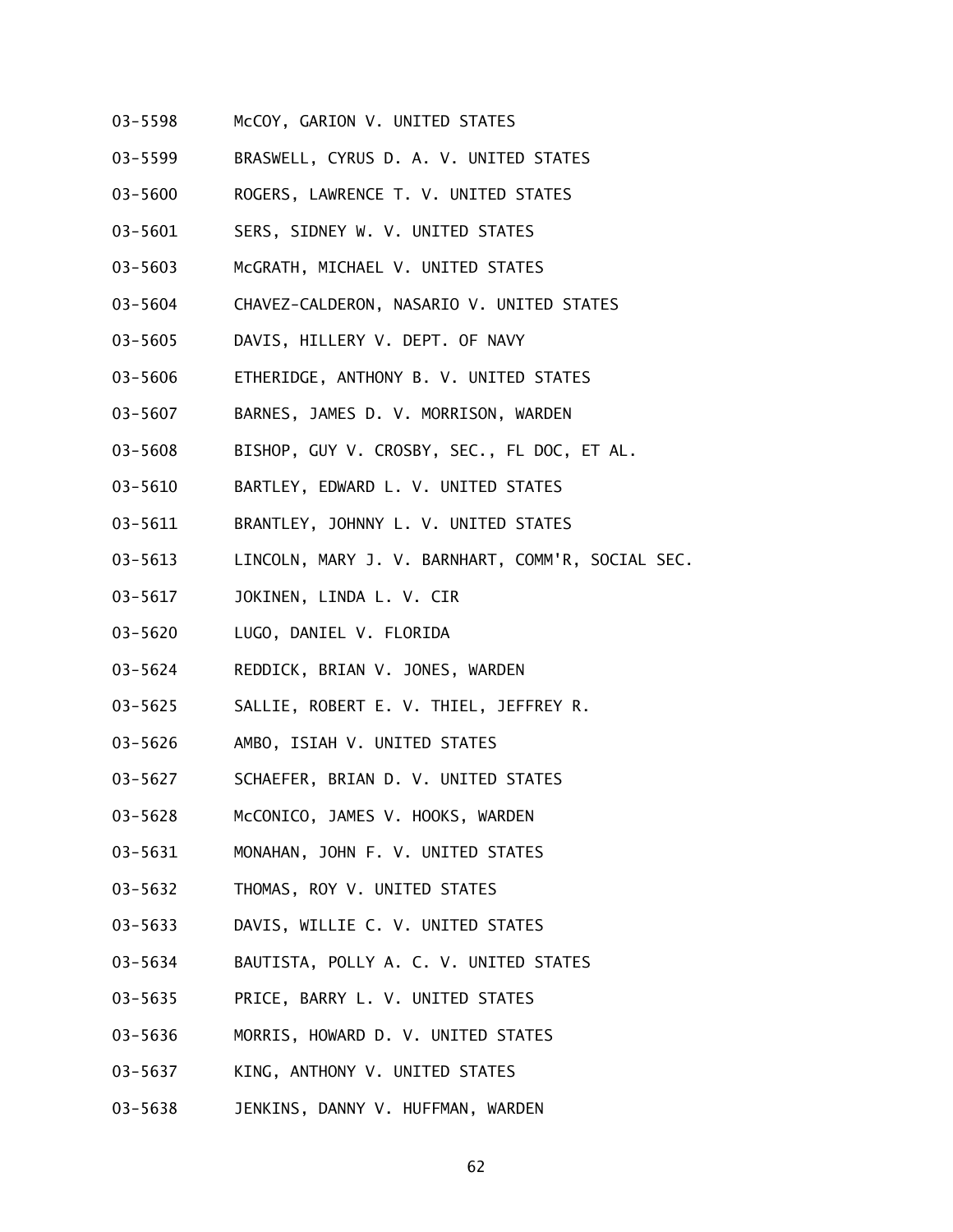- 03-5639 ALTAMIRANO, JOSE G. V. UNITED STATES
- 03-5640 PHILLIPS, DAMIEN V. KYLER, SUPT., HUNTINGDON, ET AL.
- 03-5641 BURT, QUENTIN V. HEMINGWAY, WARDEN
- 03-5642 EDWARDS, VICENSON D. V. ALAMEIDA, DIR., CA DOC
- 03-5644 FRANCHEK, ALBERT W. V. UNITED STATES
- 03-5647 RIDDLE, GARY K. V. UNITED STATES
- 03-5648 SHAKUR, KHALEEL N. V. UNITED STATES
- 03-5649 SMITH, TIMOTHY V. GLOVER, SHERIFF
- 03-5654 MERRITT, MARVON V. BLAINE, DIST. ATT'Y, ET AL.
- 03-5656 PARRIS, ALBERT D. V. UNITED STATES
- 03-5657 COLE, TRAVIS J. V. UNITED STATES
- 03-5661 LUNA-MARADIAGA, RENE V. UNITED STATES
- 03-5662 PULLIAM, TIMOTHY J. V. UNITED STATES
- 03-5663 PETTIFORD, DORA P. V. NC DEPT. H&HS, ET AL.
- 03-5664 OSHUNLETI, OLUFUNSHO E. V. UNITED STATES
- 03-5666 WYNTER, DERRICK G. V. KOLLUS, DAVE
- 03-5667 THURSTON, NATHANIEL S. V. UNITED STATES
- 03-5670 RIVERA, ENRIQUE V. UNITED STATES
- 03-5671 ROMAN, ANTONIO U. V. UNITED STATES
- 03-5672 RASHWAN, EL SAYED H. V. UNITED STATES
- 03-5674 JACQUEZ-BELTRAN, JESUS V. UNITED STATES
- 03-5675 CHALLONER, DALE V. UNITED STATES
- 03-5676 DE LA PAZ, PAUL A. V. ILLINOIS
- 03-5677 KILLIAN, LEROY V. UNITED STATES
- 03-5678 JOHNSON, PAUL S. V. CROSBY, SEC., FL DOC
- 03-5681 WITHAM, BILLY W. V. UNITED STATES
- 03-5684 SAMMARCO, DARLENE V. MINNESOTA
- 03-5685 LAWSON, WILLIE V. UNITED STATES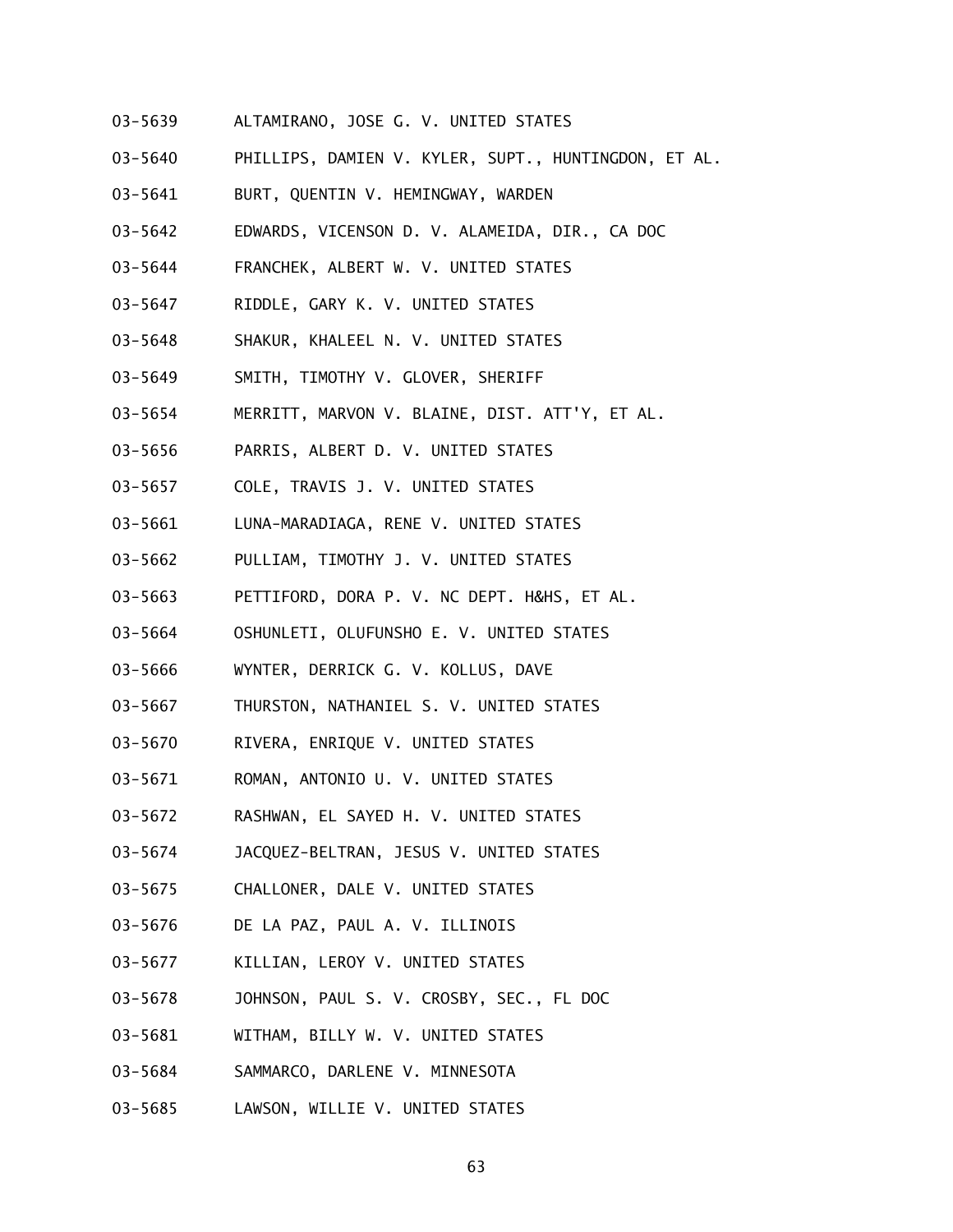- 03-5687 ALLEN, RICHARD V. KENTUCKY
- 03-5688 ALLEN, MARY A. V. UNITED STATES
- 03-5691 EVANS, JOHN V. MASSACHUSETTS
- 03-5694 CLARY, MOSES V. UNITED STATES
- 03-5695 WARD, R. THURGOOD V. FL BOARD OF EDUCATION
- 03-5697 ARNOLD, DALE V. KYLER, SUPT., HUNTINGDON
- 03-5698 ALEX, RICKY J. V. STALDER, SEC., LA DOC, ET AL.
- 03-5699 GOSSAGE, HENRY V. WASHINGTON
- 03-5702 JONES, KENNETH A. V. UNITED STATES
- 03-5704 WALKER, ARTHUR V. MIAMI-DADE COUNTY, FL
- 03-5705 ALVAREZ, DOMINGO V. UNITED STATES
- 03-5706 BROWNE, CHRISTIE M. V. ASHCROFT, ATT'Y GEN.
- 03-5707 PETERSEN, BRYON D. V. UT BOARD OF PARDONS
- 03-5716 ZUNIGA-MENDEZ, ERIK V. UNITED STATES
- 03-5721 SOSA, DANIEL W. V. WILLIAMS, WARDEN
- 03-5724 ROGERS, EVA N. V. OPM
- 03-5727 RICE, WILLIAM H. V. O'NEILL, WARDEN, ET AL.
- 03-5730 SHARK, CHARLES V. UNITED STATES
- 03-5731 FERGUSON, DEAN E. V. PALMATEER, SUPT., OR
- 03-5733 HILL, WILLIE C. V. DOC'S TRANSFER & WAREHOUSE
- 03-5735 FLORES-CARMONA, PEDRO V. UNITED STATES
- 03-5737 HENSLEY, SPRIGGIE N. V. KINGSTON, WARDEN
- 03-5738 HARDY, JAMES E. V. UNITED STATES
- 03-5739 FREEMAN, RICK V. MATHES, WARDEN
- 03-5740 FALLIN, MICHAEL D. V. UNITED STATES
- 03-5741 HALL, WILLIE J. V. HEAD, WARDEN
- 03-5742 GARCIA-SALAZAR, FRANCISCO V. UNITED STATES
- 03-5745 ALAPIZCO, WILFREDO V. UNITED STATES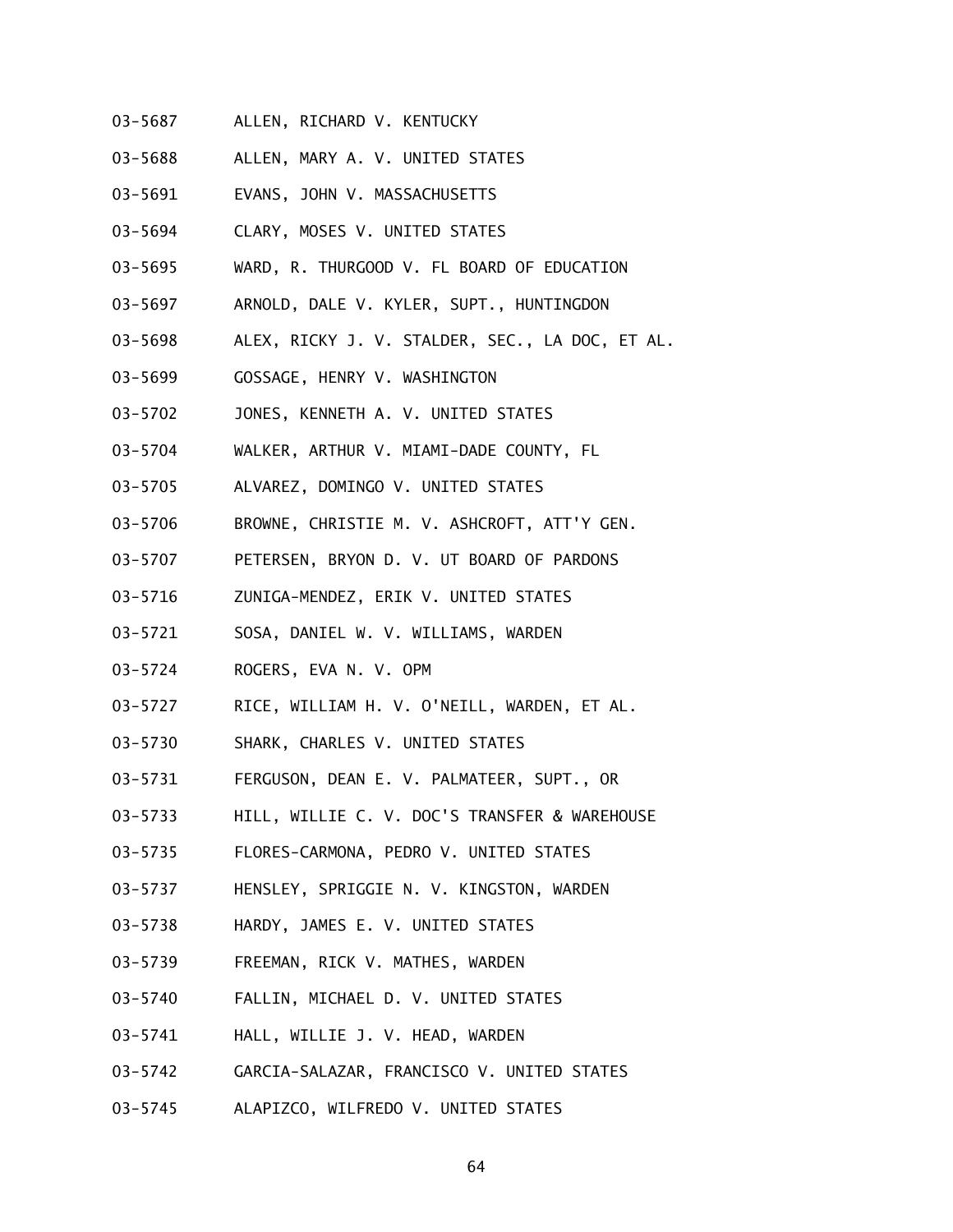- 03-5746 VARA, RAY M. V. PLILER, WARDEN, ET AL.
- 03-5748 DAVIS, JAJA Z., ET AL. V. UNITED STATES
- 03-5749 MUNOZ-MUNOZ, SANTIAGO V. UNITED STATES
- 03-5750 MODROWSKI, PAUL V. MOTE, WARDEN
- 03-5751 MATUS-LEVA, ALEJANDRO V. UNITED STATES
- 03-5753 DUGAN, ROBERT F. V. ASHCROFT, ATT'Y GEN., ET AL.
- 03-5756 TIBBS, CAROLYN V. V. USPS
- 03-5757 PERRY, CHARLES A. V. UNITED STATES
- 03-5758 MENDOZA-REYES, RODRIGO V. UNITED STATES
- 03-5761 CAIN, HANSEL E. V. UNITED STATES
- 03-5762 CHANDLER, ROSE V. CASE WESTERN RESERVE UNIV.
- 03-5764 DUNN, ANTHONY W. V. CALIFORNIA
- 03-5765 CAMPBELL, GREGORY V. UNITED STATES
- 03-5768 DINKINS, ERIC B. V. PALMER, JULIE, ET AL.
- 03-5769 DERROW, MICHAEL J. V. UNITED STATES
- 03-5771 COLEMAN, WILLIE P. V. UNITED STATES
- 03-5773 CHINN, ANNETTE R. V. POTTER, POSTMASTER GEN., ET AL.
- 03-5774 AKI, DEREK K. V. UNITED STATES
- 03-5779 CRUTHIRD, DWAYNE M. V. HALL, TIMOTHY
- 03-5783 THOMAS, BRIAN K. V. UNITED STATES
- 03-5784 LUCZAK, THEODORE V. MOTE, WARDEN
- 03-5785 ARTEAGA-BONILLA, GILBERTO V. UNITED STATES
- 03-5788 ANDREWS, TYRONE A. V. ELKINS, R. W.
- 03-5792 CRUTHIRD, DWAYNE M. V. MASSACHUSETTS, ET AL.
- 03-5794 CUNNINGHAM, TIMOTHY R. V. NEVADA
- 03-5796 DeSHIELDS, WILLIAM H. V. FILBERT, WARDEN, ET AL.
- 03-5798 BEAHRINGER, JOHN V. BRILEY, WARDEN, ET AL.
- 03-5800 VARGAS, GREGORIO E. V. UNITED STATES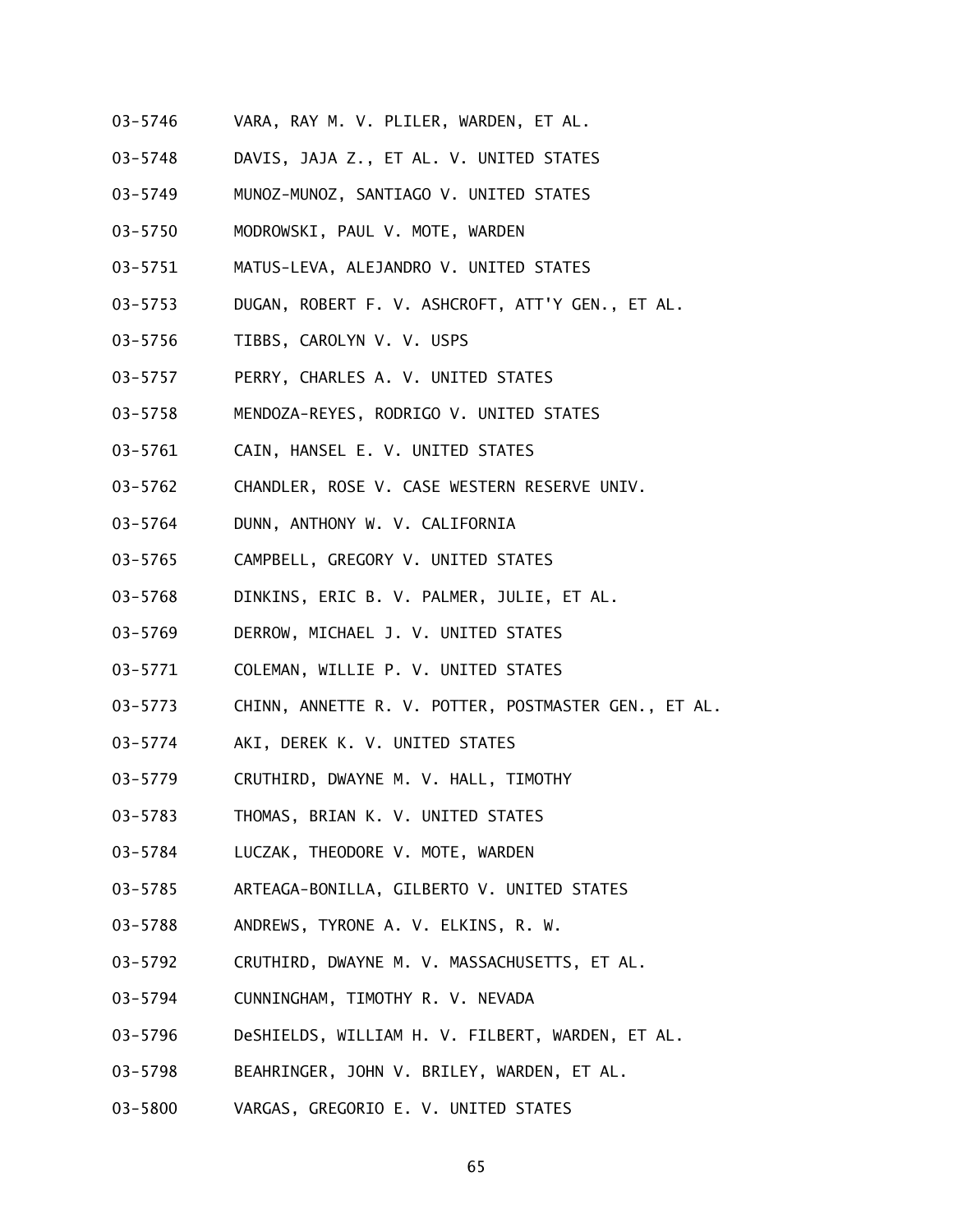- 03-5802 INOCENCIO, ARLENO M. V. UNITED STATES
- 03-5803 KNIGHT, ADAM B. V. UNITED STATES
- 03-5804 LaBONTE, LONNIE R. V. TEXAS
- 03-5805 LOPEZ-MARTINEZ, VALENTIN V. UNITED STATES
- 03-5806 PEREZ, RAMON A. V. UNITED STATES
- 03-5807 OLVERA, EMILIO V. UNITED STATES
- 03-5808 MONTES-RODRIGUEZ, VERONICA V. MSPB
- 03-5809 BUTTS, DONALD V. HURLEY, WARDEN
- 03-5810 MEACHAM, SEAN V. UNITED STATES
- 03-5811 PEREZ-PEREZ, JOSE V. UNITED STATES
- 03-5812 MUNOZ-REYA, JOSE J. V. UNITED STATES
- 03-5813 PAGE, STEPHEN M. V. UNITED STATES
- 03-5814 BURGESS, RICHARD O. V. OREGON
- 03-5815 LEE, THELMIAH V. UNITED STATES
- 03-5817 TEPP, STEVE V. UNITED STATES
- 03-5818 PEREZ-GARCIA, VICTOR V. UNITED STATES
- 03-5820 TALAVERA-MERCADO, MARTIN V. UNITED STATES
- 03-5822 SHORTER, EARL A. V. UNITED STATES
- 03-5823 SIMMS, ROBERT M. V. UNITED STATES
- 03-5824 RIVERA, MIGUEL V. UNITED STATES
- 03-5827 NEWTON, MICHAEL V. UNITED STATES
- 03-5828 MURRAY, OTIS V. UNITED STATES
- 03-5832 BULLOCK, VERNELLE L. V. NORTH CAROLINA
- 03-5833 VITUG, FRISCO A. V. MSPB
- 03-5834 LYDON, JOHN J. V. CALIFORNIA
- 03-5836 KEYS, REUBEN W. V. HENDRICKS, WARDEN, ET AL.
- 03-5837 CASTRO, JAIRO V. UNITED STATES
- 03-5838 ELROD, ANTHONY W. V. UNITED STATES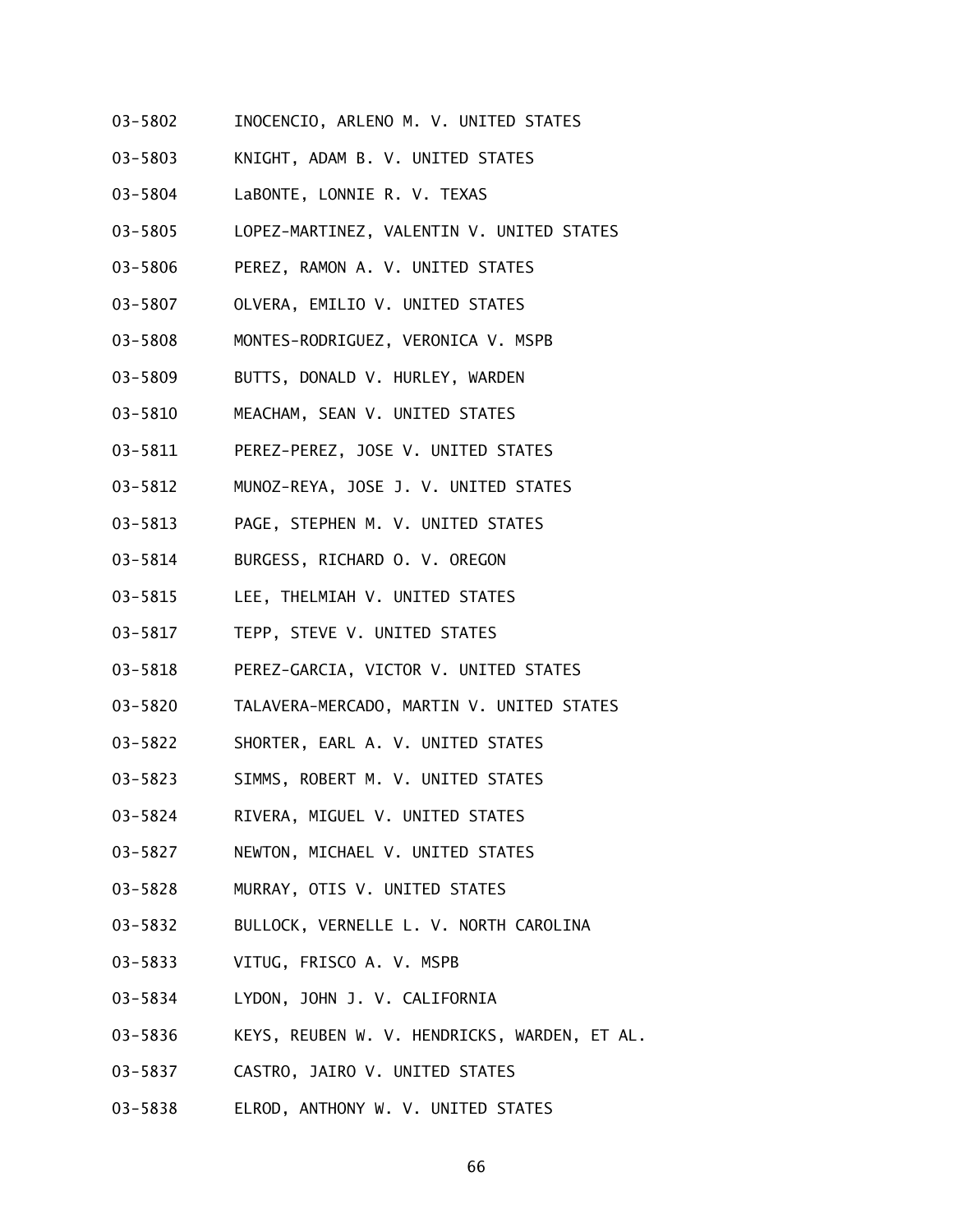- 03-5840 STILLS, FREDERICK D. V. CAREY, WARDEN
- 03-5844 WILLIAMS, VICTOR T. V. SMITH, WARDEN
- 03-5850 HOPPER, JEFFREY V. UNITED STATES
- 03-5851 SELLERS, FREDERICK L. V. UNITED STATES
- 03-5853 LOPEZ, ROBERTO L. V. UNITED STATES
- 03-5854 BROWN, CHRISTOPHER A. V. UNITED STATES
- 03-5855 BENNETT, DANIEL R. V. UNITED STATES
- 03-5858 WHITE, HASHIM, S. V. UNITED STATES
- 03-5859 WALKER, FERRIS V. ILLINOIS
- 03-5861 MANNING, PHYNERRIAN Q. V. UNITED STATES
- 03-5863 MORALES-SOSA, MIGUEL A. V. MILES, WARDEN
- 03-5864 WILKERSON, ENOS A. V. UNITED STATES
- 03-5865 TERRY, CLARENCE E. V. UNITED STATES
- 03-5866 GONZALEZ-ALVAREZ, ROLANDO V. UNITED STATES
- 03-5867 FLANAGAN, GLENN A. V. UNITED STATES
- 03-5868 GIRARD, DARREN L. V. HENDRICKSON, WARDEN, ET AL.
- 03-5872 FALKIEWICZ, SCOTT A. V. CITY OF WESTLAND, MI, ET AL.
- 03-5878 DE LOS SANTOS-MORA, RICARDO A. V. BROOKS, WARDEN
- 03-5879 GARCIA, JORGE V. ROMINE, WARDEN
- 03-5880 FULLER, BRIAN A. V. UNITED STATES
- 03-5881 GRAHAM, DWIGHT A. V. UNITED STATES
- 03-5885 HOLTZ, EDWARD V. STRAUB, WARDEN
- 03-5886 GOODMAN, STEVEN W. V. SMITH, VERNON, ET AL.
- 03-5888 HUSSMANN, JOSEPH V. VAUGHN, SUPT., GRATERFORD, ET AL.
- 03-5892 HARRISON, DAVID S. V. UNITED STATES
- 03-5893 HUGHLEY, JOHNNY V. UNITED STATES
- 03-5895 DARBY, LEONARD V. UNITED STATES
- 03-5896 WASHINGTON, MICHAEL V. VAUGHN, SUPT., GRATERFORD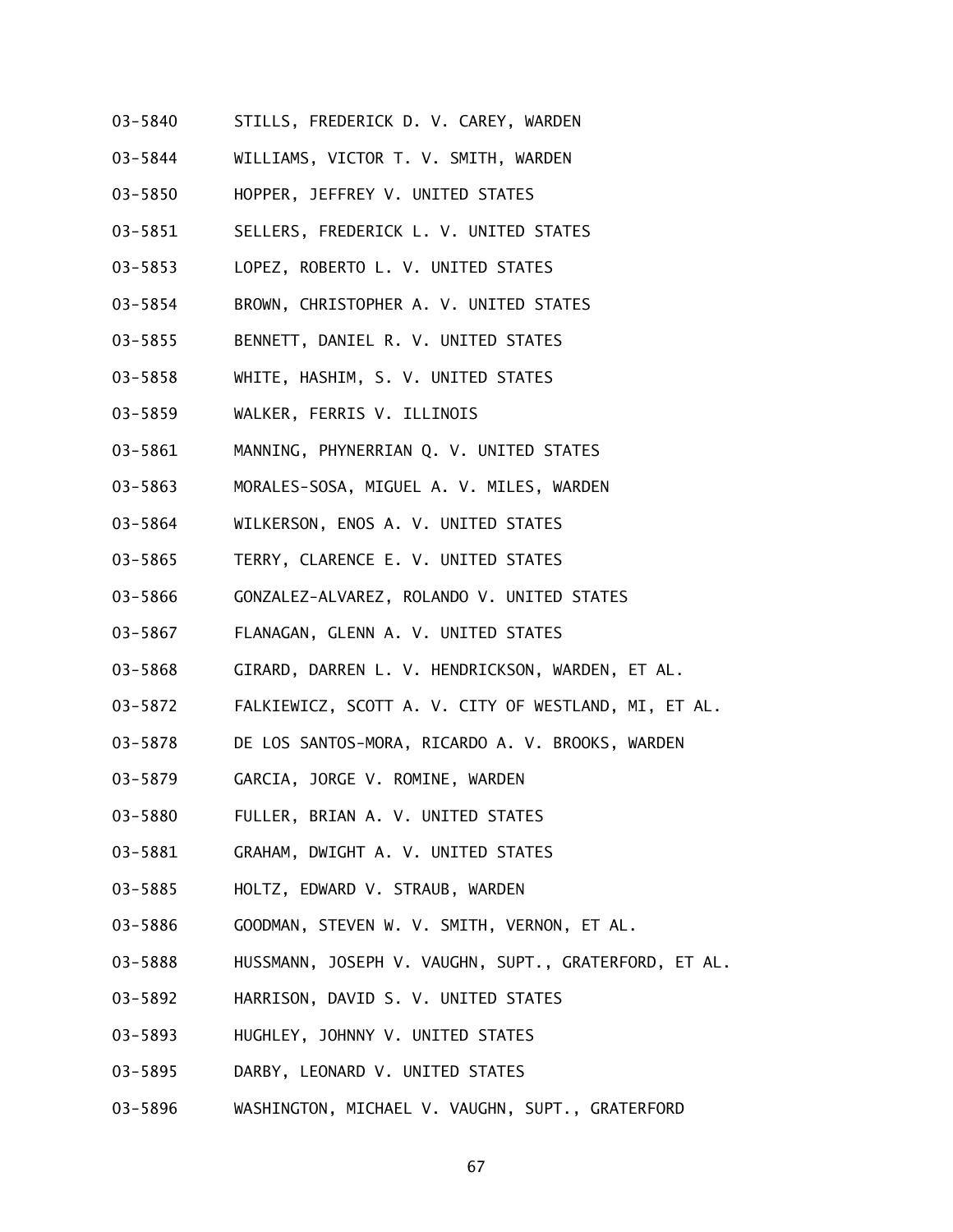- 03-5897 STOKES, MARSHAWN D., ET AL. V. UNITED STATES
- 03-5901 RIVERA, JOSE A. V. UNITED STATES
- 03-5902 CREWS, TIMOTHY W. V. UNITED STATES
- 03-5904 CHAPMAN, DAVID K. V. ARKANSAS
- 03-5906 DIXON, OMAR J. V. UNITED STATES
- 03-5907 McCULLON, MICHAEL V. UNITED STATES
- 03-5908 BUGH, RICHARD E. V. BRADSHAW, WARDEN
- 03-5909 NOE, ROLAND D. V. UNITED STATES
- 03-5910 POSADAS-MENDEZ, JUAN C. V. UNITED STATES
- 03-5912 TAYLOR, MILTON E. V. DELAWARE
- 03-5916 ABEL, ROBERT K. V. UNITED STATES
- 03-5917 COLES, PAUL V. UNITED STATES
- 03-5918 RICHARDSON, ISSAC M. V. UNITED STATES
- 03-5919 SALLIS, GREGORY V. UNITED STATES
- 03-5922 DAUGHERTY, CURTIS D. V. UNITED STATES
- 03-5923 COMBS, RANDY B. V. UNITED STATES
- 03-5924 CAMPITI, FRANCESCO V. MATESANZ, SUPT., BAY STATE
- 03-5927 DURANT, MICHAEL J. V. UNITED STATES
- 03-5930 LEMON, CHARLES L. V. UNITED STATES
- 03-5932 ARROYO-VILLAFANA, HECTOR N. V. UNITED STATES
- 03-5933 MENDOZA-GALLARDO, FRANCISCO V. UNITED STATES
- 03-5934 WILLIAMS, NATHANIEL V. UNITED STATES
- 03-5935 SPEENER, WILLIAM V. SMITH, WARDEN
- 03-5936 STANLEY, DARNELL V. UNITED STATES
- 03-5937 CORNETT, WARREN D. V. UNITED STATES
- 03-5938 CORREA, DAVID V. UNITED STATES
- 03-5939 DEMORY, GEORGE M. V. UNITED STATES
- 03-5941 CARRILLO, MANUEL G. V. UNITED STATES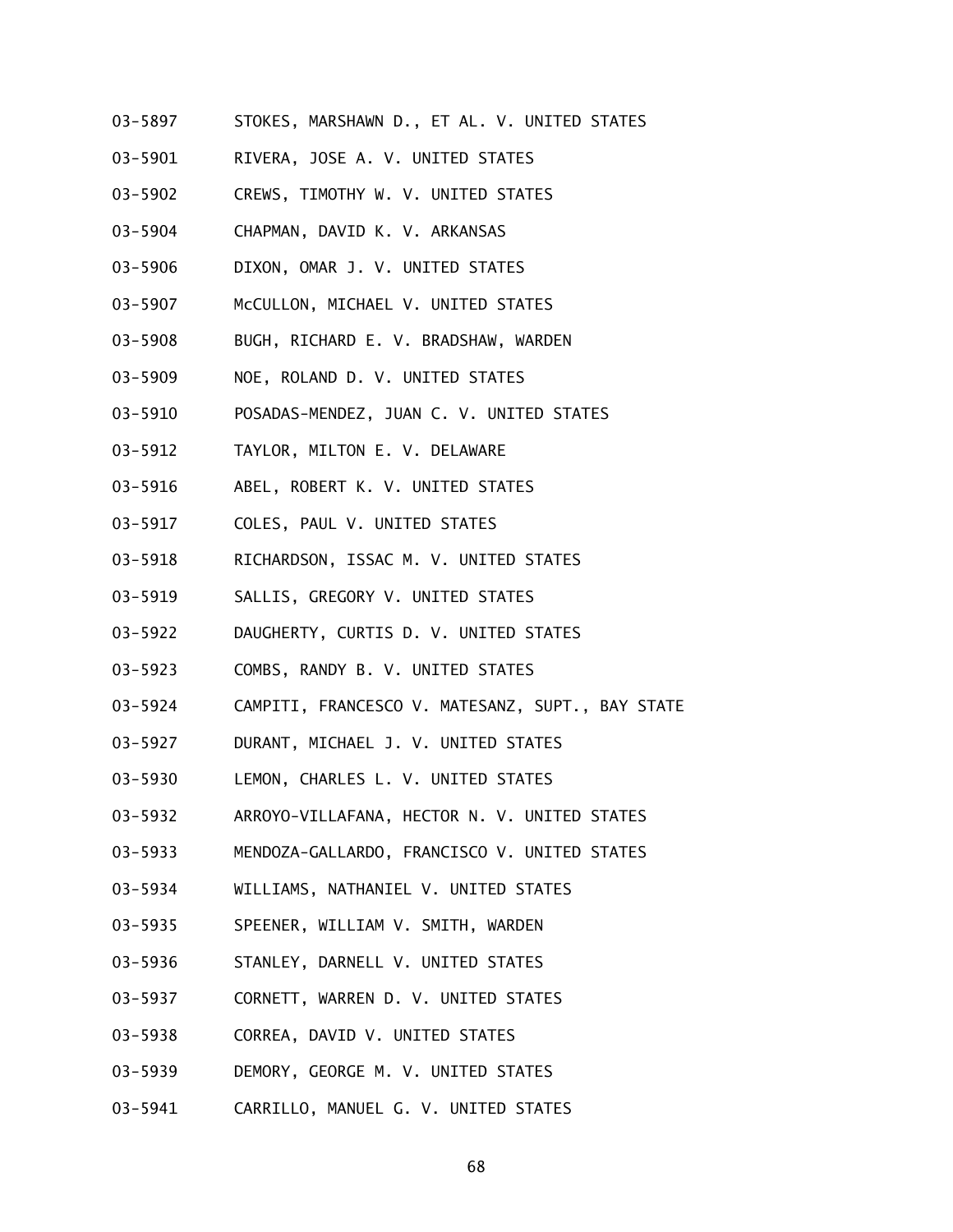- 03-5944 NUNEZ-OZUNA, ROBERTO V. UNITED STATES
- 03-5946 JENKINS, WILLIAM R. V. UNITED STATES
- 03-5949 MUNOZ-PEREZ, ROBERTO A. V. UNITED STATES
- 03-5950 BUSOT-ALFONSO, JORGE S., ET AL. V. UNITED STATES
- 03-5955 WILLIAMS, TERRANCE V. UNITED STATES
- 03-5957 POLLARD, CAMILLE V. UNITED STATES
- 03-5958 MIRTH, JACK K. V. UNITED STATES
- 03-5959 PUGA-LIMON, RAFAEL V. UNITED STATES
- 03-5960 ZEBROSKI, CRAIG V. DELAWARE
- 03-5961 BORREGO, HENRY L. V. UNITED STATES
- 03-5962 SAUCEDO-DIAZ, GERARDO V. UNITED STATES
- 03-5964 BANGS, RYAN T. V. ALAMEIDA, DIR., CA DOC
- 03-5971 DUNKINS, ANTHONY V. V. UNITED STATES
- 03-5972 CLARK, SAMUEL V. VARNER, WARDEN, ET AL.
- 03-5976 YOUSEF, RAMZI A. V. UNITED STATES
- 03-5978 LESSING, PAUL C. V. CROSBY, SEC., FL DOC, ET AL.
- 03-5979 BARRAGAN, MARIA E. V. UNITED STATES
- 03-5987 GRAY, CHAUNCY V. UNITED STATES
- 03-5988 GEORGY, LOREN V. SNOW, SEC. OF TREASURY
- 03-5989 HICKS, DOUGLAS R. V. UNITED STATES
- 03-5991 GOMEZ-JUAREZ, AARON V. UNITED STATES
- 03-5992 GRICE, MITCHELL V. UNITED STATES
- 03-5993 FERNANDEZ, RAFAEL A. V. UNITED STATES
- 03-5995 FIMBRES-GONZALEZ, MANUEL A. V. UNITED STATES
- 03-5998 SMITH, GERALD E. V. UNITED STATES
- 03-6000 RICHESON, WALTER V. UNITED STATES
- 03-6001 SMITH, RICHARD A. V. UNITED STATES
- 03-6009 J. O. R. V. DISTRICT OF COLUMBIA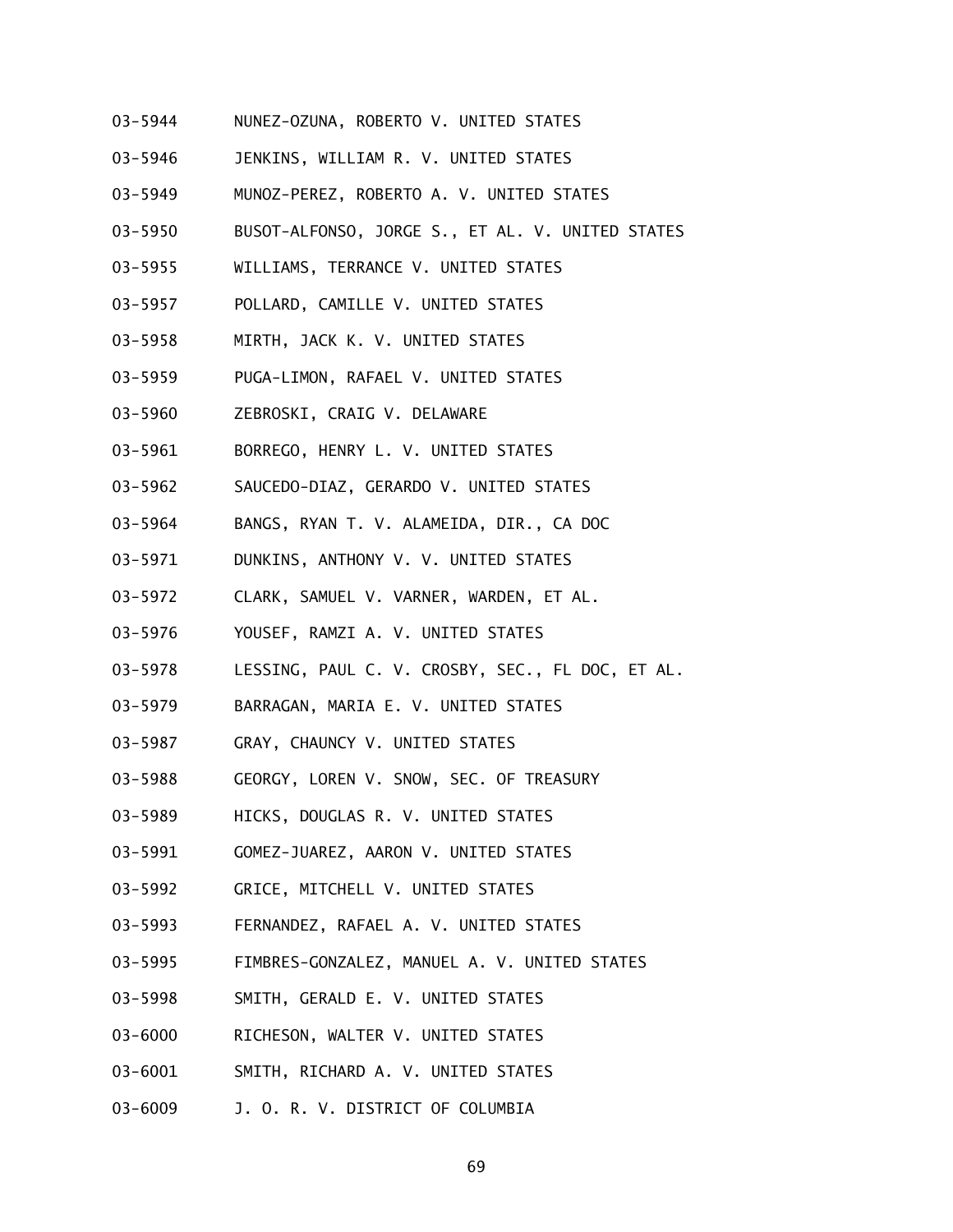- 03-6010 PACE, ALLEN V. UNITED STATES
- 03-6014 DOWDY, GILBERT L. V. UNITED STATES
- 03-6016 DEAN, JESSE J. V. UNITED STATES
- 03-6020 LAWLER, GREGORY P. V. GEORGIA
- 03-6022 LOWERY, MICHAEL L. V. UNITED STATES
- 03-6026 BLAHOWSKI, DANIEL J., ET AL. V. UNITED STATES
- 03-6027 PATTON, RAYMOND L. V. UNITED STATES
- 03-6032 SALINAS, THOMAS V. UNITED STATES
- 03-6033 JACKSON, ERIC L. V. UNITED STATES
- 03-6037 PEREZ-MARTINEZ, ARTURO V. UNITED STATES
- 03-6041 VASQUEZ-RUBIO, MAYNOR V. UNITED STATES
- 03-6042 PRICE, JAMES E. V. UNITED STATES
- 03-6043 DARAGJATI, FREDERIK V. UNITED STATES
- 03-6045 MARTINEZ-TORRES, LUIS V. UNITED STATES
- 03-6046 MANCIA-PEREZ, MARCELO V. UNITED STATES
- 03-6048 SMILEY, DONALD E. V. UNITED STATES
- 03-6049 SHEPPARD, ADDISON V. UNITED STATES
- 03-6050 DE JESUS, EUSEBIO E. V. UNITED STATES
- 03-6051 ROSALES-CEJA, JESUS V. UNITED STATES
- 03-6053 COLE, JOHN V. USDC SD FL
- 03-6058 PARKER, LINDA V. UNITED STATES
- 03-6061 NGUYEN, HUEY A. V. UNITED STATES
- 03-6062 LYCKMAN, BOYD W. V. UNITED STATES
- 03-6064 KENNEY, WILLIAM F. V. UNITED STATES
- 03-6065 DeJARNETTE, ALEXANDER V. UNITED STATES
- 03-6067 PRATHER, VIRGINIA B. V. UNITED STATES
- 03-6070 RIVERA, LUIS M. V. UNITED STATES
- 03-6071 QUINONES-PORTOCARRERO, AURILIOUS V. UNITED STATES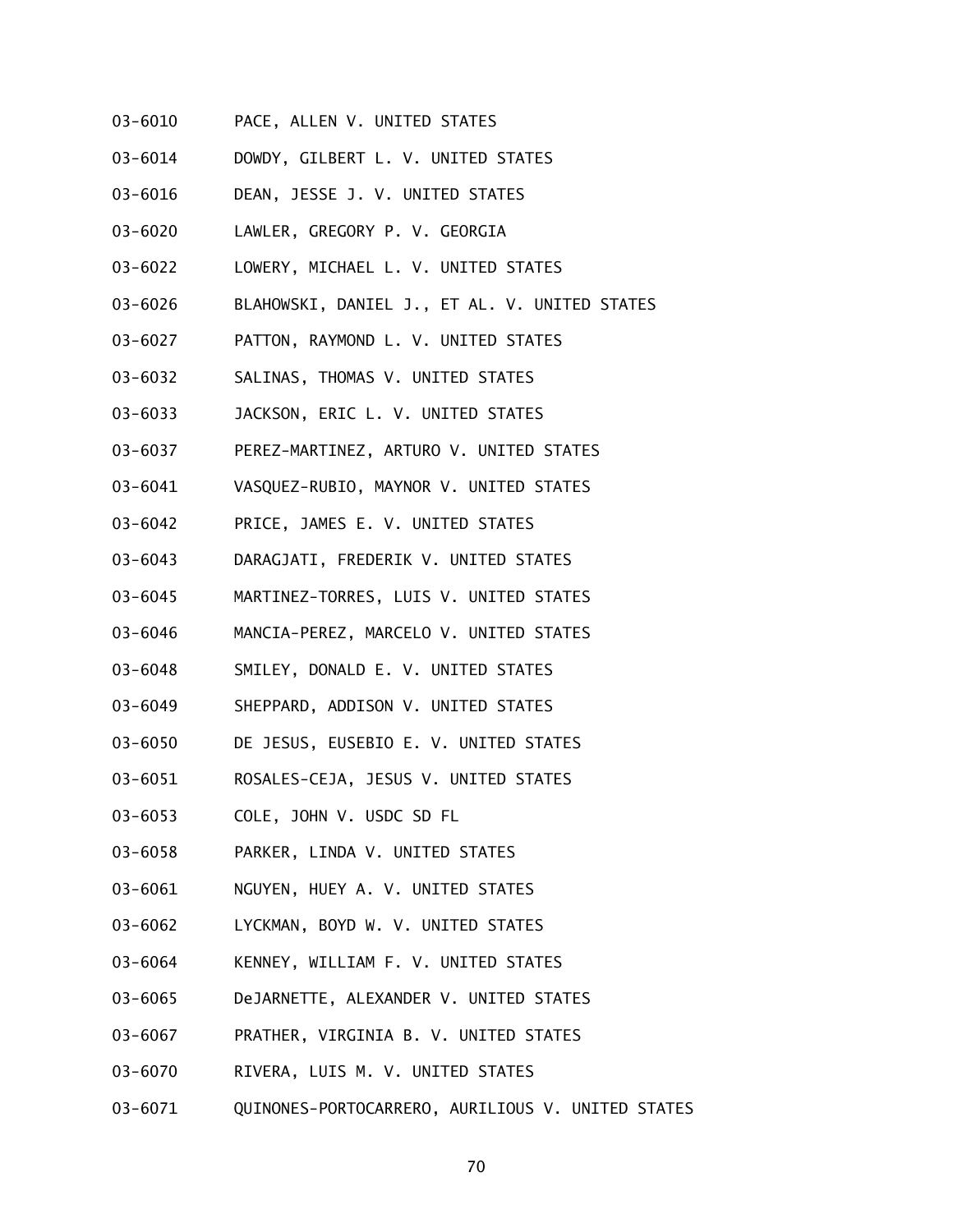- 03-6072 STEIN, ALEXANDER V. V. UNITED STATES
- 03-6078 WORDLY, AL D. V. UNITED STATES
- 03-6080 RUIZ, JOSE R. V. UNITED STATES
- 03-6081 TAMA, JOHN V. UNITED STATES
- 03-6086 DANIELSON, ARTHUR V. UNITED STATES
- 03-6087 CAMERON, RODNEY L. V. UNITED STATES
- 03-6090 CIRINEO, EFFRAIN N. V. UNITED STATES
- 03-6094 SCOTT, VICTOR V. CHESNEY, SUPT., RETREAT, ET AL.
- 03-6098 WADE, YVETTE C. V. UNITED STATES
- 03-6100 KING, DARNELL V. UNITED STATES
- 03-6102 NEAL, WILLIE V. UNITED STATES
- 03-6105 ANDERS, KENNETH M. V. UNITED STATES
- 03-6106 BROWER, JOHN L. H. V. UNITED STATES
- 03-6108 VALME, MARC V. UNITED STATES
- 03-6109 VAZQUEZ, WILLIAM V. UNITED STATES
- 03-6111 CLARK, JAMES V. UNITED STATES
- 03-6117 GOMEZ, JOSE V. UNITED STATES
- 03-6122 FRANKLIN, JEANETTE L. V. UNITED STATES
- 03-6126 BONNER, ANTHONY R. V. UNITED STATES
- 03-6127 MEDINA-DILONE, ANGEL G. V. UNITED STATES

The petitions for writs of certiorari are denied.

02-1215 ) PRODUCER COALITION V. FERC, ET AL.

)

02-1265 ) ExxonMOBIL GAS MARKETING CO. V. FERC

The joint motion of petitioners to defer consideration of the petitions for writs of certiorari is denied. The petitions for writs of certiorari are denied. Justice Breyer took no part in the consideration or decision of this motion and these petitions.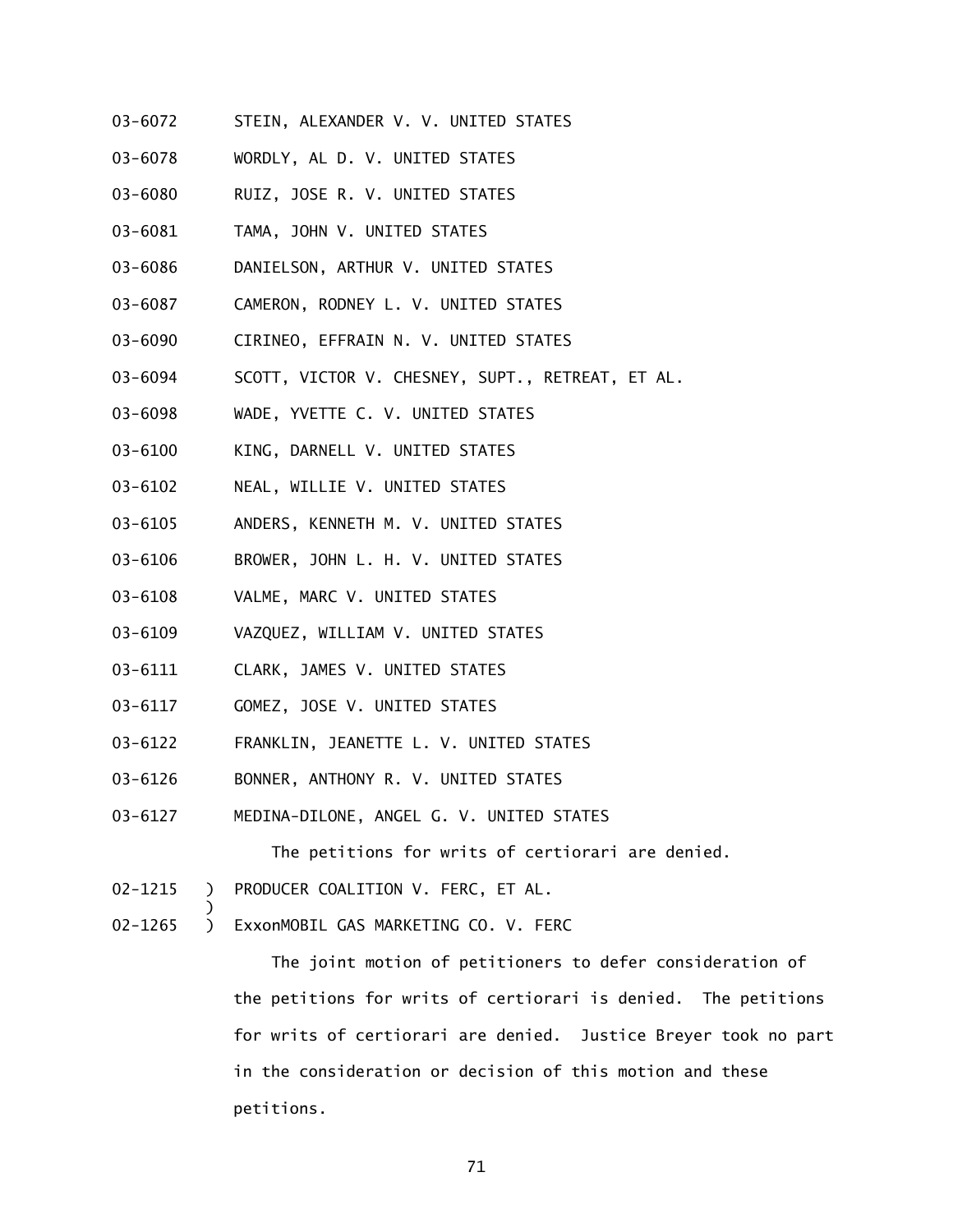02-1448 POOLE, WARDEN V. DYAS, RHONDA J.

The motion of respondent for leave to proceed *in forma pauperis* is granted. The petition for a writ of certiorari is denied.

02-1474 AL POWER CO. V. FCC, ET AL.

The petition for a writ of certiorari is denied. Justice Breyer took no part in the consideration or decision of this petition.

02-1569 AT&T CORP., ET AL. V. UNITED STATES

The petition for a writ of certiorari is denied. Justice O'Connor took no part in the consideration or decision of this petition.

02-1579 TEXAS V. THOMPSON, CHARLES V.

The motion of respondent for leave to proceed *in forma pauperis* is granted. The petition for a writ of certiorari is denied.

02-1662 LOEWENSTEIN, PETER G., ET AL. V. CITY OF LAFAYETTE

The motion of Pacific Legal Foundation for leave to file a brief as *amicus curiae* is granted. The petition for a writ of certiorari is denied.

02-1677 VOLKSWAGEN OF AM., ET AL. V. NATHANIEL TRULL, ET AL.

The motion of Product Liability Advisory Council, Inc. for leave to file a brief as *amicus curiae* is granted. The petition for a writ of certiorari is denied. Justice Souter took no part in the consideration or decision of this motion and this petition.

02-1680 CIGNA CORPORATION, ET AL. V. LEODORI, PAUL The motion of Equal Employment Advisory Council for leave to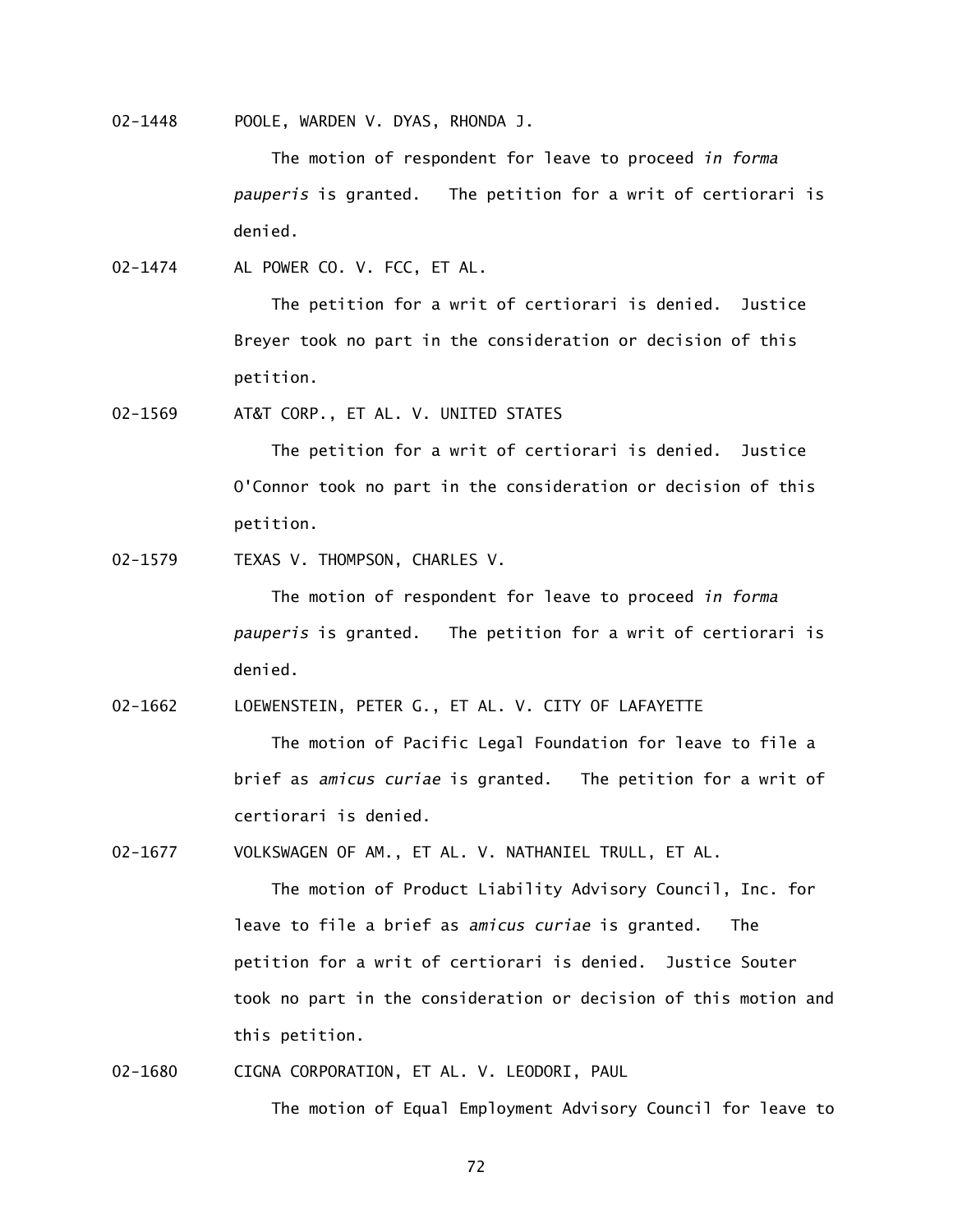file a brief as *amicus curiae* is granted. The petition for a writ of certiorari is denied.

02-1692 MOORE, KAREN, ET AL. V. HANNON FOOD SERVICE, ET AL.

The motion of petitioners to defer consideration of the petition for a writ of certiorari is denied. The petition for a writ of certiorari is denied.

02-1711 CINCINNATI SMSA LTD. PARTNERSHIP V. PUB. UTIL. COMM'N OF OH The petition for a writ of certiorari is denied. Justice Breyer took no part in the consideration or decision of this petition.

02-1723 ANDERSON, WARDEN V. DEPEW, RHETT G.

The motion of respondent for leave to proceed *in forma pauperis* is granted. The petition for a writ of certiorari is denied.

02-1732 COLORADO V. WOLDT, GEORGE, ET AL.

The motions of respondents for leave to proceed *in forma pauperis* are granted. The petition for a writ of certiorari is denied.

02-1765 ALLEN, GEORGE S. V. HOWMEDICA LEIBINGER, ET AL.

The petition for a writ of certiorari is denied. Justice O'Connor took no part in the consideration or decision of this petition.

02-1772 BLANKS, WARDEN, ET AL. V. BENNETT, JOSEPH M.

The motion of respondent for leave to proceed *in forma pauperis* is granted. The petition for a writ of certiorari is denied.

02-1779 SEINFELD, GREG V. BARTZ, CAROL A., ET AL.

The petition for a writ of certiorari is denied. Justice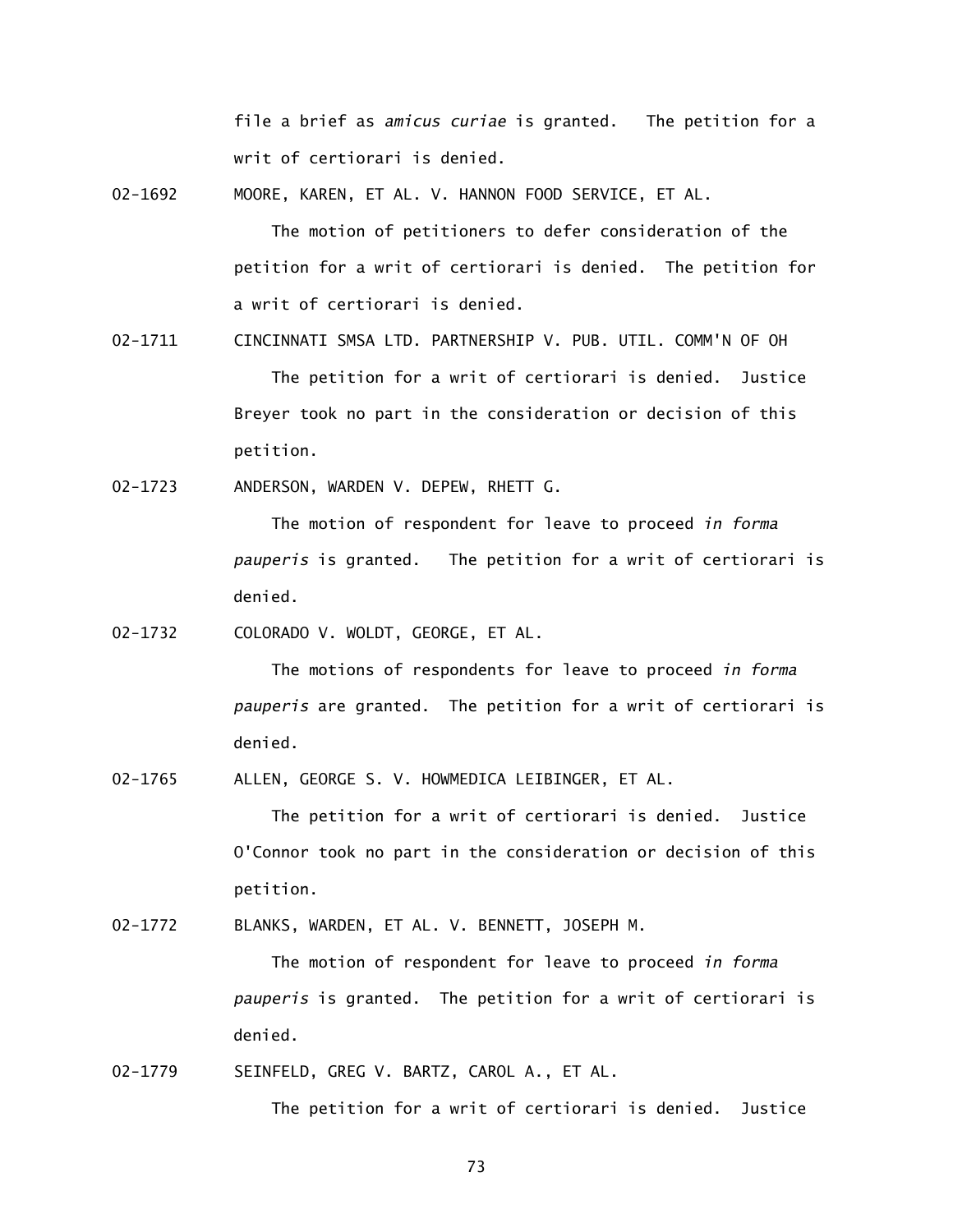Breyer took no part in the consideration or decision of this petition.

02-1796 DAVIS, MARLIN V. UNITED STATES

The motion of petitioner to defer consideration of the petition for a writ of certiorari is denied. The petition for a writ of certiorari is denied.

02-1814 GARDNER, CLIFTON P. V. UNITED STATES

The motion of Paragon Foundation for leave to file a brief as *amicus curiae* is granted. The petition for a writ of certiorari is denied.

02-1847 IBM CORP. V. UNITED STATES

The petition for a writ of certiorari is denied. Justice Breyer took no part in the consideration or decision of this petition.

02-1867 FLORIDA V. MOODY, DARRYL

The motion of respondent for leave to proceed *in forma pauperis* is granted. The petition for a writ of certiorari is denied.

02-10724 MILLER, DAVID L. V. McCAUGHTRY, WARDEN

02-10838 TILLI, DANIEL V. REHNQUIST, CHIEF JUSTICE, ET AL.

02-10847 VUKADINOVICH, BRIAN V. BD. OF SCH. TRUSTEES, ETC.

The motions of petitioners for leave to proceed *in forma pauperis* are denied, and the petitions for writs of certiorari are dismissed. See Rule 39.8.

02-11034 SWINT, NATHANIEL V. UNITED STATES

The motion of petitioner for leave to proceed *in forma pauperis* is denied, and the petition for a writ of certiorari is dismissed. See Rule 39.8. As the petitioner has repeatedly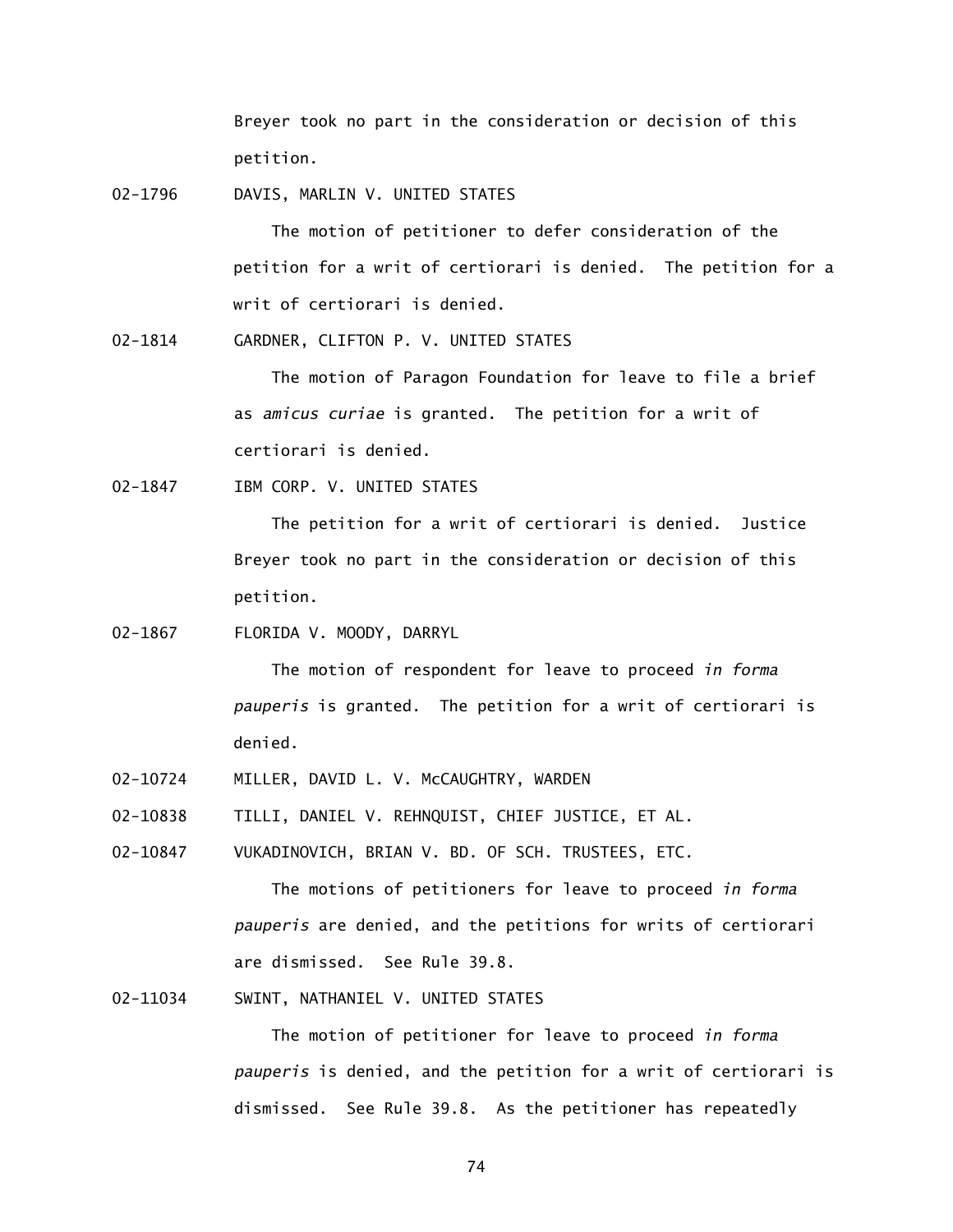abused this Court's process, the Clerk is directed not to accept any further petitions in noncriminal matters from petitioner unless the docketing fee required by Rule 38(a) is paid and the petition is submitted in compliance with Rule 33.1. See *Martin*  v. *District of Columbia Court of Appeals*, 506 U.S. 1 (1992) (*per curiam*). Justice Stevens dissents. See *id*., at 4, and cases cited therein.

02-11058 ) SPEARS, ADOLPH V. UNITED STATES

)

02-11105 ) BRANCH, BYRON V. V. UNITED STATES

The petitions for writs of certiorari are denied. Justice Breyer took no part in the consideration or decision of these petitions.

02-11169 PERRY, MORRIS J. V. MORRISON, WARDEN

The petition for a writ of certiorari before judgment is denied.

02-11190 JARRETT, ROBERT L. V. LOS ANGELES CTY. DEPT, ETC.

The motion of petitioner for leave to proceed *in forma pauperis* is denied, and the petition for a writ of certiorari is dismissed. See Rule 39.8. As the petitioner has repeatedly abused this Court's process, the Clerk is directed not to accept any further petitions in noncriminal matters from petitioner unless the docketing fee required by Rule 38(a) is paid and the petition is submitted in compliance with Rule 33.1. See *Martin*  v. *District of Columbia Court of Appeals*, 506 U.S. 1 (1992) (*per curiam*). Justice Stevens dissents. See *id*., at 4, and cases cited therein.

02-11232 BROWN, RICHARD W. V. HAMLET, WARDEN

The petition for a writ of certiorari is denied. Justice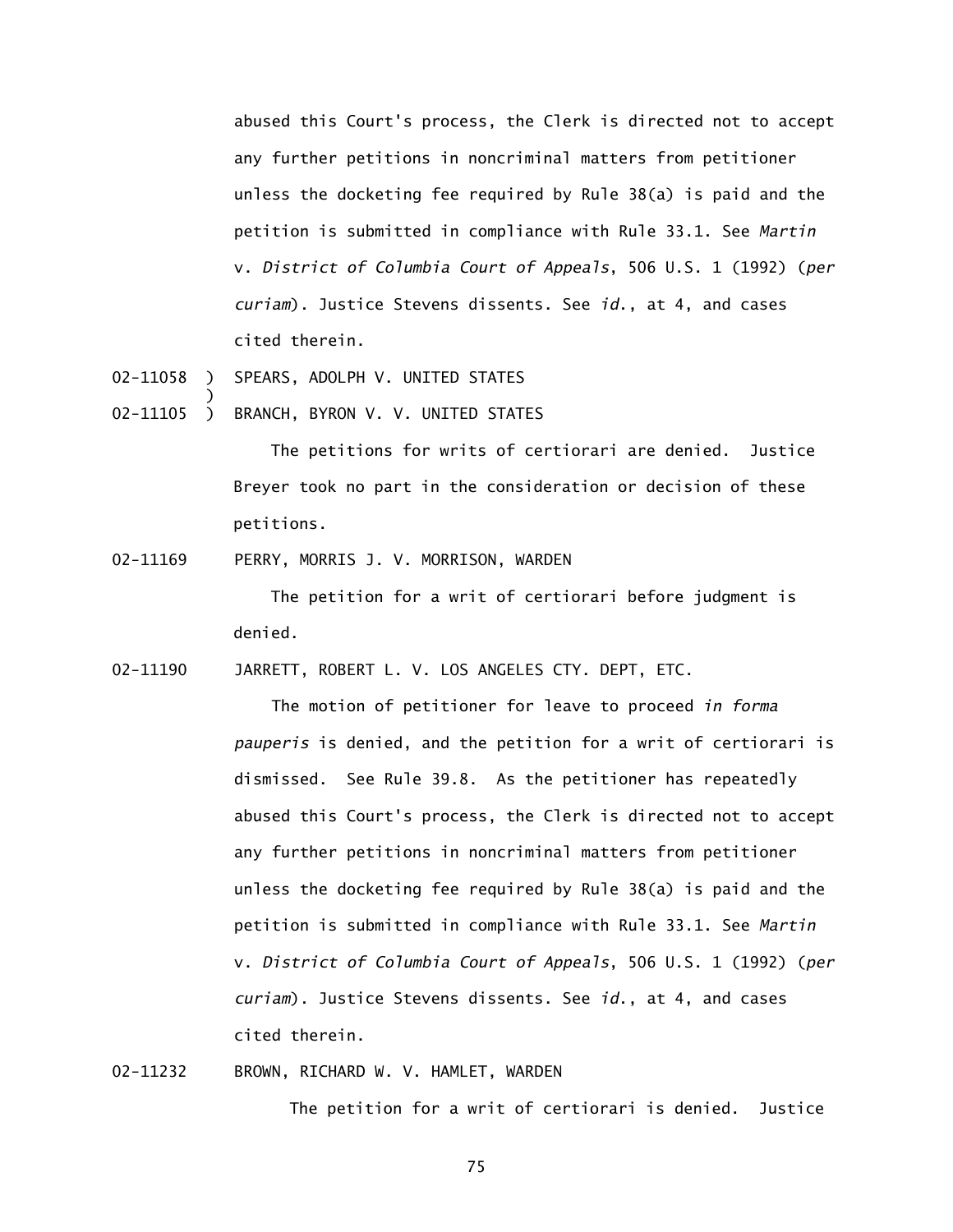Breyer took no part in the consideration or decision of this petition.

02-11356 SIVAK, LACEY M. V. JOHNSON, MICHAEL, ET AL.

The motion of petitioner for leave to proceed *in forma pauperis* is denied, and the petition for a writ of certiorari is dismissed. See Rule 39.8.

03-66 KiSKA CONSTR. CORP., ET AL. V. WMATA

The motion of General Contractors Association of New York, Inc. for leave to file a brief as *amicus curiae* is granted. The petition for a writ of certiorari is denied.

03-78 AGELOFF, ROY V. UNITED STATES

The motion of petitioner to defer consideration of the petition for a writ of certiorari is denied. The petition for a writ of certiorari is denied.

03-90 URANGA, FRED V. FEDERATED PUBLICATIONS, INC.

03-102 PENTAGEN TECHNOLOGIES, ET AL. V. CACI INT'L INC., ET AL.

The petitions for writs of certiorari are denied. Justice Breyer took no part in the consideration or decision of these petitions.

03-142 BASS, PORTIA V. E. I. DU PONT DE NEMOURS & CO.

The petition for a writ of certiorari is denied. Justice O'Connor took no part in the consideration or decision of this petition.

03-145 HAMRICK, DON V. BUSH, PRESIDENT OF U. S.

The petition for a writ of certiorari before judgment is denied.

03-157 OBABUEKI, ABEL V. CHOICEPOINT, INC., ET AL.

The petition for a writ of certiorari is denied. Justice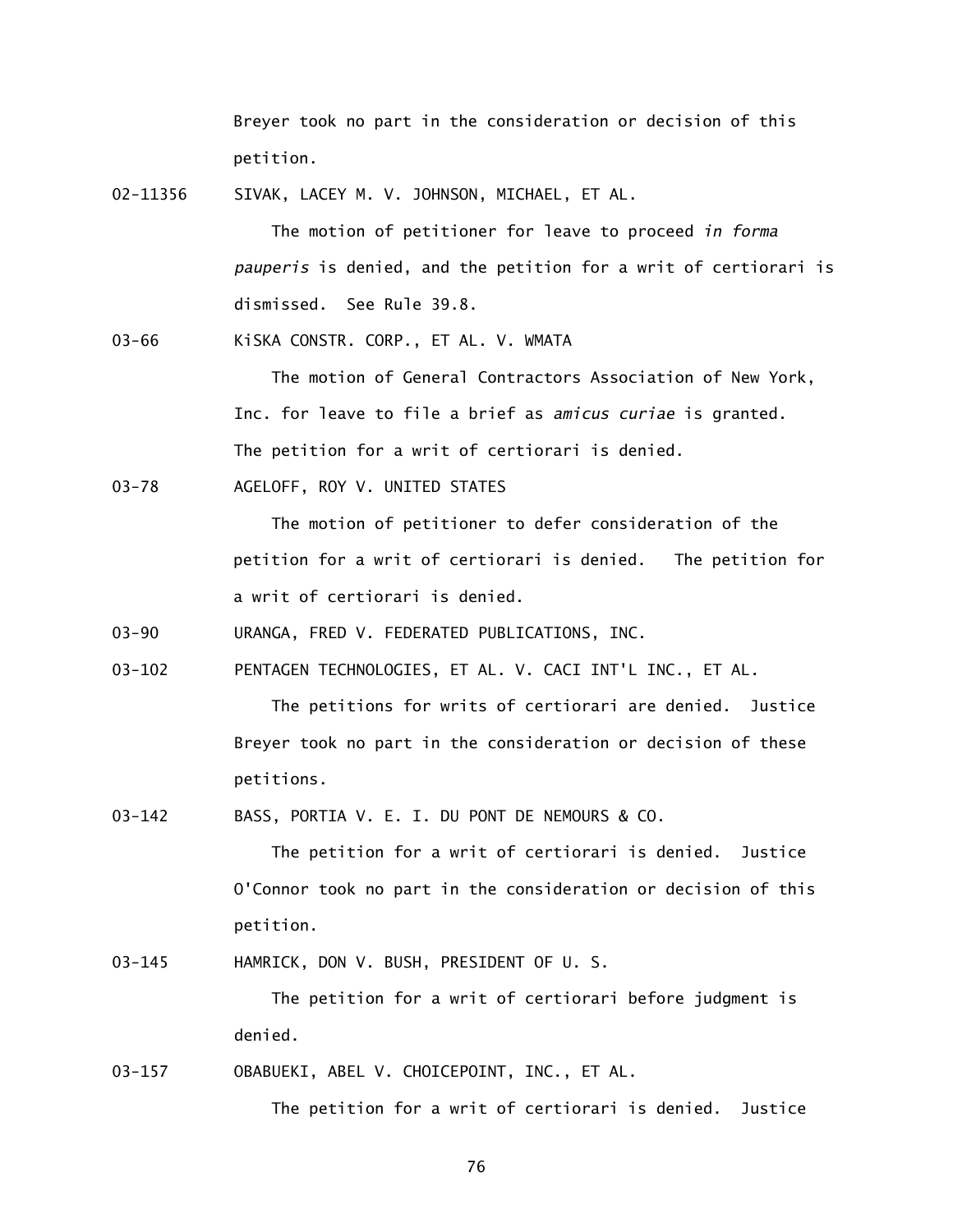Breyer took no part in the consideration or decision of this petition.

03-239 SPENCER, CHANDRA, ET AL. V. GONZALEZ, RAUL

The motion of California State Association of Counties for leave to file a brief as *amicus curiae* is granted. The petition for a writ of certiorari is denied.

03-255 KENT, WILLIAM A. V. BANK OF AMERICA, N.A., ET AL.

The petition for a writ of certiorari is denied. Justice Breyer took no part in the consideration or decision of this petition.

03-300 SAN DIEGO ASSOC. OF REALTORS V. FREEMAN, ARLEEN, ET AL.

The motion of National Association of Realtors for leave to file a brief as *amicus curiae* is granted. The motion of David J. Teece and Thomas M. Jorde for leave to file a brief as *amici curiae* is granted. The petition for a writ of certiorari is denied.

03-5028 GUNNELL, KEVIN B, V. TAFT, GOV. OF OH, ET AL.

03-5030 GOLDWATER, EDWARD V. ARPAIO, JOSEPH

The motions of petitioners for leave to proceed *in forma pauperis* are denied, and the petitions for writs of certiorari are dismissed. See Rule 39.8.

03-5051 GREEN, CLOVIS C. V. WATKINS, WARDEN

The motion of petitioner for leave to proceed *in forma pauperis* is denied, and the petition for a writ of certiorari is dismissed. See Rule 39.8. As the petitioner has repeatedly abused this Court's process, the Clerk is directed not to accept any further petitions in noncriminal matters from petitioner unless the docketing fee required by Rule 38(a) is paid and the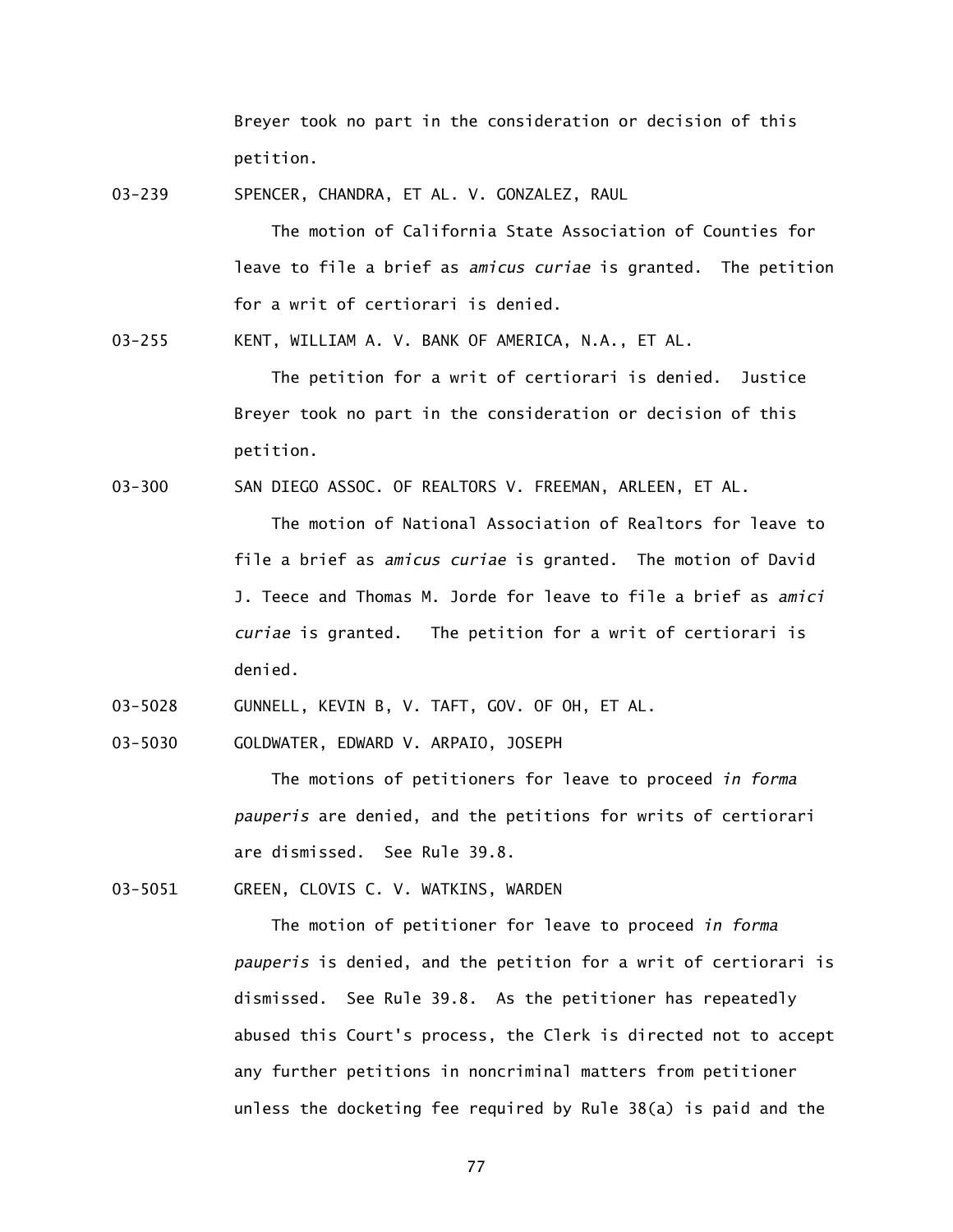petition is submitted in compliance with Rule 33.1. See *Martin*  v. *District of Columbia Court of Appeals*, 506 U.S. 1 (1992) (*per curiam*). Justice Stevens dissents. See *id*., at 4, and cases cited therein.

03-5118 MAGEE, RUCHELL C. V. USCA 9

The motion of petitioner for leave to proceed *in forma pauperis* is denied, and the petition for a writ of certiorari is dismissed. See Rule 39.8.

03-5164 GREEN, CLOVIS C. V. NADEAU, PAUL, ET AL.

The motion of petitioner for leave to proceed *in forma pauperis* is denied, and the petition for a writ of certiorari is dismissed. See Rule 39.8. As the petitioner has repeatedly abused this Court's process, the Clerk is directed not to accept any further petitions in noncriminal matters from petitioner unless the docketing fee required by Rule 38(a) is paid and the petition is submitted in compliance with Rule 33.1. See *Martin*  v. *District of Columbia Court of Appeals*, 506 U.S. 1 (1992) (*per curiam*). Justice Stevens dissents. See *id*., at 4, and cases cited therein.

03-5216 GOLDWATER, EDWARD V. KATZ, JUDGE, ETC., ET AL.

03-5385 NABELEK, IVO V. BRADFORD, CLARENCE O., ET AL.

The motions of petitioners for leave to proceed *in forma pauperis* are denied, and the petitions for writs of certiorari are dismissed. See Rule 39.8.

03-5405 HOLLIS-ARRINGTON, BEVERLY A. V. CENDANT MORTGAGE CORP., ET AL. The petition for a writ of certiorari is denied. Justice Breyer took no part in the consideration or decision of this petition.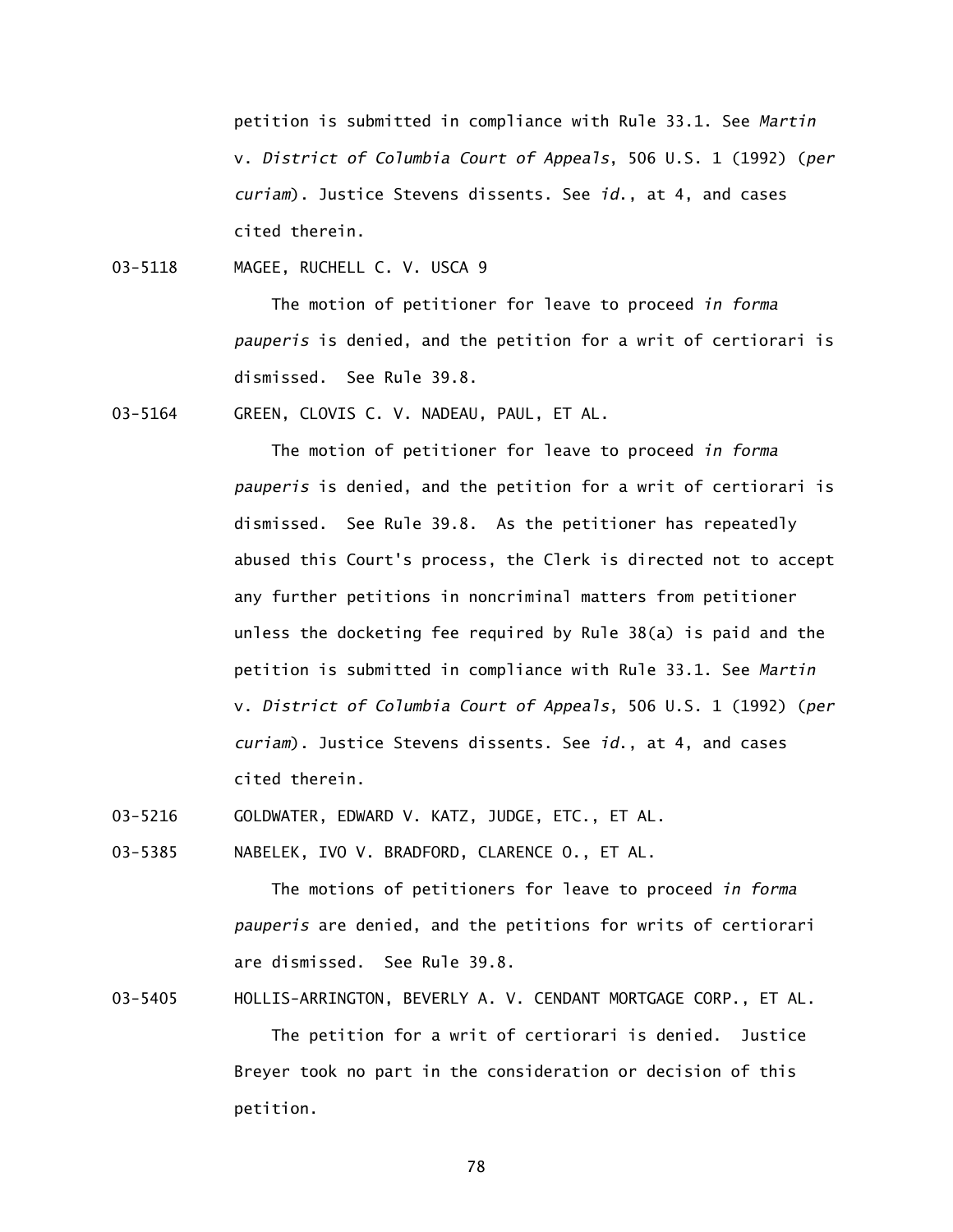## 03-5415 KRAVCHUK, IVAN S. V. UNITED STATES

The motion of National Association of Criminal Defense Lawyers for leave to file a brief as *amicus curiae* is granted. The petition for a writ of certiorari is denied. 03-5457 McSHEFFREY, JOHN P. V. LAPPIN, DIR., BOP, ET AL.

> The motion of petitioner for leave to proceed *in forma pauperis* is denied, and the petition for a writ of certiorari is dismissed. See Rule 39.8. As the petitioner has repeatedly abused this Court's process, the Clerk is directed not to accept any further petitions in noncriminal matters from petitioner unless the docketing fee required by Rule 38(a) is paid and the petition is submitted in compliance with Rule 33.1. See *Martin*  v. *District of Columbia Court of Appeals*, 506 U.S. 1 (1992) (*per curiam*). Justice Stevens dissents. See *id*., at 4, and cases cited therein.

03-5587 MORGAN, JOSEPH V. TN DOC, ET AL.

The petition for a writ of certiorari before judgment is denied.

03-5630 OKORO, RALPHAEL V. SCIBANA, WARDEN

The motion of petitioner for leave to proceed *in forma pauperis* is denied, and the petition for a writ of certiorari is dismissed. See Rule 39.8.

03-5679 MEYER, JEFFREY K. V. NORTH CAROLINA

The motion of petitioner to defer consideration of the petition for a writ of certiorari is denied. The petition for a writ of certiorari is denied.

03-5940 ELDRIDGE, CLINTON T. V. UNITED STATES

The motion of petitioner for leave to proceed *in forma*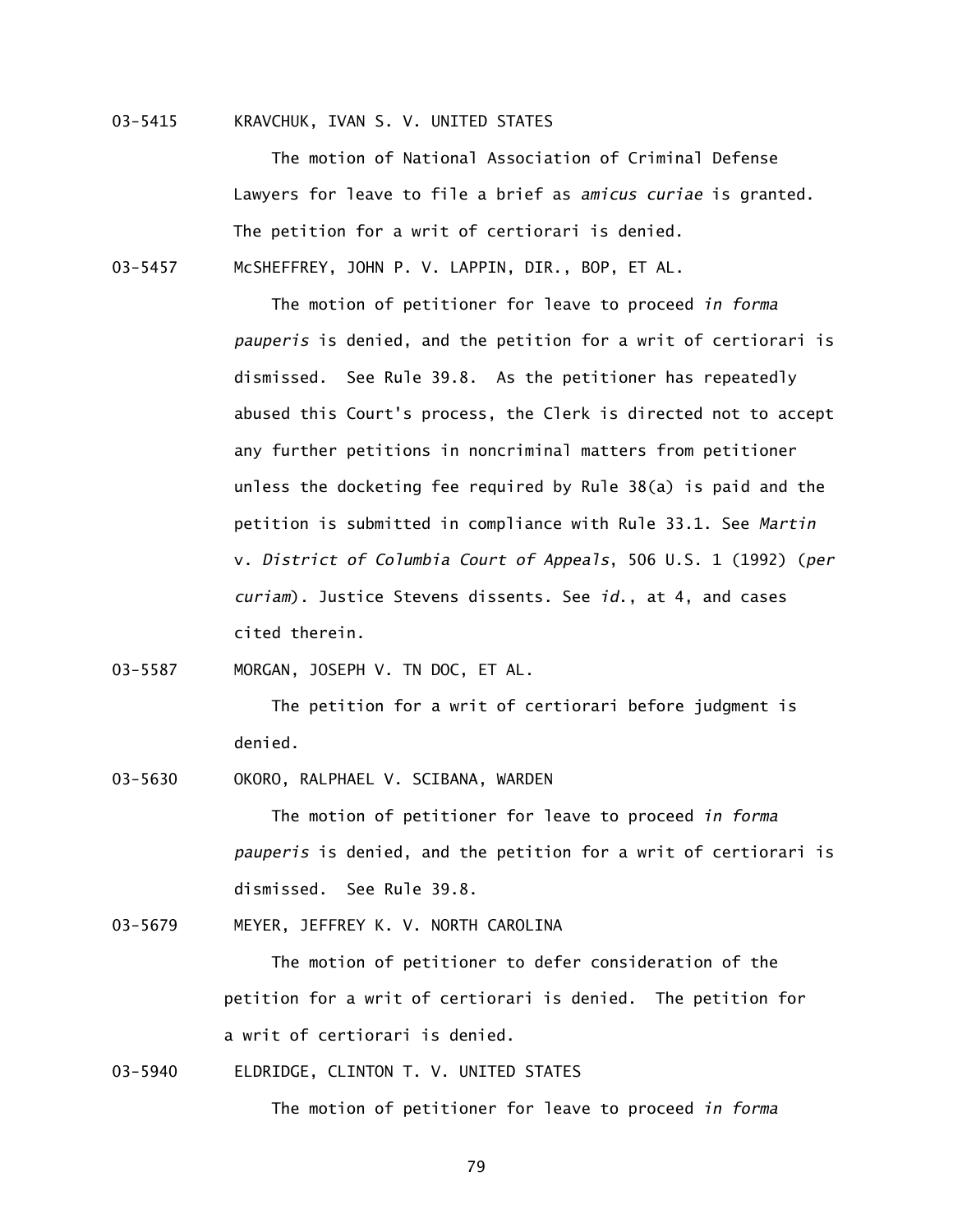*pauperis* is denied, and the petition for a writ of certiorari is dismissed. See Rule 39.8. As the petitioner has repeatedly abused this Court's process, the Clerk is directed not to accept any further petitions in noncriminal matters from petitioner unless the docketing fee required by Rule 38(a) is paid and the petition is submitted in compliance with Rule 33.1. See *Martin*  v. *District of Columbia Court of Appeals*, 506 U.S. 1 (1992) (*per curiam*). Justice Stevens dissents. See *id*., at 4, and cases cited therein.

03-6059 McKENNA, JOAN V. UNITED STATES

The petition for a writ of certiorari is denied. Justice Breyer took no part in the consideration or decision of this petition.

03-6099 MATHISON, EUGENE H. V. UNITED STATES

The motion of petitioner for leave to proceed *in forma pauperis* is denied, and the petition for a writ of certiorari is dismissed. See Rule 39.8.

## **HABEAS CORPUS DENIED**

- 02-1789 IN RE AUGUSTUS J. SIMMONS
- 02-10760 IN RE KEVIN COOPER
- 02-11141 IN RE ANDREW T. RODGERS
- 02-11155 IN RE RASHEED HAMIDULLAH
- 02-11363 IN RE SHIRLEY ANN CHARLES
- 03-34 IN RE WILLIAM LORD PUNCHARD
- 03-5026 IN RE BOBBY LEE HUBBARD
- 03-5146 IN RE RIGOBERTO GALLEGO
- 03-5152 IN RE JAMES ISHMAEL TIBBS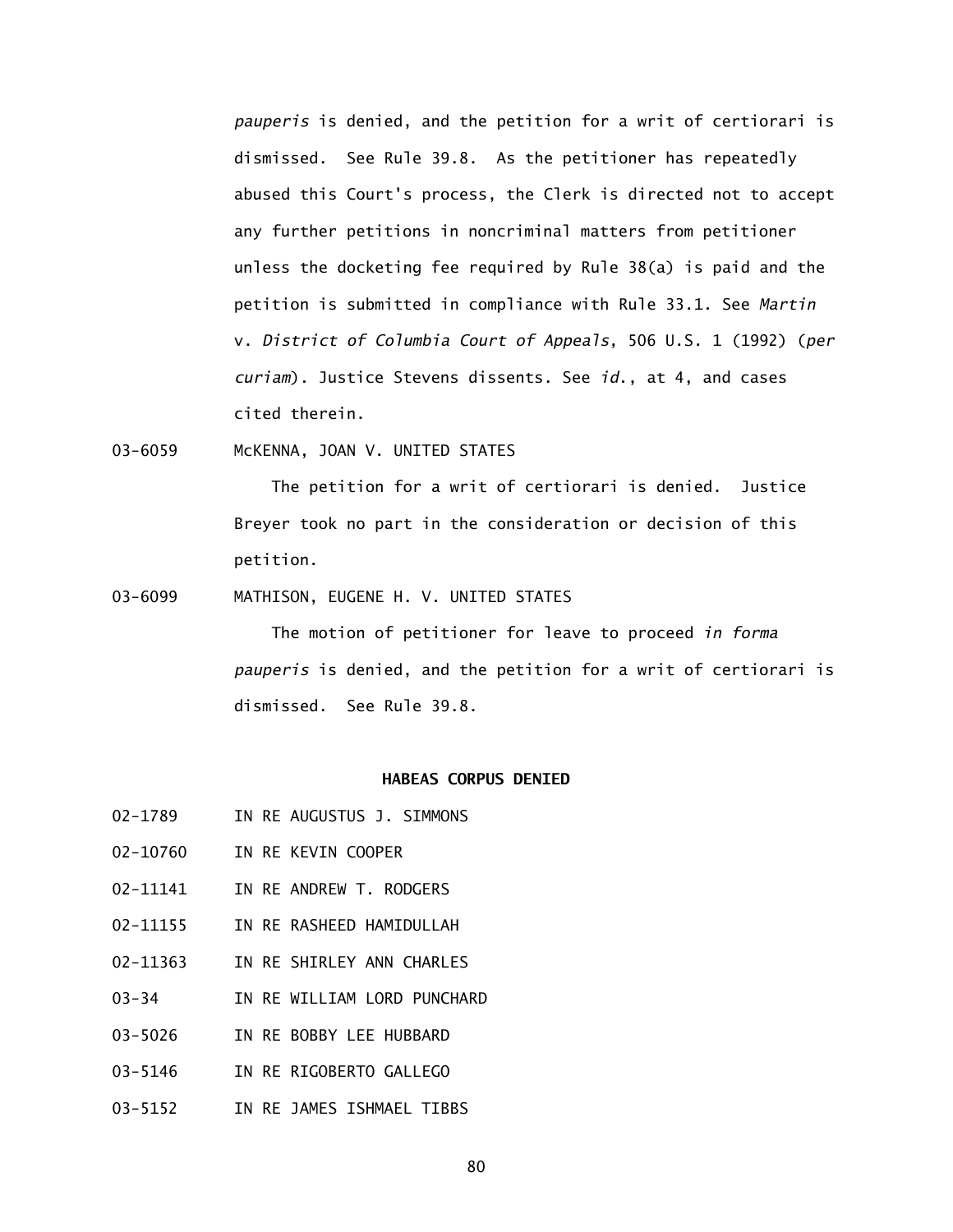- 03-5214 IN RE DARRELL LYNN BANKSTON
- 03-5309 IN RE JOHN SEXTON
- 03-5371 IN RE WILLIAM H. GORMAN
- 03-5378 IN RE JUAN JOSE ZUNIGA-HERNANDEZ
- 03-5468 IN RE WILLIE RAY BUSH
- 03-5482 IN RE DAVID RIEMER
- 03-5602 IN RE SEAN McQUIDDY
- 03-5696 IN RE DALE BROWN
- 03-5857 IN RE BARRY POWELL
- 03-5926 IN RE KENNETH R. COBBIN
- 03-6018 IN RE ERNEST GLENN AMBORT
- 03-6025 IN RE HUBERT D. SMITH
- 03-6093 IN RE NA'IM A. ABDUL-MATEEN, AKA RONALD BENNETT
- 03-6156 IN RE RICHARD F. CRUZ

The petitions for writs of habeas corpus are denied.

- 02-11159 IN RE JOHN M. FERENC
- 03-5043 IN RE COY RAY PHELPS
- 03-5743 IN RE COY RAY PHELPS
- 03-5887 IN RE DENNIS RAY GRAVES

The motions of petitioners for leave to proceed *in forma pauperis* are denied, and the petitions for writs of habeas corpus are dismissed. See Rule 39.8.

## **MANDAMUS DENIED**

- 02-1729 IN RE LISA BARCLAY AND AJAMU M. KAFELE
- 02-1816 IN RE RONALD JARMUTH
- 02-10496 IN RE LUIS MORALES
- 02-10498 IN RE RICHARD J. KINGSBERRY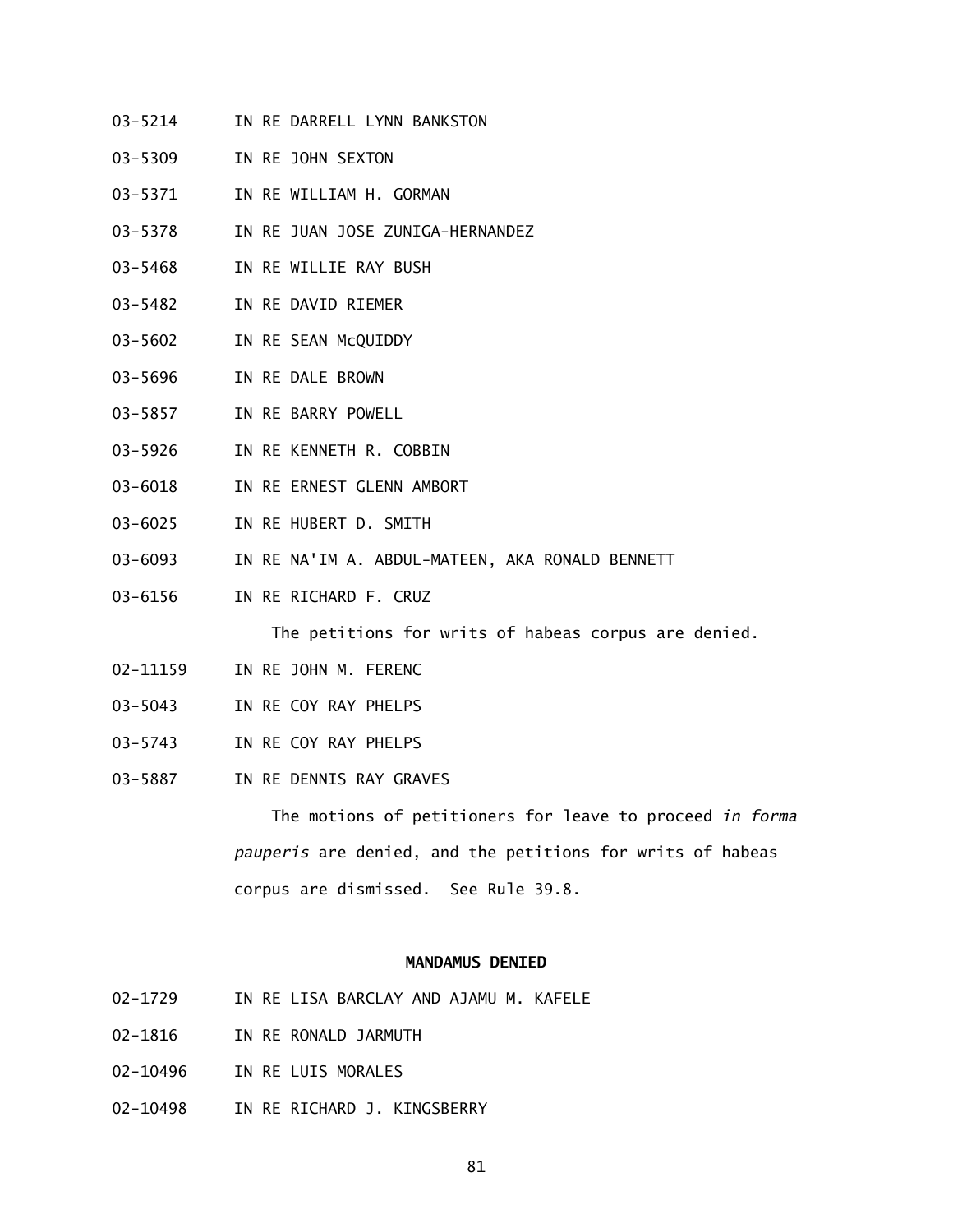- 02-10542 IN RE PAUL GARDELLA
- 02-10589 IN RE SAMUEL LEE BIERS
- 02-10659 IN RE PHILLIP SEDGWICK
- 02-10841 IN RE JAIME ACEVEDO
- 02-10963 IN RE CORNELL ROBBINS
- 02-10986 IN RE HERMAN TOWNSEND
- 02-11021 IN RE JOHNATHAN S. WILLIAMS
- 02-11238 IN RE DORMAN DWAYNE WALKER
- 02-11267 IN RE LEWIS WILLIAMS
- 02-11271 IN RE CHARLES F. NELSON
- 03-64 IN RE PAUL ALLEN DYE
- 03-105 IN RE FLORET, L.L.C., AND MICHELE LEA EGGERT
- 03-5016 IN RE LARRY J. GREGG
- 03-5121 IN RE DONALD MITCHELL
- 03-5128 IN RE ROBERT C. BROADWAY
- 03-5418 IN RE ANTHONY D. AMAKER

The petitions for writs of mandamus are denied.

02-1774 IN RE FRED RIGGS, DONNA SINGER, AND AL DICKSON

The motion of petitioners to strike all respondent's

responses and for Rule 11 sanctions is denied. The petition for a writ of mandamus and/or prohibition is denied.

- 02-10672 IN RE CLYDE A. DUDLEY, II.
- 03-5069 IN RE LYNN T. CRAWFORD
- 03-5504 IN RE SAMMY L. PAGE

The petitions for writs of mandamus and/or prohibition are denied.